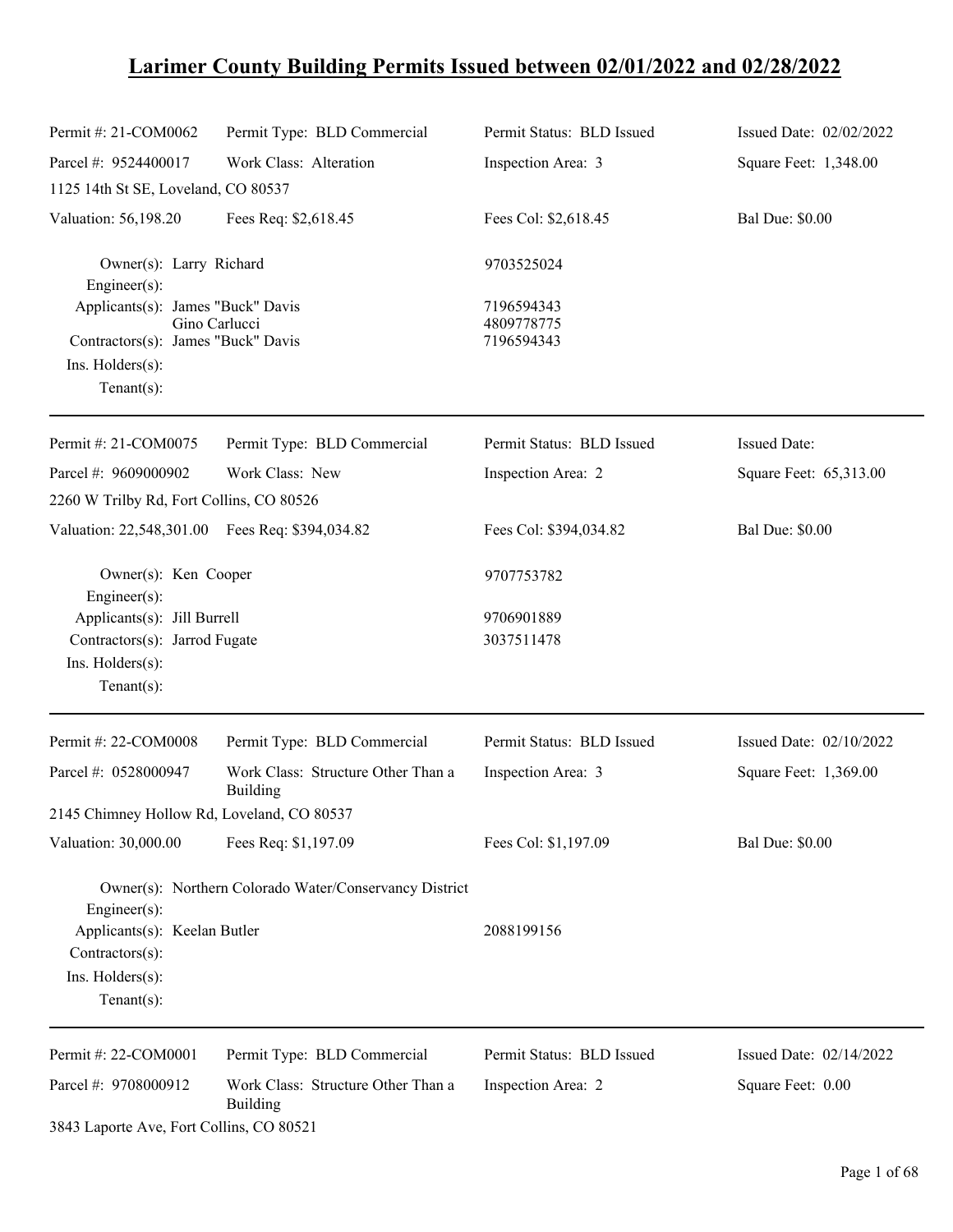| Valuation: 30,000.00                                                                                                                                              | Fees Req: \$1,315.09                                  | Fees Col: \$1,315.09                   | <b>Bal Due: \$0.00</b>  |
|-------------------------------------------------------------------------------------------------------------------------------------------------------------------|-------------------------------------------------------|----------------------------------------|-------------------------|
| Engineer(s): Khristopher Scott<br>Applicants(s): Darren Hunter<br>Contractors(s): Rory Hisel<br>Ins. Holders(s):<br>Tenant $(s)$ :                                | Owner(s): Colorado State University                   | 3039933293<br>9136341245<br>3039540284 |                         |
| Permit #: 21-COM0067                                                                                                                                              | Permit Type: BLD Commercial                           | Permit Status: BLD LOC                 | Issued Date: 02/17/2022 |
| Parcel #: 9636241003                                                                                                                                              | Work Class: Structure Other Than a<br><b>Building</b> | Inspection Area: 2                     | Square Feet: 0.00       |
| 5400 N Garfield Ave, Loveland, CO 80538                                                                                                                           |                                                       |                                        |                         |
| Valuation: 23,500.00                                                                                                                                              | Fees Req: \$1,119.94                                  | Fees Col: \$1,119.94                   | <b>Bal Due: \$0.00</b>  |
| Owner(s): 5400 Garfield LLC<br>Engineer(s): Chad Tuttle<br>Applicants(s): Zach Phillips<br>Contractors(s): Richard Stwalley<br>Ins. Holders(s):<br>Tenant $(s)$ : |                                                       | 9185874630<br>5037089200<br>3032578654 |                         |
| Permit #: 22-ENER0010                                                                                                                                             | Permit Type: BLD Energy                               | Permit Status: BLD Issued              | Issued Date: 02/09/2022 |
| Parcel #: 8914000044                                                                                                                                              | Work Class: Ground Mounted                            | Inspection Area: 1                     | Square Feet: 0.00       |
| 5501 Rusty Spur Ln, Wellington, CO 80549                                                                                                                          |                                                       |                                        |                         |
| Valuation: 39,730.00                                                                                                                                              | Fees Req: \$500.00                                    | Fees Col: \$500.00                     | <b>Bal Due: \$0.00</b>  |
| Owner(s): Owner Name Withheld<br>$Engineering(s)$ :                                                                                                               |                                                       | 0000000000                             |                         |
| Applicants(s): Rick Pike<br>Contractors(s):<br>Ins. Holders(s):<br>Tenant $(s)$ :                                                                                 | Alt E Wind & Solar Inc                                | 970-482-7652<br>9704827652             |                         |
| Permit #: 21-ENER0210                                                                                                                                             | Permit Type: BLD Energy                               | Permit Status: BLD Issued              | Issued Date: 02/22/2022 |
| Parcel #: 9709230002<br>3003 W Vine Dr, Fort Collins, CO 80521                                                                                                    | Work Class: Roof/Wall Mounted                         | Inspection Area: 2                     | Square Feet: 0.00       |
| Valuation: 75,000.00                                                                                                                                              | Fees Req: \$1,000.00                                  | Fees Col: \$1,000.00                   | <b>Bal Due: \$0.00</b>  |
| Owner(s): Tom Smith<br>Engineer(s): Arash Zandieh<br>Applicants(s): Ian Skor                                                                                      |                                                       | 9702242021<br>9016920431               |                         |
| Contractors(s): Andrew Lyle<br>Ins. Holders(s):                                                                                                                   | Sandbox Solar                                         | 9703727665<br>9136608581               |                         |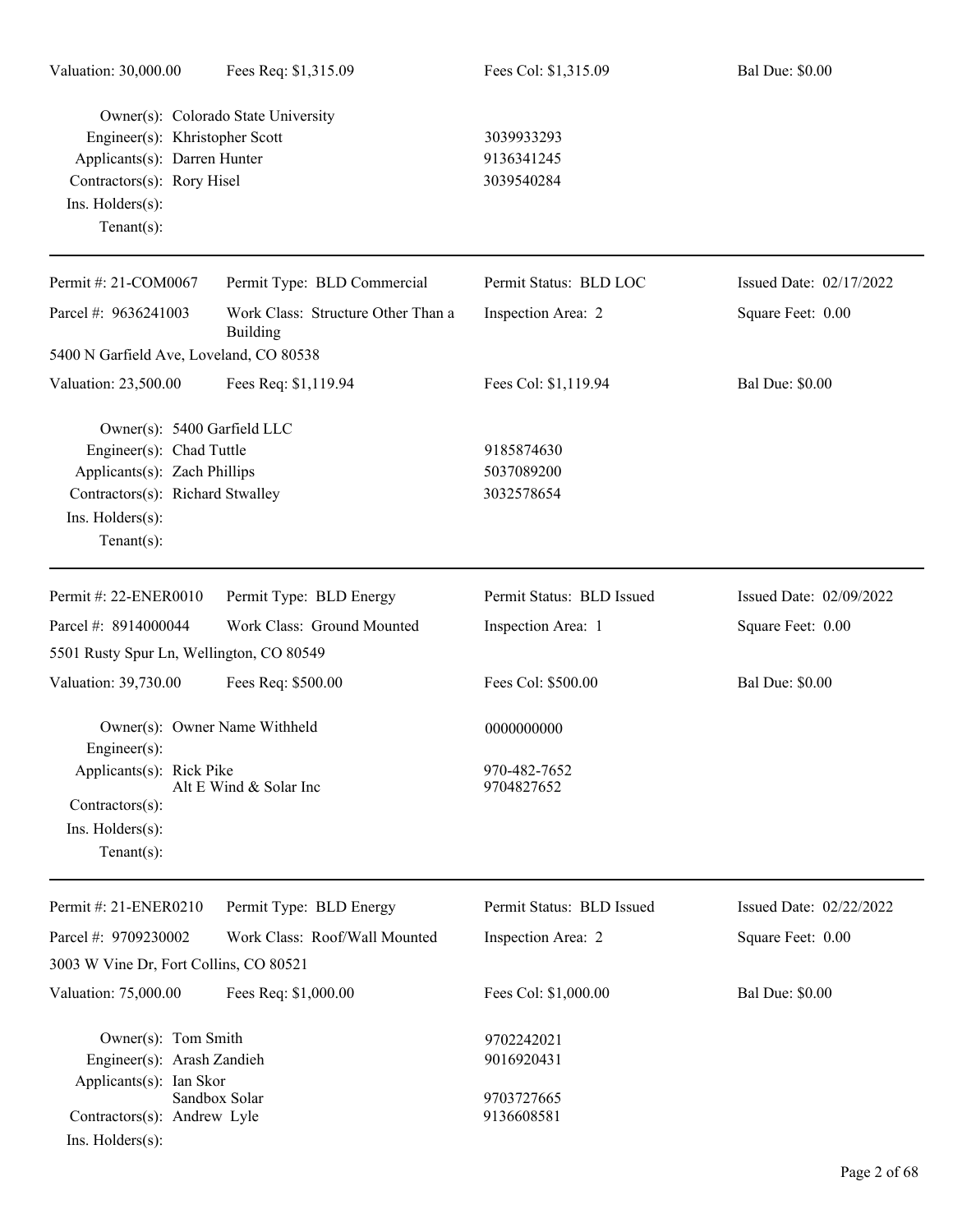| Permit #: 22-ENER0012                                                                                                                                              | Permit Type: BLD Energy       | Permit Status: BLD Issued                                          | Issued Date: 02/25/2022 |
|--------------------------------------------------------------------------------------------------------------------------------------------------------------------|-------------------------------|--------------------------------------------------------------------|-------------------------|
| Parcel #: 9818000045                                                                                                                                               | Work Class: Roof/Wall Mounted | Inspection Area: 1                                                 | Square Feet: 0.00       |
| 4732 Rutters Dr, Laporte, CO 80535                                                                                                                                 |                               |                                                                    |                         |
| Valuation: 18,141.00                                                                                                                                               | Fees Req: \$500.00            | Fees Col: \$500.00                                                 | <b>Bal Due: \$0.00</b>  |
| Owner(s): Thomas O'Dell Huckaby<br>Engineer(s): Arash Zandieh<br>Applicants(s): Sandbox Solar<br>Contractors(s): Andrew Lyle<br>Ins. Holders(s):<br>Tenant $(s)$ : | Laurie Stroh-Huckaby          | 9704934365<br>9703085329<br>9016920431<br>9703727665<br>9136608581 |                         |
| Permit #: 22-ENER0006                                                                                                                                              | Permit Type: BLD Energy       | Permit Status: BLD LOC                                             | Issued Date: 02/11/2022 |
| Parcel #: 1801307033<br>10104 W Highway 14, Bellvue, CO 80512                                                                                                      | Work Class: Roof/Wall Mounted | Inspection Area: 1                                                 | Square Feet: 0.00       |
| Valuation: 36,458.00                                                                                                                                               | Fees Req: \$500.00            | Fees Col: \$500.00                                                 | <b>Bal Due: \$0.00</b>  |
| Owner(s): Philip Daley<br>Engineer(s): Vincent Mwumvaneza<br>Applicants(s): Bailey Campbell<br>Contractors(s):<br>Ins. Holders(s):<br>Tenant $(s)$ :               |                               | 970-616-2209<br>9512545655<br>8554759765                           |                         |
| Permit #: 22-ENER0009                                                                                                                                              | Permit Type: BLD Energy       | Permit Status: BLD Issued                                          | Issued Date: 02/22/2022 |
| Parcel #: 0420400002                                                                                                                                               | Work Class: Roof/Wall Mounted | Inspection Area: 4                                                 | Square Feet: 0.00       |
| 2790 Dry Creek Dr, Lyons, CO 80540                                                                                                                                 |                               |                                                                    |                         |
| Valuation: 29,014.00                                                                                                                                               | Fees Req: \$500.00            | Fees Col: \$500.00                                                 | <b>Bal Due: \$0.00</b>  |
| Owner(s): Thomas Casanova<br>Engineer(s): Josh Meade                                                                                                               |                               | 6054211212                                                         |                         |
| Applicants(s): Matthew Callen<br>Contractors(s):<br>Ins. Holders(s):<br>Tenant $(s)$ :                                                                             |                               | 5706876806                                                         |                         |
| Permit #: 21-ENER0139                                                                                                                                              | Permit Type: BLD Energy       | Permit Status: BLD Issued                                          | Issued Date: 02/02/2022 |
| Parcel #: 9708100032                                                                                                                                               | Work Class: Roof/Wall Mounted | Inspection Area: 2                                                 | Square Feet: 0.00       |
| 209 N Overland Trl, Fort Collins, CO 80521                                                                                                                         |                               |                                                                    |                         |
| Valuation: 29,837.00                                                                                                                                               | Fees Req: \$500.00            | Fees Col: \$500.00                                                 | <b>Bal Due: \$0.00</b>  |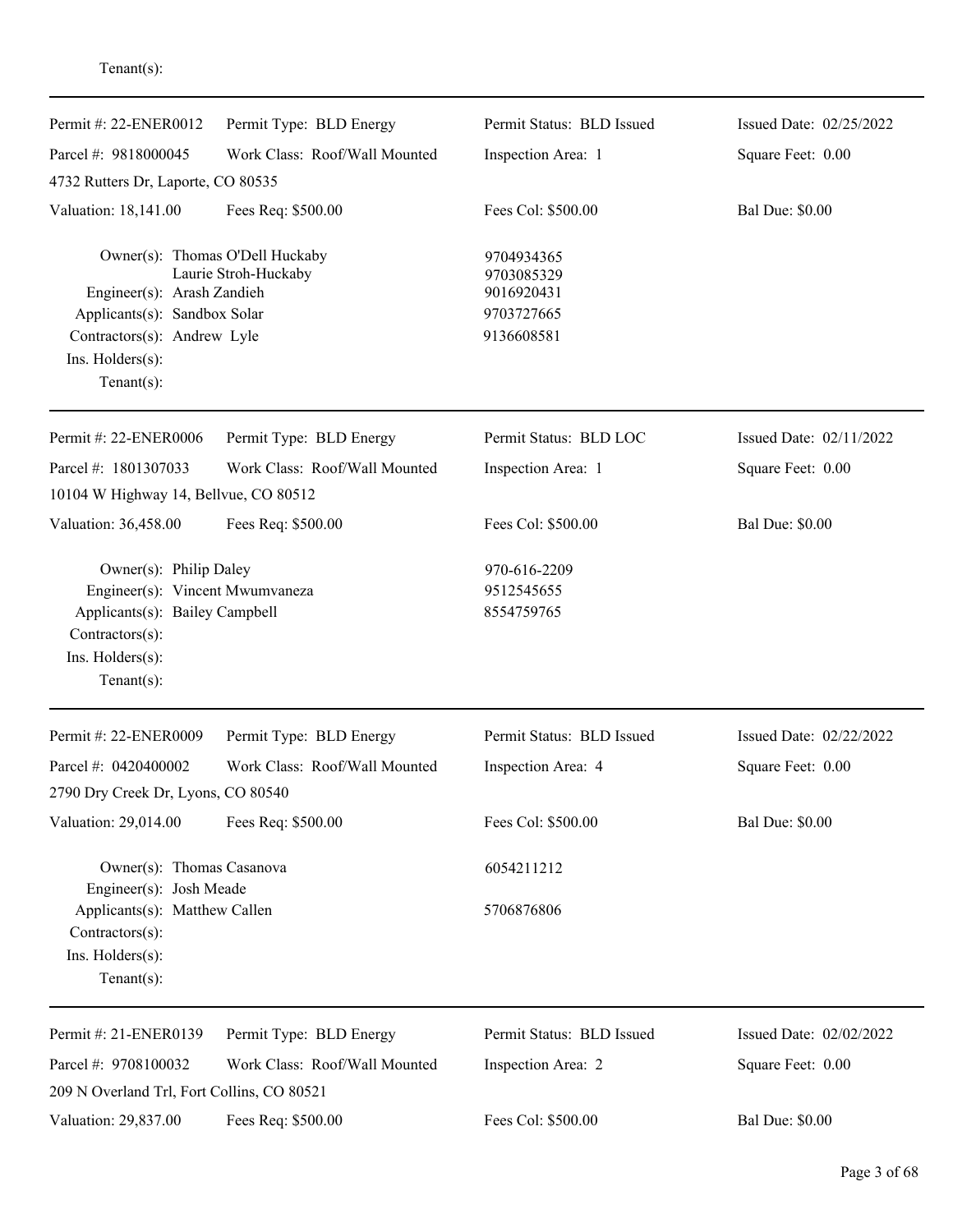| Owner(s): Russell Dawdy<br>Applicants(s): Thomas Porter<br>Contractors(s): Thomas Porter<br>Ins. Holders(s):<br>Tenant $(s)$ :                                    | Elisa Dawdy<br>Engineer(s): Manouchehr Hakhamaneshi | 3756499319<br>3756499319<br>7473335991<br>4802266769<br>4802266769 |                         |
|-------------------------------------------------------------------------------------------------------------------------------------------------------------------|-----------------------------------------------------|--------------------------------------------------------------------|-------------------------|
| Permit #: 21-ENER0207                                                                                                                                             | Permit Type: BLD Energy                             | Permit Status: BLD Issued                                          | Issued Date: 02/01/2022 |
| Parcel #: 8505406006                                                                                                                                              | Work Class: Roof/Wall Mounted                       | Inspection Area: 2                                                 | Square Feet: 0.00       |
| 3547 Valley Oak Dr, Loveland, CO 80538                                                                                                                            |                                                     |                                                                    |                         |
| Valuation: 37,520.00                                                                                                                                              | Fees Req: \$500.00                                  | Fees Col: \$500.00                                                 | <b>Bal Due: \$0.00</b>  |
| Owner(s): Nathaniel Brown<br>Engineer(s): Ryan Atwell<br>Applicants(s): Tim Brown<br><b>Scott Harris</b><br>Contractors(s):<br>Ins. Holders(s):<br>Tenant $(s)$ : |                                                     | 7203788753<br>5308647055<br>7202921589<br>3034745480               |                         |
| Permit #: 22-ENER0018                                                                                                                                             | Permit Type: BLD Energy                             | Permit Status: BLD Issued                                          | Issued Date: 02/22/2022 |
| Parcel #: 8710000002                                                                                                                                              | Work Class: Roof/Wall Mounted                       | Inspection Area: 2                                                 | Square Feet: 0.00       |
| 4433 E County Road 48, Fort Collins, CO 80524                                                                                                                     |                                                     |                                                                    |                         |
| Valuation: 50,986.00                                                                                                                                              | Fees Req: \$500.00                                  | Fees Col: \$500.00                                                 | <b>Bal Due: \$0.00</b>  |
| Owner(s): Francisco Galvan                                                                                                                                        |                                                     | 9704432003                                                         |                         |
| Engineer(s): Josh Meade<br>Applicants(s): Matthew Callen<br>Contractors(s): Adrian Buck<br>Ins. Holders(s):<br>$Tenant(s)$ :                                      |                                                     | 5706876806<br>5706876806                                           |                         |
| Permit #: 21-ENER0212                                                                                                                                             | Permit Type: BLD Energy                             | Permit Status: BLD Issued                                          | Issued Date: 02/07/2022 |
| Parcel #: 9923305036                                                                                                                                              | Work Class: Roof/Wall Mounted                       | Inspection Area: 1                                                 | Square Feet: 0.00       |
| 10012 N County Road 17, Fort Collins, CO 80524                                                                                                                    |                                                     |                                                                    |                         |
| Valuation: 11,367.00                                                                                                                                              | Fees Req: \$359.73                                  | Fees Col: \$359.73                                                 | <b>Bal Due: \$0.00</b>  |
| Owner(s): Barbara Corso<br>Engineer(s):                                                                                                                           |                                                     | 9705687629                                                         |                         |
| Applicants(s): Avery Carter                                                                                                                                       |                                                     | 3034470300                                                         |                         |
| Contractors(s): Jason Sharpe<br>Ins. Holders(s):<br>$Tenant(s)$ :                                                                                                 |                                                     | 3034470300214                                                      |                         |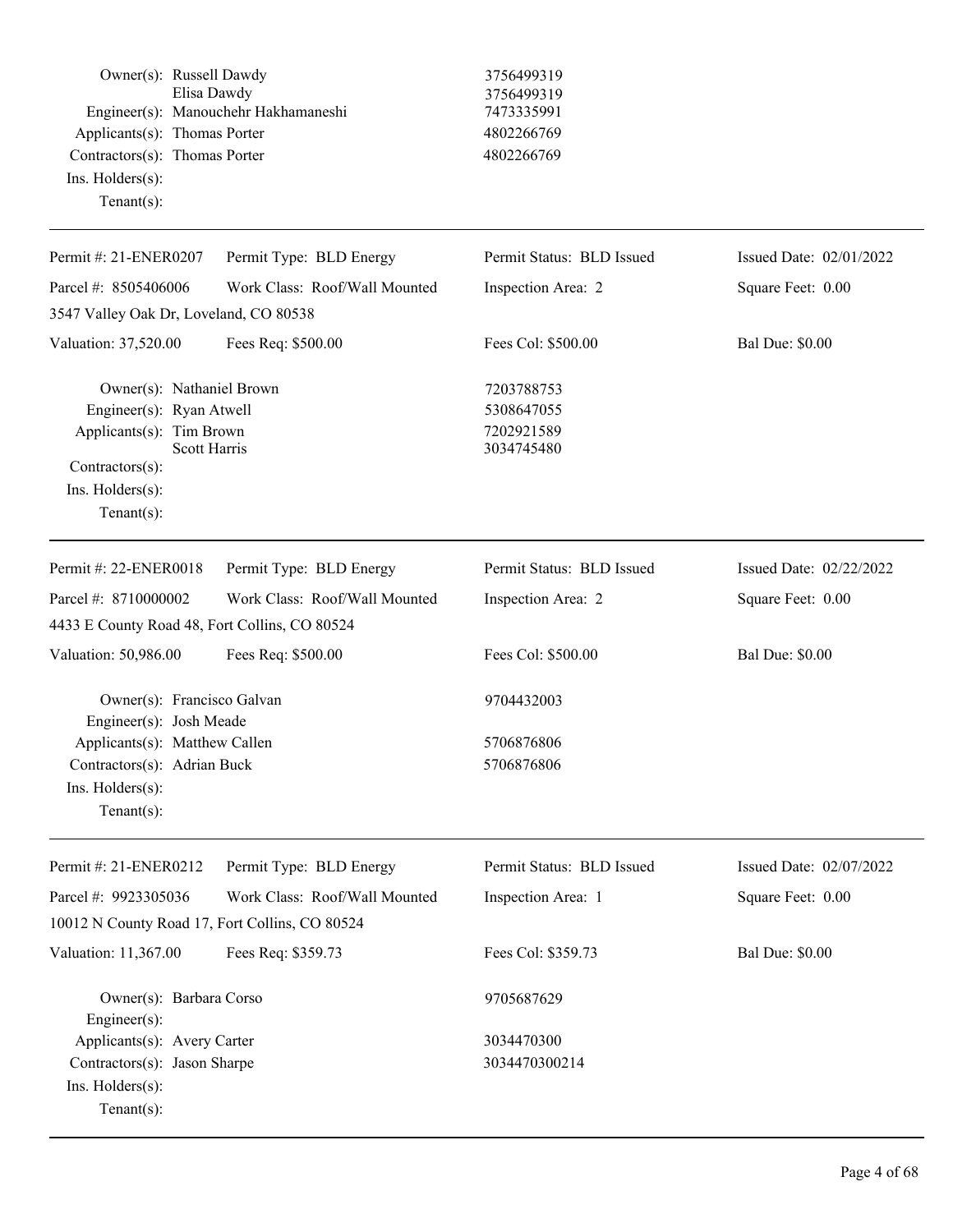| Permit #: 21-ENER0213                                                                                                                                            | Permit Type: BLD Energy                                  | Permit Status: BLD Issued                                            | Issued Date: 02/07/2022                      |
|------------------------------------------------------------------------------------------------------------------------------------------------------------------|----------------------------------------------------------|----------------------------------------------------------------------|----------------------------------------------|
| Parcel #: 9705000005                                                                                                                                             | Work Class: Roof/Wall Mounted                            | Inspection Area: 1                                                   | Square Feet: 0.00                            |
| 3855 Michaud Ln, Fort Collins, CO 80521                                                                                                                          |                                                          |                                                                      |                                              |
| Valuation: 27,170.00                                                                                                                                             | Fees Req: \$500.00                                       | Fees Col: \$500.00                                                   | <b>Bal Due: \$0.00</b>                       |
| Owner(s): Lynn Long<br><b>Brian Long</b><br>Engineer(s): Vincent Mwumvaneza<br>Applicants(s): Andy Nyman<br>Contractors(s):<br>Ins. Holders(s):<br>$Tenant(s)$ : | Sunrun Installation Services Inc                         | 9704124242<br>970-691-2191<br>9512545655<br>7203752044<br>7203752044 |                                              |
| Permit #: 21-ENER0216                                                                                                                                            | Permit Type: BLD Energy                                  | Permit Status: BLD Issued                                            | Issued Date: 02/08/2022                      |
| Parcel #: 9836123016                                                                                                                                             | Work Class: Roof/Wall Mounted                            | Inspection Area: 1                                                   | Square Feet: 0.00                            |
| 608 Knollwood Ct, Fort Collins, CO 80524                                                                                                                         |                                                          |                                                                      |                                              |
| Valuation: 14,150.00                                                                                                                                             | Fees Req: \$432.03                                       | Fees Col: \$432.03                                                   | <b>Bal Due: \$0.00</b>                       |
| Owner(s): Kathy Fischer<br>Engineer(s): Brandon Little<br>Applicants(s): Avery Carter<br>Contractors(s):<br>Ins. Holders(s):<br>$Tenant(s)$ :                    | Namaste Solar Electric Inc                               | 9702178181<br>5308647055<br>3034470300<br>7043003317                 |                                              |
| Permit #: 22-ENER0011<br>Parcel #: 9825209052                                                                                                                    | Permit Type: BLD Energy<br>Work Class: Roof/Wall Mounted | Permit Status: BLD Resubmittal<br>Applied<br>Inspection Area: 1      | Issued Date: 02/15/2022<br>Square Feet: 0.00 |
| 3504 Shore Rd, Fort Collins, CO 80524                                                                                                                            |                                                          |                                                                      |                                              |
| Valuation: 57,316.00                                                                                                                                             | Fees Req: \$551.00                                       | Fees Col: \$500.00                                                   | Bal Due: \$51.00                             |
| Owner(s): Daniel Meyer<br>Engineer(s): John Calvert<br>Applicants(s): Jeff Lee<br>Contractors(s): Jeff Lee<br>Ins. Holders(s):<br>Tenant $(s)$ :                 |                                                          | 3034663014<br>3854820045<br>3854820045                               |                                              |
| Permit #: 22-MISC0178                                                                                                                                            | Permit Type: BLD Miscellaneous                           | Permit Status: BLD Issued                                            | Issued Date: 02/02/2022                      |
| Parcel #: 9429405014                                                                                                                                             | Work Class: Boiler                                       | Inspection Area: 3                                                   | Square Feet: 0.00                            |
| 3413 Meining Rd, Berthoud, CO 80513                                                                                                                              |                                                          |                                                                      |                                              |
| Valuation: 8,074.97                                                                                                                                              | Fees Req: \$186.75                                       | Fees Col: \$186.75                                                   | <b>Bal Due: \$0.00</b>                       |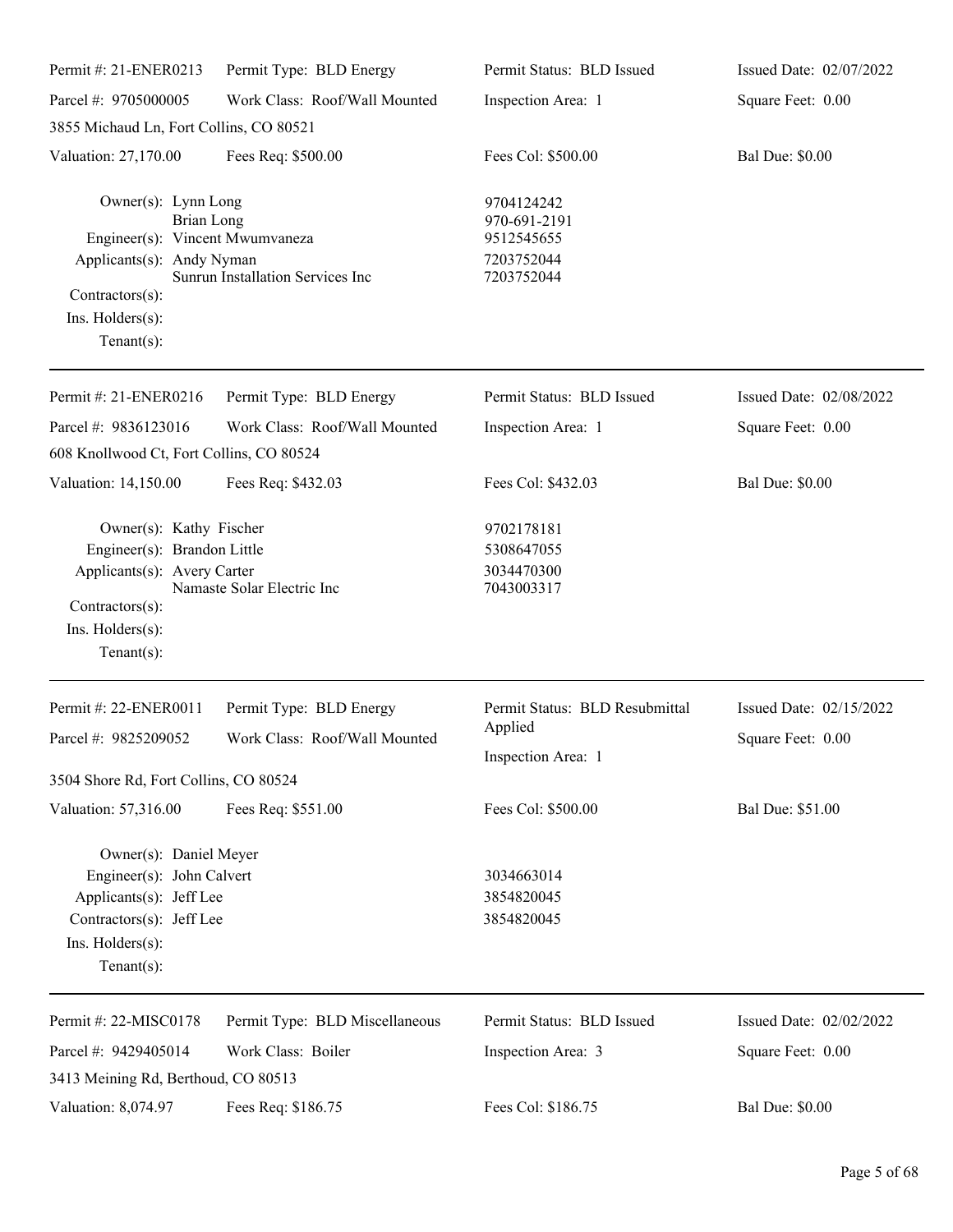Owner(s): Darlene Bradley (720) 938-5653 Engineer(s): Applicants(s): Glenn Frank 970-484-4552 Contractors(s): Glenn Frank 970-484-4552 Ins. Holders(s): Tenant(s): Permit #: 22-MISC0266 Parcel #: 3534106026 Permit Type: BLD Miscellaneous Work Class: Boiler Permit Status: BLD Issued Inspection Area: 4 Issued Date: 02/17/2022 Square Feet: 0.00 1655 Lower Broadview, Estes Park, CO 80517 Valuation: 8,833.00 Fees Req: \$186.75 Fees Col: \$186.75 Bal Due: \$0.00 Owner(s): Mark McClendon 2162804543 Engineer(s): Applicants(s): Gary Lee 970-586-1085 Contractors(s): Gary Lee 970-586-1085 Ins. Holders(s): Tenant(s): Permit #: 22-MISC0318 Parcel #: 9834000036 Permit Type: BLD Miscellaneous Work Class: Demolition Permit Status: BLD Issued Inspection Area: 1 Issued Date: 02/23/2022 Square Feet: 0.00 2200 N Taft Hill Rd, Fort Collins, CO 80524 Valuation: 38,000.00 Fees Req: \$51.64 Fees Col: \$51.64 Bal Due: \$0.00 Owner(s): Sarah Swanty Engineer(s): Applicants(s): Maral Jalili Contractors(s): Derek Breier 3035980422 Ins. Holders(s): Tenant(s): Permit #: 22-MISC0166 Parcel #: 9635119005 Permit Type: BLD Miscellaneous Work Class: Demolition Permit Status: BLD Issued Inspection Area: 2 Issued Date: 02/03/2022 Square Feet: 0.00 5609 N Harrison Ave, Loveland, CO 80538 Valuation: 60,000.00 Fees Req: \$51.64 Fees Col: \$51.64 Bal Due: \$0.00 Owner(s): Marion Geer (970) 412-1915 Engineer(s): Applicants(s): Clayton Homes 9708883371 Bill Dunn 9708883371 Contractors(s): Mike Jansen 970-339-5500 Ins. Holders(s): Tenant(s):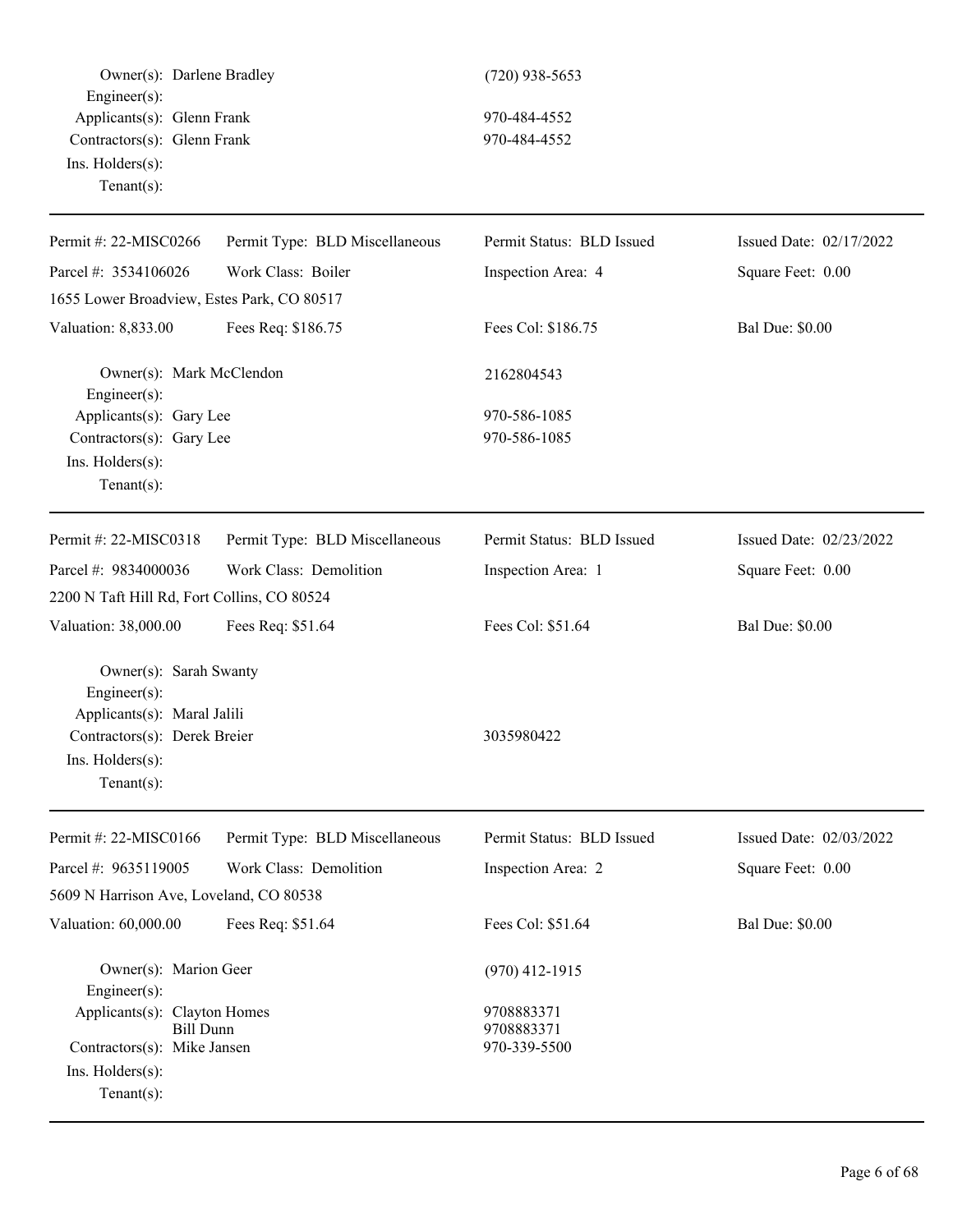| Permit #: 22-MISC0223                                                                                                                            | Permit Type: BLD Miscellaneous | Permit Status: BLD Issued                  | Issued Date: 02/16/2022   |
|--------------------------------------------------------------------------------------------------------------------------------------------------|--------------------------------|--------------------------------------------|---------------------------|
| Parcel #: 9606209031                                                                                                                             | Work Class: Demolition         | Inspection Area: 2                         | Square Feet: 0.00         |
| 4809 Key Largo Dr, Fort Collins, CO 80526                                                                                                        |                                |                                            |                           |
| Valuation: 3,000.00                                                                                                                              | Fees Req: \$51.64              | Fees Col: \$51.64                          | <b>Bal Due: \$0.00</b>    |
| Owner(s): Renee Oppel<br>$Engineering(s)$ :                                                                                                      |                                | 2144938567                                 |                           |
| Applicants(s): Corey McCormick<br>Contractors(s): Keira Harkin<br>Ins. Holders(s):<br>Tenant $(s)$ :                                             |                                | 9707753734<br>970-617-8983                 |                           |
| Permit #: 22-MISC0236                                                                                                                            | Permit Type: BLD Miscellaneous | Permit Status: BLD LOC                     | Issued Date: 02/14/2022   |
| Parcel #: 8716107024                                                                                                                             | Work Class: Demolition         | Inspection Area: 2                         | Square Feet: 0.00         |
| 813 Smithfield Dr, Fort Collins, CO 80524                                                                                                        |                                |                                            |                           |
| Valuation: 24,448.00                                                                                                                             | Fees Req: \$51.64              | Fees Col: \$51.64                          | <b>Bal Due: \$0.00</b>    |
| Owner(s): Brian Freeman<br>$Engineering(s)$ :<br>Applicants(s): Brenda Fox<br>Contractors(s): Jay R Melvey<br>Ins. Holders(s):<br>Tenant $(s)$ : | <b>MPB</b> Contractors         | 3033434318<br>303-343-4318<br>303-343-4318 |                           |
| Permit #: 22-MISC0246                                                                                                                            | Permit Type: BLD Miscellaneous | Permit Status: BLD Issued                  | Issued Date: $02/16/2022$ |
| Parcel #: 8603406003                                                                                                                             | Work Class: Demolition         | Inspection Area: 2                         | Square Feet: 0.00         |
| 5000 SE Frontage Rd, Fort Collins, CO 80528                                                                                                      |                                |                                            |                           |
| Valuation: 500.00                                                                                                                                | Fees Req: \$51.64              | Fees Col: \$51.64                          | <b>Bal Due: \$0.00</b>    |
| Owner(s): Sheri Welch<br>Engineer(s):                                                                                                            |                                | 9702333151                                 |                           |
| Applicants(s): Eric Marsh<br>$Contractors(s)$ :<br>Ins. Holders(s):<br>$Tenant(s)$ :                                                             |                                | 9702158155                                 |                           |
| Permit #: 22-MISC0299                                                                                                                            | Permit Type: BLD Miscellaneous | Permit Status: BLD Issued                  | Issued Date: 02/23/2022   |
| Parcel #: 2522201008                                                                                                                             | Work Class: Demolition         | Inspection Area: 4                         | Square Feet: 0.00         |
| 2462 W Highway 34 C, Drake, CO 80515                                                                                                             |                                |                                            |                           |
| Valuation: 10.00                                                                                                                                 | Fees Req: \$51.64              | Fees Col: \$51.64                          | <b>Bal Due: \$0.00</b>    |
|                                                                                                                                                  |                                |                                            |                           |

Owner(s): Annies Mountain Retreat Inc. Engineer(s):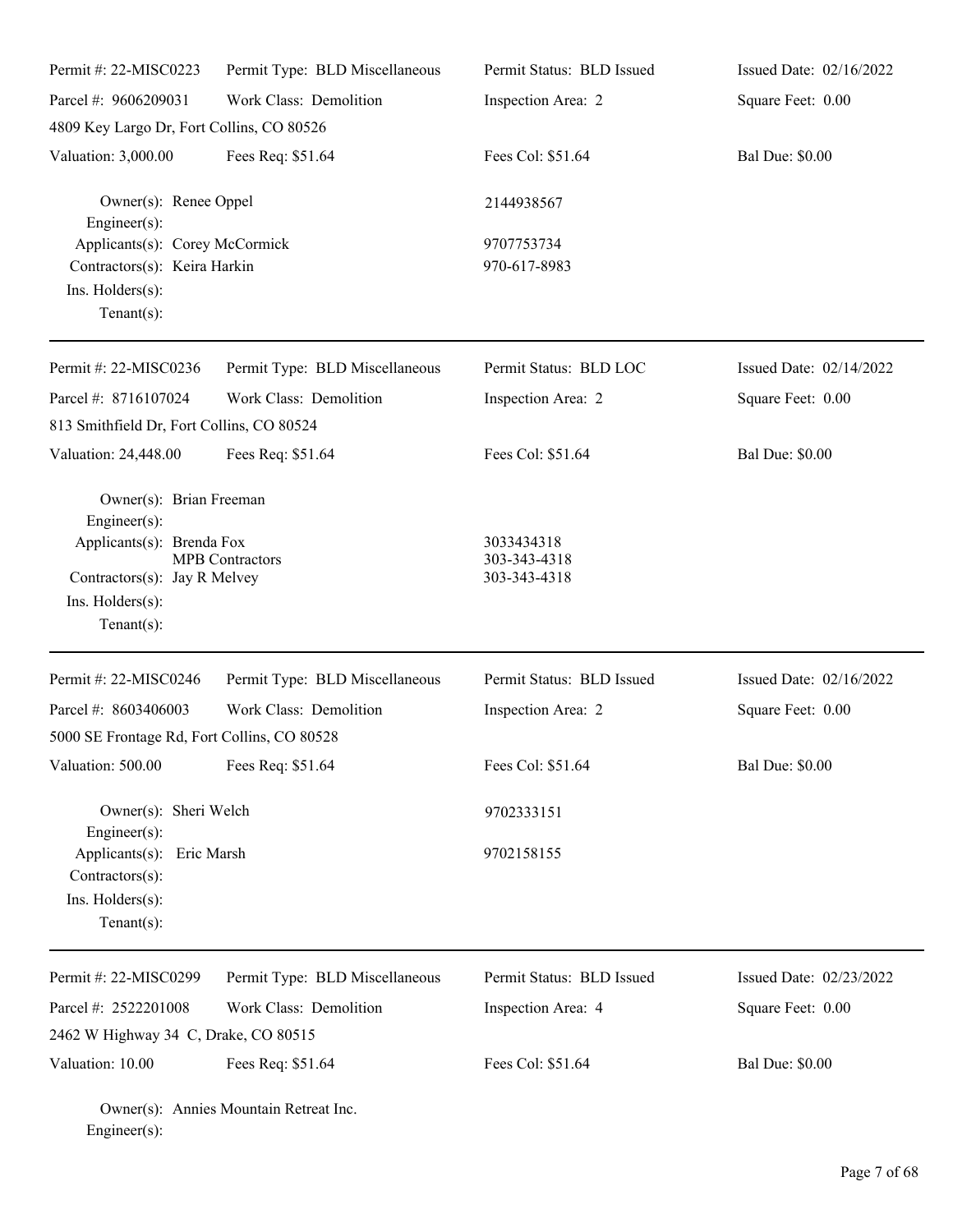| Permit #: 22-MISC0234                                                                     | Permit Type: BLD Miscellaneous | Permit Status: BLD Issued | Issued Date: 02/14/2022 |
|-------------------------------------------------------------------------------------------|--------------------------------|---------------------------|-------------------------|
| Parcel #: 9824300049                                                                      | Work Class: Electrical         | Inspection Area: 1        | Square Feet: 0.00       |
| 4117 N Highway 1, Fort Collins, CO 80524                                                  |                                |                           |                         |
| Valuation: 2,000.00                                                                       | Fees Req: \$120.00             | Fees Col: \$120.00        | <b>Bal Due: \$0.00</b>  |
| Owner(s): Brendan McCrann<br>Engineer(s):                                                 |                                | 970-691-4335              |                         |
| Applicants(s): Casey Shupe<br>Contractors(s):                                             |                                | 9706914335                |                         |
| Ins. Holders(s):<br>Tenant $(s)$ :                                                        |                                |                           |                         |
| Permit #: 22-MISC0179                                                                     | Permit Type: BLD Miscellaneous | Permit Status: BLD Issued | Issued Date: 02/03/2022 |
| Parcel #: 9902205706                                                                      | Work Class: Electrical         | Inspection Area: 1        | Square Feet: 0.00       |
| 13600 N County Road 17, Wellington, CO 80549                                              |                                |                           |                         |
| Valuation: 4,000.00                                                                       | Fees Req: \$158.40             | Fees Col: \$158.40        | <b>Bal Due: \$0.00</b>  |
| Owner(s): Charles Sanderson<br>Engineer(s):                                               |                                | $(601)$ 319-1145          |                         |
| Applicants(s): Charles Sanderson<br>Contractors(s):<br>Ins. Holders(s):<br>Tenant $(s)$ : |                                | $(601)$ 319-1145          |                         |
| Permit #: 22-MISC0258                                                                     | Permit Type: BLD Miscellaneous | Permit Status: BLD Issued | Issued Date: 02/18/2022 |
| Parcel #: 8710000014                                                                      | Work Class: Electrical         | Inspection Area: 2        | Square Feet: 0.00       |
| 4412 E Mulberry St 108, Fort Collins, CO 80524                                            |                                |                           |                         |
| Valuation: 500.00                                                                         | Fees Req: \$120.00             | Fees Col: \$120.00        | <b>Bal Due: \$0.00</b>  |
| Owner(s): Clayton Homes<br>Engineer(s):                                                   |                                | 9708883371                |                         |
| Applicants(s): Clayton Homes<br>Contractors(s):<br>Ins. Holders(s):                       |                                | 9708883371                |                         |
| Tenant $(s)$ :                                                                            |                                |                           |                         |
| Permit #: 22-MISC0274                                                                     | Permit Type: BLD Miscellaneous | Permit Status: BLD Issued | Issued Date: 02/18/2022 |
| Parcel #: 0034100052                                                                      | Work Class: Electrical         | Inspection Area: 5        | Square Feet: 0.00       |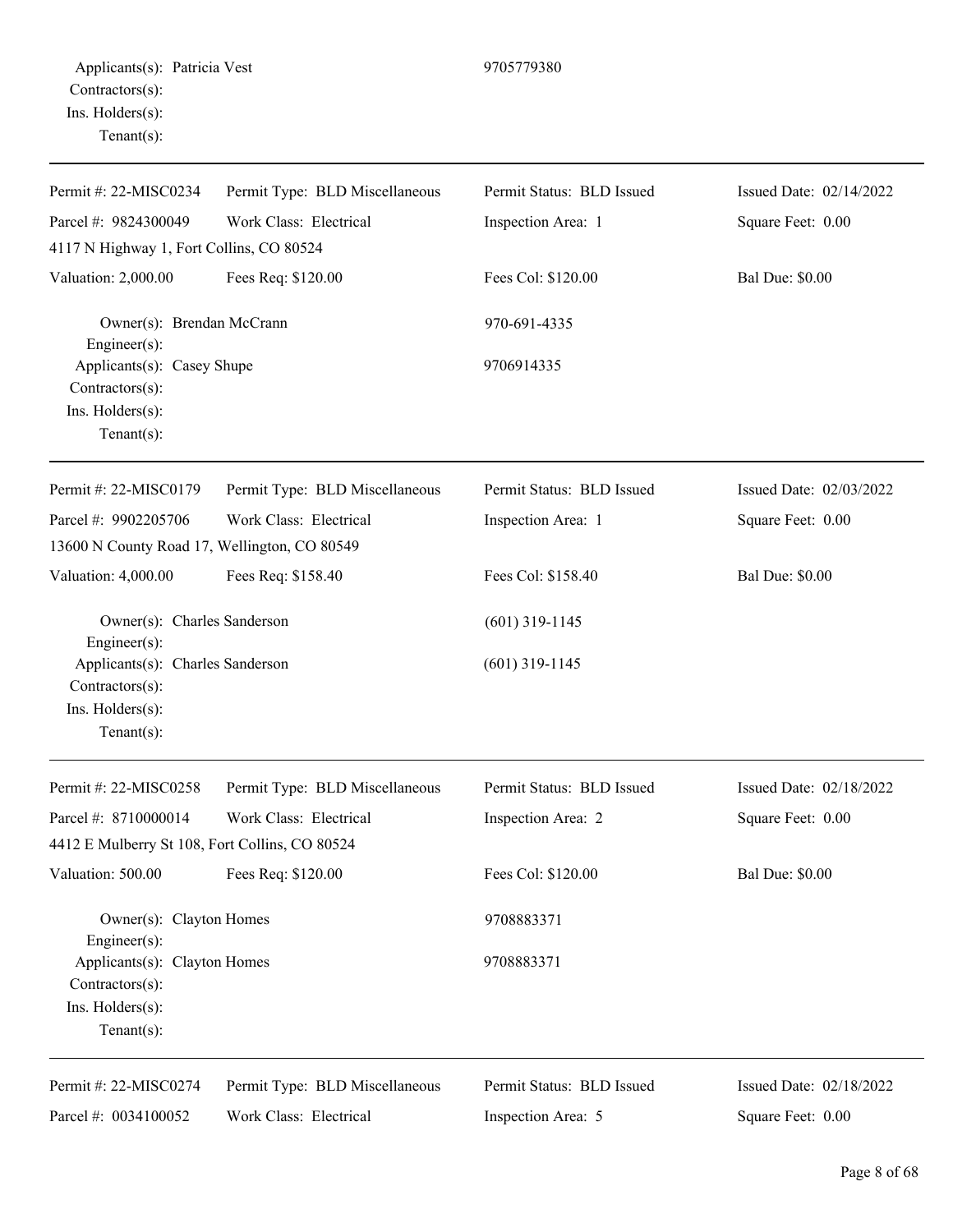17685 N Highway 287, Livermore, CO 80536 Valuation: 4,260.00 Fees Req: \$202.90 Fees Col: \$202.90 Bal Due: \$0.00 Owner(s): Forever Forks LLC 3035741559 Engineer(s): Applicants(s): Jacob Tornatzky 9704079267 Contractors(s): Ins. Holders(s): Tenant(s): Permit #: 22-MISC0265 Parcel #: 8710000014 Permit Type: BLD Miscellaneous Work Class: Electrical Permit Status: BLD LOC Inspection Area: 2 Issued Date: 02/17/2022 Square Feet: 0.00 4412 E Mulberry St #319, Fort Collins, CO 80524 Valuation: 500.00 Fees Req: \$120.00 Fees Col: \$120.00 Bal Due: \$0.00 Owner(s): Clayton Homes 9708883371 Engineer(s): Applicants(s): Clayton Homes 9708883371 Contractors(s): Ins. Holders(s): Tenant(s): Permit #: 22-MISC0162 Parcel #: 2936405222 Permit Type: BLD Miscellaneous Work Class: Electrical Permit Status: BLD Issued Inspection Area: 5 Issued Date: 02/01/2022 Square Feet: 0.00 51 Milner Mountain Ct, Livermore, CO 80536 Valuation: 3,200.00 Fees Req: \$150.72 Fees Col: \$150.72 Bal Due: \$0.00 Owner(s): Jerrell Huckobey (916) 508-5096 Engineer(s): Applicants(s): Ryan Rust 9702908988 Contractors(s): Ins. Holders(s): Tenant(s): Permit #: 22-MISC0215 Parcel #: 0402000931 Permit Type: BLD Miscellaneous Work Class: Electrical Permit Status: BLD Issued Inspection Area: 3 Issued Date: 02/10/2022 Square Feet: 0.00 4322 Fawn Trl, Loveland, CO 80537 Valuation: 2,000.00 Fees Req: \$120.00 Fees Col: \$120.00 Bal Due: \$0.00 Owner(s): North Carter Lake Water District 9706634632 Engineer(s): Applicants(s): Joshua Heidbrink 9703950536 Contractors(s): Ins. Holders(s):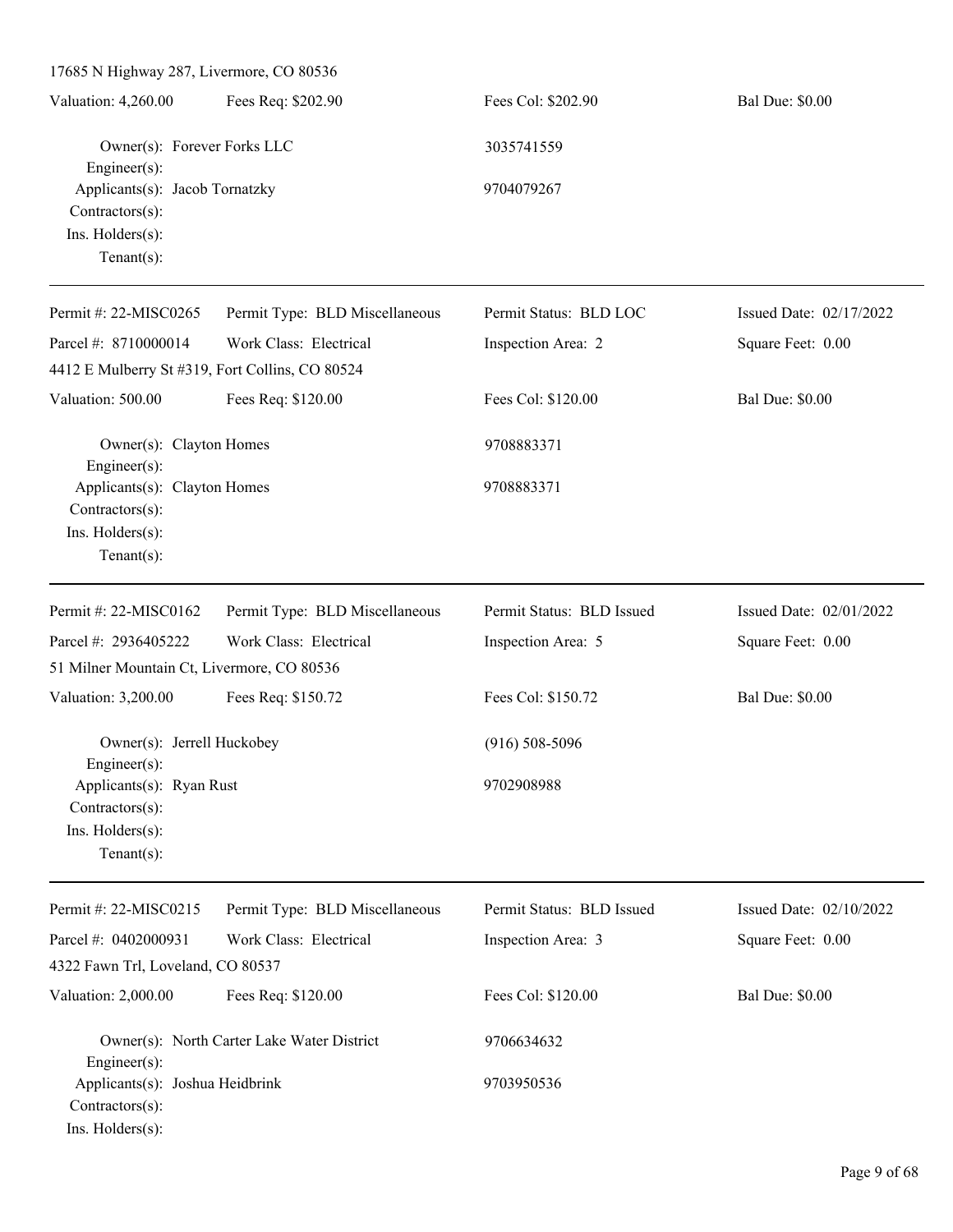| Permit #: 22-MISC0184                                                                                          | Permit Type: BLD Miscellaneous                                                       | Permit Status: BLD Issued      | Issued Date: 02/07/2022 |
|----------------------------------------------------------------------------------------------------------------|--------------------------------------------------------------------------------------|--------------------------------|-------------------------|
| Parcel #: 8611000004                                                                                           | Work Class: Electrical                                                               | Inspection Area: 2             | Square Feet: 0.00       |
| 6550 S County Road 5, Fort Collins, CO 80528                                                                   |                                                                                      |                                |                         |
| Valuation: 10,000.00                                                                                           | Fees Req: \$216.00                                                                   | Fees Col: \$216.00             | <b>Bal Due: \$0.00</b>  |
| Engineer(s):                                                                                                   | Owner(s): Don Kehn Construction Inc                                                  | 9702220695                     |                         |
| Applicants(s): Rick Gookin<br>Contractors(s):<br>Ins. Holders(s):<br>Tenant $(s)$ :                            |                                                                                      | 7203465721                     |                         |
| Permit #: 22-MISC0241                                                                                          | Permit Type: BLD Miscellaneous                                                       | Permit Status: BLD LOC         | Issued Date: 02/16/2022 |
| Parcel #: 2435400002                                                                                           | Work Class: Electrical                                                               | Inspection Area: 4             | Square Feet: 0.00       |
| 1070 Big Elk Meadows Rd, Lyons, CO 80540                                                                       |                                                                                      |                                |                         |
| Valuation: 2,000.00                                                                                            | Fees Req: \$120.00                                                                   | Fees Col: \$120.00             | <b>Bal Due: \$0.00</b>  |
| Engineer(s):                                                                                                   | Owner(s): Big Elk Meadows Assn - Big Elk Meadows Sub 7204179533<br>Glenn Christensen | 3038235328                     |                         |
| Applicants(s): Vaclav Berka<br>Contractors(s):<br>Ins. Holders(s):                                             |                                                                                      | 303-823-8232                   |                         |
| Tenant $(s)$ :<br>Permit #: 22-MISC0257                                                                        |                                                                                      | Permit Status: BLD LOC         | Issued Date: 02/16/2022 |
|                                                                                                                | Permit Type: BLD Miscellaneous                                                       |                                |                         |
| Parcel #: 9606200015                                                                                           | Work Class: Electrical                                                               | Inspection Area: 2             | Square Feet: 0.00       |
| 4605 Shoreline Dr, Fort Collins, CO 80526<br>Valuation: 500.00                                                 | Fees Req: \$120.00                                                                   | Fees Col: \$120.00             | <b>Bal Due: \$0.00</b>  |
| Owner(s): Kandy Hartman                                                                                        | Double Crossed LLC                                                                   | $(970)$ 481-6236<br>9704816236 |                         |
| $Engineering(s)$ :<br>Applicants(s): Clayton Homes<br>$Contractors(s)$ :<br>Ins. Holders(s):<br>Tenant $(s)$ : |                                                                                      | 9708883371                     |                         |
| Permit #: 22-MISC0247                                                                                          | Permit Type: BLD Miscellaneous                                                       | Permit Status: BLD Issued      | Issued Date: 02/16/2022 |
| Parcel #: 9424008703                                                                                           | Work Class: Electrical                                                               | Inspection Area: 3             | Square Feet: 0.00       |

Tenant(s):

332 E County Road 6c, Berthoud, CO 80513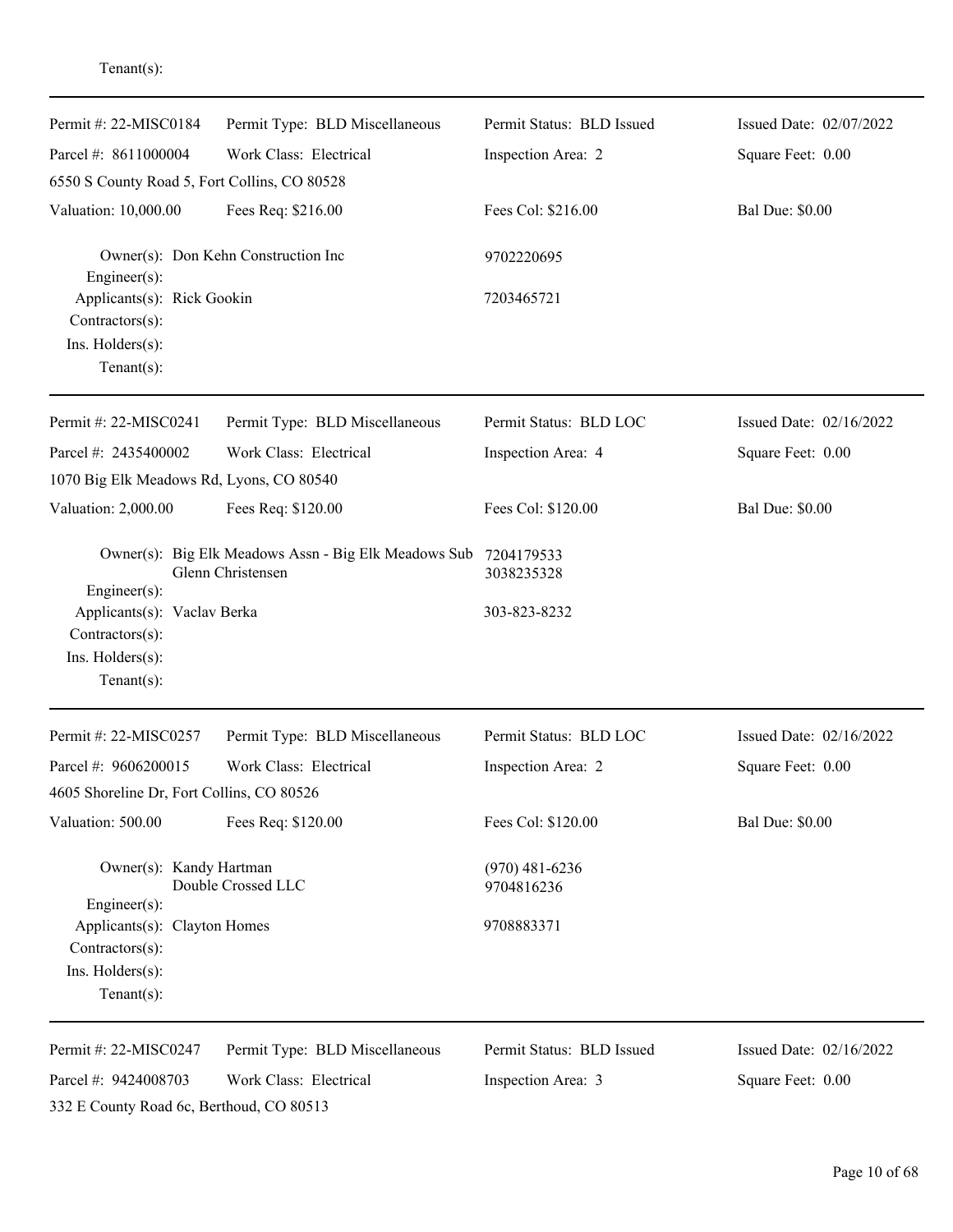| Valuation: 2,500.00                                                                                   | Fees Req: \$144.00                | Fees Col: \$144.00         | <b>Bal Due: \$0.00</b>  |
|-------------------------------------------------------------------------------------------------------|-----------------------------------|----------------------------|-------------------------|
| Engineer(s):<br>Applicants(s): Matthew Callen<br>Contractors(s):<br>Ins. Holders(s):<br>$Tenant(s)$ : | Owner(s): Karen Jacobson-Chernoff | 970-889-9888<br>5706876806 |                         |
| Permit #: 22-MISC0251                                                                                 | Permit Type: BLD Miscellaneous    | Permit Status: BLD Issued  | Issued Date: 02/16/2022 |
| Parcel #: 9507414006                                                                                  | Work Class: Electrical            | Inspection Area: 2         | Square Feet: 0.00       |
| 5750 Peep O Day Ln, Loveland, CO 80538                                                                |                                   |                            |                         |
| Valuation: 4,500.00                                                                                   | Fees Req: \$163.20                | Fees Col: \$163.20         | <b>Bal Due: \$0.00</b>  |
| Owner(s): Eric Edwards<br>Engineer(s):                                                                |                                   | $(503)$ 577-0964           |                         |
| Applicants(s): Judah Pineda<br>Contractors(s):<br>Ins. Holders(s):<br>$Tenant(s)$ :                   |                                   | 7204042343                 |                         |
| Permit #: 22-MISC0259                                                                                 | Permit Type: BLD Miscellaneous    | Permit Status: BLD Issued  | Issued Date: 02/16/2022 |
| Parcel #: 9734210014                                                                                  | Work Class: Electrical            | Inspection Area: 2         | Square Feet: 0.00       |
| 3915 Lynda Ln, Fort Collins, CO 80526                                                                 |                                   |                            |                         |
| Valuation: 8,650.00                                                                                   | Fees Req: \$203.04                | Fees Col: \$203.04         | <b>Bal Due: \$0.00</b>  |
| Owner(s): Tobi Jacobi<br>Engineer(s):                                                                 |                                   | 9702061000                 |                         |
| Applicants(s): Jay Detweiler<br>Contractors(s):<br>Ins. Holders(s):<br>$Tenant(s)$ :                  |                                   | 970-493-1141               |                         |
| Permit #: 22-MISC0202                                                                                 | Permit Type: BLD Miscellaneous    | Permit Status: BLD Issued  | Issued Date: 02/08/2022 |
| Parcel #: 8716200041                                                                                  | Work Class: Electrical            | Inspection Area: 2         | Square Feet: 0.00       |
| 3109 E Mulberry St #35, Fort Collins, CO 80524                                                        |                                   |                            |                         |
| Valuation: 1,800.00                                                                                   | Fees Req: \$120.00                | Fees Col: \$120.00         | <b>Bal Due: \$0.00</b>  |
| Owner(s): Alan Tucker<br>Engineer(s):                                                                 |                                   | 3039490585                 |                         |
| Applicants(s): Arnold Knoll<br>Contractors(s):<br>Ins. Holders(s):<br>$Tenant(s)$ :                   |                                   | 9702132055                 |                         |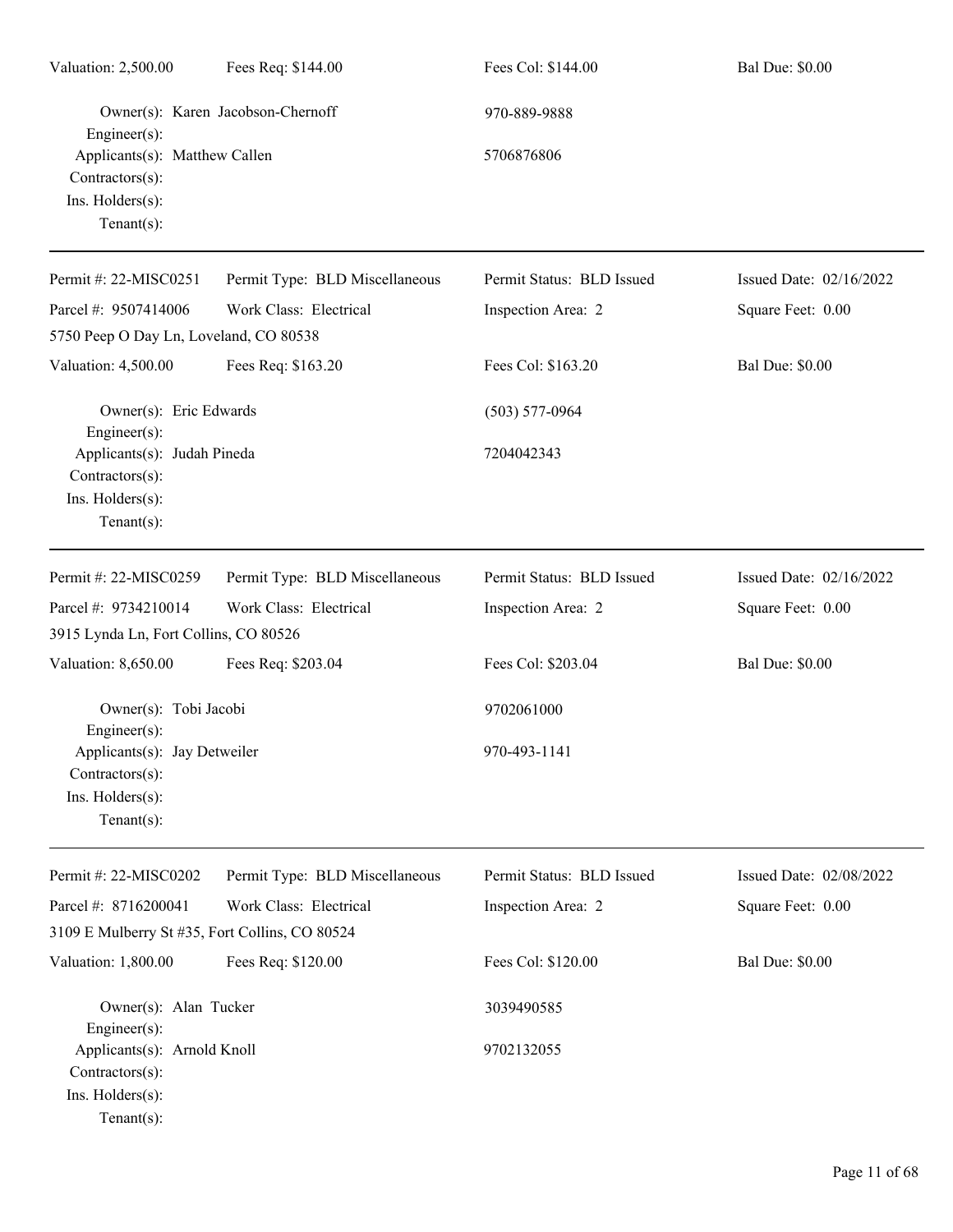| Permit #: 22-MISC0238                                                                                                                 | Permit Type: BLD Miscellaneous | Permit Status: BLD Issued | Issued Date: 02/14/2022 |
|---------------------------------------------------------------------------------------------------------------------------------------|--------------------------------|---------------------------|-------------------------|
| Parcel #: 9609000902                                                                                                                  | Work Class: Electrical         | Inspection Area: 2        | Square Feet: 0.00       |
| 2260 W Trilby Rd, Fort Collins, CO 80526                                                                                              |                                |                           |                         |
| Valuation: 22,303.00                                                                                                                  | Fees Req:                      | Fees Col:                 | <b>Bal Due:</b>         |
| Owner(s): County Of Larimer<br>Engineer(s):<br>Applicants(s): David Walser<br>Contractors(s):<br>Ins. Holders(s):<br>Tenant $(s)$ :   |                                | 9702668100                |                         |
| Permit #: 22-MISC0160                                                                                                                 | Permit Type: BLD Miscellaneous | Permit Status: BLD Issued | Issued Date: 02/01/2022 |
| Parcel #: 9835400024                                                                                                                  | Work Class: Electrical         | Inspection Area: 1        | Square Feet: 0.00       |
| 320 W Willox Ln, Fort Collins, CO 80524                                                                                               |                                |                           |                         |
| Valuation: 7,500.00                                                                                                                   | Fees Req: \$192.00             | Fees Col: \$192.00        | <b>Bal Due: \$0.00</b>  |
| Owner(s): Eric Estlund                                                                                                                |                                | $(541) 556 - 5156$        |                         |
| Engineer(s):<br>Applicants(s): Kyle Raybon<br>Contractors(s):<br>Ins. Holders(s):<br>Tenant $(s)$ :                                   |                                | 9705903839                |                         |
|                                                                                                                                       |                                |                           |                         |
| Permit #: 22-MISC0256                                                                                                                 | Permit Type: BLD Miscellaneous | Permit Status: BLD LOC    | Issued Date: 02/16/2022 |
| Parcel #: 9427409019                                                                                                                  | Work Class: Electrical         | Inspection Area: 3        | Square Feet: 0.00       |
| 1181 Parkstone Ct, Berthoud, CO 80513                                                                                                 |                                |                           |                         |
| Valuation: 2,048.00                                                                                                                   | Fees Req: \$139.66             | Fees Col: \$139.66        | <b>Bal Due: \$0.00</b>  |
| Owner(s): William Draper<br>Engineer(s):<br>Applicants(s): Mike Taglialavore<br>Contractors(s):<br>Ins. Holders(s):<br>Tenant $(s)$ : |                                | $(970) 689 - 1726$        |                         |
| Permit #: 22-MISC0170                                                                                                                 | Permit Type: BLD Miscellaneous | Permit Status: BLD Issued | Issued Date: 02/02/2022 |
| Parcel #: 9420105004                                                                                                                  | Work Class: Electrical         | Inspection Area: 3        | Square Feet: 0.00       |
| 420 Bothun Rd, Berthoud, CO 80513                                                                                                     |                                |                           |                         |
| Valuation: 3,000.00                                                                                                                   | Fees Req: \$148.80             | Fees Col: \$148.80        | <b>Bal Due: \$0.00</b>  |
| Owner(s): Brian Benson<br>Engineer(s):                                                                                                |                                | 3038107322                |                         |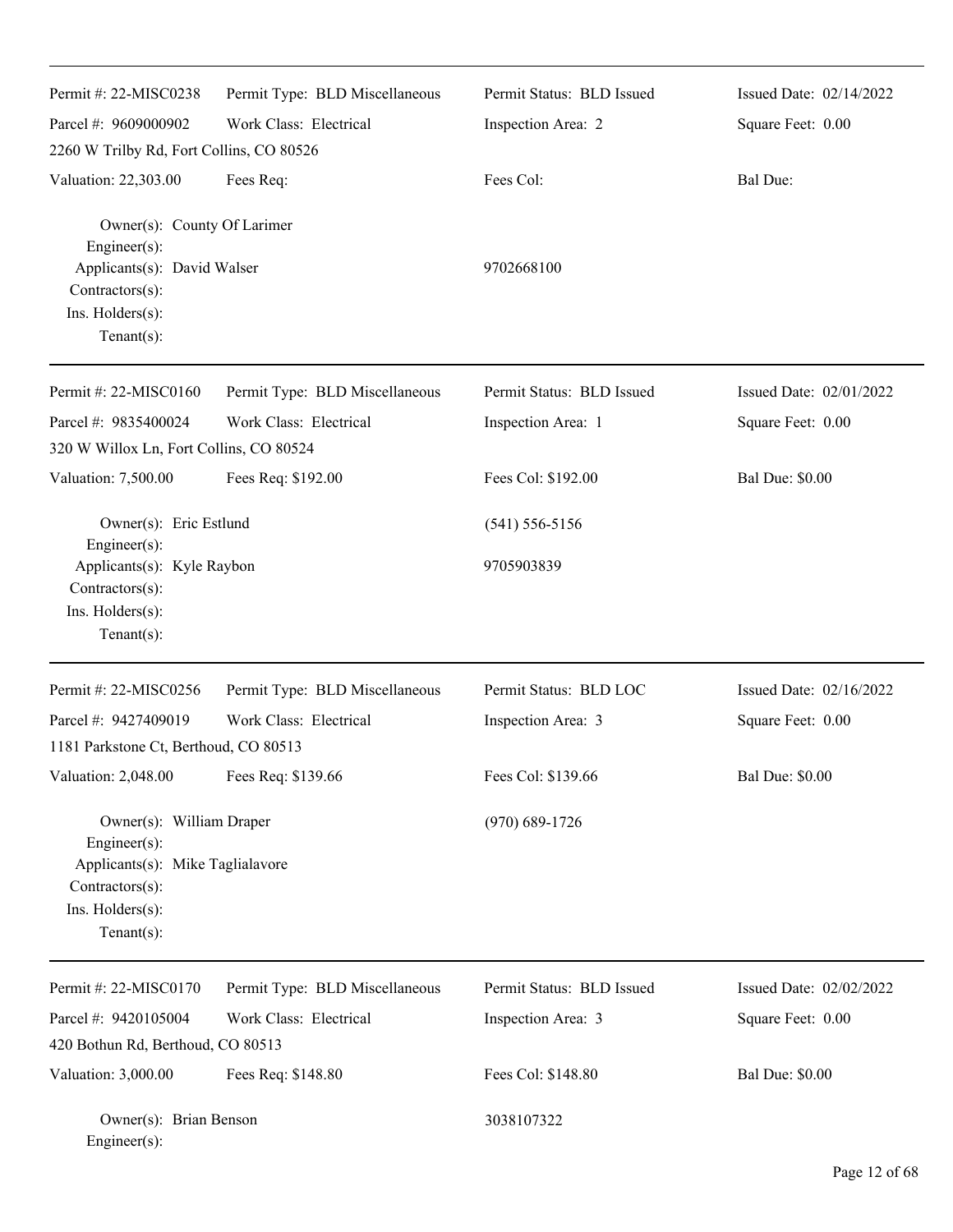Permit #: 22-MISC0200 Parcel #: 8716200041 Permit Type: BLD Miscellaneous Work Class: Electrical Permit Status: BLD Issued Inspection Area: 2 Issued Date: 02/08/2022 Square Feet: 0.00 3109 E Mulberry St #6, Fort Collins, CO 80524 Valuation: 1,800.00 Fees Req: \$120.00 Fees Col: \$120.00 Bal Due: \$0.00 Owner(s): Alan Tucker 3039490585 Engineer(s): Applicants(s): Arnold Knoll 9702132055 Contractors(s): Ins. Holders(s): Tenant(s): Permit #: 22-MISC0249 Parcel #: 3526315016 Permit Type: BLD Miscellaneous Work Class: Electrical Permit Status: BLD Issued Inspection Area: 4 Issued Date: 02/16/2022 Square Feet: 0.00 1441 Bluebell Dr, Estes Park, CO 80517 Valuation: 2,000.00 Fees Req: \$120.00 Fees Col: \$120.00 Bal Due: \$0.00 Owner(s): Michael Baldwin (469) 261-7856 Engineer(s): Applicants(s): Chris Karst 9705771470 Contractors(s): Ins. Holders(s): Tenant(s): Permit #: 22-MISC0290 Parcel #: 8827000905 Permit Type: BLD Miscellaneous Work Class: Electrical Permit Status: BLD Issued Inspection Area: 1 Issued Date: 02/22/2022 Square Feet: 0.00 3208 NE Frontage Rd, Fort Collins, CO 80524 Valuation: 3,000.00 Fees Req: \$148.80 Fees Col: \$148.80 Bal Due: \$0.00 Owner(s): c/o Farm Management Engineer(s): Applicants(s): Nick Stone 9703021437 Contractors(s): Ins. Holders(s): Tenant(s): Permit #: 22-MISC0231 Permit Type: BLD Miscellaneous Permit Status: BLD Issued Issued Date: 02/18/2022

Parcel #: 9429400033 Work Class: Gas Fireplace or Stove/Log Inspection Area: 3 Insert

Square Feet: 0.00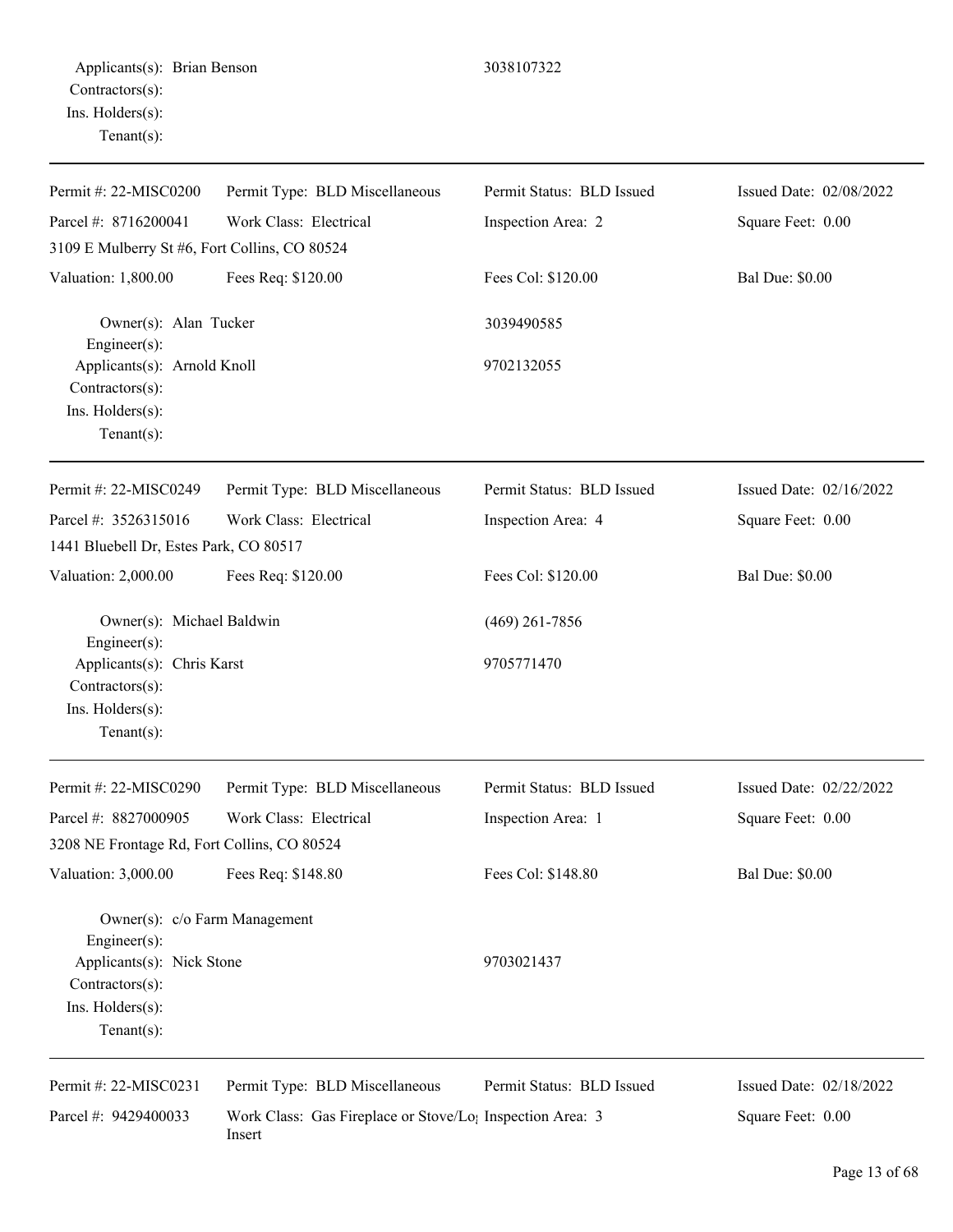| 3428 W County Road 4, Berthoud, CO 80513                                             |                                                                                 |                            |                         |  |  |
|--------------------------------------------------------------------------------------|---------------------------------------------------------------------------------|----------------------------|-------------------------|--|--|
| Valuation: 5,964.00                                                                  | Fees Req: \$184.51                                                              | Fees Col: \$184.51         | <b>Bal Due: \$0.00</b>  |  |  |
| Owner(s): Heidi Zeller-Dart<br>Engineer(s):                                          |                                                                                 | 3038591827                 |                         |  |  |
| Applicants(s): Alan Erps<br>$Contractors(s)$ :<br>Ins. Holders(s):<br>Tenant $(s)$ : |                                                                                 | 970-690-5969               |                         |  |  |
| Permit #: 22-MISC0175                                                                | Permit Type: BLD Miscellaneous                                                  | Permit Status: BLD Issued  | Issued Date: 02/02/2022 |  |  |
| Parcel #: 2504000016                                                                 | Work Class: Gas Fireplace or Stove/Lo <sub>1</sub> Inspection Area: 4<br>Insert |                            | Square Feet: 0.00       |  |  |
| 3515 Devils Gulch Rd, Estes Park, CO 80517                                           |                                                                                 |                            |                         |  |  |
| Valuation: 2,500.00                                                                  | Fees Req: \$113.91                                                              | Fees Col: \$113.91         | <b>Bal Due: \$0.00</b>  |  |  |
| Owner(s): Jennifer Wood<br>Engineer(s):                                              |                                                                                 | 5129131244                 |                         |  |  |
| Applicants(s): Bob Iwanicki                                                          |                                                                                 | 970-586-9342               |                         |  |  |
| Brian Weber<br>Contractors(s): Bob Iwanicki                                          |                                                                                 | 9702311174<br>970-586-9342 |                         |  |  |
| Ins. Holders(s):                                                                     |                                                                                 |                            |                         |  |  |
| Tenant $(s)$ :                                                                       |                                                                                 |                            |                         |  |  |
| Permit #: 22-MISC0199                                                                | Permit Type: BLD Miscellaneous                                                  | Permit Status: BLD Issued  | Issued Date: 02/11/2022 |  |  |
| Parcel #: 9624308004                                                                 | Work Class: Gas Fireplace or Stove/Lo <sub>1</sub> Inspection Area: 2<br>Insert |                            | Square Feet: 0.00       |  |  |
| 8102 Bruns Dr, Fort Collins, CO 80525                                                |                                                                                 |                            |                         |  |  |
| Valuation: 5,570.00                                                                  | Fees Req: \$184.51                                                              | Fees Col: \$184.51         | <b>Bal Due: \$0.00</b>  |  |  |
| Owner(s): Stephen Rempe<br>Engineer(s):                                              |                                                                                 | 970-667-9762               |                         |  |  |
| Applicants(s): Stephen Rempe<br>Contractors(s):<br>Ins. Holders(s):                  | Hawkstone of Wyoming Inc                                                        | 970-667-9762<br>3074211844 |                         |  |  |
| Tenant $(s)$ :                                                                       |                                                                                 |                            |                         |  |  |
| Permit #: 22-MISC0214                                                                | Permit Type: BLD Miscellaneous                                                  | Permit Status: BLD Issued  | Issued Date: 02/10/2022 |  |  |
| Parcel #: 3932307004                                                                 | Work Class: Gas Fireplace or Stove/Lo <sub>1</sub> Inspection Area: 1<br>Insert |                            | Square Feet: 0.00       |  |  |
| 120 Crown Point Dr, Bellvue, CO 80512                                                |                                                                                 |                            |                         |  |  |
| Valuation: 4,832.53                                                                  | Fees Req: \$163.77                                                              | Fees Col: \$163.77         | <b>Bal Due: \$0.00</b>  |  |  |
| Owner(s): Donald Smith<br>Engineer(s):                                               |                                                                                 | $(970)$ 227-4866           |                         |  |  |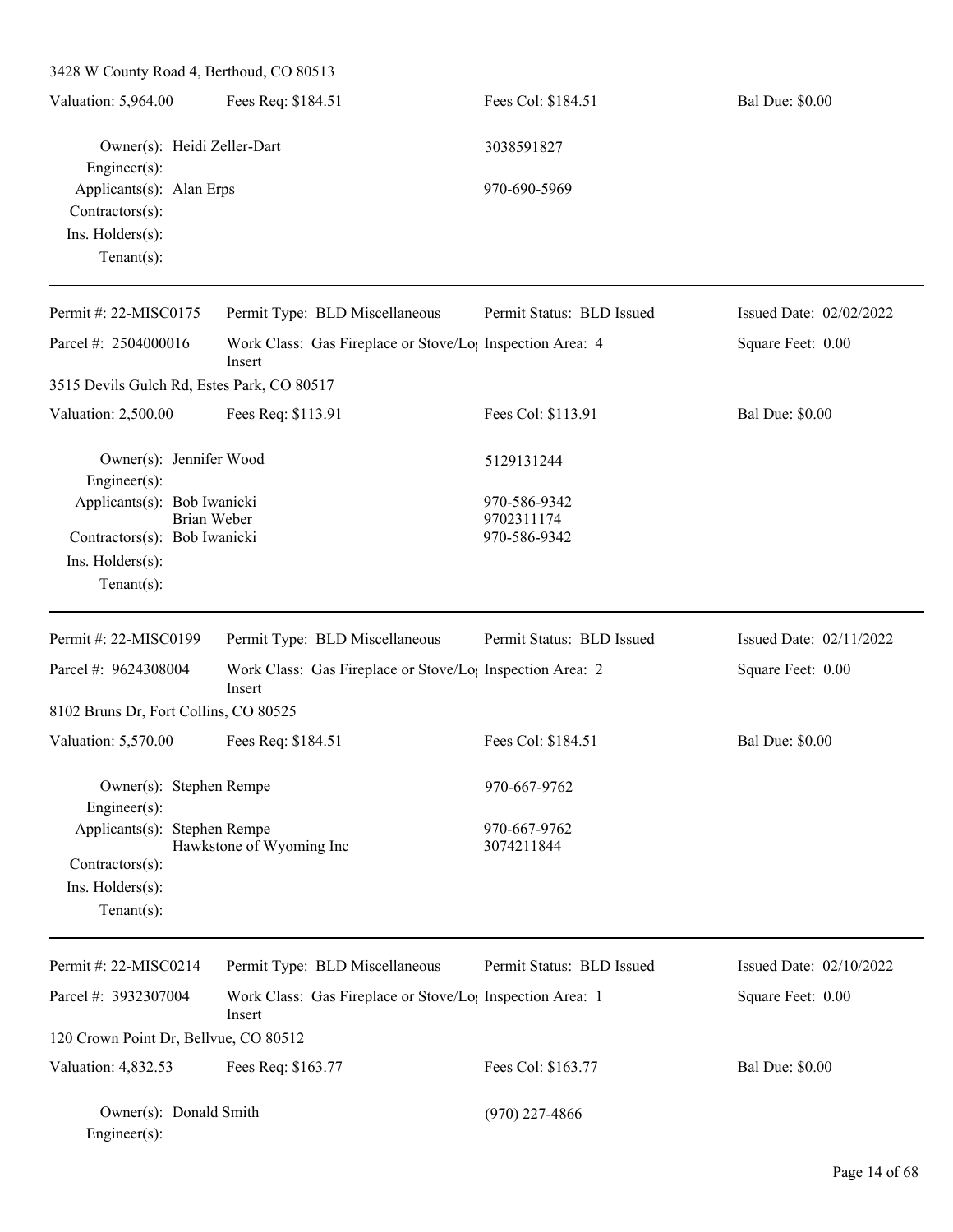| Permit #: 22-MISC0270                                                                            | Permit Type: BLD Miscellaneous                                                  | Permit Status: BLD Issued | Issued Date: 02/17/2022 |
|--------------------------------------------------------------------------------------------------|---------------------------------------------------------------------------------|---------------------------|-------------------------|
| Parcel #: 9734213098                                                                             | Work Class: Gas Fireplace or Stove/Lo <sub>1</sub> Inspection Area: 2<br>Insert |                           | Square Feet: 0.00       |
| 1609 Westfield Dr, Fort Collins, CO 80526                                                        |                                                                                 |                           |                         |
| Valuation: 5,498.80                                                                              | Fees Req: \$184.51                                                              | Fees Col: \$184.51        | <b>Bal Due: \$0.00</b>  |
| Owner(s): Jeremy LeClair<br>Engineer $(s)$ :                                                     |                                                                                 | 916-764-0776              |                         |
| Applicants(s): Western Fireplace Supply                                                          |                                                                                 | 97049896793               |                         |
| Contractors(s): Chris Tenan<br>Ins. Holders(s):<br>Tenant $(s)$ :                                |                                                                                 | 970-498-9679              |                         |
| Permit #: 22-MISC0176                                                                            | Permit Type: BLD Miscellaneous                                                  | Permit Status: BLD LOC    | Issued Date: 02/02/2022 |
| Parcel #: 9508408035                                                                             | Work Class: Gas Fireplace or Stove/Lo <sub>1</sub> Inspection Area: 2<br>Insert |                           | Square Feet: 0.00       |
| 1801 Skyrock Rd, Loveland, CO 80538                                                              |                                                                                 |                           |                         |
| Valuation: 4,135.00                                                                              | Fees Req: \$103.77                                                              | Fees Col: \$103.77        | <b>Bal Due: \$0.00</b>  |
| Owner(s): Erik Nagle<br>$Engineering(s)$ :                                                       |                                                                                 | $(303)$ 517-7320          |                         |
| Applicants(s): Karen Nagel<br>Erik Nagle<br>Contractors(s):<br>Ins. Holders(s):<br>$Tenant(s)$ : |                                                                                 | $(303) 517 - 7320$        |                         |
| Permit #: 22-MISC0261                                                                            | Permit Type: BLD Miscellaneous                                                  | Permit Status: BLD Issued | Issued Date: 02/18/2022 |
| Parcel #: 9733413002                                                                             | Work Class: Gas Fireplace or Stove/Lo <sub>1</sub> Inspection Area: 2<br>Insert |                           | Square Feet: 0.00       |
| 2204 Brixton Rd, Fort Collins, CO 80526                                                          |                                                                                 |                           |                         |
| Valuation: 3,500.00                                                                              | Fees Req: \$83.02                                                               | Fees Col: \$83.02         | <b>Bal Due: \$0.00</b>  |
| Owner(s): Martin Fowler<br>$Engineering(s)$ :                                                    |                                                                                 | 970-217-1621              |                         |
| Applicants(s): Mark Humphrey                                                                     |                                                                                 | 7194828599                |                         |
| Contractors(s): Mark Humphrey<br>Ins. Holders(s):<br>Tenant $(s)$ :                              |                                                                                 | 7194828599                |                         |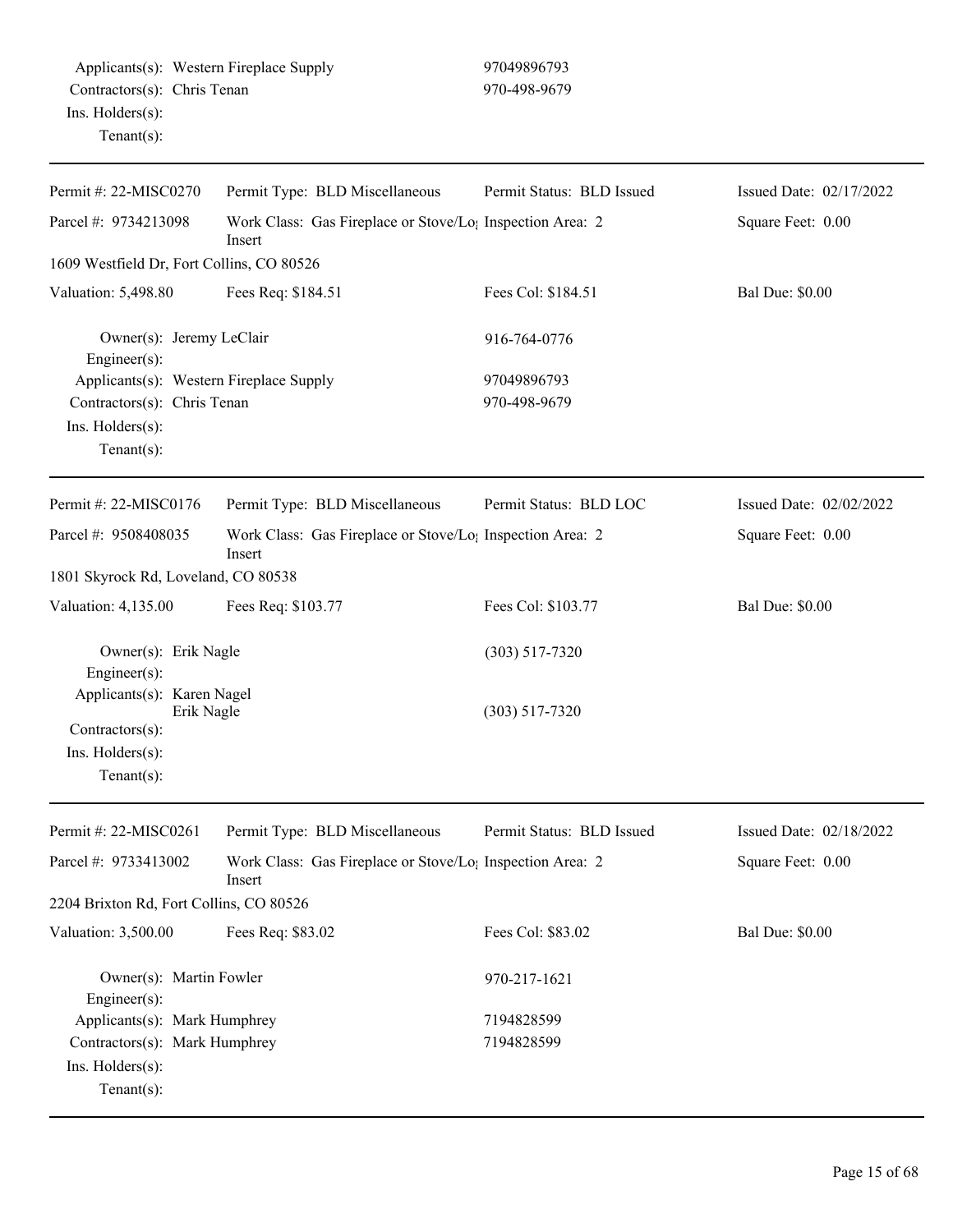| Permit #: 22-MISC0253                                                                                                              | Permit Type: BLD Miscellaneous                                                  | Permit Status: BLD Issued | Issued Date: 02/16/2022 |
|------------------------------------------------------------------------------------------------------------------------------------|---------------------------------------------------------------------------------|---------------------------|-------------------------|
| Parcel #: 2406210052                                                                                                               | Work Class: Gas Fireplace or Stove/Lo <sub>1</sub> Inspection Area: 4<br>Insert |                           | Square Feet: 0.00       |
| 1117 Whispering Pines Dr, Estes Park, CO 80517                                                                                     |                                                                                 |                           |                         |
| Valuation: 9,000.00                                                                                                                | Fees Req: \$186.75                                                              | Fees Col: \$186.75        | <b>Bal Due: \$0.00</b>  |
| Owner(s): Bruce Kane<br>Engineer(s):                                                                                               |                                                                                 | 9705864754                |                         |
| Applicants(s): Bruce Kane<br>Contractors(s):                                                                                       |                                                                                 | 9705864754                |                         |
| Ins. Holders(s):<br>Tenant $(s)$ :                                                                                                 |                                                                                 |                           |                         |
| Permit #: 22-MISC0190                                                                                                              | Permit Type: BLD Miscellaneous                                                  | Permit Status: BLD Issued | Issued Date: 02/07/2022 |
| Parcel #: 1835200001                                                                                                               | Work Class: Gas Fireplace or Stove/Lo <sub>1</sub> Inspection Area: 1<br>Insert |                           | Square Feet: 0.00       |
| 60 Spring Valley Rd, Bellvue, CO 80512                                                                                             |                                                                                 |                           |                         |
| Valuation: 3,000.00                                                                                                                | Fees Req: \$62.27                                                               | Fees Col: \$62.27         | <b>Bal Due: \$0.00</b>  |
| Owner(s): Corey Stewart<br>Engineer(s):<br>Applicants(s): Corey Stewart<br>$Contractors(s)$ :<br>Ins. Holders(s):<br>$Tenant(s)$ : |                                                                                 |                           |                         |
| Permit #: $22-MISCO310$                                                                                                            | Permit Type: BLD Miscellaneous                                                  | Permit Status: BLD Issued | Issued Date: 02/23/2022 |
| Parcel #: 8919000017                                                                                                               | Work Class: Gas Fireplace or Stove/Lo <sub>1</sub> Inspection Area: 1<br>Insert |                           | Square Feet: 0.00       |
| 1297 E County Road 66e, Wellington, CO 80549                                                                                       |                                                                                 |                           |                         |
| Valuation: 11,111.00                                                                                                               | Fees Req: \$308.99                                                              | Fees Col: \$308.99        | <b>Bal Due: \$0.00</b>  |
| Owner(s): Joseph Monty<br>$Engineering(s)$ :                                                                                       |                                                                                 | 6088524779                |                         |
| Applicants(s): Western Fireplace Supply                                                                                            |                                                                                 | 97049896793               |                         |
| Contractors(s): Chris Tenan                                                                                                        |                                                                                 | 970-498-9679              |                         |
| Ins. Holders(s):<br>Tenant $(s)$ :                                                                                                 |                                                                                 |                           |                         |
| Permit #: 22-MISC0235                                                                                                              | Permit Type: BLD Miscellaneous                                                  | Permit Status: BLD Issued | Issued Date: 02/14/2022 |
| Parcel #: 4229000014                                                                                                               | Work Class: Gas Fireplace or Stove/Lo <sub>1</sub> Inspection Area: 6<br>Insert |                           | Square Feet: 0.00       |
| 240 Camel Rock Rd, Red Feather Lakes, CO 80545                                                                                     |                                                                                 |                           |                         |
| Valuation: 3,500.00                                                                                                                | Fees Req: \$83.02                                                               | Fees Col: \$83.02         | <b>Bal Due: \$0.00</b>  |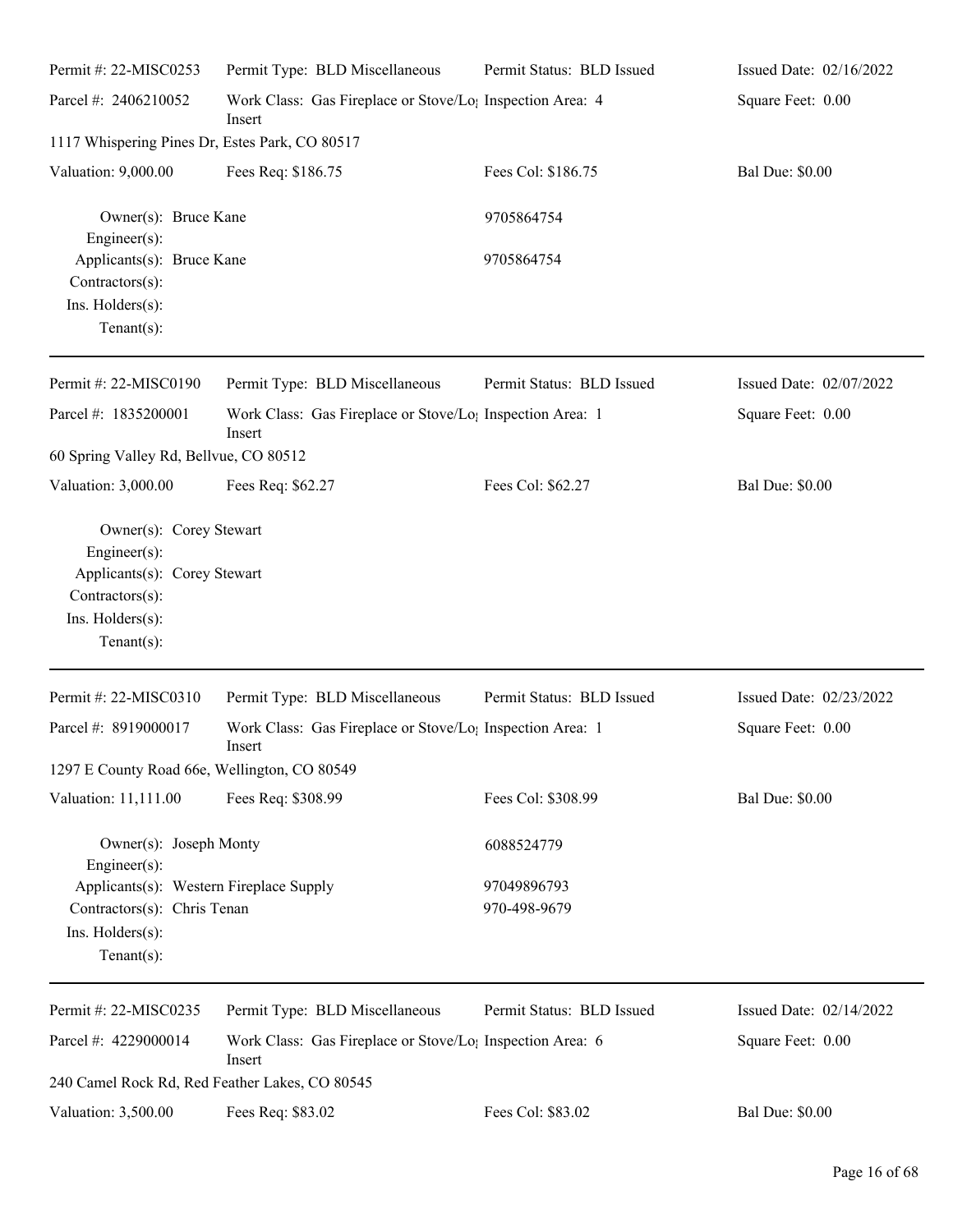Owner(s): Christopher Cawdrey Engineer(s): Applicants(s): Christopher Cawdrey Contractors(s): Ins. Holders(s): Tenant(s):

| Permit #: 22-MISC0243                                                                  | Permit Type: BLD Miscellaneous | Permit Status: BLD LOC | Issued Date: 02/15/2022 |
|----------------------------------------------------------------------------------------|--------------------------------|------------------------|-------------------------|
| Parcel #: 2001000011                                                                   | Work Class: Gas Piping         | Inspection Area: 6     | Square Feet: 0.00       |
| 1974 Cherokee Meadows Rd, Livermore, CO 80536                                          |                                |                        |                         |
| Valuation: 2,000.00                                                                    | Fees Req: \$216.57             | Fees Col: \$216.57     | <b>Bal Due: \$0.00</b>  |
| Owner(s): James Thwaite<br>Engineer(s):                                                |                                | 4402898522             |                         |
| Applicants(s): Douglas Medina<br>Contractors(s):<br>Ins. Holders(s):<br>$Tenant(s)$ :  |                                | 970-658-6759           |                         |
| Permit #: 22-MISC0222                                                                  | Permit Type: BLD Miscellaneous | Permit Status: BLD LOC | Issued Date: 02/10/2022 |
| Parcel #: 8711120005                                                                   | Work Class: Gas Piping         | Inspection Area: 2     | Square Feet: 0.00       |
| 341 Duesenberg Ln, Fort Collins, CO 80524                                              |                                |                        |                         |
| Valuation: 2,000.00                                                                    | Fees Req: \$113.93             | Fees Col: \$113.93     | <b>Bal Due: \$0.00</b>  |
| Owner(s): David Van Maren<br>Engineer(s):                                              |                                | 970-310-8375           |                         |
| Applicants(s): Douglas Medina<br>Contractors(s):<br>Ins. Holders(s):<br>Tenant $(s)$ : |                                | 970-658-6759           |                         |
| Permit #: 22-MISC0272                                                                  | Permit Type: BLD Miscellaneous | Permit Status: BLD LOC | Issued Date: 02/21/2022 |
| Parcel #: 9812100027                                                                   | Work Class: Gas Piping         | Inspection Area: 1     | Square Feet: 0.00       |
| 6286 Cheyenne Ridge Ln, Fort Collins, CO 80524                                         |                                |                        |                         |
| Valuation: 4,000.00                                                                    | Fees Req: \$143.02             | Fees Col: \$143.02     | <b>Bal Due: \$0.00</b>  |
| Owner(s): Michael Detwiler<br>Engineer $(s)$ :                                         |                                | 3038878313             |                         |
| Applicants(s): Douglas Medina<br>Contractors(s):<br>Ins. Holders(s):<br>Tenant $(s)$ : |                                | 970-658-6759           |                         |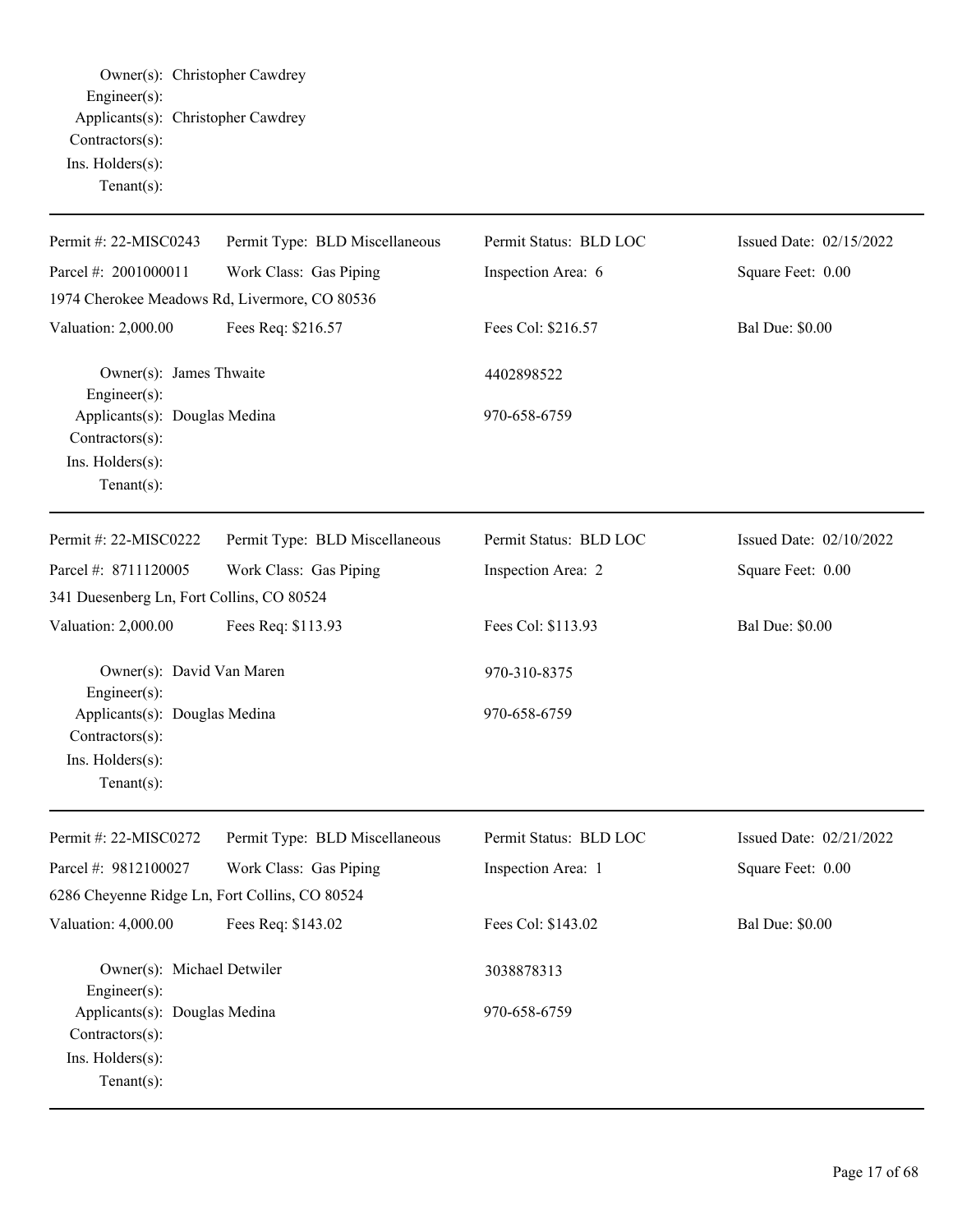| Permit #: 22-MISC0286                                                                                                       | Permit Type: BLD Miscellaneous | Permit Status: BLD Issued | Issued Date: 02/22/2022 |  |
|-----------------------------------------------------------------------------------------------------------------------------|--------------------------------|---------------------------|-------------------------|--|
| Parcel #: 1523000028                                                                                                        | Work Class: Gas Piping         | Inspection Area: 3        | Square Feet: 0.00       |  |
| 637 Sawmill Rd, Loveland, CO 80537                                                                                          |                                |                           |                         |  |
| Valuation: 1,000.00                                                                                                         | Fees Req: \$105.57             | Fees Col: \$105.57        | <b>Bal Due: \$0.00</b>  |  |
| Owner(s): Joshua Campbell<br>$Engineering(s)$ :                                                                             |                                | 3096130866                |                         |  |
| Applicants(s): Joshua Campbell<br>Contractors(s):<br>Ins. Holders(s):<br>$Tenant(s)$ :                                      |                                | 3096130866                |                         |  |
| Permit #: 22-MISC0201                                                                                                       | Permit Type: BLD Miscellaneous | Permit Status: BLD LOC    | Issued Date: 02/08/2022 |  |
| Parcel #: 1429410232                                                                                                        | Work Class: Gas Piping         | Inspection Area: 4        | Square Feet: 0.00       |  |
| 98 Choctaw, Lyons, CO 80540                                                                                                 |                                |                           |                         |  |
| Valuation: 2,000.00                                                                                                         | Fees Req: \$105.57             | Fees Col: \$105.57        | <b>Bal Due: \$0.00</b>  |  |
| Owner(s): Anita Lunt<br>Engineer(s):                                                                                        |                                | 303-823-6200              |                         |  |
| Applicants(s): Morgan Lopez<br>Mark Lancaster<br>Contractors(s): Mark Lancaster                                             |                                | 9702156539                |                         |  |
|                                                                                                                             |                                | 9705560544<br>9705560544  |                         |  |
| Ins. Holders(s):                                                                                                            |                                |                           |                         |  |
| Tenant $(s)$ :                                                                                                              |                                |                           |                         |  |
| Permit #: 22-MISC0329                                                                                                       | Permit Type: BLD Miscellaneous | Permit Status: BLD Issued | Issued Date: 02/28/2022 |  |
| Parcel #: 0431000040                                                                                                        | Work Class: Gas Piping         | Inspection Area: 4        | Square Feet: 0.00       |  |
| 3920 Stone Canyon Rd, Longmont, CO 80503                                                                                    |                                |                           |                         |  |
| Valuation: 2,000.00                                                                                                         | Fees Req: \$105.57             | Fees Col: \$105.57        | <b>Bal Due: \$0.00</b>  |  |
| Owner(s): Anita Black<br>Engineer(s):<br>Applicants(s): Anita Black<br>Contractors(s):<br>Ins. Holders(s):<br>$Tenant(s)$ : |                                |                           |                         |  |
| Permit #: 22-MISC0317                                                                                                       | Permit Type: BLD Miscellaneous | Permit Status: BLD LOC    | Issued Date: 02/24/2022 |  |
| Parcel #: 0520000050                                                                                                        | Work Class: Gas Piping         | Inspection Area: 3        | Square Feet: 0.00       |  |
| 1627 Turkey Walk Trl, Loveland, CO 80537                                                                                    |                                |                           |                         |  |
| Valuation: 2,000.00                                                                                                         | Fees Req: \$165.57             | Fees Col: \$165.57        | <b>Bal Due: \$0.00</b>  |  |
| Owner(s): Rick Roncka                                                                                                       |                                | 9704610411                |                         |  |

Engineer(s):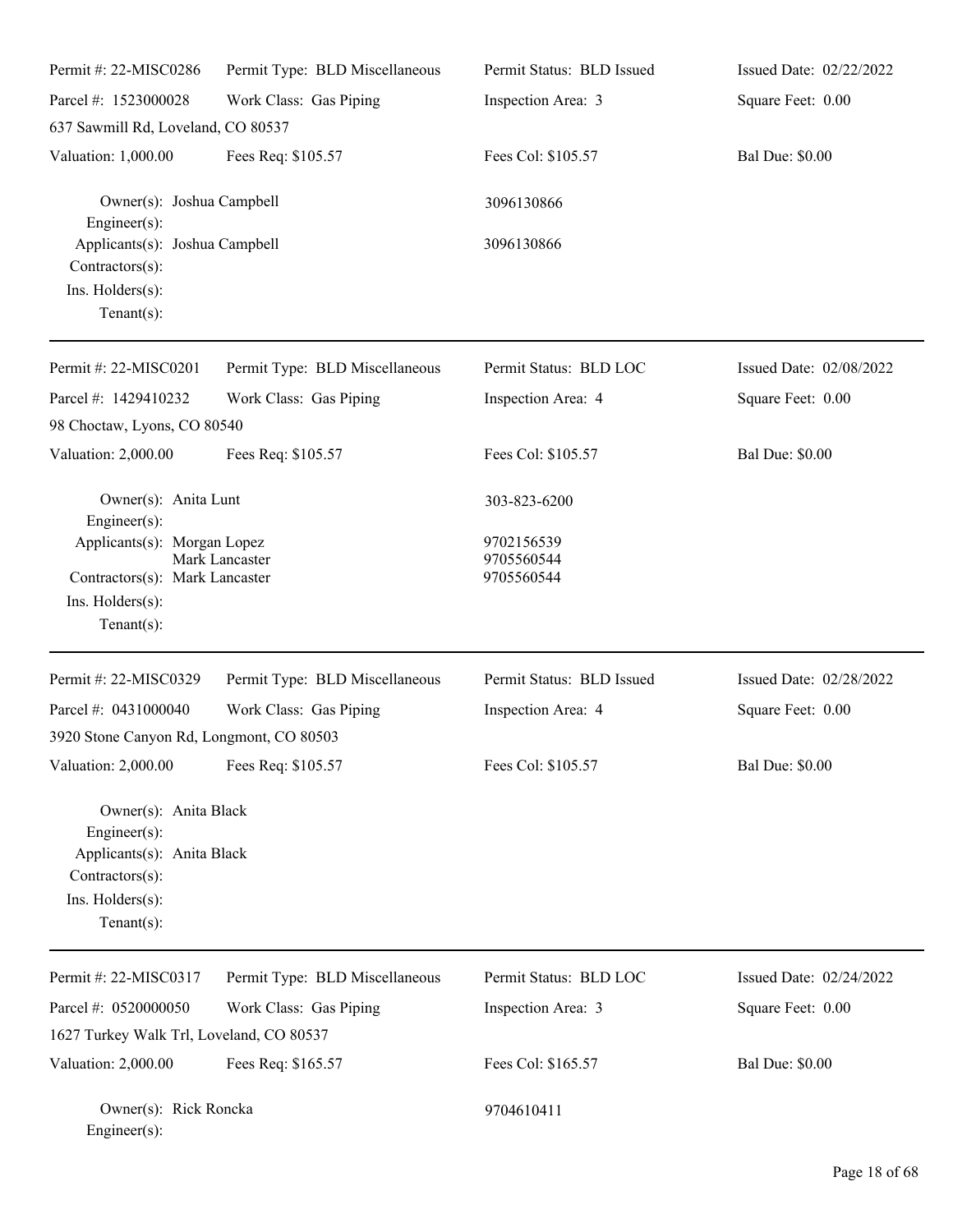| Permit #: 22-MISC0192                               | Permit Type: BLD Miscellaneous | Permit Status: BLD LOC    | Issued Date: 02/07/2022 |
|-----------------------------------------------------|--------------------------------|---------------------------|-------------------------|
| Parcel #: 8532405007                                | Work Class: Gas Piping         | Inspection Area: 3        | Square Feet: 0.00       |
| 3588 Snug Harbor Ct, Loveland, CO 80537             |                                |                           |                         |
| Valuation: 3,667.33                                 | Fees Req: \$83.02              | Fees Col: \$83.02         | <b>Bal Due: \$0.00</b>  |
| Owner(s): Lisa Bowers<br>Engineer(s):               |                                | 7203646040                |                         |
| Applicants(s): Glenn Frank                          |                                | 970-484-4552              |                         |
| Contractors(s): Glenn Frank                         |                                | 970-484-4552              |                         |
| Ins. Holders(s):<br>$Tenant(s)$ :                   |                                |                           |                         |
| Permit #: 22-MISC0173                               | Permit Type: BLD Miscellaneous | Permit Status: BLD Issued | Issued Date: 02/02/2022 |
| Parcel #: 8716200041                                | Work Class: Gas Piping         | Inspection Area: 2        | Square Feet: 0.00       |
| 3109 E Mulberry St 35, Fort Collins, CO 80524       |                                |                           |                         |
| Valuation: 1,500.00                                 | Fees Req: \$53.93              | Fees Col: \$53.93         | <b>Bal Due: \$0.00</b>  |
| Owner(s): Alan Tucker<br>Engineer(s):               |                                | 3039490585                |                         |
| Applicants(s): Rodney Henrichsen<br>Contractors(s): |                                | 970-221-0872              |                         |
| Ins. Holders(s):<br>$Tenant(s)$ :                   |                                |                           |                         |
| Permit #: 22-MISC0164                               | Permit Type: BLD Miscellaneous | Permit Status: BLD LOC    | Issued Date: 02/02/2022 |
| Parcel #: 8707400011                                | Work Class: Gas Piping         | Inspection Area: 2        | Square Feet: 0.00       |
| 347 Airpark Dr, Fort Collins, CO 80524              |                                |                           |                         |
| Valuation: 900.00                                   | Fees Req: \$53.93              | Fees Col: \$53.93         | <b>Bal Due: \$0.00</b>  |
| Owner(s): Matt Ackerman<br>Engineer(s):             |                                | $(970)$ 481-6427          |                         |
| Applicants(s): Jeff Gallagher                       |                                | 970-461-2412              |                         |
| Contractors(s): Jeff Gallagher                      |                                | 970-461-2412              |                         |
| Ins. Holders(s):                                    |                                |                           |                         |
| Tenant $(s)$ :                                      |                                |                           |                         |
| Permit #: 22-MISC0188                               | Permit Type: BLD Miscellaneous | Permit Status: BLD LOC    | Issued Date: 02/07/2022 |
| Parcel #: 2135000027                                | Work Class: Gas Piping         | Inspection Area: 6        | Square Feet: 0.00       |
|                                                     |                                |                           |                         |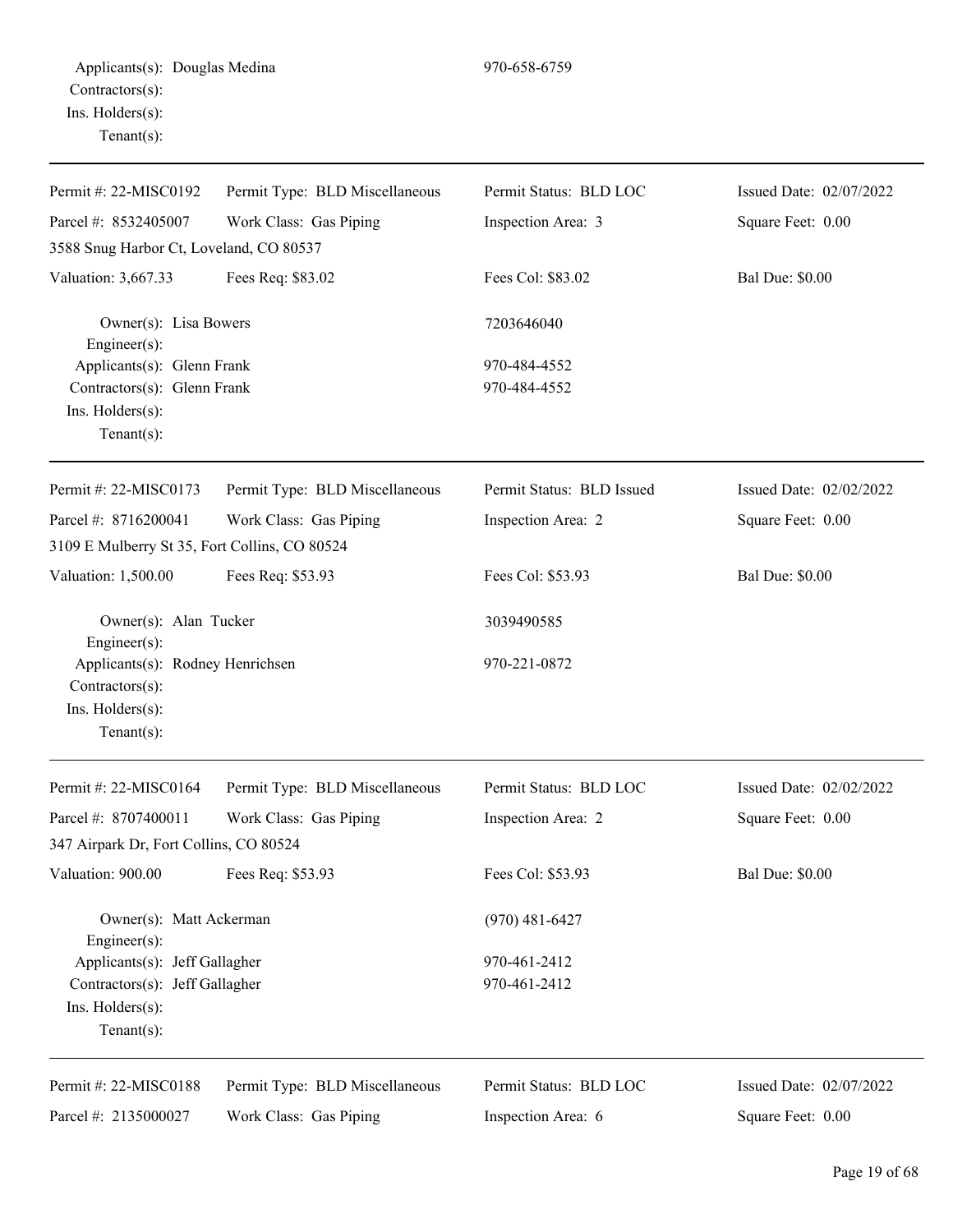| Valuation: 2,000.00                                                                    | Fees Req: \$165.57                                           | Fees Col: \$165.57        | <b>Bal Due: \$0.00</b>  |
|----------------------------------------------------------------------------------------|--------------------------------------------------------------|---------------------------|-------------------------|
| Owner(s): Bruce Huey<br>$Engineering(s)$ :                                             |                                                              | 9704820532                |                         |
| Applicants(s): Douglas Medina<br>Contractors(s):<br>Ins. Holders(s):<br>Tenant $(s)$ : |                                                              | 970-658-6759              |                         |
| Permit #: 22-MISC0250                                                                  | Permit Type: BLD Miscellaneous                               | Permit Status: BLD LOC    | Issued Date: 02/16/2022 |
| Parcel #: 8617206001<br>2225 Rock Castle Ln, Fort Collins, CO 80528                    | Work Class: Gas Piping                                       | Inspection Area: 2        | Square Feet: 0.00       |
| Valuation: 2,000.00                                                                    | Fees Req: \$113.93                                           | Fees Col: \$113.93        | <b>Bal Due: \$0.00</b>  |
| Owner(s): Paul Bickerton<br>$Engineering(s)$ :                                         |                                                              | 970-377-4274              |                         |
| Applicants(s): Douglas Medina<br>Contractors(s):<br>Ins. Holders(s):<br>Tenant $(s)$ : |                                                              | 970-658-6759              |                         |
| Permit #: 22-MISC0260                                                                  | Permit Type: BLD Miscellaneous                               | Permit Status: BLD Issued | Issued Date: 02/16/2022 |
| Parcel #: 9734210014                                                                   | Work Class: Gas Piping                                       | Inspection Area: 2        | Square Feet: 0.00       |
| 3915 Lynda Ln, Fort Collins, CO 80526                                                  |                                                              |                           |                         |
| Valuation: 500.00                                                                      | Fees Req: \$53.93                                            | Fees Col: \$53.93         | <b>Bal Due: \$0.00</b>  |
| Owner(s): Tobi Jacobi<br>Engineer(s):                                                  |                                                              | 9702061000                |                         |
| Applicants(s): Jay Detweiler<br>Contractors(s):<br>Ins. Holders(s):<br>Tenant $(s)$ :  |                                                              | 970-493-1141              |                         |
| Permit #: 22-MISC0291                                                                  | Permit Type: BLD Miscellaneous                               | Permit Status: BLD LOC    | Issued Date: 02/22/2022 |
| Parcel #: 9405305017                                                                   | Work Class: Gas Piping                                       | Inspection Area: 3        | Square Feet: 0.00       |
| 5040 Soaring Peaks Dr, Loveland, CO 80537                                              |                                                              |                           |                         |
| Valuation: 1,950.00                                                                    | Fees Req: \$53.93                                            | Fees Col: \$53.93         | <b>Bal Due: \$0.00</b>  |
| Owner(s): James Schumacher<br>Engineer(s):                                             |                                                              | 970-599-5000              |                         |
| Contractors(s):                                                                        | Applicants(s): Pauls Plumbing And Heating<br>Paul Kisselbach | 9706696555<br>9702277718  |                         |

Ins. Holders(s):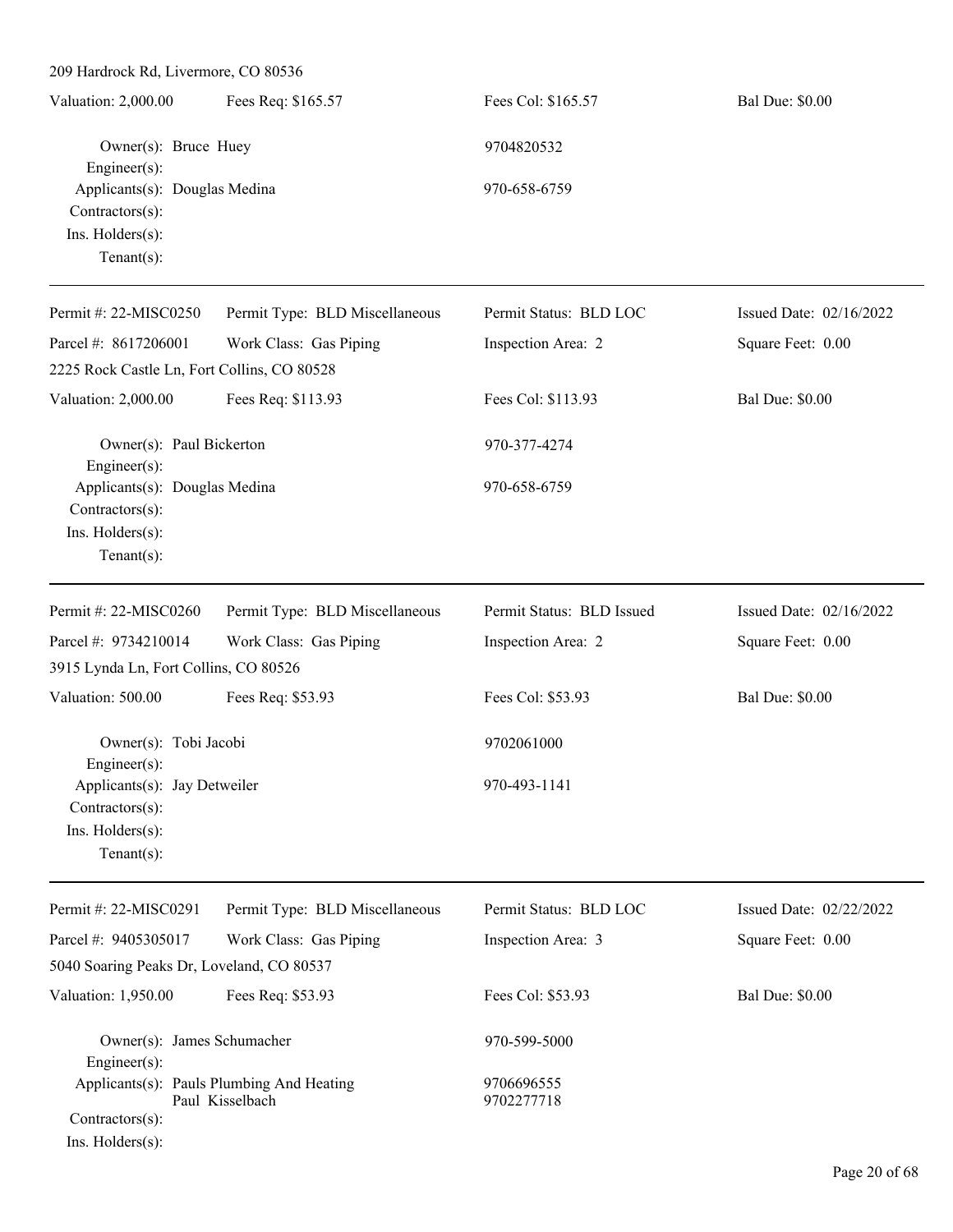| Permit #: 22-MISC0287                             | Permit Type: BLD Miscellaneous | Permit Status: BLD Issued | Issued Date: 02/22/2022 |
|---------------------------------------------------|--------------------------------|---------------------------|-------------------------|
| Parcel #: 1523000028                              | Work Class: Mechanical         | Inspection Area: 3        | Square Feet: 0.00       |
| 637 Sawmill Rd, Loveland, CO 80537                |                                |                           |                         |
| Valuation: 2,000.00                               | Fees Req: \$53.93              | Fees Col: \$53.93         | <b>Bal Due: \$0.00</b>  |
| Owner(s): Joshua Campbell<br>Engineer $(s)$ :     |                                | 3096130866                |                         |
| Applicants(s): Joshua Campbell<br>Contractors(s): |                                | 3096130866                |                         |
| Ins. Holders(s):                                  |                                |                           |                         |
| $Tenant(s)$ :                                     |                                |                           |                         |
| Permit #: 22-MISC0218                             | Permit Type: BLD Miscellaneous | Permit Status: BLD LOC    | Issued Date: 02/10/2022 |
| Parcel #: 8710415002                              | Work Class: Mechanical         | Inspection Area: 2        | Square Feet: 0.00       |
| 269 Camino Del Mundo, Fort Collins, CO 80524      |                                |                           |                         |
| Valuation: 2,172.87                               | Fees Req: \$62.27              | Fees Col: \$62.27         | <b>Bal Due: \$0.00</b>  |
| Owner(s): Henry Schauer<br>Engineer(s):           |                                | $(970)$ 222-9888          |                         |
| Applicants(s): Poudre Valley Air                  |                                | 970-493-2050              |                         |
| Contractors(s): Robert Weisser                    |                                | 970-493-2050              |                         |
| Ins. Holders(s):                                  |                                |                           |                         |
| $Tenant(s)$ :                                     |                                |                           |                         |
| Permit #: 22-MISC0315                             | Permit Type: BLD Miscellaneous | Permit Status: BLD Issued | Issued Date: 02/23/2022 |
| Parcel #: 8717205203                              | Work Class: Mechanical         | Inspection Area: 2        | Square Feet: 0.00       |
| 603 Countryside Dr, Fort Collins, CO 80524        |                                |                           |                         |
| Valuation: 6,985.00                               | Fees Req: \$145.26             | Fees Col: \$145.26        | <b>Bal Due: \$0.00</b>  |
| Owner(s): Hong Lam<br>Engineer(s):                |                                | $(970)$ 581-6936          |                         |
| Applicants(s): IMS Heating & Air Inc              |                                | 970-532-0123              |                         |
| Contractors(s): Dwayne Shawver                    |                                | 970-532-0123              |                         |
| Ins. Holders(s):<br>$Tenant(s)$ :                 |                                |                           |                         |
| Permit #: 22-MISC0183                             | Permit Type: BLD Miscellaneous | Permit Status: BLD LOC    | Issued Date: 02/10/2022 |
| Parcel #: 0825420001                              | Work Class: Mechanical         | Inspection Area: 1        | Square Feet: 0.00       |
| 5103 Laporte St, Bellvue, CO 80512                |                                |                           |                         |
| Valuation: 13,725.00                              | Fees Req: \$290.48             | Fees Col: \$290.48        | <b>Bal Due: \$0.00</b>  |

Tenant(s):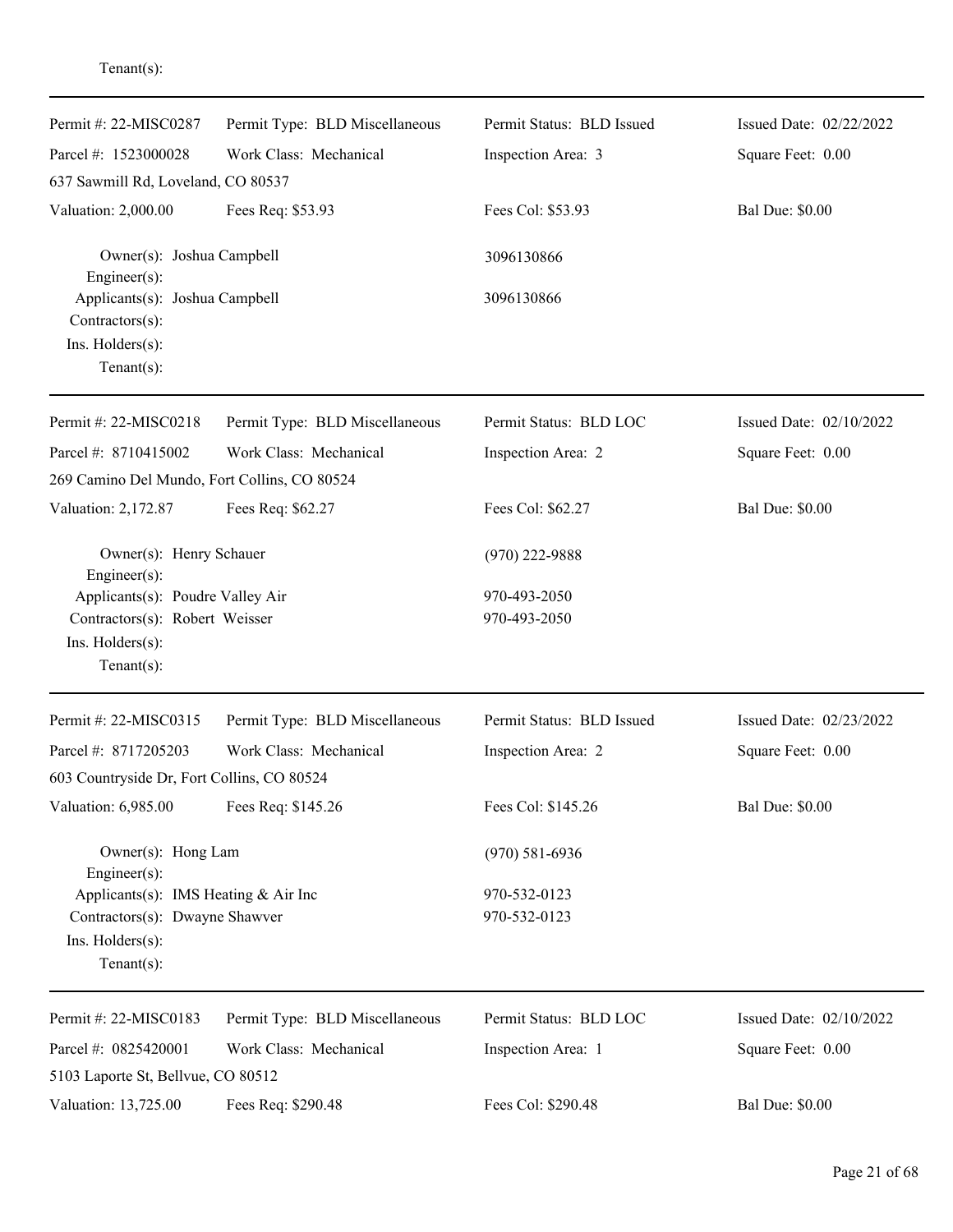| Owner(s): Pamela Scinto<br>Engineer(s):<br>Applicants(s): Balance Point Heating & A/C<br>Karen Arnold<br>Contractors(s): William Kusmik<br>Ins. Holders(s):<br>Tenant $(s)$ : |                                | 970-484-2942<br>970-484-4440<br>9704844440<br>9705670184 |                         |
|-------------------------------------------------------------------------------------------------------------------------------------------------------------------------------|--------------------------------|----------------------------------------------------------|-------------------------|
|                                                                                                                                                                               |                                | Permit Status: BLD LOC                                   |                         |
| Permit #: 22-MISC0158                                                                                                                                                         | Permit Type: BLD Miscellaneous |                                                          | Issued Date: 02/07/2022 |
| Parcel #: 9709208014                                                                                                                                                          | Work Class: Mechanical         | Inspection Area: 2                                       | Square Feet: 0.00       |
| 503 N Hollywood St, Fort Collins, CO 80521                                                                                                                                    |                                |                                                          |                         |
| Valuation: 6,626.27                                                                                                                                                           | Fees Req: \$145.26             | Fees Col: \$145.26                                       | <b>Bal Due: \$0.00</b>  |
| Owner(s): Gary Spivak<br>Engineer(s):                                                                                                                                         |                                | 9702212546                                               |                         |
| Applicants(s): Robert Weisser                                                                                                                                                 |                                | 970-493-2050                                             |                         |
| Contractors(s): Robert Weisser<br>Ins. Holders(s):<br>Tenant $(s)$ :                                                                                                          |                                | 970-493-2050                                             |                         |
| Permit #: 22-MISC0177                                                                                                                                                         | Permit Type: BLD Miscellaneous | Permit Status: BLD LOC                                   | Issued Date: 02/02/2022 |
| Parcel #: 9636200044                                                                                                                                                          | Work Class: Mechanical         | Inspection Area: 2                                       | Square Feet: 0.00       |
| 420 E 57th St 196, Loveland, CO 80538                                                                                                                                         |                                |                                                          |                         |
| Valuation: 2,550.00                                                                                                                                                           | Fees Req: \$62.27              | Fees Col: \$62.27                                        | <b>Bal Due: \$0.00</b>  |
| Owner(s): Tanya Duarte<br>Engineer(s):                                                                                                                                        |                                | $(970)$ 215-5402                                         |                         |
| Applicants(s): William Froehlich                                                                                                                                              |                                | 9702861020                                               |                         |
| Contractors(s): William Froehlich<br>$Ins.$ Holders $(s)$ :<br>Tenant $(s)$ :                                                                                                 |                                | 9702861020                                               |                         |
| Permit #: 22-MISC0221                                                                                                                                                         | Permit Type: BLD Miscellaneous | Permit Status: BLD Issued                                | Issued Date: 02/10/2022 |
| Parcel #: 9507400006                                                                                                                                                          | Work Class: Mechanical         | Inspection Area: 2                                       | Square Feet: 0.00       |
| 5417 W Highway 34, Loveland, CO 80537                                                                                                                                         |                                |                                                          |                         |
| Valuation: 6,025.00                                                                                                                                                           | Fees Req: \$205.26             | Fees Col: \$205.26                                       | <b>Bal Due: \$0.00</b>  |
| Owner(s): Chris Connolly<br>Engineer(s):                                                                                                                                      |                                | 9702740576                                               |                         |
| Applicants(s): IMS Heating & Air Inc                                                                                                                                          |                                | 970-532-0123                                             |                         |
| Contractors(s): Dwayne Shawver<br>Ins. Holders(s):<br>Tenant $(s)$ :                                                                                                          |                                | 970-532-0123                                             |                         |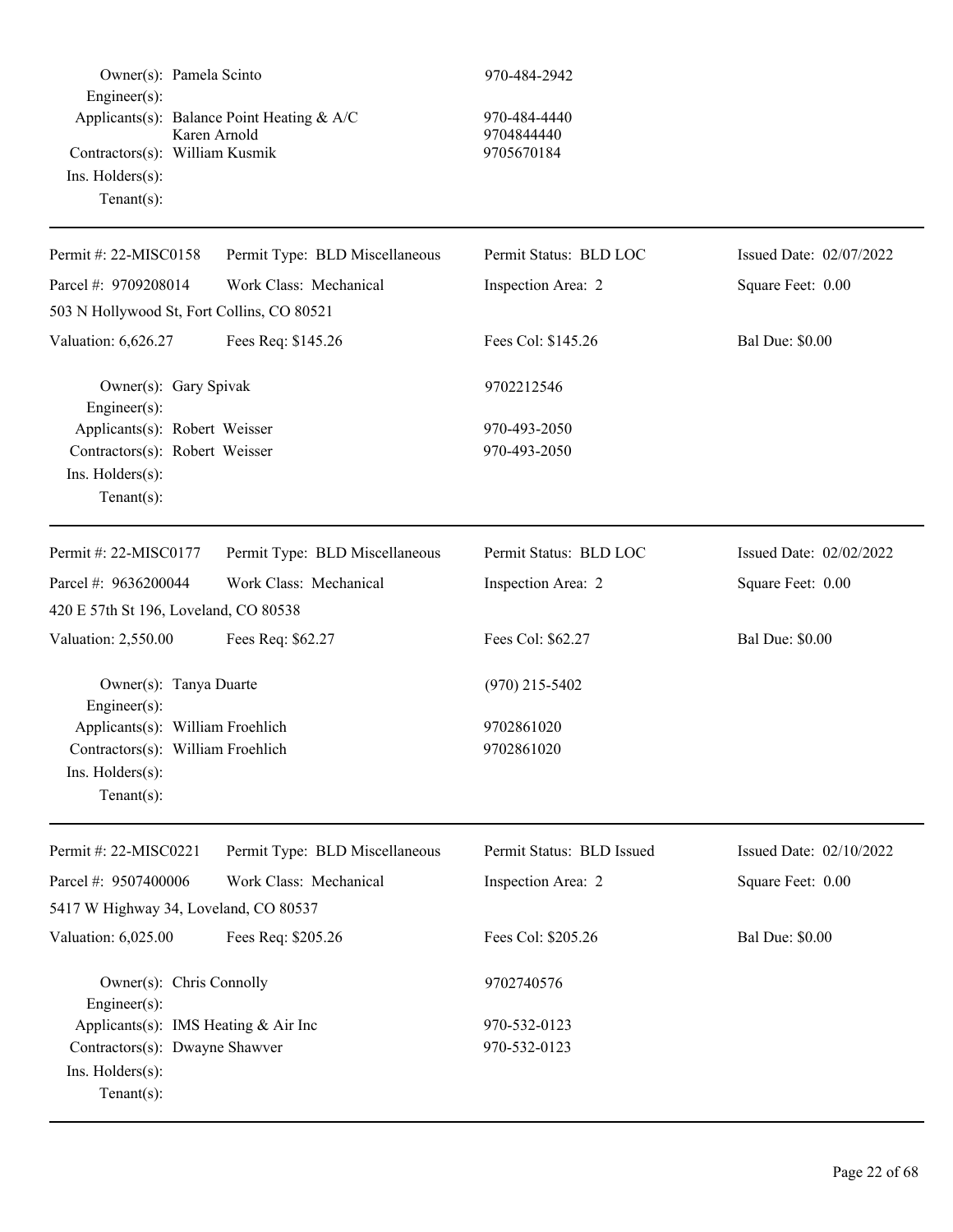| Permit #: 22-MISC0203                                                                                        | Permit Type: BLD Miscellaneous                                           | Permit Status: BLD Issued    | Issued Date: 02/08/2022 |
|--------------------------------------------------------------------------------------------------------------|--------------------------------------------------------------------------|------------------------------|-------------------------|
| Parcel #: 8709405003                                                                                         | Work Class: Mechanical                                                   | Inspection Area: 2           | Square Feet: 0.00       |
| 3801 Weicker Dr, Fort Collins, CO 80524                                                                      |                                                                          |                              |                         |
| Valuation: 4,388.80                                                                                          | Fees Req: \$103.77                                                       | Fees Col: \$103.77           | <b>Bal Due: \$0.00</b>  |
| $Engineering(s)$ :                                                                                           | Owner(s): Shamrock Buildings LLC                                         | 970-484-5355                 |                         |
| Applicants(s): Glenn Frank<br>Contractors(s): Glenn Frank<br>Ins. Holders(s):<br>Tenant $(s)$ :              |                                                                          | 970-484-4552<br>970-484-4552 |                         |
| Permit #: 22-MISC0280                                                                                        | Permit Type: BLD Miscellaneous                                           | Permit Status: BLD Issued    | Issued Date: 02/21/2022 |
| Parcel #: 9835205004<br>919 N Highway 287, Fort Collins, CO 80524                                            | Work Class: Mechanical                                                   | Inspection Area: 1           | Square Feet: 0.00       |
| Valuation: 2,194.43                                                                                          | Fees Req: \$62.27                                                        | Fees Col: \$62.27            | <b>Bal Due: \$0.00</b>  |
| Owner(s): Barbara McConnell<br>Engineer(s):                                                                  |                                                                          | $(970)$ 224-4881             |                         |
| Applicants(s): Robert Weisser<br>Contractors(s): Robert Weisser<br>Ins. Holders(s):<br>Tenant $(s)$ :        |                                                                          | 970-493-2050<br>970-493-2050 |                         |
| Permit #: 22-MISC0289                                                                                        | Permit Type: BLD Miscellaneous                                           | Permit Status: BLD Issued    | Issued Date: 02/22/2022 |
| Parcel #: 8710406004                                                                                         | Work Class: Mechanical                                                   | Inspection Area: 2           | Square Feet: 0.00       |
| 405 Loma Linda Dr, Fort Collins, CO 80524                                                                    |                                                                          |                              |                         |
| Valuation: 3,115.00                                                                                          | Fees Req: \$83.02                                                        | Fees Col: \$83.02            | <b>Bal Due: \$0.00</b>  |
| Owner(s): Philippe El Hakim<br>$Engineering(s)$ :                                                            |                                                                          | $(970)$ 402-8539             |                         |
| Applicants(s): IMS Heating & Air Inc<br>Contractors(s): Dwayne Shawver<br>Ins. Holders(s):<br>Tenant $(s)$ : |                                                                          | 970-532-0123<br>970-532-0123 |                         |
| Permit #: 22-MISC0182                                                                                        | Permit Type: BLD Miscellaneous                                           | Permit Status: BLD Issued    | Issued Date: 02/04/2022 |
| Parcel #: 9530206003                                                                                         | Work Class: Mechanical                                                   | Inspection Area: 3           | Square Feet: 0.00       |
| 1609 Ridgecrest Dr, Loveland, CO 80537                                                                       |                                                                          |                              |                         |
| Valuation: 13,700.00                                                                                         | Fees Req: \$290.48                                                       | Fees Col: \$290.48           | <b>Bal Due: \$0.00</b>  |
| Owner(s): Joe Reichelderfer<br>Engineer $(s)$ :                                                              |                                                                          | $(970) 632 - 0113$           |                         |
|                                                                                                              | Applicants(s): One Hour Heating & Air Conditioning dba Autl 970-663-4002 |                              |                         |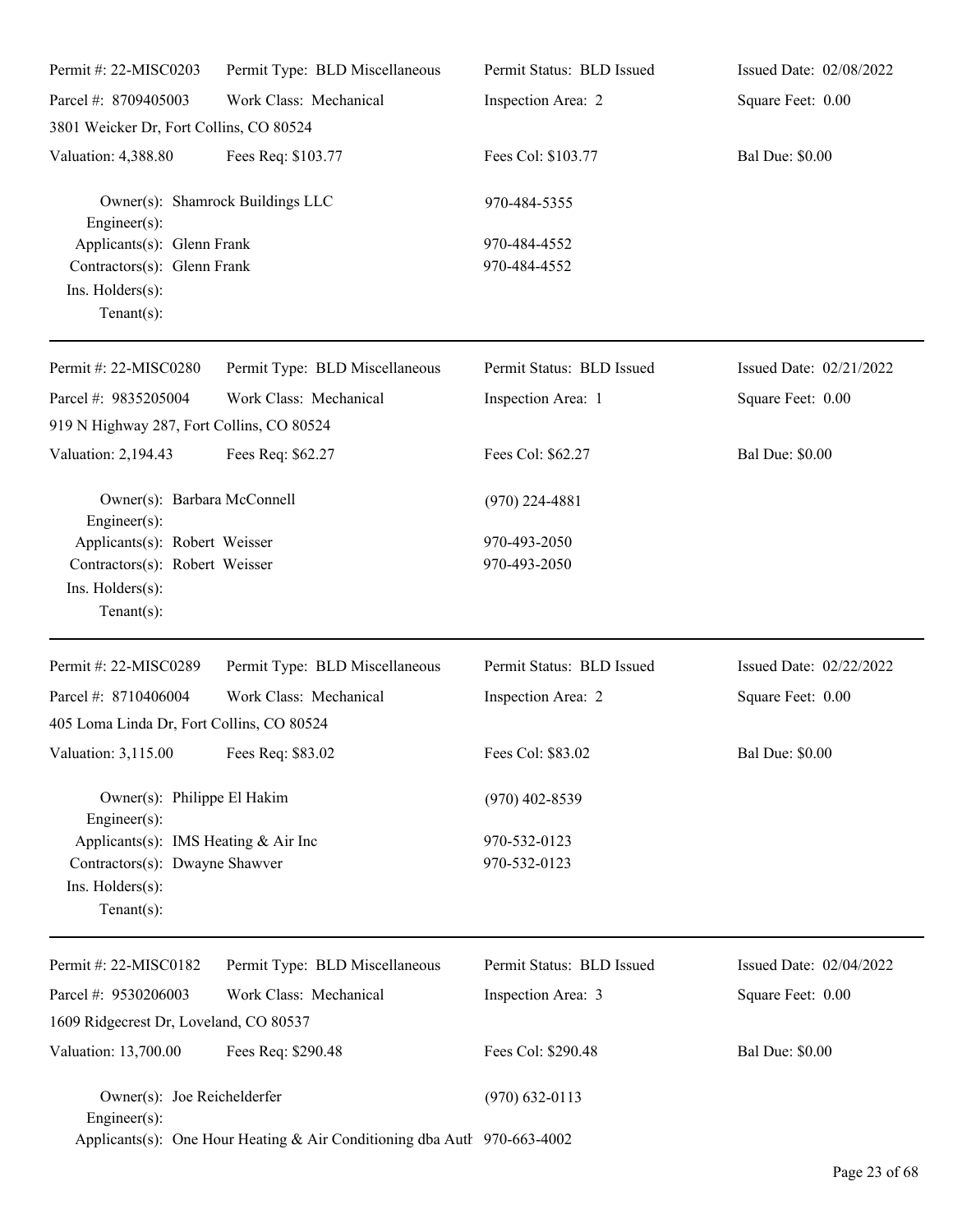| Contractors(s): Jason Shivo |  |
|-----------------------------|--|
| Ins. Holders(s):            |  |
| $Tenant(s)$ :               |  |

| Permit #: 22-MISC0195                                                                                                                                      | Permit Type: BLD Miscellaneous | Permit Status: BLD Issued    | Issued Date: 02/08/2022 |
|------------------------------------------------------------------------------------------------------------------------------------------------------------|--------------------------------|------------------------------|-------------------------|
| Parcel #: 0106000036                                                                                                                                       | Work Class: Mechanical         | Inspection Area: 6           | Square Feet: 0.00       |
| 2052 Great Twins Rd, Livermore, CO 80536                                                                                                                   |                                |                              |                         |
| Valuation: 1,870.00                                                                                                                                        | Fees Req: \$53.93              | Fees Col: \$53.93            | <b>Bal Due: \$0.00</b>  |
| Owner(s): Glenn Billings<br>Engineer(s):<br>Applicants(s): Northern Colorado Air Inc<br>Contractors(s): Jeff Richard<br>Ins. Holders(s):<br>Tenant $(s)$ : |                                | 970-223-8873<br>970-223-8873 |                         |
| Permit #: 22-MISC0254                                                                                                                                      | Permit Type: BLD Miscellaneous | Permit Status: BLD Issued    | Issued Date: 02/16/2022 |
| Parcel #: 9624307001                                                                                                                                       | Work Class: Mechanical         | Inspection Area: 2           | Square Feet: 0.00       |
| 8217 Bruns Dr, Fort Collins, CO 80525                                                                                                                      |                                |                              |                         |
| Valuation: 7,995.00                                                                                                                                        | Fees Req: \$166.00             | Fees Col: \$166.00           | <b>Bal Due: \$0.00</b>  |
| Owner(s): Craig Carpenter<br>Engineer(s):                                                                                                                  |                                | 9707753992                   |                         |
| Applicants(s): IMS Heating & Air Inc<br>Contractors(s): Dwayne Shawver<br>Ins. Holders(s):<br>Tenant $(s)$ :                                               |                                | 970-532-0123<br>970-532-0123 |                         |
| Permit #: 22-MISC0167                                                                                                                                      | Permit Type: BLD Miscellaneous | Permit Status: BLD Issued    | Issued Date: 02/02/2022 |
| Parcel #: 8706210076                                                                                                                                       | Work Class: Mechanical         | Inspection Area: 1           | Square Feet: 0.00       |
| 1416 Wimbledon Ct, Fort Collins, CO 80524                                                                                                                  |                                |                              |                         |
| Valuation: 2,872.00                                                                                                                                        | Fees Req: \$62.27              | Fees Col: \$62.27            | <b>Bal Due: \$0.00</b>  |
| Owner(s): Jessica Wells<br>Engineer(s):                                                                                                                    |                                | $(970)$ 484-6320             |                         |
| Applicants(s): Cassie Garofolo<br>Tim Swan<br>Contractors(s):<br>Ins. Holders(s):<br>$Tenant(s)$ :                                                         |                                | 9702155870<br>970-215-5870   |                         |
| Permit #: 22-MISC0233                                                                                                                                      | Permit Type: BLD Miscellaneous | Permit Status: BLD Issued    | Issued Date: 02/14/2022 |
| Parcel #: 9635113005                                                                                                                                       | Work Class: Mechanical         | Inspection Area: 2           | Square Feet: 0.00       |
| 316 W 50th St, Loveland, CO 80538                                                                                                                          |                                |                              |                         |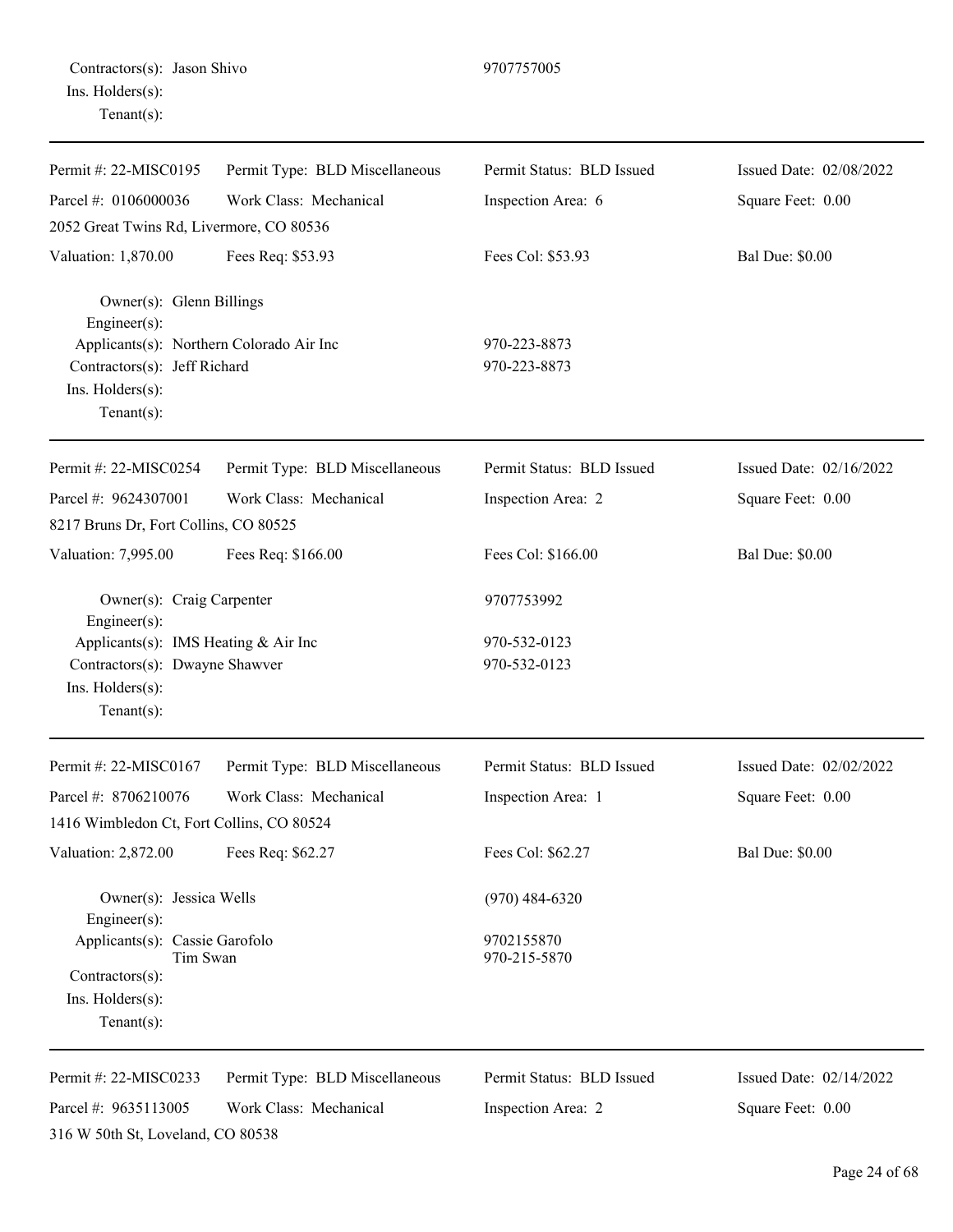| Valuation: 4,497.00                                                                                    | Fees Req: \$103.77                           | Fees Col: \$103.77           | <b>Bal Due: \$0.00</b>  |
|--------------------------------------------------------------------------------------------------------|----------------------------------------------|------------------------------|-------------------------|
| Owner(s): Valerie Sanders<br>Engineer(s):                                                              |                                              | $(970) 593 - 1772$           |                         |
| Applicants(s): Harlan Leingang<br>Contractors(s): Harlan Leingang<br>Ins. Holders(s):<br>$Tenant(s)$ : |                                              | 970-667-5741<br>970-667-5741 |                         |
| Permit #: 22-MISC0320                                                                                  | Permit Type: BLD Miscellaneous               | Permit Status: BLD Issued    | Issued Date: 02/24/2022 |
| Parcel #: 8919000005<br>2000 E County Road 66, Wellington, CO 80549                                    | Work Class: Mechanical                       | Inspection Area: 1           | Square Feet: 0.00       |
| Valuation: 2,982.50                                                                                    | Fees Req: \$62.27                            | Fees Col: \$62.27            | <b>Bal Due: \$0.00</b>  |
| $Owner(s)$ :<br>Engineer(s):                                                                           | Cecil R Thompson Family Remainder Trust      | 970-568-3815                 |                         |
| Applicants(s): Tim Swan<br>Contractors(s): Tim Swan<br>Ins. Holders(s):<br>$Tenant(s)$ :               |                                              | 970-215-5870<br>970-215-5870 |                         |
| Permit #: 22-MISC0228                                                                                  | Permit Type: BLD Miscellaneous               | Permit Status: BLD Issued    | Issued Date: 02/10/2022 |
| Parcel #: 8715006005<br>4823 Kitchell Way, Fort Collins, CO 80524                                      | Work Class: Mechanical                       | Inspection Area: 2           | Square Feet: 0.00       |
| Valuation: 1,494.00                                                                                    | Fees Req: \$53.93                            | Fees Col: \$53.93            | <b>Bal Due: \$0.00</b>  |
| Owner(s): Kristine Laine<br>$Engineering(s)$ :                                                         |                                              | $(970)$ 443-1804             |                         |
| Contractors(s): John Hahn<br>Ins. Holders(s):<br>$Tenant(s)$ :                                         | Applicants(s): Hahn Plumbing $&$ Heating Inc | 970-484-7668<br>970-484-7668 |                         |
| Permit #: 22-MISC0168                                                                                  | Permit Type: BLD Miscellaneous               | Permit Status: BLD LOC       | Issued Date: 02/02/2022 |
| Parcel #: 8521408006<br>1251 Charlotte Ct, Loveland, CO 80537                                          | Work Class: Mechanical                       | Inspection Area: 3           | Square Feet: 0.00       |
| Valuation: 3,695.00                                                                                    | Fees Req: \$83.02                            | Fees Col: \$83.02            | <b>Bal Due: \$0.00</b>  |
| Owner(s): Abby Strielkauskas<br>Engineer(s):                                                           |                                              | 8608771807                   |                         |
| Applicants(s): Cassie Garofolo<br>Tim Swan<br>Contractors(s):<br>Ins. Holders(s):<br>$Tenant(s)$ :     |                                              | 9702155870<br>970-215-5870   |                         |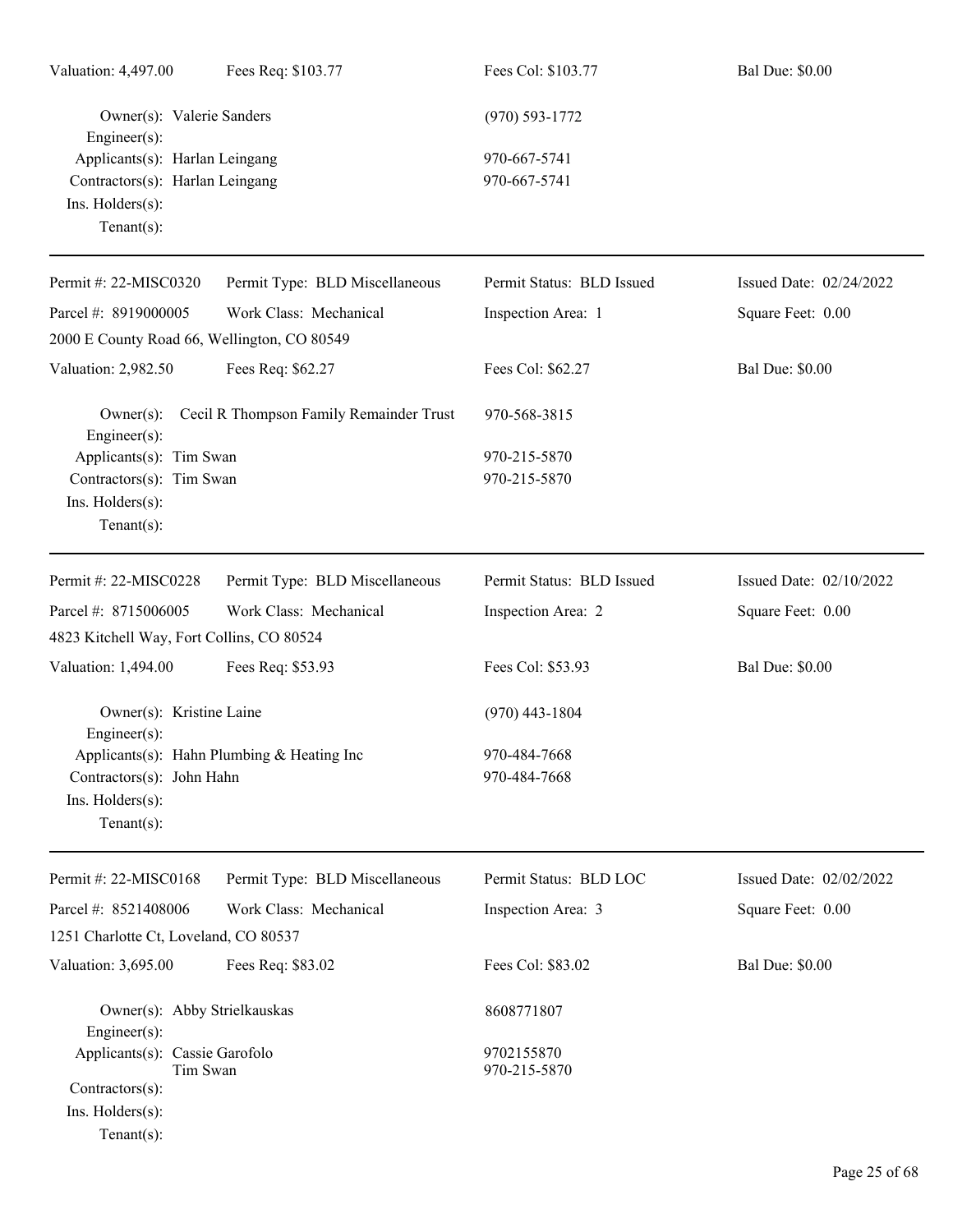| Permit #: 22-MISC0185                                                                                    | Permit Type: BLD Miscellaneous | Permit Status: BLD LOC       | Issued Date: 02/04/2022 |
|----------------------------------------------------------------------------------------------------------|--------------------------------|------------------------------|-------------------------|
| Parcel #: 9829412023<br>2817 Tharp Dr, Laporte, CO 80535                                                 | Work Class: Mechanical         | Inspection Area: 1           | Square Feet: 0.00       |
| Valuation: 6,078.70                                                                                      | Fees Req: \$145.26             | Fees Col: \$145.26           | <b>Bal Due: \$0.00</b>  |
| Owner(s): Jennifer Birach<br>Engineer(s):                                                                |                                | $(970) 893 - 0792$           |                         |
| Applicants(s): Glenn Frank<br>Contractors(s): Glenn Frank<br>Ins. Holders(s):<br>Tenant $(s)$ :          |                                | 970-484-4552<br>970-484-4552 |                         |
| Permit #: 22-MISC0240                                                                                    | Permit Type: BLD Miscellaneous | Permit Status: BLD LOC       | Issued Date: 02/15/2022 |
| Parcel #: 9836125001<br>608 Cordial Rd, Fort Collins, CO 80524                                           | Work Class: Mechanical         | Inspection Area: 1           | Square Feet: 0.00       |
| Valuation: 1,916.38                                                                                      | Fees Req: \$53.93              | Fees Col: \$53.93            | <b>Bal Due: \$0.00</b>  |
| Owner(s): Darrel Ring<br>Engineer(s):                                                                    |                                | $(970)$ 484-1773             |                         |
| Applicants(s): Poudre Valley Air<br>Contractors(s): Robert Weisser<br>Ins. Holders(s):<br>Tenant $(s)$ : |                                | 970-493-2050<br>970-493-2050 |                         |
| Permit #: 22-MISC0312                                                                                    | Permit Type: BLD Miscellaneous | Permit Status: BLD Issued    | Issued Date: 02/23/2022 |
| Parcel #: 9709108017                                                                                     | Work Class: Mechanical         | Inspection Area: 2           | Square Feet: 0.00       |
| 405 N Impala Dr, Fort Collins, CO 80521<br>Valuation: 7,994.00                                           | Fees Req: \$226.00             | Fees Col: \$226.00           | <b>Bal Due: \$0.00</b>  |
|                                                                                                          |                                |                              |                         |
| Owner(s): Emily Roberts<br>Engineer(s):                                                                  |                                | $(816) 838 - 7337$           |                         |
| Applicants(s): IMS Heating & Air Inc<br>Contractors(s): Dwayne Shawver<br>Ins. Holders(s):<br>Tenant(s): |                                | 970-532-0123<br>970-532-0123 |                         |
| Permit #: 22-MISC0264                                                                                    | Permit Type: BLD Miscellaneous | Permit Status: BLD Issued    | Issued Date: 02/23/2022 |
| Parcel #: 9826105025                                                                                     | Work Class: Mechanical         | Inspection Area: 1           | Square Feet: 0.00       |
| 3309 Canadian Pkwy, Fort Collins, CO 80524                                                               |                                |                              |                         |
| Valuation: 6,382.00                                                                                      | Fees Req: \$145.26             | Fees Col: \$145.26           | <b>Bal Due: \$0.00</b>  |

Owner(s): Katherine Dudzinski Engineer(s):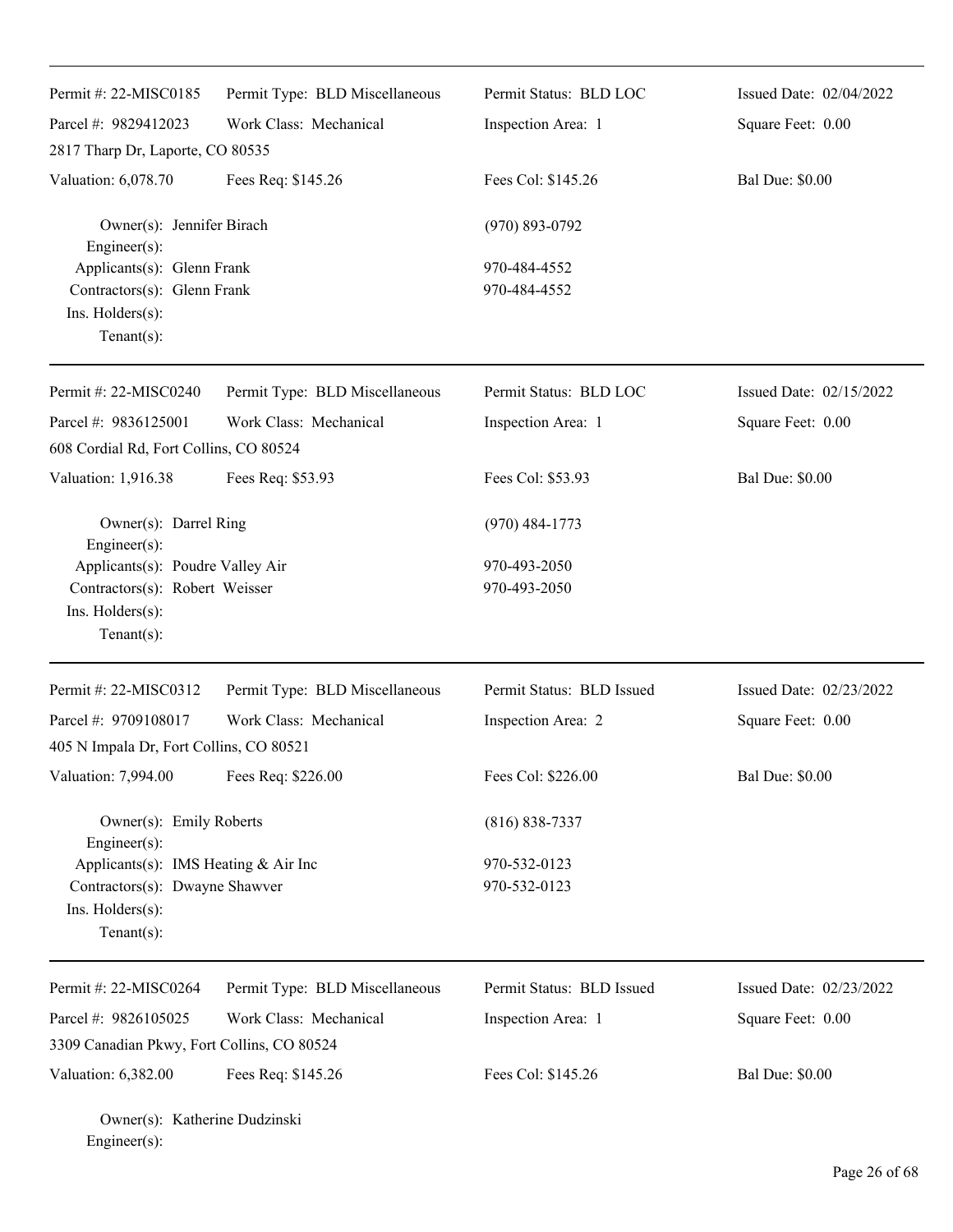Applicants(s): Gary Hooley Heating & Air 970-493-3272 Gary Hooley Heating & Air 970-493-3272 Contractors(s): Ins. Holders(s): Tenant(s):

| Permit #: 22-MISC0255                                                                                                                        | Permit Type: BLD Miscellaneous                             | Permit Status: BLD LOC                   | Issued Date: 02/18/2022 |
|----------------------------------------------------------------------------------------------------------------------------------------------|------------------------------------------------------------|------------------------------------------|-------------------------|
| Parcel #: 0501310001                                                                                                                         | Work Class: Mechanical                                     | Inspection Area: 2                       | Square Feet: 0.00       |
| 7774 Bison Bluff St, Loveland, CO 80538                                                                                                      |                                                            |                                          |                         |
| Valuation: 7,645.00                                                                                                                          | Fees Req: \$166.00                                         | Fees Col: \$166.00                       | <b>Bal Due: \$0.00</b>  |
| Owner(s): Bruce Willett<br>Engineer(s):                                                                                                      |                                                            | 6199527363                               |                         |
| Contractors(s): William Kusmik<br>Ins. Holders(s):<br>Tenant $(s)$ :                                                                         | Applicants(s): Balance Point Heating & A/C<br>Karen Arnold | 970-484-4440<br>9704844440<br>9705670184 |                         |
| Permit #: 22-MISC0313                                                                                                                        | Permit Type: BLD Miscellaneous                             | Permit Status: BLD Issued                | Issued Date: 02/23/2022 |
| Parcel #: 8710000014                                                                                                                         | Work Class: Mechanical                                     | Inspection Area: 2                       | Square Feet: 0.00       |
| 4412 E Mulberry St 252, Fort Collins, CO 80524                                                                                               |                                                            |                                          |                         |
| Valuation: 4,700.00                                                                                                                          | Fees Req: \$103.77                                         | Fees Col: \$103.77                       | <b>Bal Due: \$0.00</b>  |
| Owner(s): Gwendolyn Tracy<br>Engineer(s):<br>Applicants(s): Mike Ducett<br>Contractors(s): Mike Ducett<br>Ins. Holders(s):<br>Tenant $(s)$ : |                                                            | $(970)$ 493-2520                         |                         |
| Permit #: 22-MISC0295                                                                                                                        | Permit Type: BLD Miscellaneous                             | Permit Status: BLD Issued                | Issued Date: 02/23/2022 |
| Parcel #: 9704426024                                                                                                                         | Work Class: Mechanical                                     | Inspection Area: 1                       | Square Feet: 0.00       |
| 960 Wild Cherry Ln, Fort Collins, CO 80521                                                                                                   |                                                            |                                          |                         |
| Valuation: 9,067.00                                                                                                                          | Fees Req: \$207.50                                         | Fees Col: \$207.50                       | <b>Bal Due: \$0.00</b>  |
| Owner(s): Donald Bunn II<br>Engineer(s):                                                                                                     |                                                            | 3034200986                               |                         |
| Applicants(s): IMS Heating & Air Inc<br>Contractors(s): Dwayne Shawver<br>Ins. Holders(s):<br>$Tenant(s)$ :                                  |                                                            | 970-532-0123<br>970-532-0123             |                         |
| Permit #: 22-MISC0237                                                                                                                        | Permit Type: BLD Miscellaneous                             | Permit Status: BLD Issued                | Issued Date: 02/14/2022 |
| Parcel #: 9534407002                                                                                                                         | Work Class: Mechanical                                     | Inspection Area: 3                       | Square Feet: 0.00       |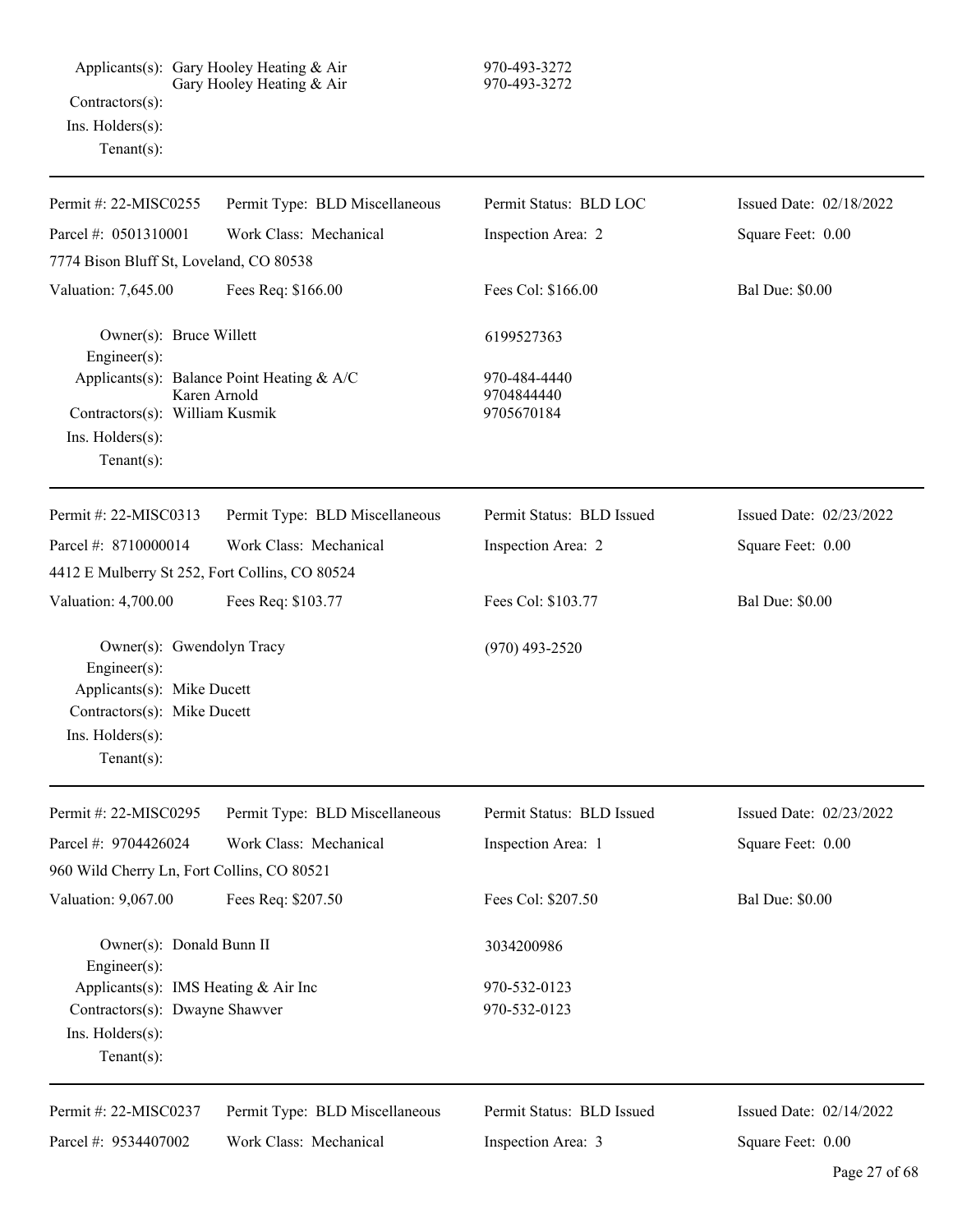| Valuation: 9,729.50            | Fees Req: \$207.50 | Fees Col: \$207.50 | <b>Bal Due: \$0.00</b> |
|--------------------------------|--------------------|--------------------|------------------------|
| Owner(s): Lauren Greenwell     |                    | $(720)$ 298-7857   |                        |
| Engineer $(s)$ :               |                    |                    |                        |
| Applicants(s): Cassie Garofolo |                    | 9702155870         |                        |
| Contractors(s): Tim Swan       |                    | 970-215-5870       |                        |
| Ins. $H$ olders $(s)$ :        |                    |                    |                        |
| Tenant $(s)$ :                 |                    |                    |                        |
|                                |                    |                    |                        |

| Permit #: $22-MISCO217$                        | Permit Type: BLD Miscellaneous | Permit Status: BLD Issued | Issued Date: $02/10/2022$ |
|------------------------------------------------|--------------------------------|---------------------------|---------------------------|
| Parcel #: $0613000008$                         | Work Class: Mechanical         | Inspection Area: 2        | Square Feet: 0.00         |
| 7553 Stag Hollow Rd, Loveland, CO 80538        |                                |                           |                           |
| Valuation: 15,094.00                           | Fees Req: \$331.97             | Fees Col: \$331.97        | <b>Bal Due: \$0.00</b>    |
| Owner(s): Stace Porter                         |                                | $(970)$ 494-7632          |                           |
| Engineer $(s)$ :<br>Applicants(s): Mike Ducett |                                |                           |                           |
| Contractors(s): Mike Ducett                    |                                |                           |                           |
| $Ins.$ Holders $(s)$ :                         |                                |                           |                           |
| $Tenant(s)$ :                                  |                                |                           |                           |

| Permit #: $22-MISCO263$                                | Permit Type: BLD Miscellaneous | Permit Status: BLD Issued | Issued Date: 02/17/2022 |
|--------------------------------------------------------|--------------------------------|---------------------------|-------------------------|
| Parcel #: $0535300069$                                 | Work Class: Mechanical         | Inspection Area: 3        | Square Feet: 0.00       |
| 9018 Sunflower Rd, Loveland, CO 80537                  |                                |                           |                         |
| Valuation: 1,877.84                                    | Fees Req: \$53.93              | Fees Col: \$53.93         | <b>Bal Due: \$0.00</b>  |
| Owner(s): Douglas Brown                                |                                | 9706352466                |                         |
| $Engineering(s)$ :<br>Applicants(s): Poudre Valley Air |                                | 970-493-2050              |                         |
| Contractors(s): Robert Weisser                         |                                | 970-493-2050              |                         |
| $Ins.$ Holders $(s)$ :                                 |                                |                           |                         |
| $Tenant(s)$ :                                          |                                |                           |                         |

| Permit #: $22-MISCO319$                    | Permit Type: BLD Miscellaneous | Permit Status: BLD Issued | Issued Date: $02/24/2022$ |
|--------------------------------------------|--------------------------------|---------------------------|---------------------------|
| Parcel #: $1429406017$                     | Work Class: Mechanical         | Inspection Area: 4        | Square Feet: 0.00         |
| 287 May Ave, Lyons, CO 80540               |                                |                           |                           |
| Valuation: 10,360.00                       | Fees Req: \$288.24             | Fees Col: \$288.24        | <b>Bal Due: \$0.00</b>    |
| Owner(s): Ralph Bier<br>$Engineering(s)$ : |                                | 3038232304                |                           |
| Applicants(s): Dwayne Shawver              |                                | 970-532-0123              |                           |
| Contractors(s): Dwayne Shawver             |                                | 970-532-0123              |                           |
| $Ins.$ Holders $(s)$ :                     |                                |                           |                           |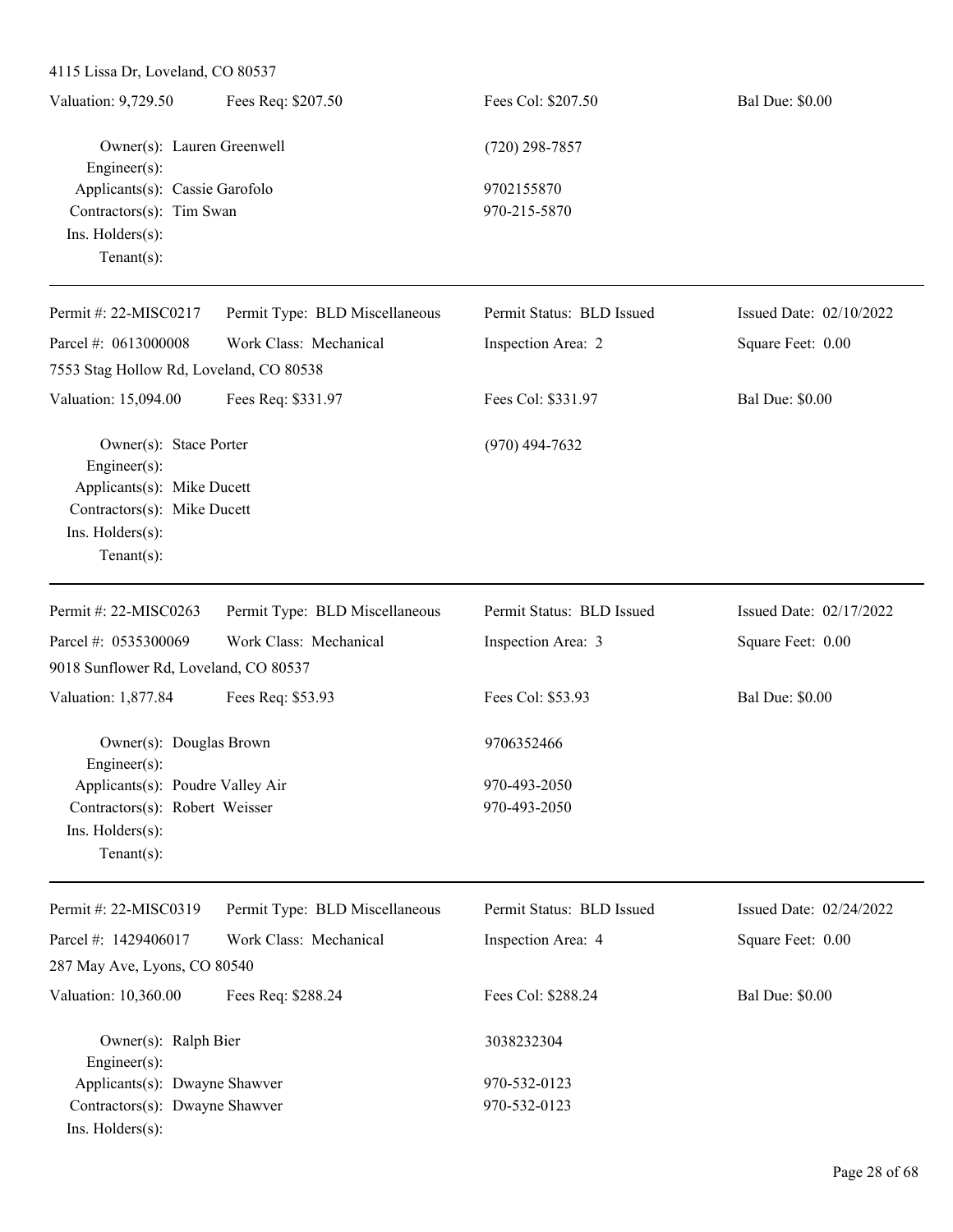| Permit #: 22-MISC0276                                                                                     | Permit Type: BLD Miscellaneous | Permit Status: BLD LOC       | Issued Date: 02/18/2022 |
|-----------------------------------------------------------------------------------------------------------|--------------------------------|------------------------------|-------------------------|
| Parcel #: 9535400051                                                                                      | Work Class: Mechanical         | Inspection Area: 3           | Square Feet: 0.00       |
| 439 42nd St SW, Loveland, CC 80537                                                                        |                                |                              |                         |
| Valuation: 6,000.00                                                                                       | Fees Req: \$124.51             | Fees Col: \$124.51           | <b>Bal Due: \$0.00</b>  |
| Owner(s): Bonnie Eaddy<br>$Engineering(s)$ :                                                              |                                | 919-995-0544                 |                         |
| Applicants(s): Matthew Markle<br>Contractors(s): Matthew Markle<br>Ins. Holders(s):<br>Tenant $(s)$ :     |                                | 9703080807<br>9703080807     |                         |
| Permit #: 22-MISC0278                                                                                     | Permit Type: BLD Miscellaneous | Permit Status: BLD Issued    | Issued Date: 02/21/2022 |
| Parcel #: 9704217059                                                                                      | Work Class: Mechanical         | Inspection Area: 1           | Square Feet: 0.00       |
| 2664 Headwater Dr, Fort Collins, CO 80521                                                                 |                                |                              |                         |
| Valuation: 10,000.00                                                                                      | Fees Req: \$207.50             | Fees Col: \$207.50           | <b>Bal Due: \$0.00</b>  |
| Owner(s): Karen Hammond<br>$Engineering(s)$ :                                                             | Orian Hammond                  | 9706198902<br>9706198902     |                         |
| Applicants(s): Michael Wetzbarger                                                                         |                                | 970-282-7220                 |                         |
| Contractors(s): Michael Wetzbarger                                                                        |                                | 970-282-7220                 |                         |
| Ins. Holders(s):                                                                                          |                                |                              |                         |
| Tenant $(s)$ :                                                                                            |                                |                              |                         |
| Permit #: 22-MISC0268                                                                                     | Permit Type: BLD Miscellaneous | Permit Status: BLD Issued    | Issued Date: 02/17/2022 |
| Parcel #: 3401116008                                                                                      | Work Class: Mechanical         | Inspection Area: 4           | Square Feet: 0.00       |
| 2619 Wildwood Dr, Estes Park, CO 80517                                                                    |                                |                              |                         |
| Valuation: 6,050.00                                                                                       | Fees Req: \$145.26             | Fees Col: \$145.26           | <b>Bal Due: \$0.00</b>  |
| Owner(s): Mark A Hodges                                                                                   |                                | 970-586-5047                 |                         |
| Engineer(s):<br>Applicants(s): Gary Lee<br>Contractors(s): Gary Lee<br>Ins. Holders(s):<br>Tenant $(s)$ : |                                | 970-586-1085<br>970-586-1085 |                         |
| Permit #: 22-MISC0279                                                                                     | Permit Type: BLD Miscellaneous | Permit Status: BLD Issued    | Issued Date: 02/18/2022 |
| Parcel #: 8716306008                                                                                      | Work Class: Mechanical         | Inspection Area: 2           | Square Feet: 0.00       |
| 1037 Greenfields Ct, Fort Collins, CO 80524                                                               |                                |                              |                         |
| Valuation: 2,205.48                                                                                       | Fees Req: \$62.27              | Fees Col: \$62.27            | <b>Bal Due: \$0.00</b>  |

## Tenant(s):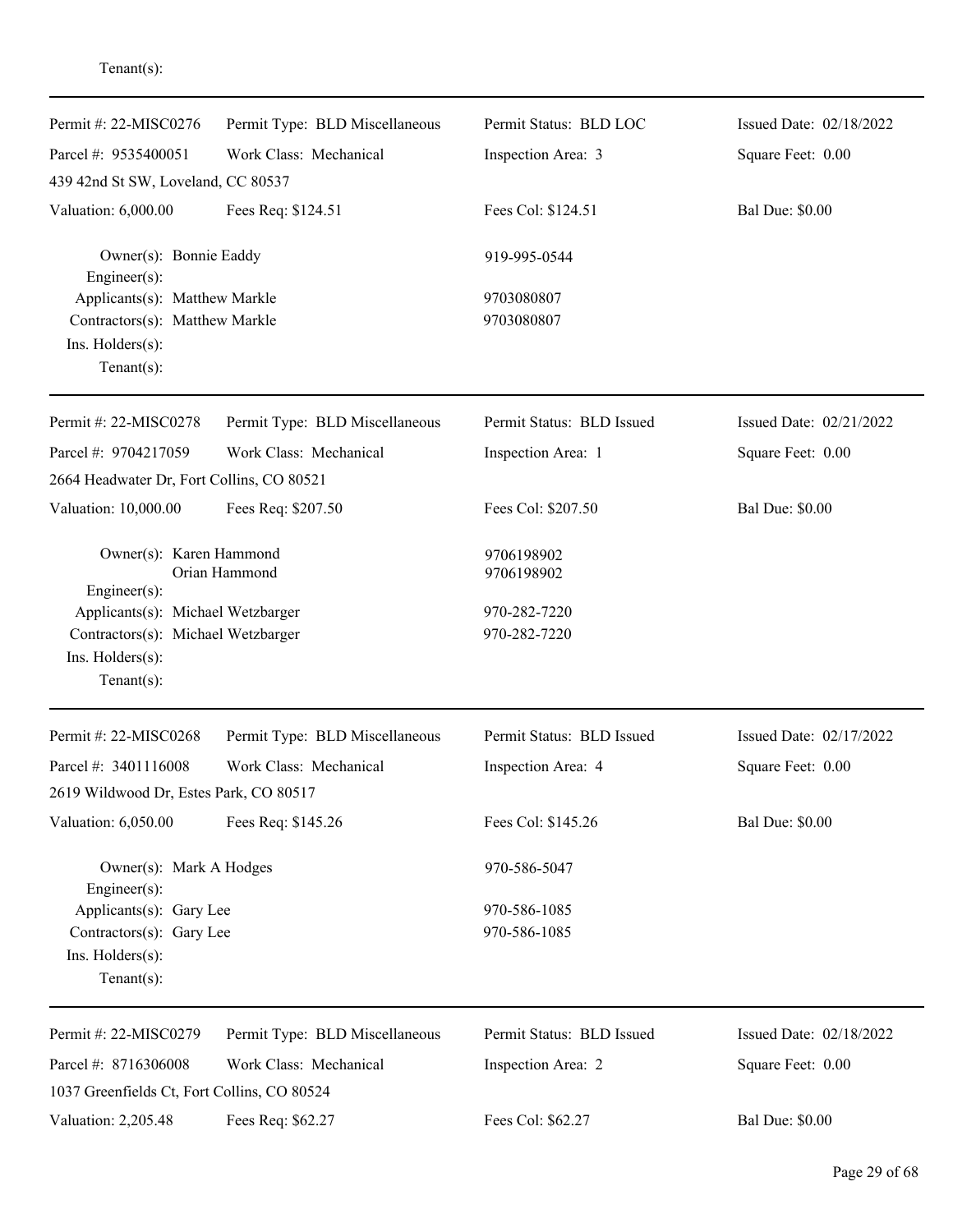Owner(s): Jackie Maness (970) 493-3493 Engineer(s): Applicants(s): Robert Weisser 970-493-2050 Contractors(s): Robert Weisser 970-493-2050 Ins. Holders(s): Tenant(s):

| Permit #: 22-MISC0186                      | Permit Type: BLD Miscellaneous | Permit Status: BLD Issued | Issued Date: 02/07/2022 |
|--------------------------------------------|--------------------------------|---------------------------|-------------------------|
| Parcel #: 9709207038                       | Work Class: Mechanical         | Inspection Area: 2        | Square Feet: 0.00       |
| 320 N Hollywood St, Fort Collins, CO 80521 |                                |                           |                         |
| Valuation: 3,966.20                        | Fees Req: \$83.02              | Fees Col: \$83.02         | <b>Bal Due: \$0.00</b>  |
| Owner(s): Kristopher Smith<br>Engineer(s): |                                | 3038814757                |                         |
| Applicants(s): Glenn Frank                 |                                | 970-484-4552              |                         |
| Contractors(s): Glenn Frank                |                                | 970-484-4552              |                         |
| Ins. Holders(s):<br>$Tenant(s)$ :          |                                |                           |                         |
| Permit #: 22-MISC0316                      | Permit Type: BLD Miscellaneous | Permit Status: BLD Issued | Issued Date: 02/23/2022 |
| Parcel #: 9418106019                       | Work Class: Mechanical         | Inspection Area: 3        | Square Feet: 0.00       |
| 4532 Malibu Dr, Berthoud, CO 80513         |                                |                           |                         |
| Valuation: 13,963.00                       | Fees Req: \$290.48             | Fees Col: \$290.48        | <b>Bal Due: \$0.00</b>  |
| Owner(s): Kyle Gronenthal<br>Engineer(s):  |                                | $(303)$ 397-9690          |                         |
| Applicants(s): IMS Heating $& Air Inc$     |                                | 970-532-0123              |                         |
| Contractors(s): Dwayne Shawver             |                                | 970-532-0123              |                         |
| Ins. Holders(s):                           |                                |                           |                         |
| $Tenant(s)$ :                              |                                |                           |                         |
| Permit #: 22-MISC0210                      | Permit Type: BLD Miscellaneous | Permit Status: BLD LOC    | Issued Date: 02/09/2022 |
| Parcel #: 9517205001                       | Work Class: Mechanical         | Inspection Area: 2        | Square Feet: 0.00       |
| 1312 Westridge Dr, Loveland, CO 80537      |                                |                           |                         |
| Valuation: 9,225.00                        | Fees Req: \$267.50             | Fees Col: \$267.50        | <b>Bal Due: \$0.00</b>  |
| Owner(s): William Sloup<br>Engineer(s):    |                                | 9703082998                |                         |
| Applicants(s): Jim Birdwell                |                                | 970-686-6086              |                         |
| Contractors(s): Jim Birdwell               |                                | 970-686-6086              |                         |
| Ins. Holders(s):                           |                                |                           |                         |
| Tenant $(s)$ :                             |                                |                           |                         |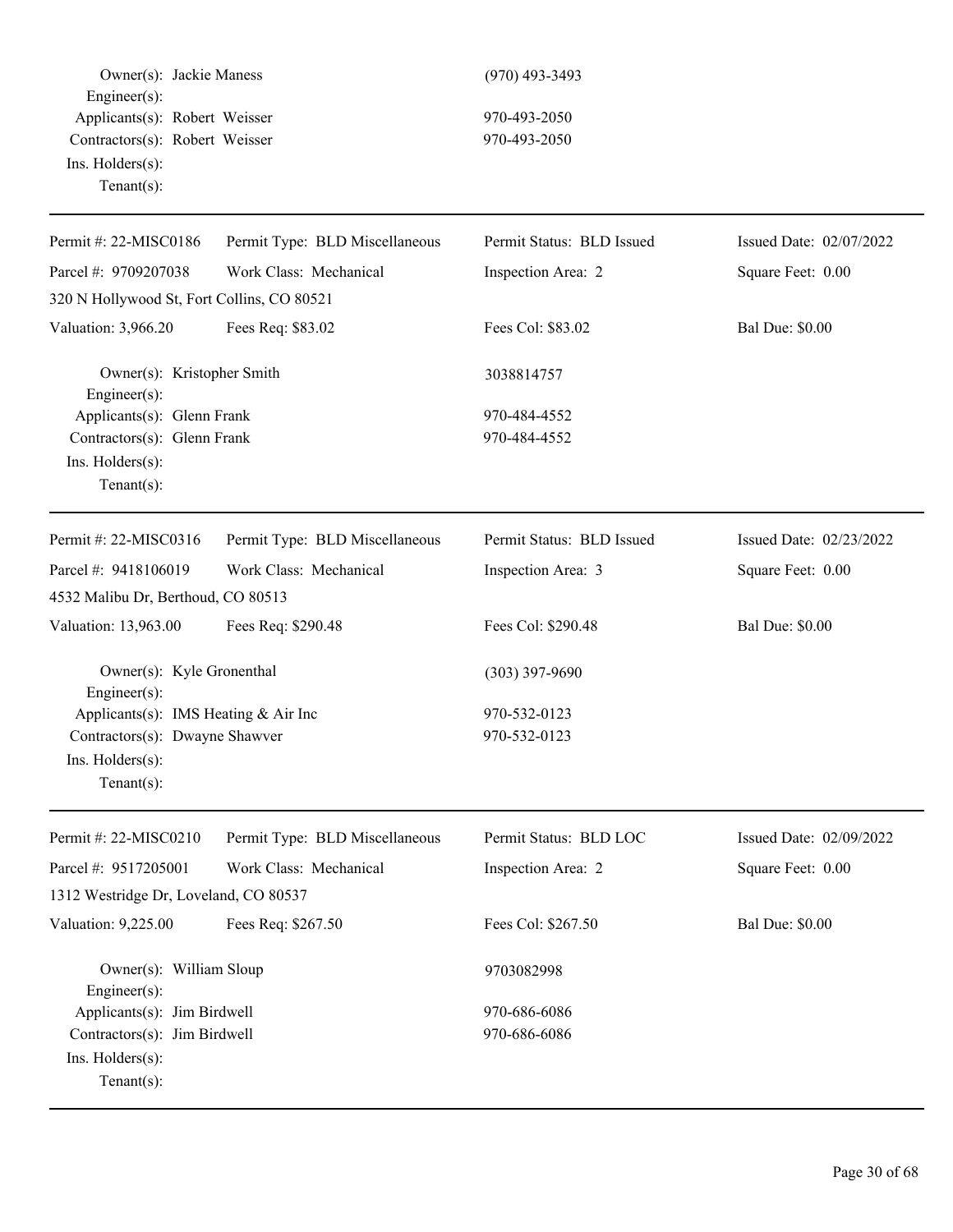| Permit #: 22-MISC0275                                                                             | Permit Type: BLD Miscellaneous | Permit Status: BLD Issued                        | Issued Date: 02/18/2022 |
|---------------------------------------------------------------------------------------------------|--------------------------------|--------------------------------------------------|-------------------------|
| Parcel #: 9531218004                                                                              | Work Class: Mechanical         | Inspection Area: 3                               | Square Feet: 0.00       |
| 3219 Kyle Cir, Loveland, CO 80537                                                                 |                                |                                                  |                         |
| Valuation: 19,020.00                                                                              | Fees Req: \$414.96             | Fees Col: \$414.96                               | <b>Bal Due: \$0.00</b>  |
| Owner(s): Dan Brandt<br>Engineer(s):                                                              |                                | $(970)$ 214-5336                                 |                         |
| Applicants(s): Michael Culp<br>Contractors(s): Michael Culp<br>Ins. Holders(s):<br>Tenant $(s)$ : | Michael Culp                   | 970-203-9954<br>970-203-9954<br>970-203-9954     |                         |
| Permit #: 22-MISC0220                                                                             | Permit Type: BLD Miscellaneous | Permit Status: BLD LOC                           | Issued Date: 02/10/2022 |
| Parcel #: 9731300008<br>4401 Ann St, Fort Collins, CO 80526                                       | Work Class: Mechanical         | Inspection Area: 2                               | Square Feet: 0.00       |
| Valuation: 12,067.00                                                                              | Fees Req: \$269.74             | Fees Col: \$269.74                               | <b>Bal Due: \$0.00</b>  |
| Owner(s): James Culp<br>Engineer(s):                                                              |                                | $(303)$ 591-8123                                 |                         |
| Applicants(s): Tim Swan<br>Contractors(s): Tim Swan<br>Ins. Holders(s):<br>Tenant $(s)$ :         |                                | 970-215-5870<br>970-215-5870                     |                         |
| Permit #: 22-MISC0324                                                                             | Permit Type: BLD Miscellaneous | Permit Status: BLD Issued                        | Issued Date: 02/25/2022 |
| Parcel #: 8619405005                                                                              | Work Class: Mechanical         | Inspection Area: 2                               | Square Feet: 0.00       |
| 8439 Cindy Ln, Fort Collins, CO 80525<br>Valuation: 3,823.00                                      | Fees Req: \$83.02              | Fees Col: \$83.02                                | <b>Bal Due: \$0.00</b>  |
| Owner(s): Ed Skaggs<br>Engineer(s):<br>Applicants(s): Harlan Leingang                             | Harlan Leingang                | $(970)$ 980-6799<br>970-667-5741<br>970-667-5741 |                         |
| Contractors(s): Harlan Leingang<br>Ins. Holders(s):<br>Tenant $(s)$ :                             |                                | 970-667-5741                                     |                         |
| Permit #: 22-MISC0209                                                                             | Permit Type: BLD Miscellaneous | Permit Status: BLD LOC                           | Issued Date: 02/18/2022 |
| Parcel #: 9626000004                                                                              | Work Class: Mechanical         | Inspection Area: 2                               | Square Feet: 0.00       |
| 221 W 57th St 40A, Loveland, CO 80538                                                             |                                |                                                  |                         |
| Valuation: 6,800.00                                                                               | Fees Req: \$145.26             | Fees Col: \$145.26                               | <b>Bal Due: \$0.00</b>  |

Owner(s): Betty Whitaker Engineer(s):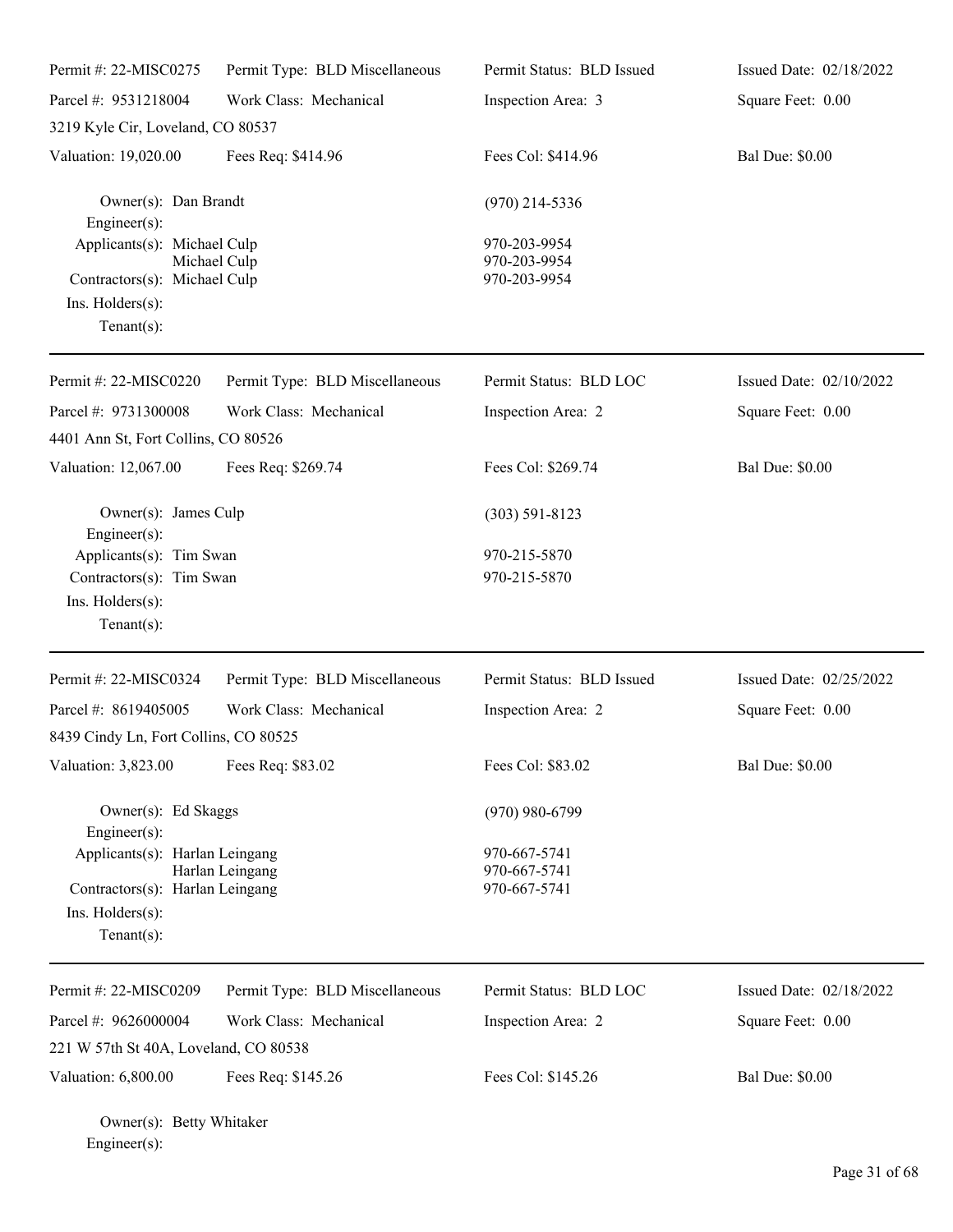| Permit #: 22-MISC0292                                                                                           | Permit Type: BLD Miscellaneous      | Permit Status: BLD Issued | Issued Date: 02/22/2022   |
|-----------------------------------------------------------------------------------------------------------------|-------------------------------------|---------------------------|---------------------------|
| Parcel #: 8628000008                                                                                            | Work Class: Mechanical              | Inspection Area: 2        | Square Feet: 0.00         |
| 4001 E County Road 30, Loveland, CO 80538                                                                       |                                     |                           |                           |
| Valuation: 6,116.00                                                                                             | Fees Req: \$145.26                  | Fees Col: \$145.26        | <b>Bal Due: \$0.00</b>    |
| Engineer(s):<br>Applicants(s): Mike Ducett<br>Contractors(s): Mike Ducett<br>Ins. Holders(s):<br>Tenant $(s)$ : | Owner(s): Barbara Keen Living Trust | $(970)$ 223-1107          |                           |
|                                                                                                                 |                                     |                           |                           |
| Permit #: 22-MISC0284                                                                                           | Permit Type: BLD Miscellaneous      | Permit Status: BLD Issued | Issued Date: $02/21/2022$ |
| Parcel #: 9520405032                                                                                            | Work Class: Mechanical              | Inspection Area: 3        | Square Feet: 0.00         |
| 4108 10th St SW, Loveland, CO 80537                                                                             |                                     |                           |                           |
| Valuation: 7,210.00                                                                                             | Fees Req: \$226.00                  | Fees Col: \$226.00        | <b>Bal Due: \$0.00</b>    |
| Owner(s): Rebecca Boyce<br>$Engineering(s)$ :                                                                   |                                     | 3036425551                |                           |
| Applicants(s): IMS Heating & Air Inc                                                                            |                                     | 970-532-0123              |                           |
| Contractors(s): Dwayne Shawver<br>Ins. Holders(s):<br>Tenant $(s)$ :                                            |                                     | 970-532-0123              |                           |
| Permit #: 22-MISC0332                                                                                           | Permit Type: BLD Miscellaneous      | Permit Status: BLD Issued | Issued Date: 02/28/2022   |
| Parcel #: 9636200044                                                                                            | Work Class: Mechanical              | Inspection Area: 2        | Square Feet: 0.00         |
| 420 E 57th St 146, Loveland, CO 80538                                                                           |                                     |                           |                           |
| Valuation: 4,000.00                                                                                             | Fees Req: \$83.02                   | Fees Col: \$83.02         | <b>Bal Due: \$0.00</b>    |
| Owner(s): Roxana Taylor<br>Engineer(s):                                                                         |                                     | $(970)$ 646-6605          |                           |

Page 32 of 68

Issued Date: 02/10/2022

Square Feet: 0.00

Parcel #: 9709106004

Ins. Holders(s): Tenant(s):

Permit #: 22-MISC0227

Work Class: Mechanical

Applicants(s): Matthew Markle 9703080807 Contractors(s): Matthew Markle 9703080807

Permit Status: BLD LOC

Inspection Area: 2

Permit Type: BLD Miscellaneous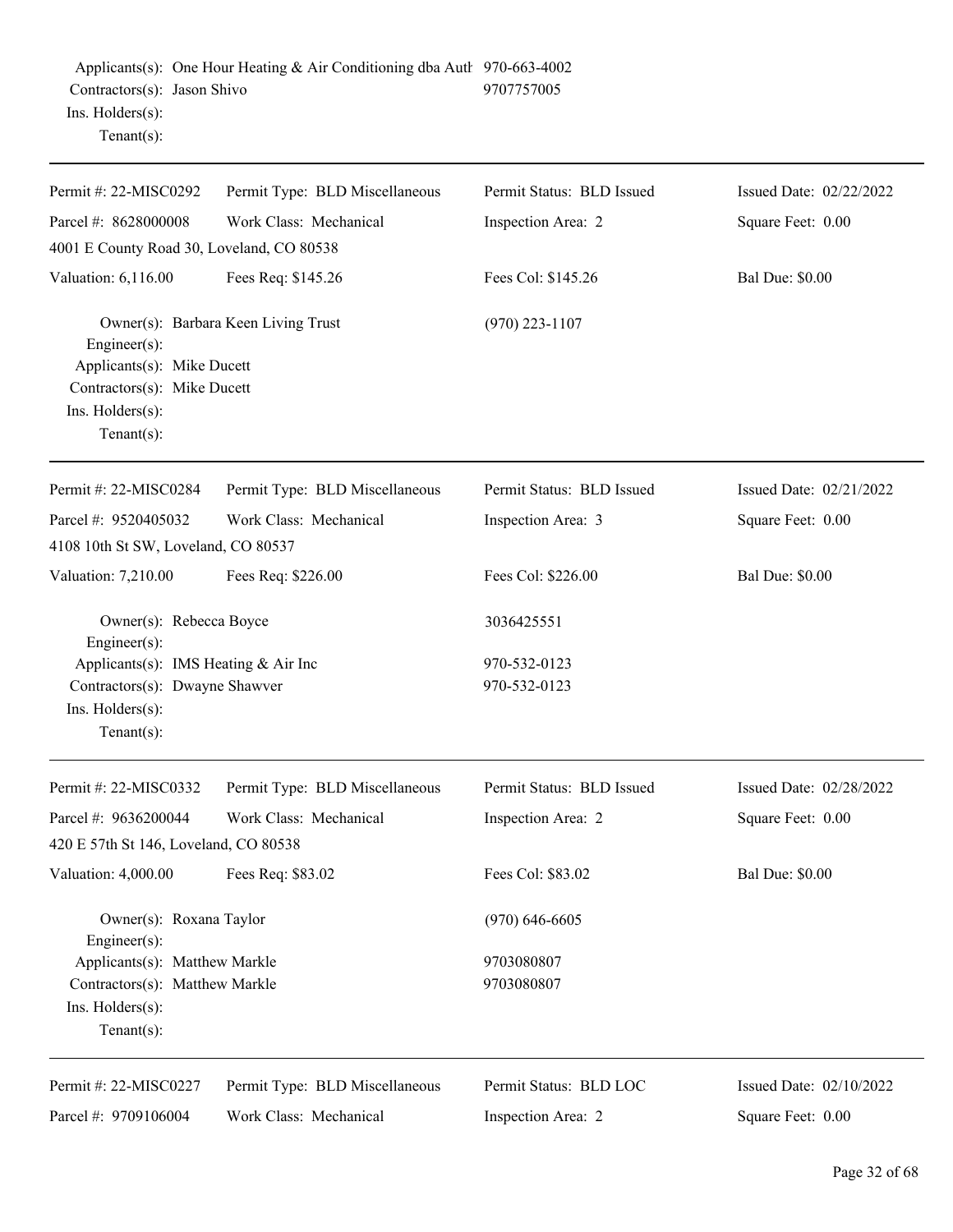| Fees Req: \$308.99<br>Valuation: 12,000.00 | Fees Col: \$308.99 | <b>Bal Due: \$0.00</b> |
|--------------------------------------------|--------------------|------------------------|
| Owner(s): Joe Arellano                     | $(970)$ 371-3099   |                        |
| $Engineer(s)$ :                            |                    |                        |
| Applicants(s): Jim Birdwell                | 970-686-6086       |                        |
| Contractors $(s)$ : Jim Birdwell           | 970-686-6086       |                        |
| $Ins.$ Holders $(s)$ :                     |                    |                        |
| Tenant $(s)$ :                             |                    |                        |
|                                            |                    |                        |

| Permit #: 22-MISC0323                                                                                  | Permit Type: BLD Miscellaneous | Permit Status: BLD Issued                    | Issued Date: 02/25/2022 |
|--------------------------------------------------------------------------------------------------------|--------------------------------|----------------------------------------------|-------------------------|
| Parcel #: 8619405005                                                                                   | Work Class: Mechanical         | Inspection Area: 2                           | Square Feet: 0.00       |
| 8439 Cindy Ln, Fort Collins, CO 80525                                                                  |                                |                                              |                         |
| Valuation: 5,179.00                                                                                    | Fees Req: \$124.51             | Fees Col: \$124.51                           | <b>Bal Due: \$0.00</b>  |
| Owner(s): Ed Skaggs<br>$Engineering(s)$ :                                                              |                                | $(970)$ 980-6799                             |                         |
| Applicants(s): Harlan Leingang<br>Contractors(s): Harlan Leingang<br>Ins. Holders(s):<br>$Tenant(s)$ : | Harlan Leingang                | 970-667-5741<br>970-667-5741<br>970-667-5741 |                         |
|                                                                                                        |                                |                                              |                         |
| Permit #: 22-MISC0277                                                                                  | Permit Type: BLD Miscellaneous | Permit Status: BLD Issued                    | Issued Date: 02/18/2022 |
| Parcel #: 8830107009                                                                                   | Work Class: Mechanical         | Inspection Area: 1                           | Square Feet: 0.00       |
| 1816 Serramonte Dr, Fort Collins, CO 80524                                                             |                                |                                              |                         |
| Valuation: 8,237.63                                                                                    | Fees Req: \$186.75             | Fees Col: \$186.75                           | <b>Bal Due: \$0.00</b>  |
| Owner(s): Christopher Gentile<br>Engineer $(s)$ :                                                      |                                | $(970)$ 302-0963                             |                         |
| Applicants(s): Morgan Lopez<br>Contractors(s): Mark Lancaster                                          | Mark Lancaster                 | 9702156539<br>9705560544<br>9705560544       |                         |

| Permit #: 22-MISC0267                | Permit Type: BLD Miscellaneous | Permit Status: BLD Issued | Issued Date: $02/17/2022$ |
|--------------------------------------|--------------------------------|---------------------------|---------------------------|
| Parcel #: $3535400030$               | Work Class: Mechanical         | Inspection Area: 4        | Square Feet: 0.00         |
| 1381 Meadow Ln, Estes Park, CO 80517 |                                |                           |                           |
| Valuation: 6,729.00                  | Fees Req: \$145.26             | Fees Col: \$145.26        | <b>Bal Due: \$0.00</b>    |
| Owner(s): Barrie Sullivan            |                                | 9705868195                |                           |
| Engineer $(s)$ :                     |                                |                           |                           |
| Applicants(s): Gary Lee              |                                | 970-586-1085              |                           |
| Contractors $(s)$ : Gary Lee         |                                | 970-586-1085              |                           |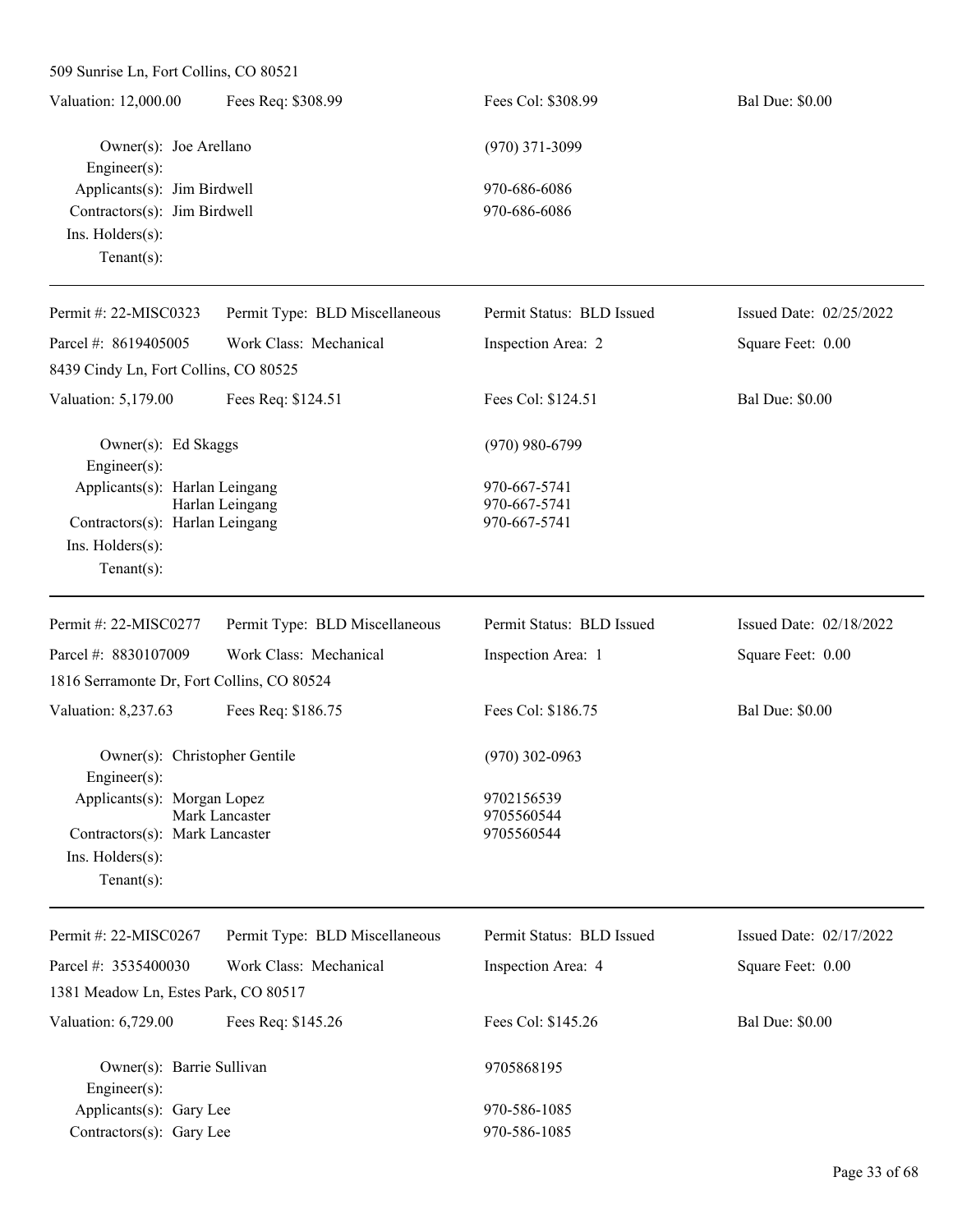Ins. Holders(s): Tenant(s):

| Permit #: 22-MISC0193                         | Permit Type: BLD Miscellaneous | Permit Status: BLD LOC    | Issued Date: 02/07/2022 |
|-----------------------------------------------|--------------------------------|---------------------------|-------------------------|
| Parcel #: 2418206068                          | Work Class: Mechanical         | Inspection Area: 4        | Square Feet: 0.00       |
| 1470 Moss Rock Dr, Estes Park, CO 8817        |                                |                           |                         |
| Valuation: 6,376.00                           | Fees Req: \$145.26             | Fees Col: \$145.26        | <b>Bal Due: \$0.00</b>  |
| Owner(s): Scott Applegate<br>Engineer(s):     |                                | 7203175868                |                         |
| Applicants(s): Gary Lee                       |                                | 970-586-1085              |                         |
| Contractors(s): Gary Lee                      |                                | 970-586-1085              |                         |
| Ins. Holders(s):                              |                                |                           |                         |
| Tenant $(s)$ :                                |                                |                           |                         |
| Permit #: 22-MISC0321                         | Permit Type: BLD Miscellaneous | Permit Status: BLD Issued | Issued Date: 02/24/2022 |
| Parcel #: 9624000008                          | Work Class: Mechanical         | Inspection Area: 2        | Square Feet: 0.00       |
| 8426 S Highway 287, Fort Collins, CO 80525    |                                |                           |                         |
| Valuation: 5,566.97                           | Fees Req: \$124.51             | Fees Col: \$124.51        | <b>Bal Due: \$0.00</b>  |
| Owner(s): Tina Wagner<br>$Engineering(s)$ :   |                                | $(970)$ 667-0202          |                         |
| Applicants(s): Glenn Frank                    |                                | 970-484-4552              |                         |
| Contractors(s): Glenn Frank                   |                                | 970-484-4552              |                         |
| Ins. $H$ olders $(s)$ :                       |                                |                           |                         |
| Tenant $(s)$ :                                |                                |                           |                         |
| Permit #: 22-MISC0239                         | Permit Type: BLD Miscellaneous | Permit Status: BLD LOC    | Issued Date: 02/14/2022 |
| Parcel #: 2909405003                          | Work Class: Mechanical         | Inspection Area: 5        | Square Feet: 0.00       |
| 70 Mount Tileston Ct, Livermore, CO 80536     |                                |                           |                         |
| Valuation: 5,987.00                           | Fees Req: \$184.51             | Fees Col: \$184.51        | <b>Bal Due: \$0.00</b>  |
| Owner(s): Juliana Berry<br>$Engineering(s)$ : |                                | $(401)$ 487-8724          |                         |
| Applicants(s): Grant McVay                    |                                | 9704930866                |                         |
| Contractors(s): Grant McVay                   |                                | 9704930866                |                         |
| Ins. Holders(s):                              |                                |                           |                         |
| Tenant $(s)$ :                                |                                |                           |                         |
| Permit #: 22-MISC0314                         | Permit Type: BLD Miscellaneous | Permit Status: BLD LOC    | Issued Date: 02/23/2022 |
| Parcel #: 0911000046                          | Work Class: Plumbing           | Inspection Area: 5        | Square Feet: 0.00       |
| 2051 N Greyrock Rd, Laporte, CO 80535         |                                |                           |                         |
| Valuation: 1,032.54                           | Fees Req: \$53.93              | Fees Col: \$53.93         | <b>Bal Due: \$0.00</b>  |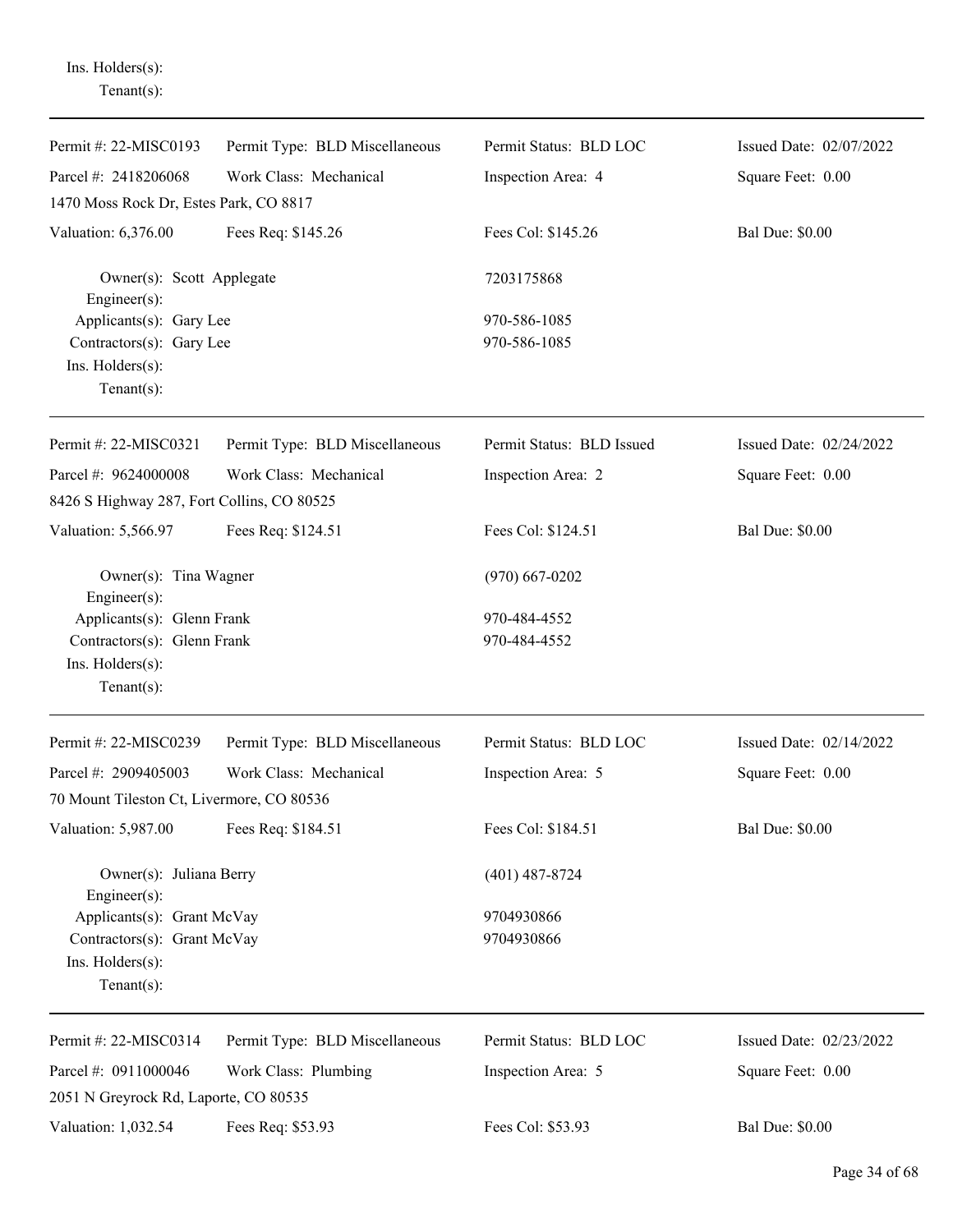Owner(s): Larry Smith Engineer(s): Applicants(s): Hahn Plumbing & Heating Inc 970-484-7668 Contractors(s): John Hahn Sr 970-484-7668 Ins. Holders(s): Tenant(s):

Permit #: 22-MISC0288 Parcel #: 1523000028 Permit Type: BLD Miscellaneous Work Class: Plumbing Permit Status: BLD Issued Inspection Area: 3 Issued Date: 02/22/2022 Square Feet: 0.00 637 Sawmill Rd, Loveland, CO 80537 Valuation: 2,000.00 Fees Req: \$53.93 Fees Col: \$53.93 Bal Due: \$0.00 Owner(s): Joshua Campbell 3096130866 Engineer(s): Applicants(s): Joshua Campbell 3096130866 Contractors(s): Ins. Holders(s): Tenant(s): Permit #: 22-MISC0194 Parcel #: 2508108010 Permit Type: BLD Miscellaneous Work Class: Plumbing Permit Status: BLD Issued Inspection Area: 4 Issued Date: 02/07/2022 Square Feet: 0.00 2112 Mcgraw Ranch Rd, Estes Park, CO 80517 Valuation: 800.00 Fees Req: \$53.93 Fees Col: \$53.93 Bal Due: \$0.00 Owner(s): Sonya Binns 9709809887 Engineer(s): Applicants(s): Mark Whaley 3035911322 Contractors(s): Mark Whaley 3035911322 Ins. Holders(s): Tenant(s): Permit #: 22-MISC0226 Parcel #: 8717200012 Permit Type: BLD Miscellaneous Work Class: Plumbing Permit Status: BLD LOC Inspection Area: 2 Issued Date: 02/10/2022 Square Feet: 0.00 2235 E Mulberry St, Fort Collins, CO 80524 Valuation: 6,190.53 Fees Req: \$145.26 Fees Col: \$145.26 Bal Due: \$0.00 Owner(s): Jaysix Llc 970-381-2800 Engineer(s): Applicants(s): Mr Rooter Plumbing 9706670058 Contractors(s): Ins. Holders(s): Tenant(s):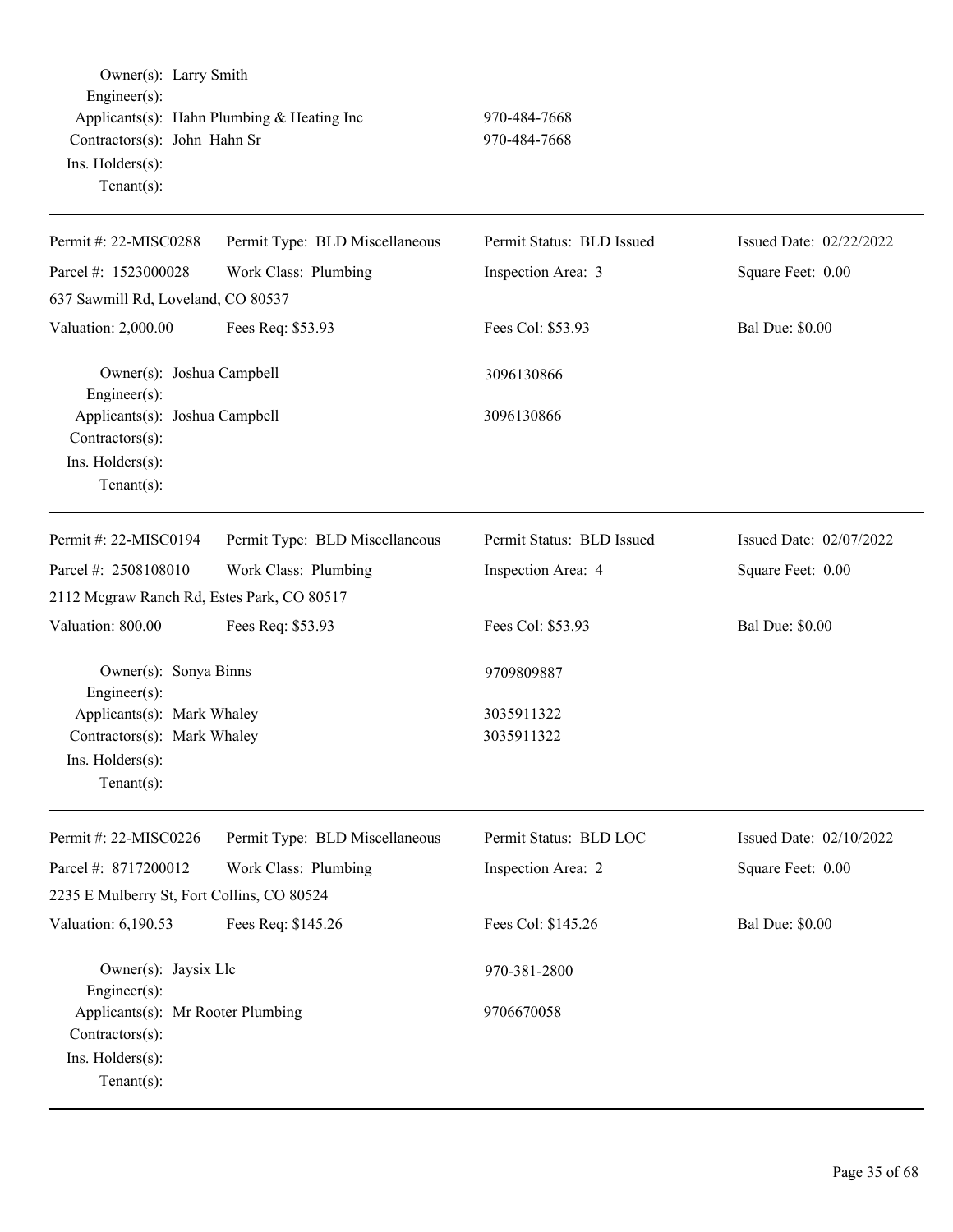| Permit #: 22-MISC0191                                                                                                                          | Permit Type: BLD Miscellaneous | Permit Status: BLD Issued | Issued Date: 02/07/2022 |
|------------------------------------------------------------------------------------------------------------------------------------------------|--------------------------------|---------------------------|-------------------------|
| Parcel #: 8710415030                                                                                                                           | Work Class: Plumbing           | Inspection Area: 2        | Square Feet: 0.00       |
| 148 Camino Real, Fort Collins, CO 80524                                                                                                        |                                |                           |                         |
| Valuation: 500.00                                                                                                                              | Fees Req: \$53.93              | Fees Col: \$53.93         | <b>Bal Due: \$0.00</b>  |
| Owner(s): Dorothy McDavid<br>Engineer $(s)$ :                                                                                                  |                                | $(970)$ 472-9850          |                         |
| Applicants(s): Mark Whaley<br>Contractors(s):<br>Ins. Holders(s):<br>Tenant $(s)$ :                                                            |                                | 3035911322                |                         |
| Permit #: 22-MISC0269                                                                                                                          | Permit Type: BLD Miscellaneous | Permit Status: BLD Issued | Issued Date: 02/17/2022 |
| Parcel #: 3535207037                                                                                                                           | Work Class: Plumbing           | Inspection Area: 4        | Square Feet: 0.00       |
| 1341 Glacier View Ln, Estes Park, CO 80517                                                                                                     |                                |                           |                         |
| Valuation: 3,708.00                                                                                                                            | Fees Req: \$83.02              | Fees Col: \$83.02         | <b>Bal Due: \$0.00</b>  |
| Owner(s): Mike Richardson<br>Engineer(s):                                                                                                      |                                | 9702152722                |                         |
| Applicants(s): Gary Lee                                                                                                                        |                                | 970-586-1085              |                         |
| Contractors(s): Gary Lee<br>Ins. Holders(s):<br>Tenant $(s)$ :                                                                                 |                                | 970-586-1085              |                         |
| Permit #: 22-MISC0189                                                                                                                          | Permit Type: BLD Miscellaneous | Permit Status: BLD Issued | Issued Date: 02/07/2022 |
| Parcel #: 0733405029                                                                                                                           | Work Class: Plumbing           | Inspection Area: 2        | Square Feet: 0.00       |
| 13000 Woodchuck Dr, Loveland, CO 80538                                                                                                         |                                |                           |                         |
| Valuation: 5,910.00 Fees Req: \$124.51                                                                                                         |                                | Fees Col: \$124.51        | <b>Bal Due: \$0.00</b>  |
| Owner(s): Shana Longo<br>$Engineering(s)$ :<br>Applicants(s): Mike Ducett<br>Contractors(s): Mike Ducett<br>Ins. Holders(s):<br>Tenant $(s)$ : |                                | $(970)$ 494-7632          |                         |
| Permit #: 22-MISC0262                                                                                                                          | Permit Type: BLD Miscellaneous | Permit Status: BLD Issued | Issued Date: 02/17/2022 |
| Parcel #: 9624206065                                                                                                                           | Work Class: Plumbing           | Inspection Area: 2        | Square Feet: 0.00       |
| 413 Park Place Dr, Fort Collins, CO 80525                                                                                                      |                                |                           |                         |
| Valuation: 1,500.00                                                                                                                            | Fees Req: \$53.93              | Fees Col: \$53.93         | <b>Bal Due: \$0.00</b>  |
| Owner(s): Catherine Norris<br>$Enginer(s)$ :                                                                                                   |                                | $(970)$ 631-6663          |                         |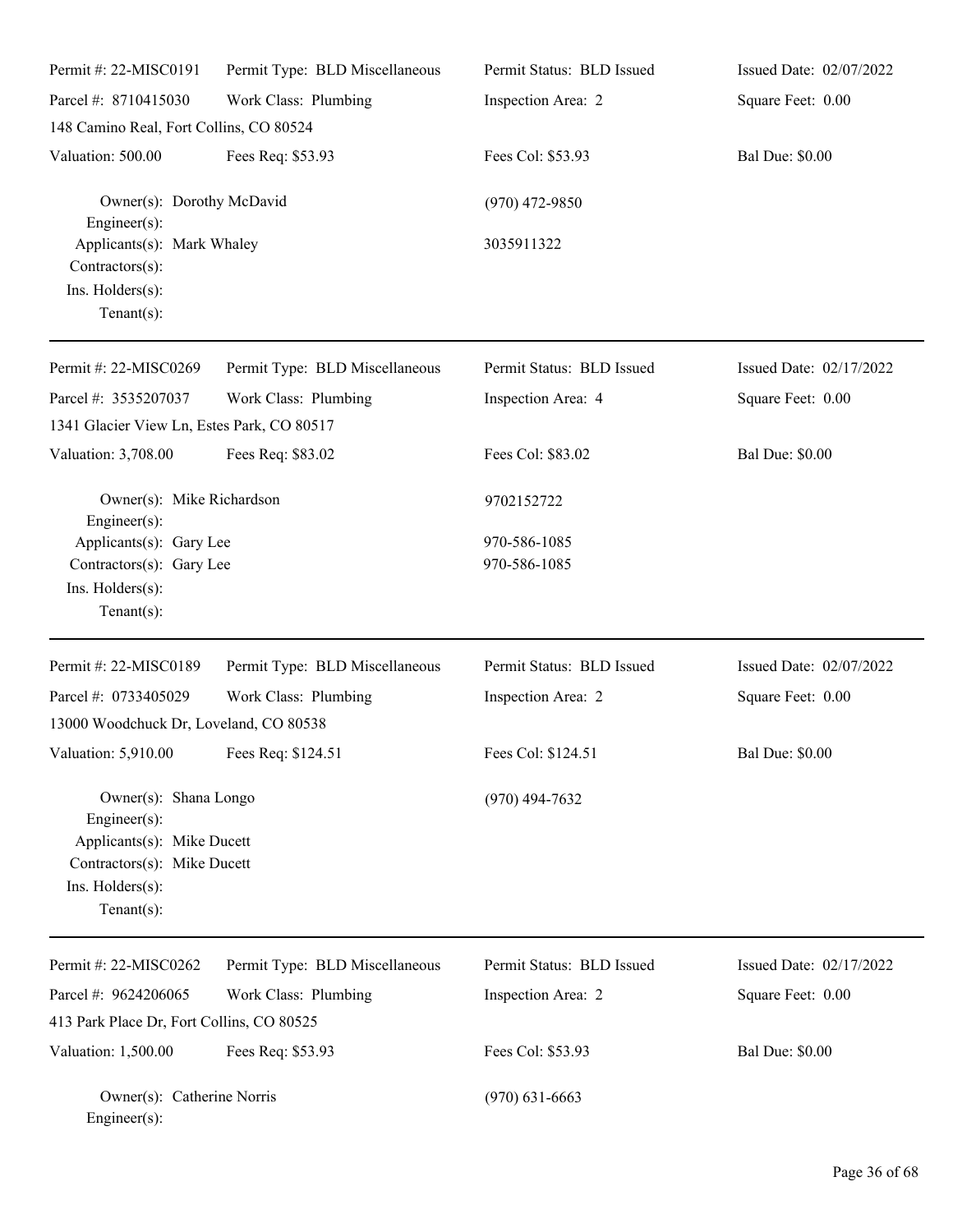Applicants(s): Angela Lehr 7193323247 Kye Lehr 7193323247 Contractors(s): Kye Lehr 7193323247 Ins. Holders(s): Tenant(s):

| Permit #: 22-MISC0229                                 | Permit Type: BLD Miscellaneous | Permit Status: BLD Issued | Issued Date: 02/10/2022 |
|-------------------------------------------------------|--------------------------------|---------------------------|-------------------------|
| Parcel #: 9836406004                                  | Work Class: Plumbing           | Inspection Area: 1        | Square Feet: 0.00       |
| 2005 Westview Rd, Fort Collins, CO 80524              |                                |                           |                         |
| Valuation: 3,385.04                                   | Fees Req: \$83.02              | Fees Col: \$83.02         | <b>Bal Due: \$0.00</b>  |
| Owner(s): Erik Perschau<br>Engineer(s):               |                                |                           |                         |
| Applicants(s): Glenn Frank                            |                                | 970-484-4552              |                         |
| Contractors(s): Glenn Frank<br>Ins. Holders(s):       |                                | 970-484-4552              |                         |
| $Tenant(s)$ :                                         |                                |                           |                         |
| Permit #: 22-MISC0213                                 | Permit Type: BLD Miscellaneous | Permit Status: BLD Issued | Issued Date: 02/09/2022 |
| Parcel #: 8622310018                                  | Work Class: Plumbing           | Inspection Area: 2        | Square Feet: 0.00       |
| 8505 Mummy Range Dr, Fort Collins, CO 80528           |                                |                           |                         |
| Valuation: 1,178.00                                   | Fees Req: \$53.93              | Fees Col: \$53.93         | <b>Bal Due: \$0.00</b>  |
| Owner(s): Catherine Stock<br>Engineer(s):             |                                | $(307)$ 267-1033          |                         |
| Applicants(s): Dimitar Kostarev                       |                                | 3036686844                |                         |
| Contractors(s): Dimitar Kostarev                      |                                | 3036686844                |                         |
| Ins. Holders(s):                                      |                                |                           |                         |
| $Tenant(s)$ :                                         |                                |                           |                         |
| Permit #: 22-MISC0252                                 | Permit Type: BLD Miscellaneous | Permit Status: BLD LOC    | Issued Date: 02/18/2022 |
| Parcel #: 0427000039                                  | Work Class: Re-roof            | Inspection Area: 3        | Square Feet: 0.00       |
| 7560 Lakota Ridge Ln, Berthoud, CO 80513              |                                |                           |                         |
| Valuation: 26,000.00                                  | Fees Req: \$564.14             | Fees Col: \$564.14        | <b>Bal Due: \$0.00</b>  |
| Owner(s): * Lavely Steven P Trust<br>Engineer $(s)$ : |                                | $(603)$ 459-5099          |                         |
| Applicants(s): James Simpson                          |                                | 970-207-0000              |                         |
| Contractors(s):                                       |                                |                           |                         |
| Ins. Holders(s):                                      |                                |                           |                         |
| Tenant $(s)$ :                                        |                                |                           |                         |
| Permit #: 22-MISC0331                                 | Permit Type: BLD Miscellaneous | Permit Status: BLD Issued | Issued Date: 02/28/2022 |
| Parcel #: 3401423004                                  | Work Class: Re-roof            | Inspection Area: 4        | Square Feet: 0.00       |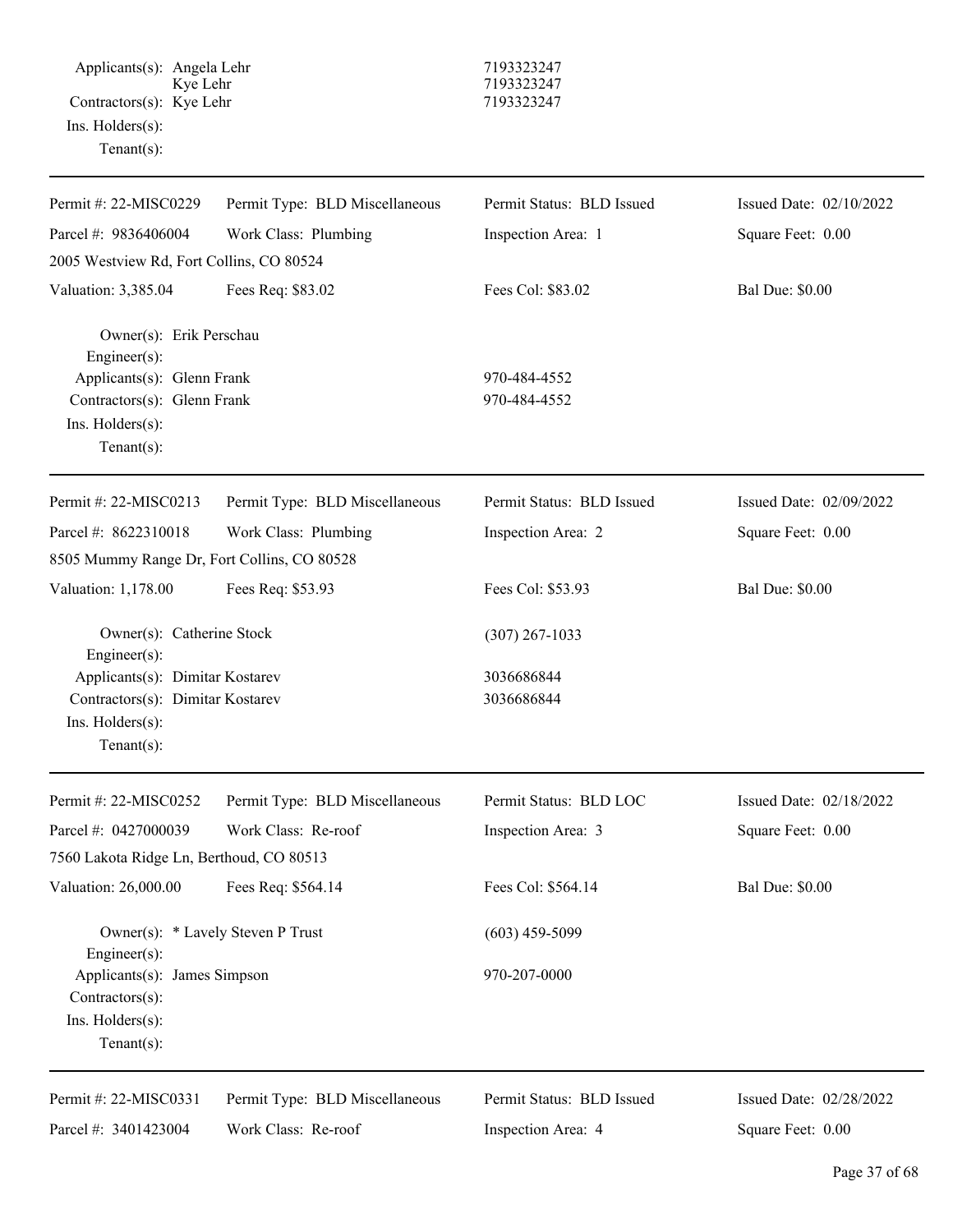| 820 Ramshorn Dr, Estes Park, CO 80517                                                                 |                                                    |                              |                         |
|-------------------------------------------------------------------------------------------------------|----------------------------------------------------|------------------------------|-------------------------|
| Valuation: 6,500.00                                                                                   | Fees Req: \$185.49                                 | Fees Col: \$185.49           | <b>Bal Due: \$0.00</b>  |
| Owner(s): Seth Dunn<br>$Engineering(s)$ :                                                             |                                                    | 9705905620                   |                         |
| Applicants(s): Seth Dunn<br>Contractors(s):<br>Ins. Holders(s):<br>Tenant $(s)$ :                     |                                                    | 9705905620                   |                         |
| Permit #: $22-MISCO180$                                                                               | Permit Type: BLD Miscellaneous                     | Permit Status: BLD Issued    | Issued Date: 02/03/2022 |
| Parcel #: 2915105031                                                                                  | Work Class: Re-roof                                | Inspection Area: 5           | Square Feet: 0.00       |
| 430 Mount Champion Dr, Livermore, CO 80536                                                            |                                                    |                              |                         |
| Valuation: 19,769.20                                                                                  | Fees Req: \$447.41                                 | Fees Col: \$447.41           | <b>Bal Due: \$0.00</b>  |
| Engineer(s):                                                                                          | Owner(s): * Susan M Conklin Revocable Trust        | 2698154592                   |                         |
| Applicants(s): Jessica Martinez<br>Contractors(s): Bob Behrends<br>Ins. Holders(s):<br>Tenant $(s)$ : |                                                    | 9703950406<br>970-395-0406   |                         |
| Permit #: 22-MISC0197                                                                                 | Permit Type: BLD Miscellaneous                     | Permit Status: BLD LOC       | Issued Date: 02/08/2022 |
| Parcel #: 9733100030                                                                                  | Work Class: Re-roof                                | Inspection Area: 2           | Square Feet: 0.00       |
|                                                                                                       | 2300 W County Road 38e 228, Fort Collins, CO 80526 |                              |                         |
| Valuation: 4,225.00                                                                                   | Fees Req: \$144.27                                 | Fees Col: \$144.27           | <b>Bal Due: \$0.00</b>  |
| Owner(s): Jessica Raridon<br>$Engineering(s)$ :                                                       |                                                    | $(605)$ 390-9898             |                         |
| Applicants(s): James Simpson<br>Contractors(s): James Simpson<br>Ins. Holders(s):<br>Tenant $(s)$ :   |                                                    | 970-207-0000<br>970-207-0000 |                         |
| Permit #: 22-MISC0204                                                                                 | Permit Type: BLD Miscellaneous                     | Permit Status: BLD Issued    | Issued Date: 02/08/2022 |
| Parcel #: 9709300046                                                                                  | Work Class: Re-roof                                | Inspection Area: 2           | Square Feet: 0.00       |
| 400 S Overland Trl #16, Fort Collins, CO 80521                                                        |                                                    |                              |                         |
| Valuation: 7,275.00                                                                                   | Fees Req: \$204.65                                 | Fees Col: \$204.65           | <b>Bal Due: \$0.00</b>  |
| Owner(s): Oralia Valdes-Amado<br>Engineer(s):                                                         |                                                    | $(970)$ 308-7054             |                         |
| Applicants(s): John Anderson                                                                          |                                                    | 970-388-0962                 |                         |
| Contractors(s): John Anderson<br>Ins. Holders(s):                                                     |                                                    | 970-388-0962                 |                         |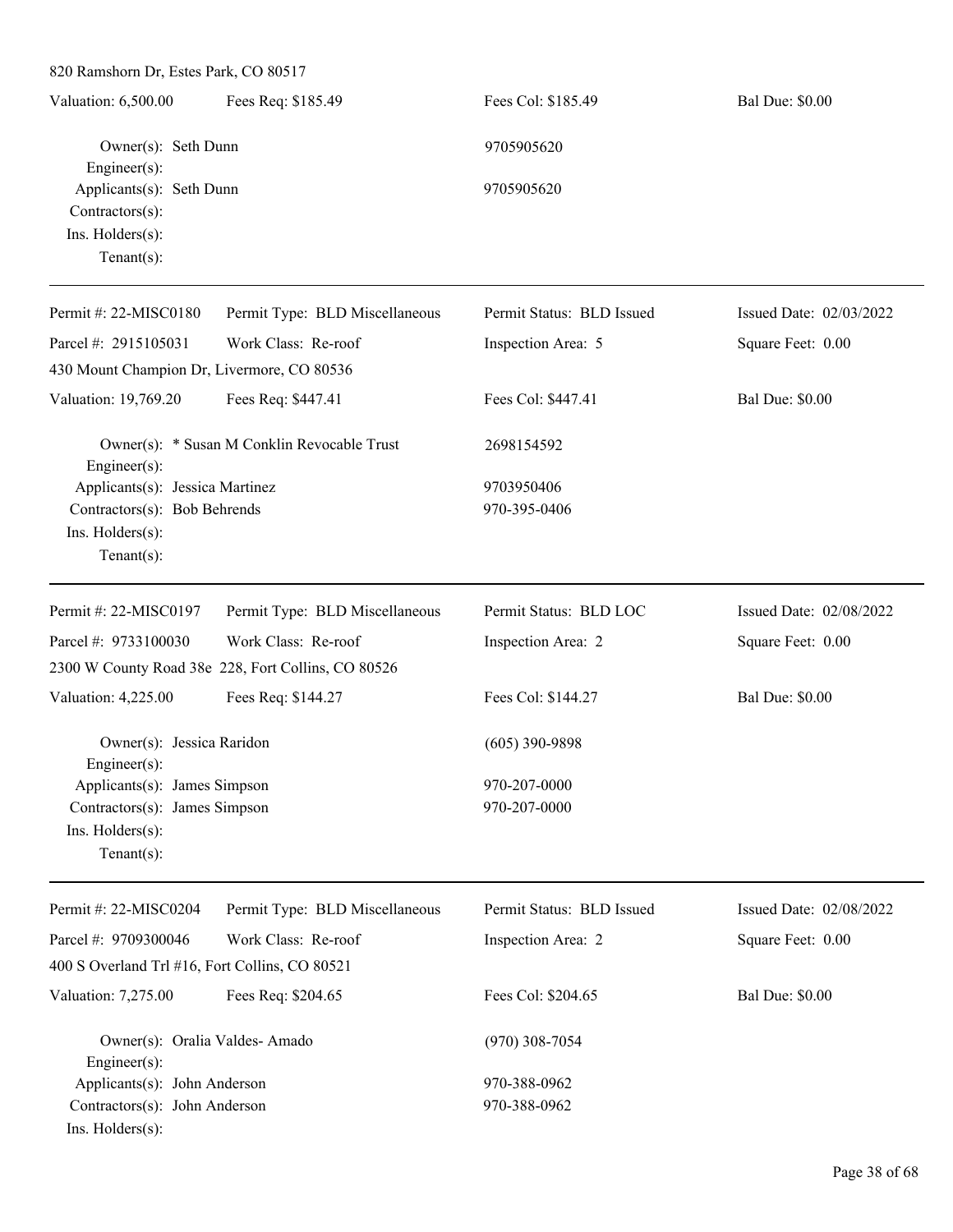| Permit #: 22-MISC0326                                                                        | Permit Type: BLD Miscellaneous | Permit Status: BLD Issued | Issued Date: 02/25/2022 |
|----------------------------------------------------------------------------------------------|--------------------------------|---------------------------|-------------------------|
| Parcel #: 9829200030                                                                         | Work Class: Re-roof            | Inspection Area: 1        | Square Feet: 0.00       |
| 3512 Mesa Dr, Laporte, CO 80535                                                              |                                |                           |                         |
| Valuation: 9,800.00                                                                          | Fees Req: \$246.88             | Fees Col: \$246.88        | <b>Bal Due: \$0.00</b>  |
| Owner(s): Larry Easthouse<br>Engineer(s):                                                    |                                | $(970)$ 217-5020          |                         |
| Applicants(s): Bridgette Gruenstein<br>Contractors(s):<br>Ins. Holders(s):<br>Tenant $(s)$ : |                                | 9706900958                |                         |
| Permit #: 22-MISC0328                                                                        | Permit Type: BLD Miscellaneous | Permit Status: BLD Issued | Issued Date: 02/25/2022 |
| Parcel #: 0819000060                                                                         | Work Class: Re-roof            | Inspection Area: 1        | Square Feet: 0.00       |
| 12000 Rist Canyon Rd, Bellvue, CO 80512                                                      |                                |                           |                         |
| Valuation: 28,000.00                                                                         | Fees Req: \$595.08             | Fees Col: \$595.08        | <b>Bal Due: \$0.00</b>  |
| Owner(s): Barbara Powers<br>Engineer(s):                                                     |                                | 9702215729                |                         |
| Applicants(s): Bridgette Gruenstein<br>Contractors(s):<br>Ins. Holders(s):<br>$Tenant(s)$ :  |                                | 9706900958                |                         |
| Permit #: 22-MISC0333                                                                        | Permit Type: BLD Miscellaneous | Permit Status: BLD LOC    | Issued Date: 02/28/2022 |
| Parcel #: 9407407007                                                                         | Work Class: Re-roof            | Inspection Area: 3        | Square Feet: 0.00       |
| 4122 John Galt Dr, Berthoud, CO 80513                                                        |                                |                           |                         |
| Valuation: 10,000.00                                                                         | Fees Req: \$247.68             | Fees Col: \$247.68        | <b>Bal Due: \$0.00</b>  |
| Owner(s): Wesley Swanson<br>Engineer(s):                                                     |                                | $(970)$ 222-9773          |                         |
| Applicants(s): Ike Jon Nissen                                                                |                                | 4805893355                |                         |
| Contractors(s): Ike Jon Nissen                                                               |                                | 4805893355                |                         |
| $Ins.$ Holders $(s)$ :<br>$Tenant(s)$ :                                                      |                                |                           |                         |
| Permit #: 22-MISC0211                                                                        | Permit Type: BLD Miscellaneous | Permit Status: BLD LOC    | Issued Date: 02/09/2022 |
| Parcel #: 9826000009<br>2704 N Shields St 12, Fort Collins, CO 80524                         | Work Class: Re-roof            | Inspection Area: 1        | Square Feet: 0.00       |
| Valuation: 10,000.00                                                                         | Fees Req: \$247.68             | Fees Col: \$247.68        | <b>Bal Due: \$0.00</b>  |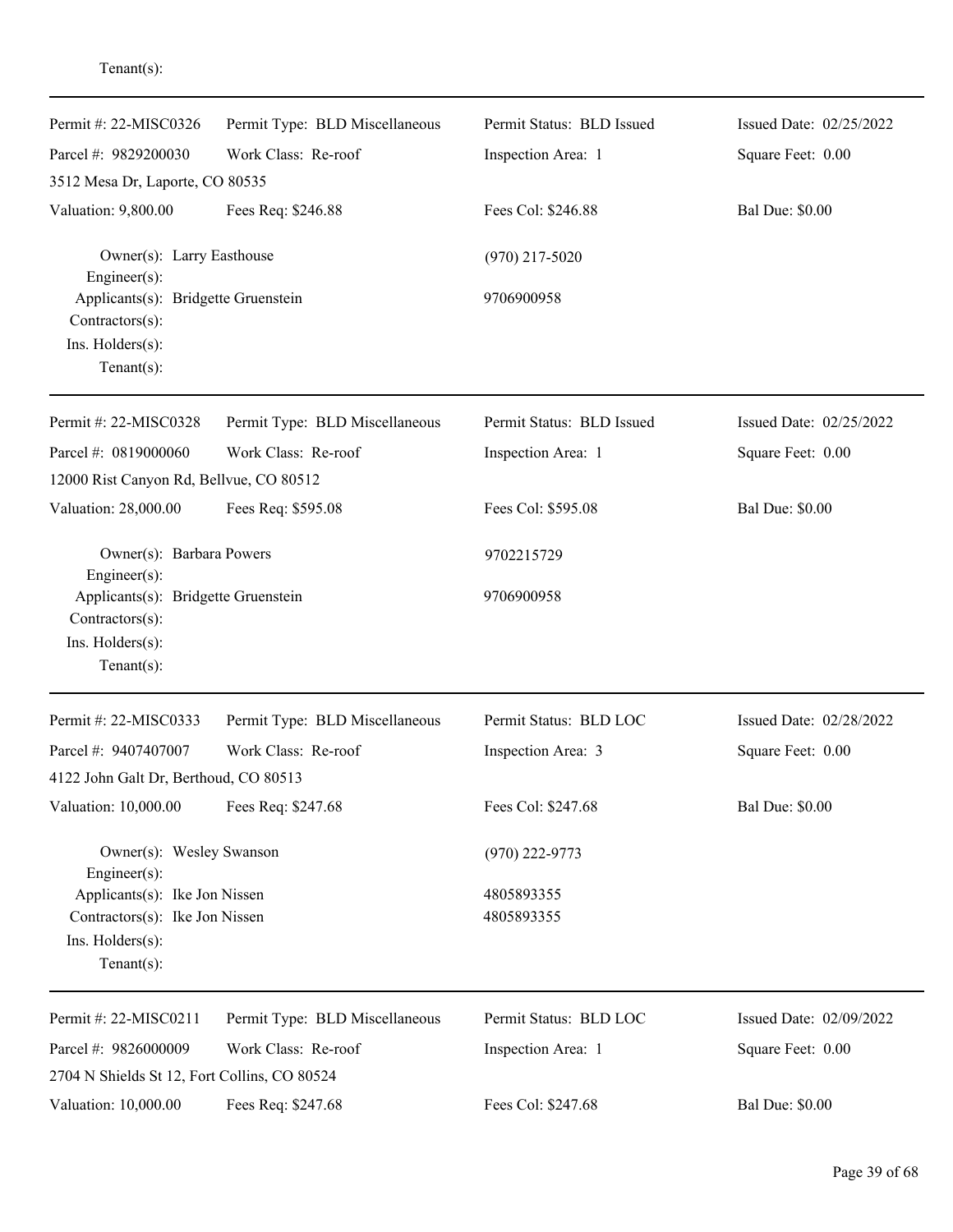| Owner(s): Harold Eichman<br>Engineer(s):<br>Applicants(s): Wolf Roofing<br>Contractors(s): Jeffrey Wolf<br>Ins. $H$ olders $(s)$ :<br>Tenant $(s)$ : | <b>Bridgette Gruenstein</b>                     | 970-493-7472<br>9706900958<br>970-493-7472 |                           |
|------------------------------------------------------------------------------------------------------------------------------------------------------|-------------------------------------------------|--------------------------------------------|---------------------------|
| Permit #: 22-MISC0219                                                                                                                                | Permit Type: BLD Miscellaneous                  | Permit Status: BLD Issued                  | Issued Date: $02/10/2022$ |
| Parcel #: 8707427001                                                                                                                                 | Work Class: Re-roof                             | Inspection Area: 2                         | Square Feet: 0.00         |
| 1800 Heath Pkwy, Fort Collins, CO 80524                                                                                                              |                                                 |                                            |                           |
| Valuation: 100,000.00                                                                                                                                | Fees Req: \$1,506.83                            | Fees Col: \$1,506.83                       | <b>Bal Due: \$0.00</b>    |
| Engineer(s):                                                                                                                                         | Owner(s): Genesis Health Clubs North Ft Collins | 3167344437                                 |                           |
| Applicants(s): Jessica Judd                                                                                                                          |                                                 | 3177101727                                 |                           |
| Contractors(s): Jessica Judd                                                                                                                         |                                                 | 3177101727                                 |                           |
| Ins. Holders(s):<br>Tenant $(s)$ :                                                                                                                   |                                                 |                                            |                           |
| Permit #: 22-MISC0205                                                                                                                                | Permit Type: BLD Miscellaneous                  | Permit Status: BLD Issued                  | Issued Date: 02/08/2022   |
| Parcel #: 2513000005                                                                                                                                 | Work Class: Re-roof                             | Inspection Area: 4                         | Square Feet: 0.00         |
| 1190 Soul Shine Rd, Drake, CO 80515                                                                                                                  |                                                 |                                            |                           |
| Valuation: 13,000.00                                                                                                                                 | Fees Req: \$307.90                              | Fees Col: \$307.90                         | <b>Bal Due: \$0.00</b>    |
| Owner(s): Robert Wedow<br>Engineer(s):                                                                                                               |                                                 | $(303)$ 877-0728                           |                           |
| Applicants(s): Stevan Adjemian                                                                                                                       |                                                 | 7207357663                                 |                           |
| Contractors(s): Stevan Adjemian                                                                                                                      |                                                 | 7207357663                                 |                           |
| Ins. Holders(s):<br>Tenant $(s)$ :                                                                                                                   |                                                 |                                            |                           |
| Permit #: 22-MISC0283                                                                                                                                | Permit Type: BLD Miscellaneous                  | Permit Status: BLD Issued                  | Issued Date: 02/21/2022   |
| Parcel #: 0805206012                                                                                                                                 | Work Class: Re-roof                             | Inspection Area: 1                         | Square Feet: 0.00         |
| 116 Smith Bridge Rd, Bellvue, CO 80512                                                                                                               |                                                 |                                            |                           |
| Valuation: 7,235.00                                                                                                                                  | Fees Req: \$204.50                              | Fees Col: \$204.50                         | <b>Bal Due: \$0.00</b>    |
| Owner(s): Michael Wyman                                                                                                                              | Kathleen Wyman                                  | $(970)$ 484-3737<br>$(970)$ 420-6740       |                           |
| $Engineering(s)$ :<br>Applicants(s): Mixteriors Roofing<br>Contractors(s): Wesley McNutt<br>Ins. Holders(s):                                         | Connie Morris                                   | 9704812445<br>9706823207<br>9704812445     |                           |
| Tenant $(s)$ :                                                                                                                                       |                                                 |                                            |                           |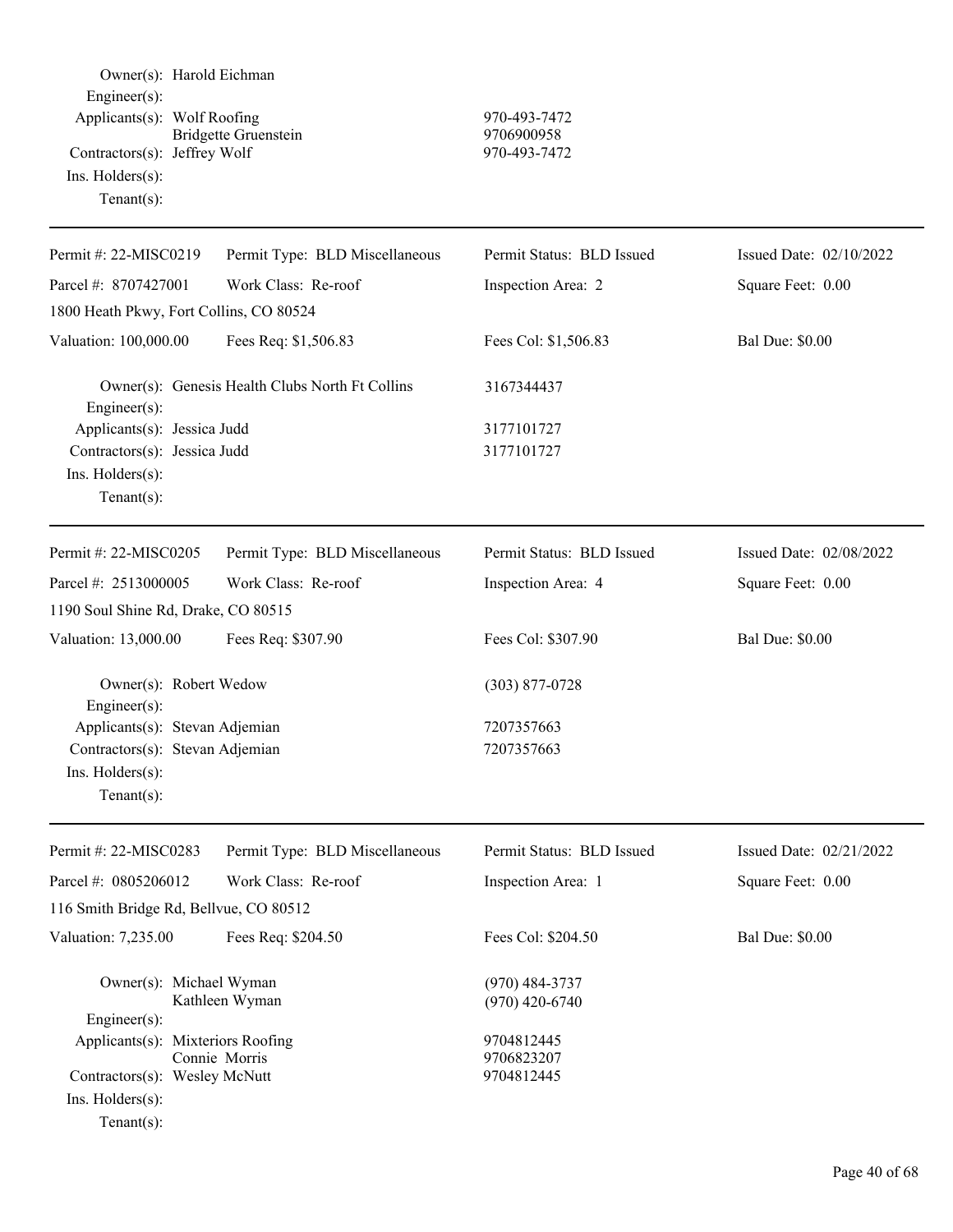| Permit #: 22-MISC0273                            | Permit Type: BLD Miscellaneous | Permit Status: BLD Issued  | Issued Date: 02/17/2022 |
|--------------------------------------------------|--------------------------------|----------------------------|-------------------------|
| Parcel #: 9536000008                             | Work Class: Re-roof            | Inspection Area: 3         | Square Feet: 0.00       |
| 3520 S Garfield Ave, Loveland, CO 80537          |                                |                            |                         |
| Valuation: 9,635.21                              | Fees Req: \$246.23             | Fees Col: \$246.23         | <b>Bal Due: \$0.00</b>  |
| Owner(s): Daniel Drager<br>Engineer(s):          |                                |                            |                         |
| Applicants(s): Bernardo Caceres                  |                                | 970-4122022                |                         |
| Contractors(s): Bernardo Caceres                 | Berna Roofing                  | 970-4122022<br>970-4122022 |                         |
| $Ins.$ Holders $(s)$ :<br>$Tenant(s)$ :          |                                |                            |                         |
|                                                  |                                |                            |                         |
| Permit #: 22-MISC0187                            | Permit Type: BLD Miscellaneous | Permit Status: BLD LOC     | Issued Date: 02/07/2022 |
| Parcel #: 9625300010                             | Work Class: Re-roof            | Inspection Area: 2         | Square Feet: 0.00       |
| 5954 Park Cir 35, Loveland, CO 80538             |                                |                            |                         |
| Valuation: 9,200.00                              | Fees Req: \$244.50             | Fees Col: \$244.50         | <b>Bal Due: \$0.00</b>  |
| Owner(s): Nancy Hughes<br>Engineer(s):           |                                |                            |                         |
| Applicants(s): Erika Girard                      |                                | 2142073999                 |                         |
| Contractors(s): Erika Girard<br>Ins. Holders(s): |                                | 2142073999                 |                         |
| $Tenant(s)$ :                                    |                                |                            |                         |
|                                                  |                                |                            |                         |
| Permit #: 22-MISC0244                            | Permit Type: BLD Miscellaneous | Permit Status: BLD LOC     | Issued Date: 02/15/2022 |
| Parcel #: 0626307001                             | Work Class: Re-roof            | Inspection Area: 2         | Square Feet: 0.00       |
| 5828 N County Road 27, Loveland, CO 80538        |                                |                            |                         |
| Valuation: 18,260.00                             | Fees Req: \$425.32             | Fees Col: \$425.32         | <b>Bal Due: \$0.00</b>  |
| Owner(s): Aaron Ehle<br>Engineer(s):             |                                | 9709622856                 |                         |
| Applicants(s): Brian Barnes                      |                                | 9704029455                 |                         |
| Contractors(s): Brian Barnes                     |                                | 9704029455                 |                         |
| Ins. Holders(s):                                 |                                |                            |                         |
| $Tenant(s)$ :                                    |                                |                            |                         |
| Permit #: 22-MISC0224                            | Permit Type: BLD Miscellaneous | Permit Status: BLD Issued  | Issued Date: 02/10/2022 |
| Parcel #: 9509400025                             | Work Class: Re-roof            | Inspection Area: 2         | Square Feet: 0.00       |
| 3415 W Eisenhower Blvd, Loveland, CO 80537       |                                |                            |                         |
| Valuation: 14,769.65                             | Fees Req: \$347.11             | Fees Col: \$347.11         | <b>Bal Due: \$0.00</b>  |
| Owner(s): Randall Porter                         |                                | $(970)$ 227-1708           |                         |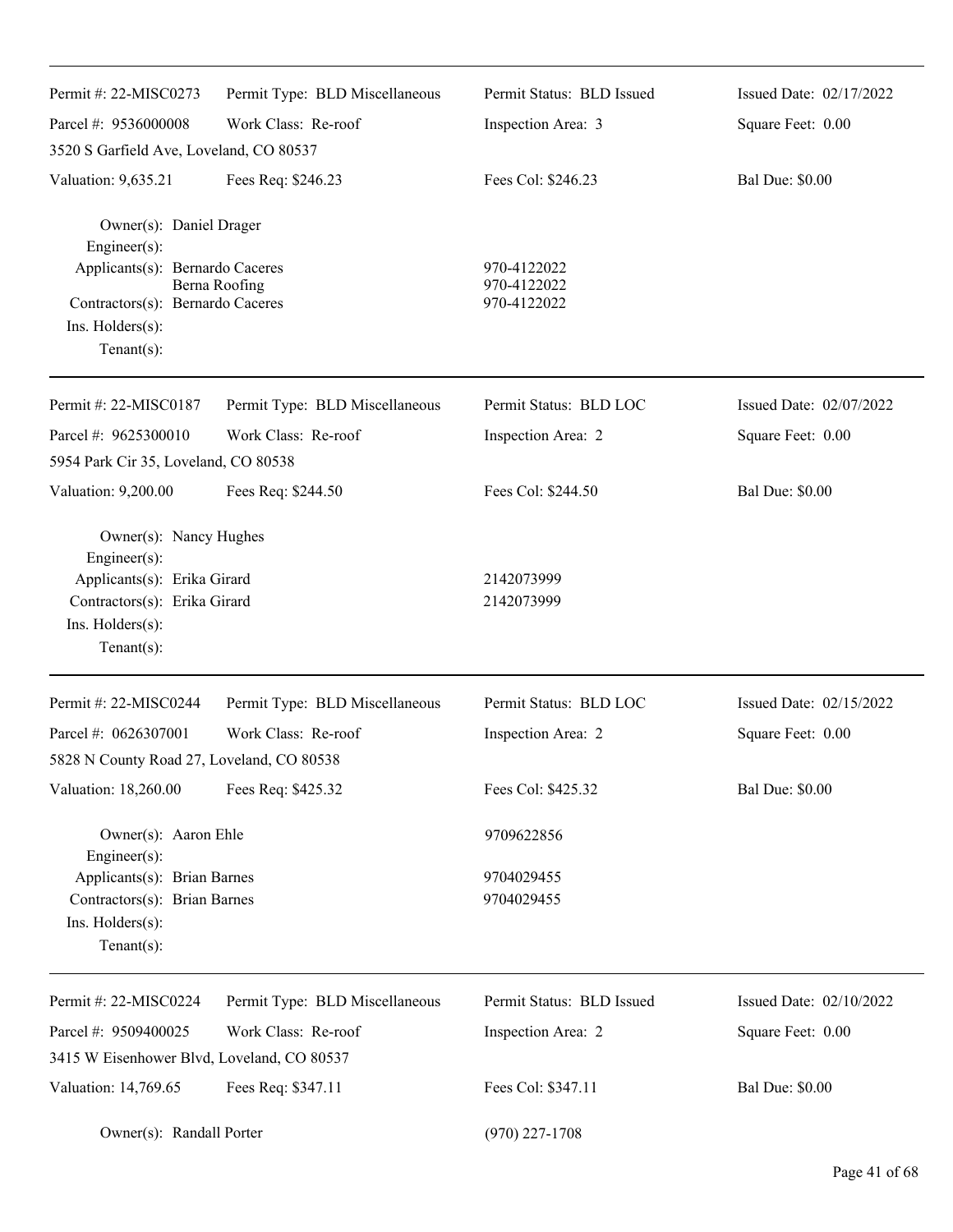Engineer(s): Applicants(s): Kristopher Wagner 7205523321 Contractors(s): Kristopher Wagner 7205523321 Ins. Holders(s): Tenant(s):

| Permit #: 22-MISC0293                                                                                                                            | Permit Type: BLD Miscellaneous                                                                                             | Permit Status: BLD LOC    | Issued Date: 02/22/2022 |
|--------------------------------------------------------------------------------------------------------------------------------------------------|----------------------------------------------------------------------------------------------------------------------------|---------------------------|-------------------------|
| Parcel #: 2914205200                                                                                                                             | Work Class: Re-roof                                                                                                        | Inspection Area: 5        | Square Feet: 0.00       |
| 1417 Green Mountain Dr, Livermore, CO 80536                                                                                                      |                                                                                                                            |                           |                         |
| Valuation: 7,500.00                                                                                                                              | Fees Req: \$205.56                                                                                                         | Fees Col: \$205.56        | <b>Bal Due: \$0.00</b>  |
| $Engineering(s)$ :                                                                                                                               | Owner(s): Glacier View Meadows Road & Recreation Asse 9704936812<br>Jerry Wildin<br>Glacier View Road And Recreation Assoc | 970-667-1269              |                         |
| Applicants(s): Jerry Wildin<br>Contractors(s):<br>Ins. Holders(s):<br>Tenant $(s)$ :                                                             |                                                                                                                            | 970-667-1269              |                         |
| Permit #: 22-MISC0271                                                                                                                            | Permit Type: BLD Miscellaneous                                                                                             | Permit Status: BLD Issued | Issued Date: 02/17/2022 |
| Parcel #: 9808400041                                                                                                                             | Work Class: Re-roof                                                                                                        | Inspection Area: 1        | Square Feet: 0.00       |
| 6274 Savvy Pl, Fort Collins, CO 80524                                                                                                            |                                                                                                                            |                           |                         |
| Valuation: 4,900.00                                                                                                                              | Fees Req: \$146.96                                                                                                         | Fees Col: \$146.96        | <b>Bal Due: \$0.00</b>  |
| Owner(s): Nathan Carter<br>$Engineer(s)$ :<br>Applicants(s): Sarah Hobbs<br>Contractors(s): Jeramiah Larsen<br>Ins. Holders(s):<br>$Tenant(s)$ : |                                                                                                                            | 9706660321<br>9706660321  |                         |
| Permit #: 22-MISC0325                                                                                                                            | Permit Type: BLD Miscellaneous                                                                                             | Permit Status: BLD LOC    | Issued Date: 02/25/2022 |
| Parcel #: 9829307005                                                                                                                             | Work Class: Re-roof                                                                                                        | Inspection Area: 1        | Square Feet: 0.00       |
| 4017 Cork Dr, Laporte, CO 80535                                                                                                                  |                                                                                                                            |                           |                         |
| Valuation: 8,000.00                                                                                                                              | Fees Req: \$207.57                                                                                                         | Fees Col: \$207.57        | <b>Bal Due: \$0.00</b>  |
| Owner(s): William Hanlon<br>$Engineering(s)$ :                                                                                                   |                                                                                                                            | 6207940793                |                         |
| Applicants(s): Bridgette Gruenstein                                                                                                              |                                                                                                                            | 9706900958                |                         |
| Contractors(s): Jeffrey Wolf<br>Ins. Holders(s):<br>Tenant $(s)$ :                                                                               |                                                                                                                            | 970-493-7472              |                         |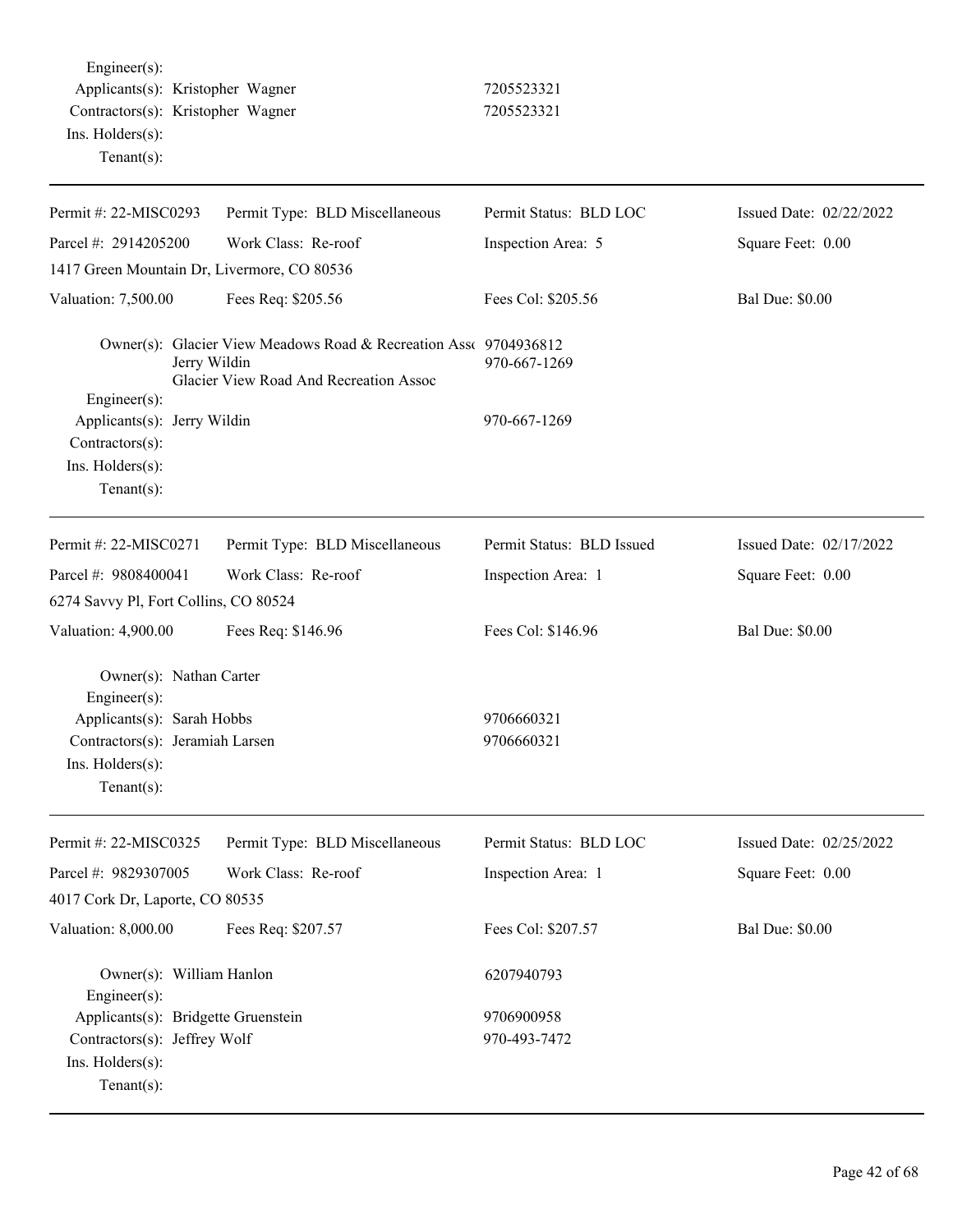| Permit #: 22-MISC0298                                                                             | Permit Type: BLD Miscellaneous           | Permit Status: BLD Issued              | Issued Date: 02/23/2022 |
|---------------------------------------------------------------------------------------------------|------------------------------------------|----------------------------------------|-------------------------|
| Parcel #: 8710000014                                                                              | Work Class: Re-roof                      | Inspection Area: 2                     | Square Feet: 0.00       |
| 4412 E Mulberry St 219, Fort Collins, CO 80524                                                    |                                          |                                        |                         |
| Valuation: 5,684.60                                                                               | Fees Req: \$166.17                       | Fees Col: \$166.17                     | <b>Bal Due: \$0.00</b>  |
| Owner(s): Blas Calderon<br>$Engineering(s)$ :                                                     |                                          | $(970)$ 821-6872                       |                         |
| Applicants(s): Bob Behrends<br>Contractors(s): Bob Behrends<br>Ins. Holders(s):<br>Tenant $(s)$ : |                                          | 970-395-0406<br>970-395-0406           |                         |
| Permit #: 22-MISC0212                                                                             | Permit Type: BLD Miscellaneous           | Permit Status: BLD LOC                 | Issued Date: 02/09/2022 |
| Parcel #: 9635119014                                                                              | Work Class: Re-roof                      | Inspection Area: 2                     | Square Feet: 0.00       |
| 5624 Mckinley Ave, Loveland, CO 80538                                                             |                                          |                                        |                         |
| Valuation: 9,688.00                                                                               | Fees Req: \$246.44                       | Fees Col: \$246.44                     | <b>Bal Due: \$0.00</b>  |
| Engineer(s):                                                                                      | Owner(s): Bruce Matheson Revocable Trust | $(970)$ 635-1878                       |                         |
| Applicants(s): Skye Trull                                                                         |                                          | 9703083015                             |                         |
| Contractors(s): Skye Trull                                                                        |                                          | 9703083015                             |                         |
| Ins. Holders(s):<br>Tenant $(s)$ :                                                                |                                          |                                        |                         |
|                                                                                                   |                                          |                                        |                         |
| Permit #: 22-MISC0196                                                                             | Permit Type: BLD Miscellaneous           | Permit Status: BLD LOC                 | Issued Date: 02/08/2022 |
| Parcel #: 9923305036                                                                              | Work Class: Re-roof                      | Inspection Area: 1                     | Square Feet: 0.00       |
| 10012 N County Road 17, Fort Collins, CO 80524                                                    |                                          |                                        |                         |
| Valuation: 9,000.00 Fees Req: \$227.63                                                            |                                          | Fees Col: \$227.63                     | <b>Bal Due: \$0.00</b>  |
| Owner(s): Barbara Corso<br>$Engineering(s)$ :                                                     |                                          | 9705687629                             |                         |
| Applicants(s): Joshua Scheuring<br>Contractors(s): Joshua Scheuring                               | Alexandra Millsap                        | 9703429800<br>9705730149<br>9703429800 |                         |
| Ins. $H$ olders $(s)$ :<br>Tenant $(s)$ :                                                         |                                          |                                        |                         |
| Permit #: 22-MISC0285                                                                             | Permit Type: BLD Miscellaneous           | Permit Status: BLD LOC                 | Issued Date: 02/21/2022 |
| Parcel #: 9509407010                                                                              | Work Class: Re-roof                      | Inspection Area: 2                     | Square Feet: 0.00       |
| 1509 Village Ave, Loveland, CO 80538                                                              |                                          |                                        |                         |
| Valuation: 6,600.00                                                                               | Fees Req: \$185.90                       | Fees Col: \$185.90                     | <b>Bal Due: \$0.00</b>  |
| Owner(s): * 1509 Village Trust<br>$Engineering(s)$ :                                              |                                          | 9705661884                             |                         |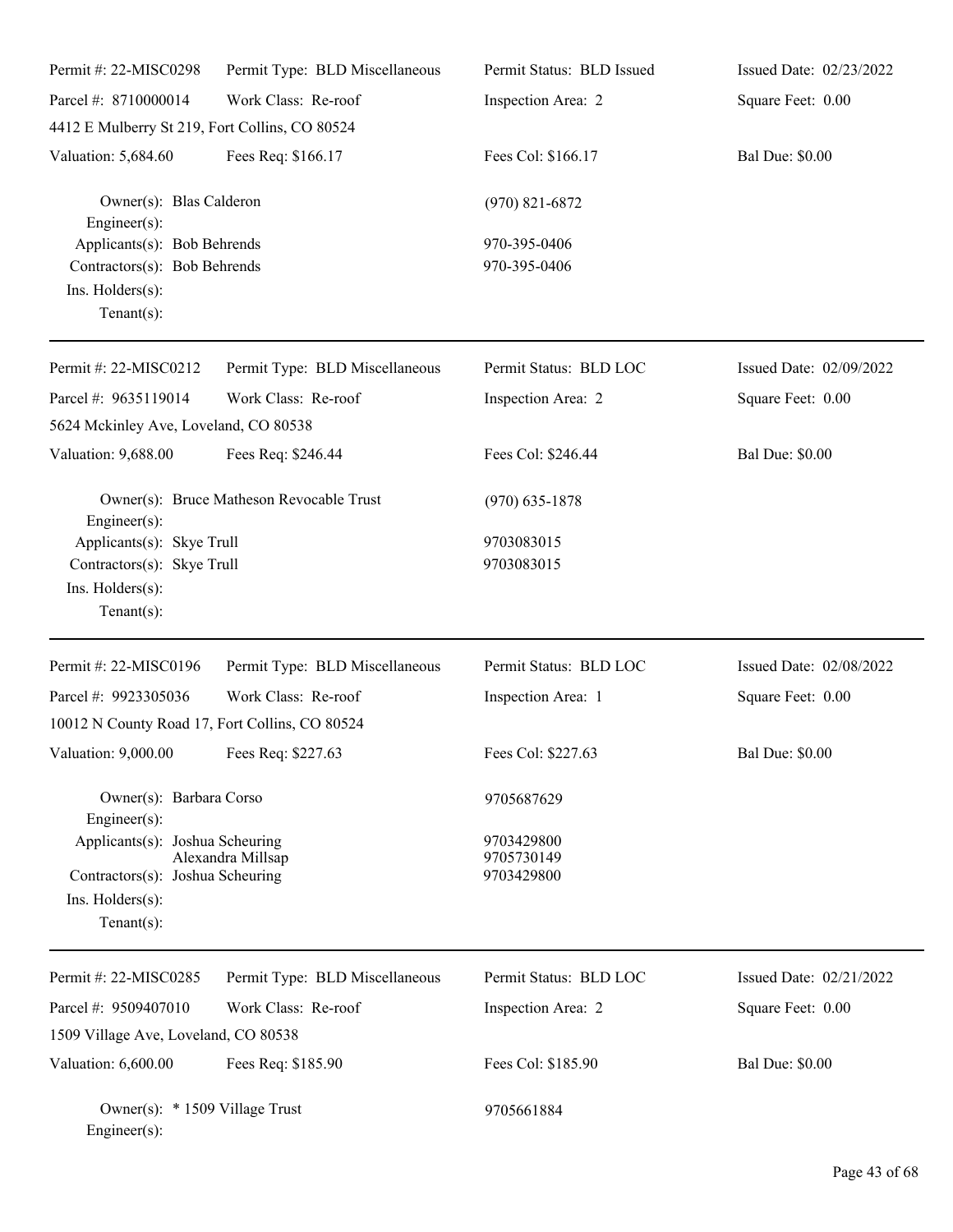| Permit #: 22-MISC0204                                                                                     | Permit Type: BLD Miscellaneous | Permit Status: BLD Issued    | Issued Date: 02/08/2022 |
|-----------------------------------------------------------------------------------------------------------|--------------------------------|------------------------------|-------------------------|
| Parcel #: 9709300038                                                                                      | Work Class: Re-roof            | Inspection Area: 2           | Square Feet: 0.00       |
| 400 S Overland Trl #16, Fort Collins, CO 80521                                                            |                                |                              |                         |
| Valuation: 7,275.00                                                                                       | Fees Req: \$204.65             | Fees Col: \$204.65           | <b>Bal Due: \$0.00</b>  |
| Owner(s): Oralia Valdes-Amado<br>Engineer(s):                                                             |                                | $(970)$ 308-7054             |                         |
| Applicants(s): John Anderson<br>Contractors(s): John Anderson<br>Ins. Holders(s):<br>Tenant $(s)$ :       |                                | 970-388-0962<br>970-388-0962 |                         |
| Permit #: 22-MISC0216                                                                                     | Permit Type: BLD Miscellaneous | Permit Status: BLD LOC       | Issued Date: 02/09/2022 |
| Parcel #: 9829329001                                                                                      | Work Class: Re-roof            | Inspection Area: 1           | Square Feet: 0.00       |
| 4009 Green Ridge Dr, Laporte, CO 80535                                                                    |                                |                              |                         |
| Valuation: 8,014.23                                                                                       | Fees Req: \$223.68             | Fees Col: \$223.68           | <b>Bal Due: \$0.00</b>  |
| Owner(s): Michelle Nequette<br>Engineer(s):                                                               |                                | 4046177713                   |                         |
| Applicants(s): Adrian Trevizo<br>Contractors(s): Adrian Trevizo<br>Ins. Holders(s):<br>Tenant $(s)$ :     |                                | 9705811453<br>9705811453     |                         |
| Permit #: $22-MISCO172$                                                                                   | Permit Type: BLD Miscellaneous | Permit Status: BLD LOC       | Issued Date: 02/02/2022 |
| Parcel #: 9509400034<br>1802 Falls Ct, Loveland, CO 80538                                                 | Work Class: Re-roof            | Inspection Area: 2           | Square Feet: 0.00       |
| Valuation: 10,200.00                                                                                      | Fees Req: \$264.56             | Fees Col: \$264.56           | <b>Bal Due: \$0.00</b>  |
| Owner(s): Viola Mateer<br>Engineer $(s)$ :                                                                |                                | $(970)$ 663-3174             |                         |
| Applicants(s): Anchor Roofing LLC<br>Contractors(s): Jeramiah Larsen<br>Ins. Holders(s):<br>$Tenant(s)$ : |                                | 9706926037<br>9706660321     |                         |
| Permit #: 22-MISC0311                                                                                     | Permit Type: BLD Miscellaneous | Permit Status: BLD LOC       | Issued Date: 02/24/2022 |
| Parcel #: 9830109022                                                                                      | Work Class: Re-roof            | Inspection Area: 1           | Square Feet: 0.00       |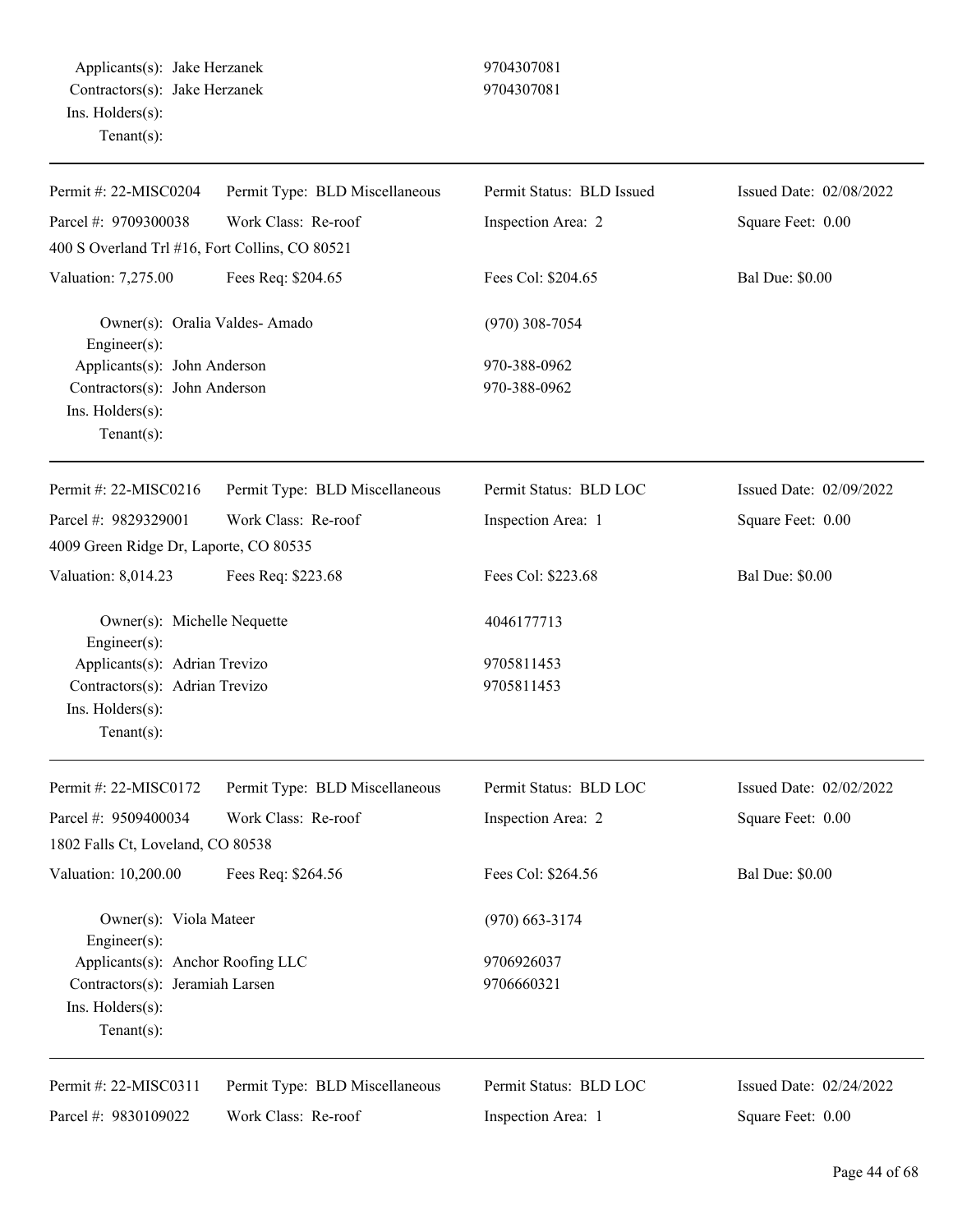| Valuation: 6,000.00                                                                                        | Fees Req: \$167.43             | Fees Col: \$167.43                     | <b>Bal Due: \$0.00</b>  |
|------------------------------------------------------------------------------------------------------------|--------------------------------|----------------------------------------|-------------------------|
| Owner(s): Shana Bickford<br>Engineer(s):                                                                   |                                | $(650)$ 248-1121                       |                         |
| Applicants(s): Robert Marshall<br>Contractors(s): Robert Marshall<br>Ins. Holders(s):<br>$Tenant(s)$ :     | Robert Marshall                | 7204800076<br>7204800076<br>7204800076 |                         |
| Permit #: 22-MISC0163                                                                                      | Permit Type: BLD Miscellaneous | Permit Status: BLD Issued              | Issued Date: 02/01/2022 |
| Parcel #: 8831417054<br>1735 Hillside Dr, Fort Collins, CO 80524                                           | Work Class: Re-roof            | Inspection Area: 1                     | Square Feet: 0.00       |
| Valuation: 24,000.00                                                                                       | Fees Req: \$528.60             | Fees Col: \$528.60                     | <b>Bal Due: \$0.00</b>  |
| Owner(s): Jane Mayhoffer<br>Engineer(s):                                                                   |                                | 7202203628                             |                         |
| Applicants(s): Jonathan Maxfield<br>Contractors(s): Jonathan Maxfield<br>Ins. Holders(s):<br>$Tenant(s)$ : |                                | 3039100859<br>3039100859               |                         |
| Permit #: 22-MISC0327                                                                                      | Permit Type: BLD Miscellaneous | Permit Status: BLD Issued              | Issued Date: 02/25/2022 |
| Parcel #: 1822405008                                                                                       | Work Class: Re-roof            | Inspection Area: 1                     | Square Feet: 0.00       |
| 1029 Mount Ethel Rd, Bellvue, CO 80512                                                                     |                                |                                        |                         |
| Valuation: 9,800.00                                                                                        | Fees Req: \$246.88             | Fees Col: \$246.88                     | <b>Bal Due: \$0.00</b>  |
| Owner(s): Cody Moreshed<br>Engineer(s):                                                                    |                                | $(970)$ 484-1223                       |                         |
| Applicants(s): Bridgette Gruenstein<br>Contractors(s):<br>Ins. Holders(s):<br>$Tenant(s)$ :                |                                | 9706900958                             |                         |
| Permit #: 22-MISC0242                                                                                      | Permit Type: BLD Miscellaneous | Permit Status: BLD LOC                 | Issued Date: 02/15/2022 |
| Parcel #: 9402208006<br>4716 Rosewood Dr, Loveland, CO 80537                                               | Work Class: Re-roof            | Inspection Area: 3                     | Square Feet: 0.00       |
| Valuation: 4,978.80                                                                                        | Fees Req: \$147.29             | Fees Col: \$147.29                     | <b>Bal Due: \$0.00</b>  |
| Owner(s): Brett Lammers<br>Engineer(s):                                                                    |                                | 3035796721                             |                         |
| Applicants(s): Misty Krebs<br>Contractors(s): Misty Krebs<br>Ins. Holders(s):                              |                                | 9708884763<br>9708884763               |                         |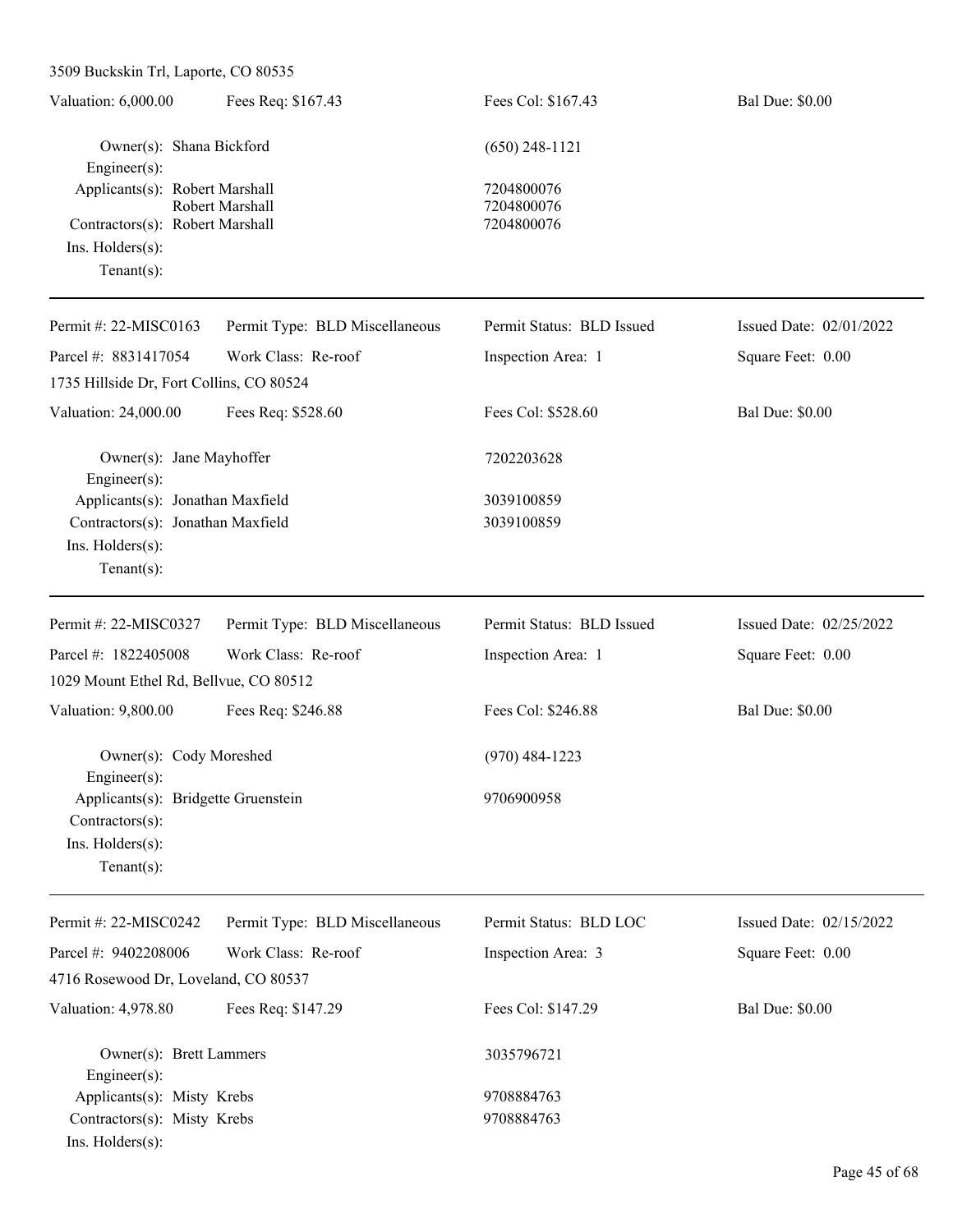| Permit #: 22-MISC0225                          | Permit Type: BLD Miscellaneous               | Permit Status: BLD Issued            | Issued Date: 02/10/2022 |
|------------------------------------------------|----------------------------------------------|--------------------------------------|-------------------------|
| Parcel #: 0525408001                           | Work Class: Re-roof                          | Inspection Area: 3                   | Square Feet: 0.00       |
| 2298 Golden Valley Rd, Loveland, CO 80537      |                                              |                                      |                         |
| Valuation: 10,743.00                           | Fees Req: \$266.73                           | Fees Col: \$266.73                   | <b>Bal Due: \$0.00</b>  |
| Owner(s): Roberta Emge<br>$Engineering(s)$ :   |                                              |                                      |                         |
| Contractors(s): Brad Evans<br>Ins. Holders(s): | Applicants(s): Advanced Roofing Technologies | 970-663-0203<br>970-663-0203         |                         |
| Tenant $(s)$ :                                 |                                              |                                      |                         |
| Permit #: 22-MISC0232                          | Permit Type: BLD Miscellaneous               | Permit Status: BLD LOC               | Issued Date: 02/11/2022 |
| Parcel #: 8921405702                           | Work Class: Re-roof                          | Inspection Area: 1                   | Square Feet: 0.00       |
| 10001 N County Road 7, Wellington, CO 80549    |                                              |                                      |                         |
| Valuation: 4,000.00                            | Fees Req: \$127.29                           | Fees Col: \$127.29                   | <b>Bal Due: \$0.00</b>  |
| Owner(s): Jim Newcomb<br>Engineer(s):          |                                              | 9703913482                           |                         |
| Applicants(s): Kelly Addington                 |                                              | 970-635-1833                         |                         |
| Contractors(s): Kelly Addington                |                                              | 970-635-1833                         |                         |
| Ins. Holders(s):<br>Tenant $(s)$ :             |                                              |                                      |                         |
| Permit #: 22-MISC0169                          | Permit Type: BLD Miscellaneous               | Permit Status: BLD LOC               | Issued Date: 02/01/2022 |
| Parcel #: 9430308004                           | Work Class: Re-roof                          | Inspection Area: 3                   | Square Feet: 0.00       |
| 5009 Meining Rd, Berthoud, CO 80513            |                                              |                                      |                         |
| Valuation: 12,000.00                           | Fees Req: \$287.82                           | Fees Col: \$287.82                   | <b>Bal Due: \$0.00</b>  |
| Owner(s): Timothy Brown<br>Engineer $(s)$ :    |                                              |                                      |                         |
| Applicants(s): Joseph Baca                     |                                              | $(720)$ 327-0315                     |                         |
| Contractors(s): Joseph Baca                    | Joseph Baca                                  | $(720)$ 327-0315<br>$(720)$ 327-0315 |                         |
| $Ins.$ Holders $(s)$ :<br>Tenant $(s)$ :       |                                              |                                      |                         |
| Permit #: 21-RES0847                           | Permit Type: BLD Residential                 | Permit Status: BLD Issued            | Issued Date: 02/17/2022 |
| Parcel #: 9520407009                           | Work Class: Addition                         | Inspection Area: 3                   | Square Feet: 281.00     |
| 1209 Eastlake Ct, Loveland, CO 80537           |                                              |                                      |                         |
| Valuation: 12,840.00                           | Fees Req: \$504.58                           | Fees Col: \$504.58                   | <b>Bal Due: \$0.00</b>  |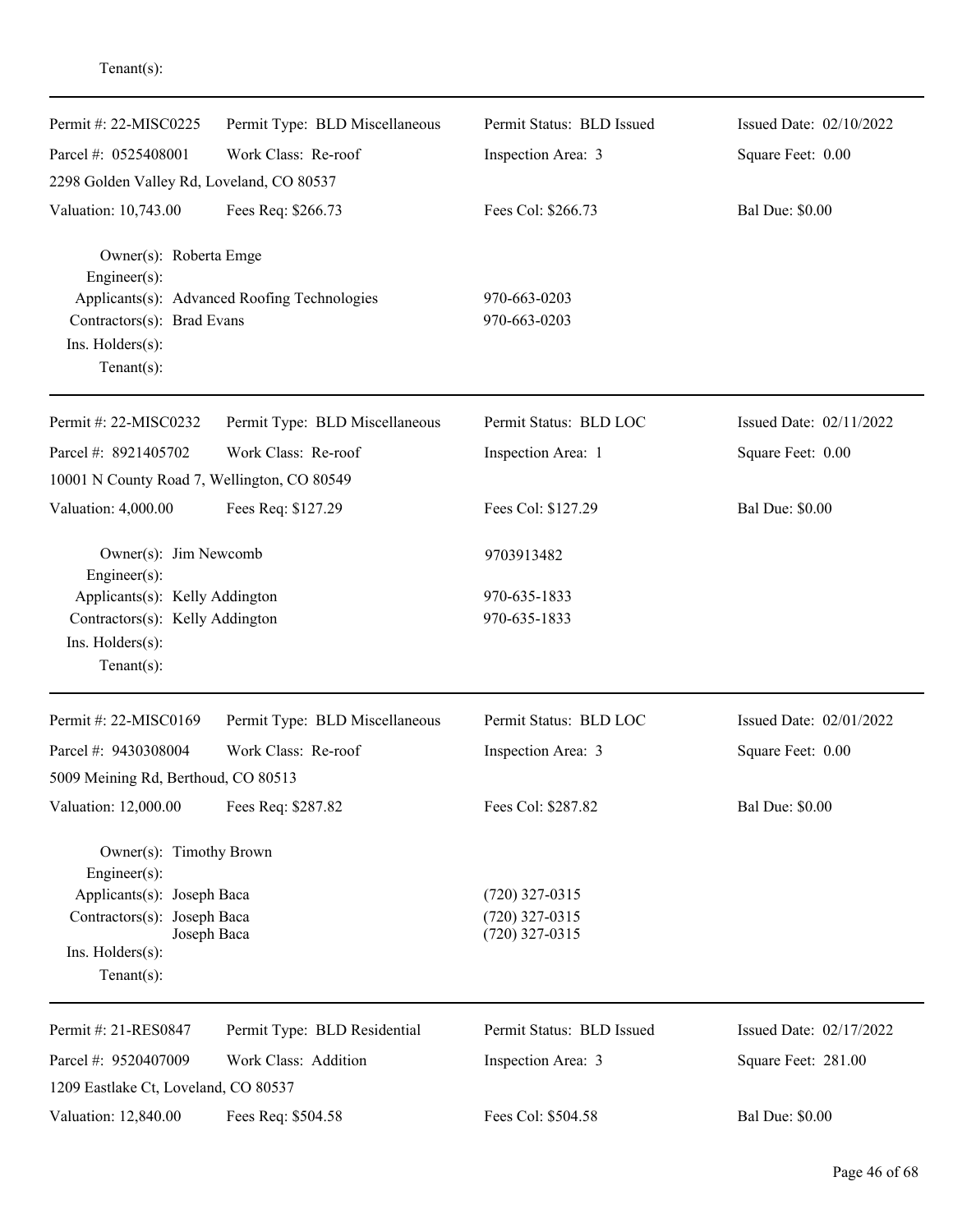| Owner(s): Gina Thollot<br>Engineer(s):<br>Applicants(s): Tad Bjorlie<br>Contractors(s): Tad Bjorlie<br>Ins. Holders(s):<br>Tenant $(s)$ :                                  | <b>Todd Thollot</b>          | 3036676788<br>3036676788<br>970-663-2868<br>970-663-2868             |                         |
|----------------------------------------------------------------------------------------------------------------------------------------------------------------------------|------------------------------|----------------------------------------------------------------------|-------------------------|
| Permit #: 22-RES0025                                                                                                                                                       | Permit Type: BLD Residential | Permit Status: BLD Issued                                            | Issued Date: 02/16/2022 |
| Parcel #: 9835400046                                                                                                                                                       | Work Class: Addition         | Inspection Area: 1                                                   | Square Feet: 0.00       |
| 2025 N College Ave #184, Fort Collins, CO 80524                                                                                                                            |                              |                                                                      |                         |
| Valuation: 7,000.00                                                                                                                                                        | Fees Req: \$336.64           | Fees Col: \$336.64                                                   | <b>Bal Due: \$0.00</b>  |
| Owner(s): Alexander Zumarraga<br>Engineer(s): Gary Weeks<br>Applicants(s): Alexander Zumarraga<br>Contractors(s):<br>Ins. Holders(s):<br>Tenant $(s)$ :                    |                              | 9703108477<br>970-225-2422<br>9703108477                             |                         |
| Permit #: 21-RES0814                                                                                                                                                       | Permit Type: BLD Residential | Permit Status: BLD Issued                                            | Issued Date: 02/09/2022 |
| Parcel #: 9709106013                                                                                                                                                       | Work Class: Addition         | Inspection Area: 2                                                   | Square Feet: 1,330.28   |
| 612 Sunrise Ln, Fort Collins, CO 80521                                                                                                                                     |                              |                                                                      |                         |
| Valuation: 85,000.00                                                                                                                                                       | Fees Req: \$2,026.07         | Fees Col: \$2,026.07                                                 | <b>Bal Due: \$0.00</b>  |
| Owner(s): Michael Kabatek<br>Engineer(s): Gary Weeks<br>Applicants(s): Alan Strope<br>Contractors(s): Alan Strope<br>Ins. Holders(s):<br>Tenant $(s)$ :                    |                              | 970-225-2422<br>970-472-5667<br>970-472-5667                         |                         |
| Permit #: 21-RES0713                                                                                                                                                       | Permit Type: BLD Residential | Permit Status: BLD Issued                                            | Issued Date: 02/03/2022 |
| Parcel #: 3403305003                                                                                                                                                       | Work Class: Addition         | Inspection Area: 4                                                   | Square Feet: 400.00     |
| 1700 Windcliff Dr, Estes Park, CO 80517                                                                                                                                    |                              |                                                                      |                         |
| Valuation: 75,000.00                                                                                                                                                       | Fees Req: \$1,803.38         | Fees Col: \$1,803.38                                                 | <b>Bal Due: \$0.00</b>  |
| Owner(s): Joe Adair<br>Mary Adair<br>Engineer(s): Frank Roberts<br>Applicants(s): Ezequiel Hernandez<br>Dan Smith<br>Contractors(s):<br>Ins. Holders(s):<br>Tenant $(s)$ : |                              | 9704812553<br>9704812553<br>3039317362<br>9703105707<br>970-586-3972 |                         |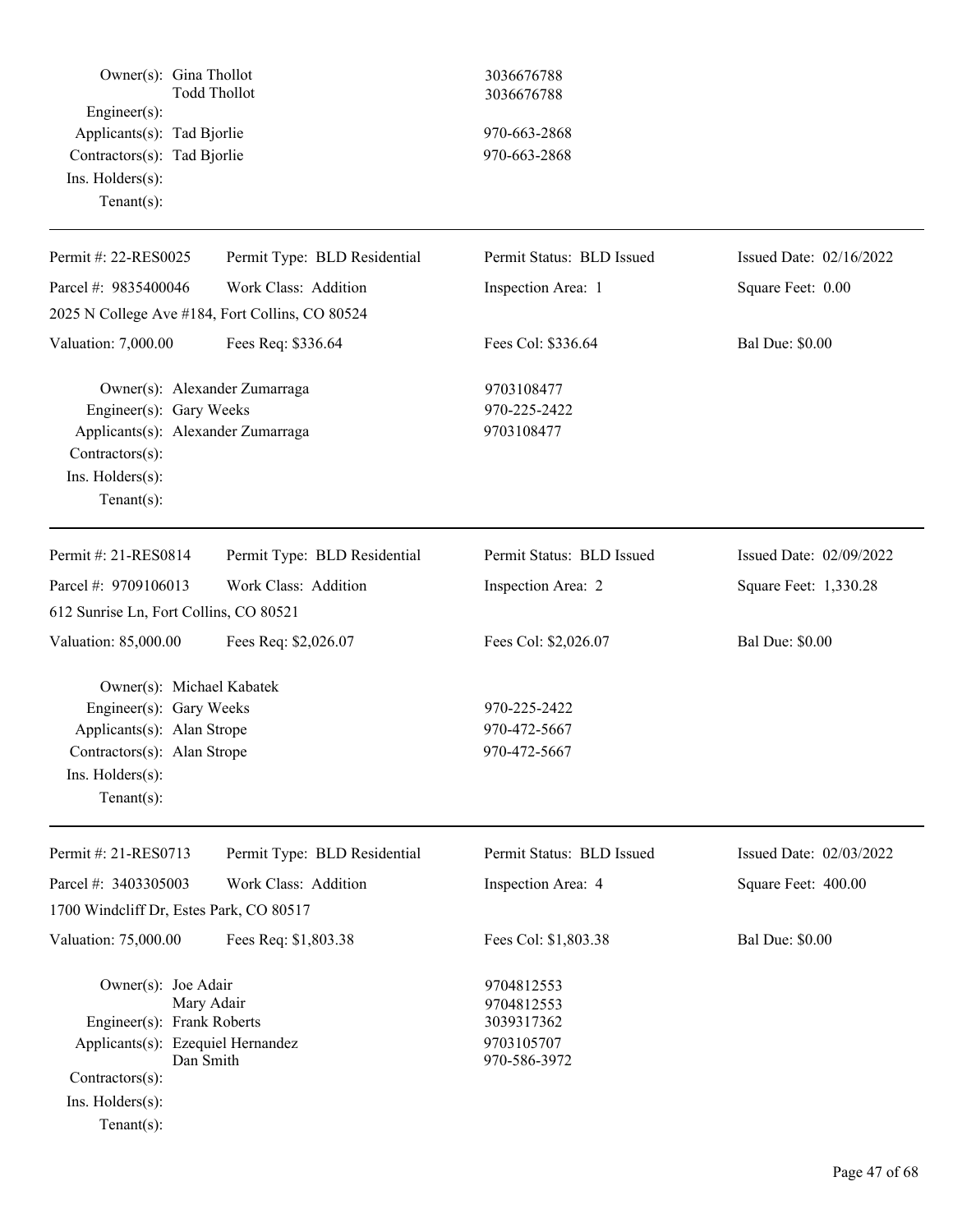| Permit #: 21-RES0828                                                                                                                        | Permit Type: BLD Residential                 | Permit Status: BLD Resubmittal Issued Issued Date: 02/14/2022        |                         |
|---------------------------------------------------------------------------------------------------------------------------------------------|----------------------------------------------|----------------------------------------------------------------------|-------------------------|
| Parcel #: 8715000005                                                                                                                        | Work Class: Addition                         | Inspection Area: 2                                                   | Square Feet: 105.00     |
| 858 Vitala Dr, Fort Collins, CO 80524                                                                                                       |                                              |                                                                      |                         |
| Valuation: 14,362.00                                                                                                                        | Fees Req: \$729.86                           | Fees Col: \$729.86                                                   | <b>Bal Due: \$0.00</b>  |
| Owner(s): Debra Riepl<br>Engineer(s):                                                                                                       |                                              | 3035967324                                                           |                         |
| Applicants(s): Christian Rodriguez<br>Contractors(s): Vince Heuer<br>Ins. $H$ olders $(s)$ :<br>$Tenant(s)$ :                               |                                              | 7202184999                                                           |                         |
| Permit #: 22-RES0001                                                                                                                        | Permit Type: BLD Residential                 | Permit Status: BLD Issued                                            | Issued Date: 02/11/2022 |
| Parcel #: 9733417027                                                                                                                        | Work Class: Addition                         | Inspection Area: 2                                                   | Square Feet: 1,536.00   |
| 4309 Picadilly Dr, Fort Collins, CO 80526                                                                                                   |                                              |                                                                      |                         |
| Valuation: 70,000.00                                                                                                                        | Fees Req: \$1,791.59                         | Fees Col: \$1,791.59                                                 | <b>Bal Due: \$0.00</b>  |
| Owner(s): Jill Trimmer<br>Engineer(s): John McBride<br>Applicants(s): Dean Diedrich<br>Contractors(s):<br>Ins. Holders(s):<br>$Tenant(s)$ : | <b>Scott Trimmer</b><br><b>Scott Trimmer</b> | 602-370-1083<br>6023706600<br>9704205316<br>9208108708<br>6023706600 |                         |
| Permit #: 22-RES0058                                                                                                                        | Permit Type: BLD Residential                 | Permit Status: BLD Issued                                            | Issued Date: 02/08/2022 |
| Parcel #: 9636120003<br>926 Ptarmigan Ln, Loveland, CO 80538                                                                                | Work Class: Alteration                       | Inspection Area: 2                                                   | Square Feet: 541.00     |
| Valuation: 11,328.54                                                                                                                        | Fees Req: \$518.97                           | Fees Col: \$518.97                                                   | <b>Bal Due: \$0.00</b>  |
| Owner(s): Halldis Kelly<br>Engineer(s):                                                                                                     |                                              | $(970) 646 - 0151$                                                   |                         |
| Applicants(s): Halldis Kelly<br>Contractors(s):<br>Ins. Holders(s):<br>$Tenant(s)$ :                                                        |                                              | $(970)$ 646-0151                                                     |                         |
| Permit #: 22-RES0024                                                                                                                        | Permit Type: BLD Residential                 | Permit Status: BLD COC                                               | Issued Date: 02/02/2022 |
| Parcel #: 2411000018                                                                                                                        | Work Class: Alteration                       | Inspection Area: 4                                                   | Square Feet: 180.00     |
| 6756 E Highway 36, Estes Park, CO 80517                                                                                                     |                                              |                                                                      |                         |
| Valuation: 3,240.00                                                                                                                         | Fees Req: \$410.77                           | Fees Col: \$410.77                                                   | <b>Bal Due: \$0.00</b>  |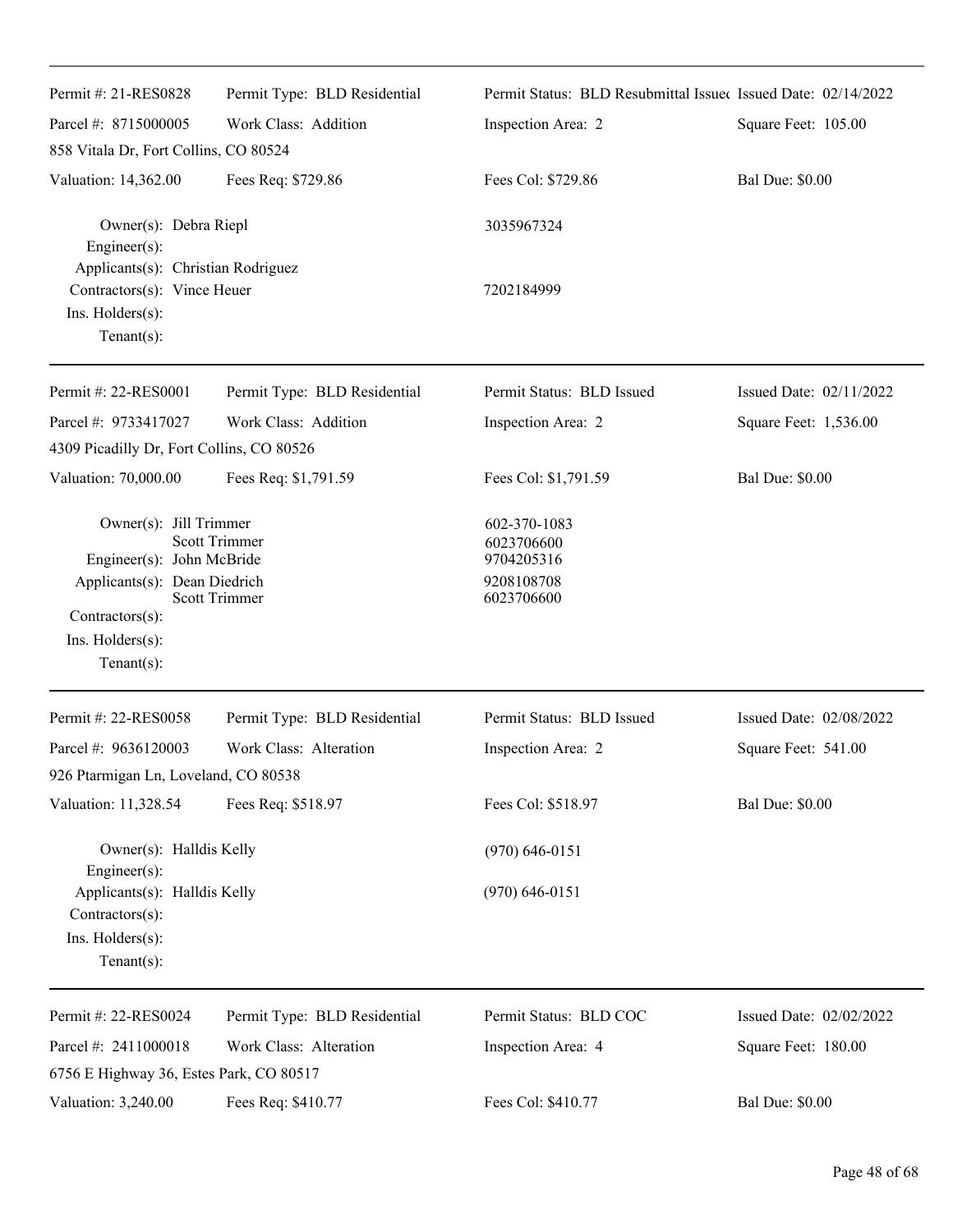| $Engineering(s)$ :<br>Contractors(s):<br>Ins. Holders(s):<br>Tenant $(s)$ :                       | Owner(s): Kent Carbaugh<br>Karey Carbaugh<br>Kevin Carbaugh<br>Kristin McWilliams<br>Applicants(s): Kevin Carbaugh | 9703815580<br>9703815580               |                         |
|---------------------------------------------------------------------------------------------------|--------------------------------------------------------------------------------------------------------------------|----------------------------------------|-------------------------|
| Permit #: 21-RES0856                                                                              | Permit Type: BLD Residential                                                                                       | Permit Status: BLD Issued              | Issued Date: 02/01/2022 |
| Parcel #: 9434206009                                                                              | Work Class: Alteration                                                                                             | Inspection Area: 3                     | Square Feet: 0.00       |
|                                                                                                   | 2017 Vaquero St, Longmont, CO 80504                                                                                |                                        |                         |
| Valuation: 8,154.00                                                                               | Fees Req: \$320.06                                                                                                 | Fees Col: \$320.06                     | <b>Bal Due: \$0.00</b>  |
| Engineer(s):                                                                                      | Owner(s): David Groover                                                                                            | 7192878061                             |                         |
| Applicants(s): Greg Knapp<br>Contractors(s):<br>Ins. Holders(s):<br>Tenant $(s)$ :                | Rod Martin                                                                                                         | 7205072711<br>303-805-8751             |                         |
| Permit #: 22-RES0043                                                                              | Permit Type: BLD Residential                                                                                       | Permit Status: BLD LOC                 | Issued Date: 02/09/2022 |
| Parcel #: 9635119012                                                                              | Work Class: Alteration                                                                                             | Inspection Area: 2                     | Square Feet: 0.00       |
|                                                                                                   | 5616 Mckinley Ave, Loveland, CO 80538                                                                              |                                        |                         |
| Valuation: 14,385.00                                                                              | Fees Req: \$489.57                                                                                                 | Fees Col: \$489.57                     | <b>Bal Due: \$0.00</b>  |
|                                                                                                   | Owner(s): Stacy Masin<br>Engineer(s): Ronald Roche                                                                 | 9704438227                             |                         |
| Applicants(s): Kelly Farris<br>Contractors(s): Kelly Farris<br>Ins. Holders(s):<br>Tenant $(s)$ : | Paula Brady                                                                                                        | 3035015007<br>3035918308<br>3035015007 |                         |
| Permit #: 22-RES0031                                                                              | Permit Type: BLD Residential                                                                                       | Permit Status: BLD Issued              | Issued Date: 02/18/2022 |
| Parcel #: 3535106014                                                                              | Work Class: Alteration                                                                                             | Inspection Area: 4                     | Square Feet: 0.00       |
|                                                                                                   | 1230 Meadow Ln, Estes Park, CO 80517                                                                               |                                        |                         |
| Valuation: 45,000.00                                                                              | Fees Req: \$1,419.18                                                                                               | Fees Col: \$1,419.18                   | <b>Bal Due: \$0.00</b>  |
| Engineer(s):                                                                                      | Owner(s): Peter Mcelroy<br>Nancy Warzecha                                                                          | 5127893956                             |                         |
| Applicants(s): Colleen Logan                                                                      |                                                                                                                    | 9704433872                             |                         |
| Contractors(s): Bob Iwanicki                                                                      |                                                                                                                    | 970-586-9342                           |                         |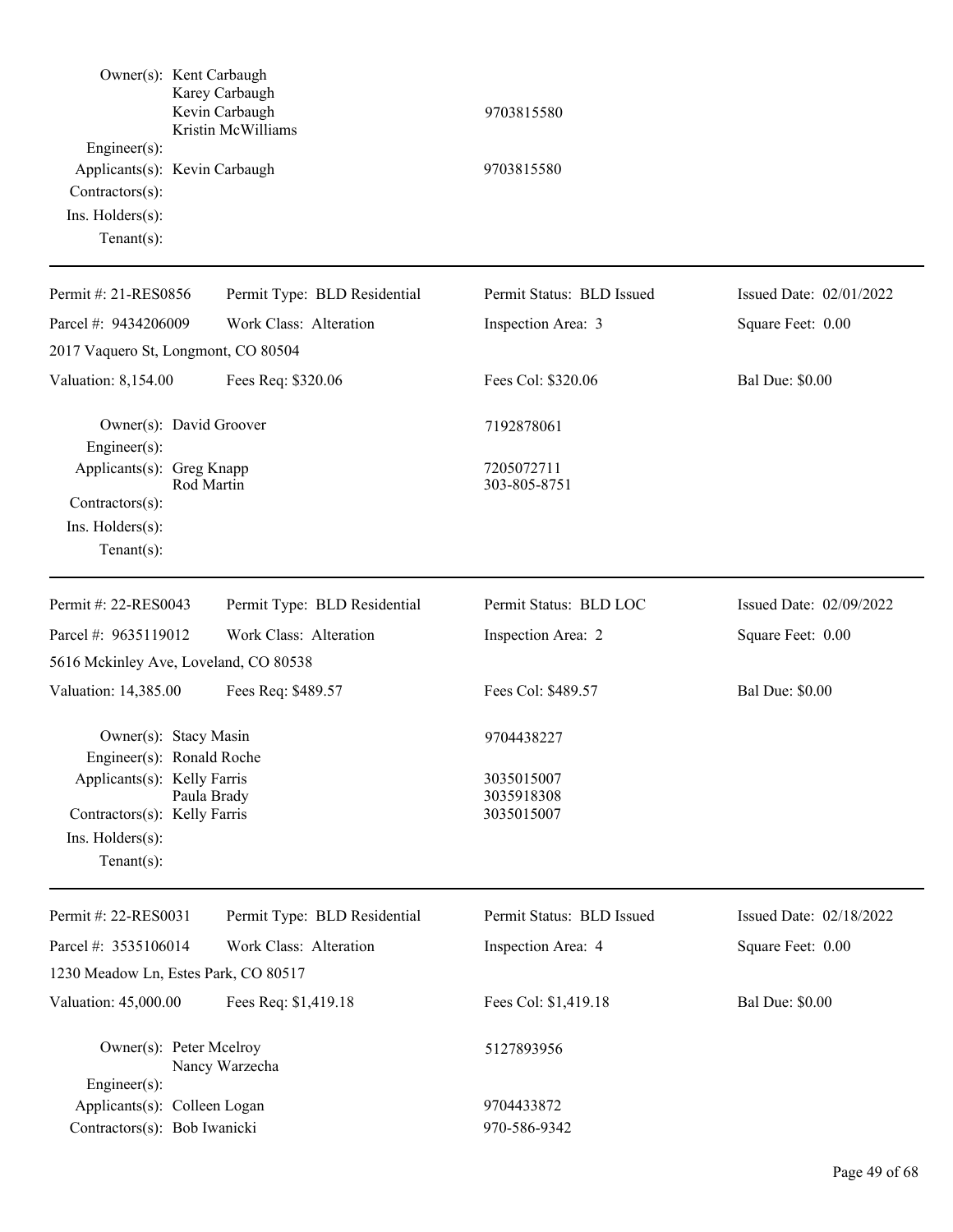| $Tenant(s)$ :                                                                                              |                              |                                            |                         |
|------------------------------------------------------------------------------------------------------------|------------------------------|--------------------------------------------|-------------------------|
| Permit #: 21-RES0833                                                                                       | Permit Type: BLD Residential | Permit Status: BLD Issued                  | Issued Date: 02/08/2022 |
| Parcel #: 9508408077                                                                                       | Work Class: Alteration       | Inspection Area: 2                         | Square Feet: 0.00       |
| 2100 Skyrock Rd, Loveland, CO 80538                                                                        |                              |                                            |                         |
| Valuation: 20,000.00                                                                                       | Fees Req: \$752.51           | Fees Col: \$752.51                         | <b>Bal Due: \$0.00</b>  |
| Owner(s): Angela Warner<br>Engineer(s):                                                                    |                              | 9702133906                                 |                         |
| Applicants(s): Angela Warner<br>Contractors(s): Mark Remmereid<br>$Ins.$ Holders $(s)$ :<br>Tenant $(s)$ : | Mark Remmereid               | 9702133906<br>970-339-1900<br>970-339-1900 |                         |
| Permit #: 22-RES0018                                                                                       | Permit Type: BLD Residential | Permit Status: BLD Issued                  | Issued Date: 02/01/2022 |
| Parcel #: 3402216004                                                                                       | Work Class: Alteration       | Inspection Area: 4                         | Square Feet: 0.00       |
| 565 Lakewood Ct, Estes Park, CO 80517                                                                      |                              |                                            |                         |
| Valuation: 23,835.00                                                                                       | Fees Req: \$978.64           | Fees Col: \$978.64                         | <b>Bal Due: \$0.00</b>  |
| Owner(s): Sherry Flanery<br>Engineer(s):                                                                   |                              | 970-577-9200                               |                         |
| Applicants(s): Tania Garcia<br>Contractors(s):                                                             |                              | 7277298777                                 |                         |
| Ins. Holders(s):<br>Tenant $(s)$ :                                                                         |                              |                                            |                         |
| Permit #: 22-RES0068                                                                                       | Permit Type: BLD Residential | Permit Status: BLD Issued                  | Issued Date: 02/23/2022 |
| Parcel #: 8706119004                                                                                       | Work Class: Alteration       | Inspection Area: 1                         | Square Feet: 0.00       |
| 1932 Kedron Ct, Fort Collins, CO 80524                                                                     |                              |                                            |                         |
| Valuation: 10,000.00                                                                                       | Fees Req: \$471.52           | Fees Col: \$471.52                         | <b>Bal Due: \$0.00</b>  |
| Owner(s): Gerald Brandt<br>Engineer(s):                                                                    |                              | 9702179241                                 |                         |
| Applicants(s): Gerald Brandt<br>Contractors(s):                                                            |                              | 9702179241                                 |                         |
| Ins. Holders(s):<br>$Tenant(s)$ :                                                                          |                              |                                            |                         |
| Permit #: 22-RES0027                                                                                       | Permit Type: BLD Residential | Permit Status: BLD Issued                  | Issued Date: 02/10/2022 |
| Parcel #: 9704217062                                                                                       | Work Class: Alteration       | Inspection Area: 1                         | Square Feet: 1,450.00   |
| 1356 Bubbling Brook Ct, Fort Collins, CO 80521                                                             |                              |                                            |                         |

Ins. Holders(s):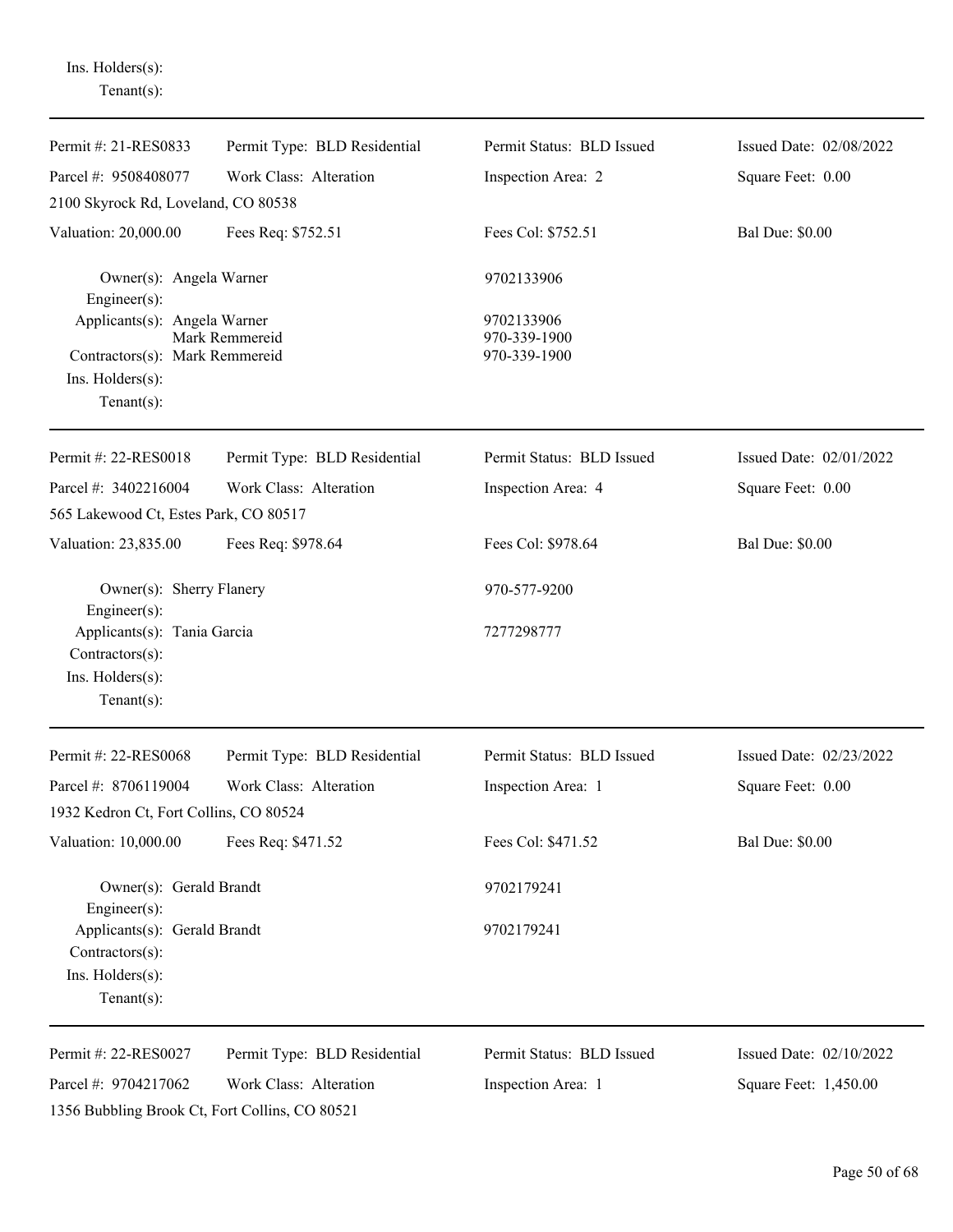| Valuation: 50,000.00                                                                                       | Fees Req: \$1,608.77                           | Fees Col: \$1,608.77      | <b>Bal Due: \$0.00</b>  |
|------------------------------------------------------------------------------------------------------------|------------------------------------------------|---------------------------|-------------------------|
| Owner(s): Jeffrey Muhs<br>Lori Muhs                                                                        |                                                | 8655661139<br>9702158898  |                         |
| Engineer(s):<br>Applicants(s): Jeffrey Muhs<br>Contractors(s):<br>Ins. Holders(s):<br>$Tenant(s)$ :        |                                                | 8655661139                |                         |
| Permit #: 22-RES0048                                                                                       | Permit Type: BLD Residential                   | Permit Status: BLD Issued | Issued Date: 02/09/2022 |
| Parcel #: 8521405010                                                                                       | Work Class: Alteration                         | Inspection Area: 3        | Square Feet: 0.00       |
| 1209 Martin Ct, Loveland, CO 80537                                                                         |                                                |                           |                         |
| Valuation: 23,310.00                                                                                       | Fees Req: \$742.14                             | Fees Col: \$742.14        | <b>Bal Due: \$0.00</b>  |
| Owner(s): Lark Lewis<br>Engineer(s):<br>Contractors(s):<br>Ins. Holders(s):<br>$Tenant(s)$ :               | Applicants(s): Complete Basement Systems       | $(972)$ 270-7279          |                         |
| Permit #: 22-RES0006                                                                                       | Permit Type: BLD Residential                   | Permit Status: BLD Issued | Issued Date: 02/07/2022 |
| Parcel #: 2915105046                                                                                       | Work Class: Alteration                         | Inspection Area: 5        | Square Feet: 52.00      |
|                                                                                                            | 238 Deadhorse Mountain Ct, Livermore, CO 80536 |                           |                         |
| Valuation: 10,000.00                                                                                       | Fees Req: \$455.45                             | Fees Col: \$455.45        | <b>Bal Due: \$0.00</b>  |
| Owner(s): Robert Mooney                                                                                    |                                                | 9704956353                |                         |
| $Engineering(s)$ :<br>Applicants(s): Robert Mooney<br>Contractors(s):<br>Ins. Holders(s):<br>$Tenant(s)$ : |                                                | 9704956353                |                         |
| Permit #: 22-RES0026                                                                                       | Permit Type: BLD Residential                   | Permit Status: BLD Issued | Issued Date: 02/14/2022 |
| Parcel #: 9925205002                                                                                       | Work Class: Alteration                         | Inspection Area: 1        | Square Feet: 1,740.00   |
| 9424 N County Road 15, Fort Collins, CO 80524                                                              |                                                |                           |                         |
| Valuation: 36,435.60                                                                                       | Fees Req: \$1,306.77                           | Fees Col: \$1,306.77      | <b>Bal Due: \$0.00</b>  |
| Owner(s): Brian Blake<br>Engineer(s):                                                                      |                                                | 9706250873                |                         |
| Applicants(s): Brian Blake<br>Contractors(s):<br>Ins. Holders(s):<br>$Tenant(s)$ :                         |                                                | 9706250873                |                         |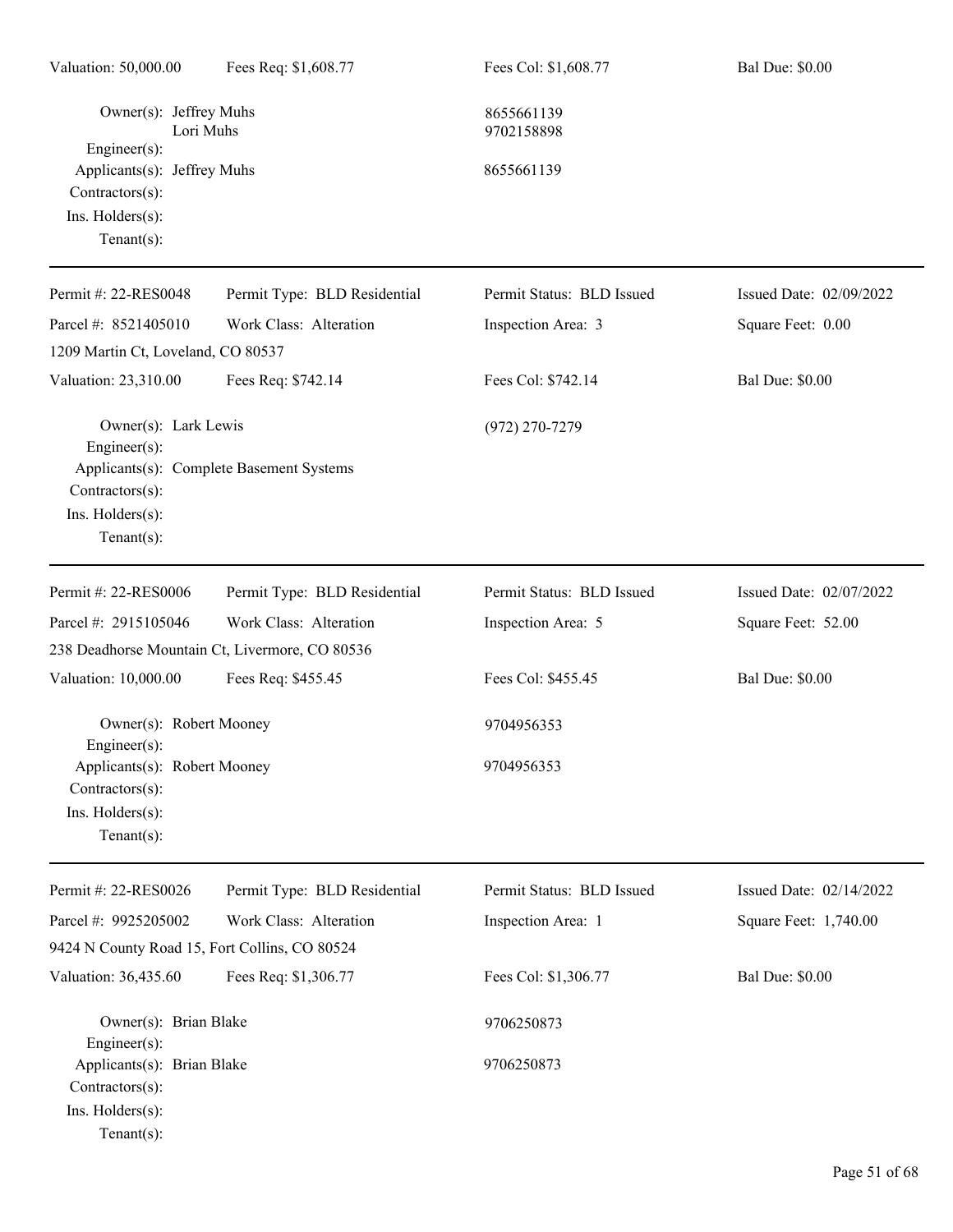| Permit #: 21-RES0680                                                                                        | Permit Type: BLD Residential | Permit Status: BLD Issued | Issued Date: 02/02/2022 |
|-------------------------------------------------------------------------------------------------------------|------------------------------|---------------------------|-------------------------|
| Parcel #: 2407406021                                                                                        | Work Class: Alteration       | Inspection Area: 4        | Square Feet: 1,232.00   |
| 4068 Little Valley Rd, Estes Park, CO 80517                                                                 |                              |                           |                         |
| Valuation: 25,798.08                                                                                        | Fees Req: \$966.87           | Fees Col: \$966.87        | <b>Bal Due: \$0.00</b>  |
| Owner(s): Michael Atkins<br>Pat Atkins                                                                      |                              | 7138999362<br>7138995294  |                         |
| $Engineering(s)$ :<br>Applicants(s): Michael Atkins<br>Contractors(s):<br>Ins. Holders(s):<br>$Tenant(s)$ : |                              | 7138999362                |                         |
| Permit #: 22-RES0033                                                                                        | Permit Type: BLD Residential | Permit Status: BLD Issued | Issued Date: 02/23/2022 |
| Parcel #: 0535000076                                                                                        | Work Class: Alteration       | Inspection Area: 3        | Square Feet: 1,215.00   |
| 2833 Sedona Hills Dr, Loveland, CO 80537                                                                    |                              |                           |                         |
| Valuation: 82,000.00                                                                                        | Fees Req: \$2,128.51         | Fees Col: \$2,128.51      | <b>Bal Due: \$0.00</b>  |
| Owner(s): Jennifer Blend<br>Engineer $(s)$ :                                                                |                              | 9702148748                |                         |
| Applicants(s): Herman Boonstra                                                                              |                              | 9706923122                |                         |
| Contractors(s): Herman Boonstra<br>Ins. Holders(s):<br>Tenant $(s)$ :                                       |                              | 9706923122                |                         |
| Permit #: 21-RES0746                                                                                        | Permit Type: BLD Residential | Permit Status: BLD COC    | Issued Date: 02/16/2022 |
| Parcel #: 9829306004                                                                                        | Work Class: Alteration       | Inspection Area: 1        | Square Feet: 280.00     |
| 4016 Cork Dr, Laporte, CO 80535                                                                             |                              |                           |                         |
| Valuation: 13,876.80                                                                                        | Fees Req: \$577.37           | Fees Col: \$577.37        | <b>Bal Due: \$0.00</b>  |
| Owner(s): Ryan Corley<br>$Engineering(s)$ :                                                                 | Theodore Schneider           | 9709770137                |                         |
| Applicants(s): Theodore Schneider<br>Contractors(s):<br>Ins. Holders(s):<br>Tenant $(s)$ :                  |                              | 9709770137                |                         |
| Permit #: 21-RES0716                                                                                        | Permit Type: BLD Residential | Permit Status: BLD Issued | Issued Date: 02/14/2022 |
| Parcel #: 9821405007<br>3708 Ideal Dr, Fort Collins, CO 80524                                               | Work Class: Alteration       | Inspection Area: 1        | Square Feet: 0.00       |
| Valuation: 17,500.00                                                                                        | Fees Req: \$860.60           | Fees Col: \$860.60        | <b>Bal Due: \$0.00</b>  |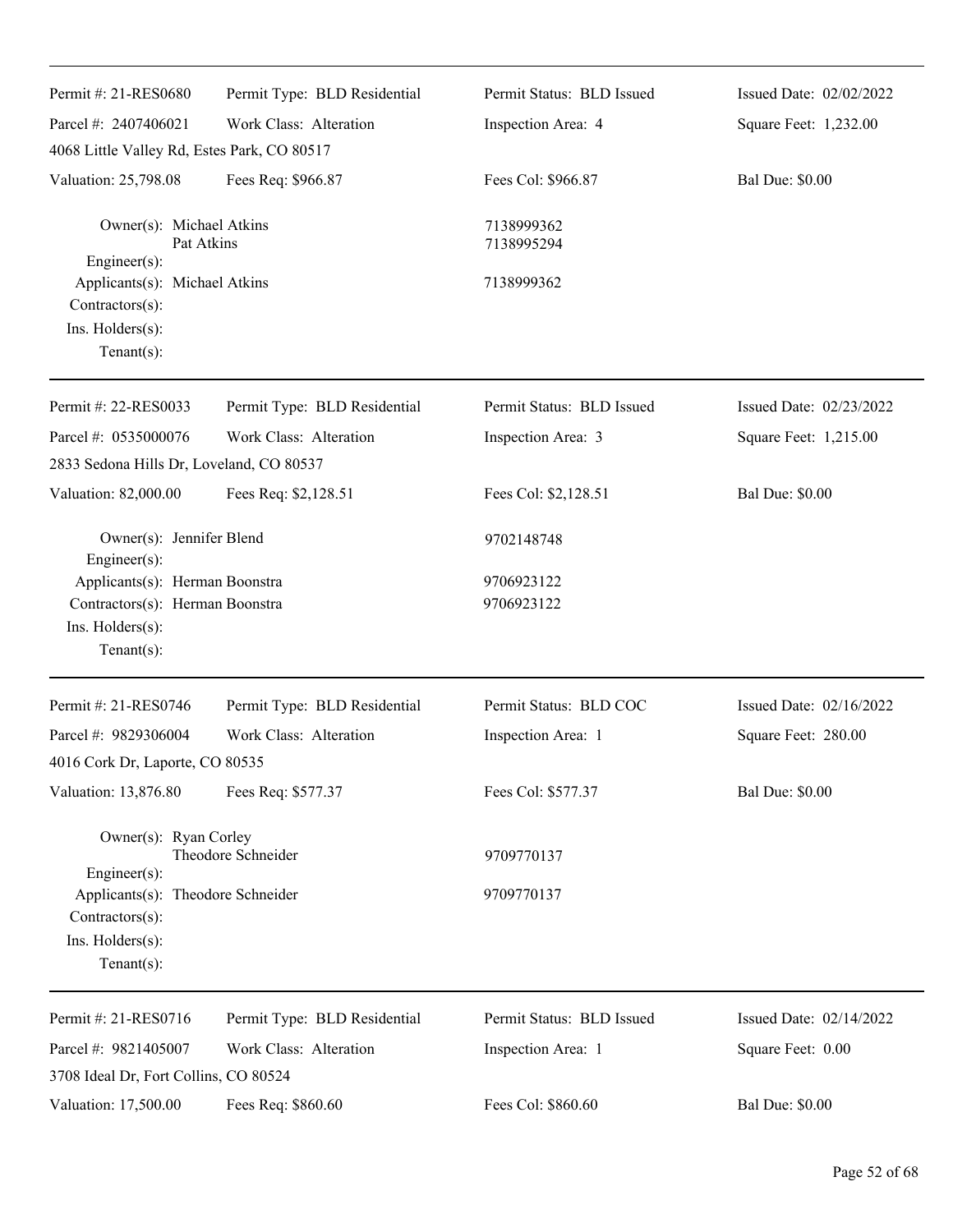| $Owner(s)$ :                                                                                                                                                        | 3708 Ideal Trust                           | 9703051305                                                           |                         |
|---------------------------------------------------------------------------------------------------------------------------------------------------------------------|--------------------------------------------|----------------------------------------------------------------------|-------------------------|
| Engineer $(s)$ :<br>Applicants(s):<br>Contractors(s):<br>Ins. Holders(s):<br>$Tenant(s)$ :                                                                          | 3708 Ideal Trust<br><b>Blake Stevens</b>   | 9703051305<br>9702146499                                             |                         |
| Permit #: 21-RES0882                                                                                                                                                | Permit Type: BLD Residential               | Permit Status: BLD LOC                                               | Issued Date: 02/07/2022 |
| Parcel #: 8614434018                                                                                                                                                | Work Class: Alteration                     | Inspection Area: 2                                                   | Square Feet: 293.00     |
| 5840 Watson Dr, Fort Collins, CO 80528                                                                                                                              |                                            |                                                                      |                         |
| Valuation: 14,623.00                                                                                                                                                | Fees Req: \$670.07                         | Fees Col: \$670.07                                                   | <b>Bal Due: \$0.00</b>  |
| Owner(s): Gary Heath<br>Engineer(s):                                                                                                                                |                                            | 3038837584                                                           |                         |
| Applicants(s): Luke Covais<br>Contractors(s): Luke Covais<br>Ins. Holders(s):<br>Tenant $(s)$ :                                                                     |                                            | 9705815000<br>9705815000                                             |                         |
| Permit #: 22-RES0061                                                                                                                                                | Permit Type: BLD Residential               | Permit Status: BLD LOC                                               | Issued Date: 02/25/2022 |
| Parcel #: 3931400010                                                                                                                                                | Work Class: Alteration                     | Inspection Area: 1                                                   | Square Feet: 0.00       |
| 32 Old Cabin Rd, Bellvue, CO 80512                                                                                                                                  |                                            |                                                                      |                         |
| Valuation: 10,000.00                                                                                                                                                | Fees Req: \$351.52                         | Fees Col: \$351.52                                                   | <b>Bal Due: \$0.00</b>  |
| Owner(s): Ken Williams<br>Engineer(s): Reyes Sarmiento<br>Applicants(s): Phil Boonstra<br>Contractors(s): Phil Boonstra<br>$Ins.$ Holders $(s)$ :<br>Tenant $(s)$ : | Kristine Williams                          | 9708812109<br>9708812109<br>970-498-9537<br>9706923122<br>9706923122 |                         |
| Permit #: 22-RES0040                                                                                                                                                | Permit Type: BLD Residential               | Permit Status: BLD Issued                                            | Issued Date: 02/10/2022 |
| Parcel #: 9830420026                                                                                                                                                | Work Class: Alteration                     | Inspection Area: 1                                                   | Square Feet: 0.00       |
| 3413 Killarney Ct, Laporte, CO 80535                                                                                                                                |                                            |                                                                      |                         |
| Valuation: 40,000.00                                                                                                                                                | Fees Req: \$1,324.64                       | Fees Col: \$1,324.64                                                 | <b>Bal Due: \$0.00</b>  |
| Owner(s): Sarah McTate<br>$Engineering(s)$ :                                                                                                                        | Michael McTate                             | 5408184610<br>5408184610                                             |                         |
|                                                                                                                                                                     | Applicants(s): Northern Colorado Craftsman | 970-539-8330                                                         |                         |
| Contractors(s): Adam Gunter<br>Ins. Holders(s):<br>Tenant $(s)$ :                                                                                                   |                                            | 970-539-8330                                                         |                         |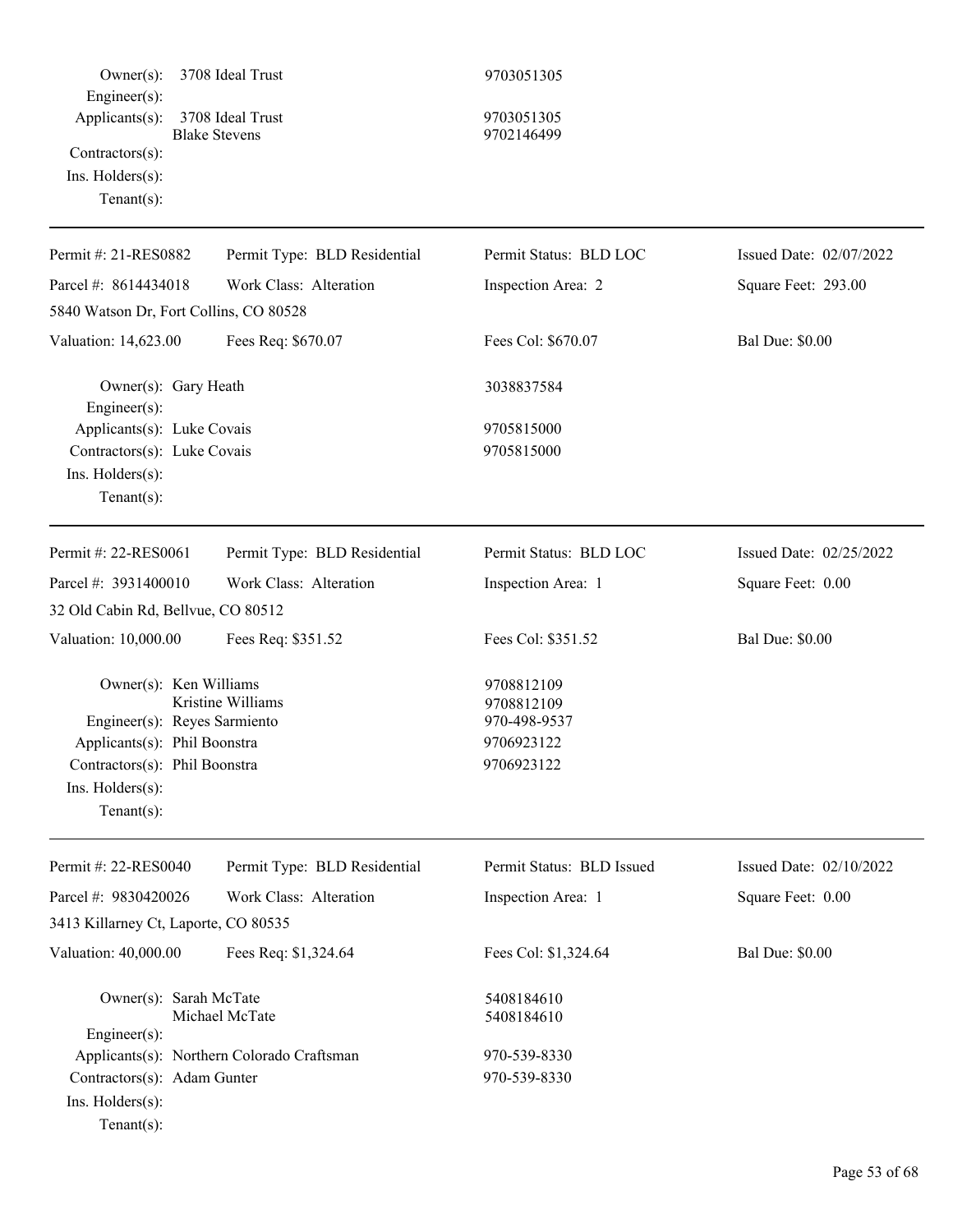| Permit #: 22-RES0101<br>Parcel #: 0425414001<br>6204 W County Road 4, Berthoud, CO 80513                                                              | Permit Type: BLD Residential<br>Work Class: Alteration | Permit Status: BLD Issued<br>Inspection Area: 3 | Issued Date: 02/25/2022<br>Square Feet: 0.00 |
|-------------------------------------------------------------------------------------------------------------------------------------------------------|--------------------------------------------------------|-------------------------------------------------|----------------------------------------------|
| Valuation: 7,000.00                                                                                                                                   | Fees Req: \$441.19                                     | Fees Col: \$441.19                              | <b>Bal Due: \$0.00</b>                       |
| Owner(s): Paul Kisselbach<br>Engineer(s):                                                                                                             |                                                        | 9702277718                                      |                                              |
| Applicants(s): Paul Kisselbach<br>Contractors(s):<br>Ins. Holders(s):<br>Tenant $(s)$ :                                                               |                                                        | 9702277718                                      |                                              |
| Permit #: 22-RES0032                                                                                                                                  | Permit Type: BLD Residential                           | Permit Status: BLD Issued                       | Issued Date: 02/01/2022                      |
| Parcel #: 9520405001<br>4101 Redbird Pl, Loveland, CO 80537                                                                                           | Work Class: Alteration                                 | Inspection Area: 3                              | Square Feet: 264.00                          |
| Valuation: 21,000.00                                                                                                                                  | Fees Req: \$894.08                                     | Fees Col: \$894.08                              | <b>Bal Due: \$0.00</b>                       |
| Owner(s): Jeff Fuller<br>Engineer(s):                                                                                                                 |                                                        | 7603109959                                      |                                              |
| Applicants(s): Jon Mills<br>Contractors(s): Jeremy Bloyd<br>Ins. Holders(s):<br>$Tenant(s)$ :                                                         |                                                        | 9705811443<br>9705811443                        |                                              |
| Permit #: 22-RES0044                                                                                                                                  | Permit Type: BLD Residential                           | Permit Status: BLD Issued                       | Issued Date: 02/09/2022                      |
| Parcel #: 8716218024<br>3423 Surrey Ln, Fort Collins, CO 80524                                                                                        | Work Class: Alteration                                 | Inspection Area: 2                              | Square Feet: 0.00                            |
| Valuation: 7,896.00                                                                                                                                   | Fees Req: \$294.91                                     | Fees Col: \$294.91                              | <b>Bal Due: \$0.00</b>                       |
| Owner(s): Gail Werth<br>Engineer(s): Ronald Roche<br>Applicants(s): Paula Brady<br>Contractors(s): Kelly Farris<br>Ins. Holders(s):<br>Tenant $(s)$ : |                                                        | 9703104991<br>3035918308<br>3035015007          |                                              |
| Permit #: 22-RES0020                                                                                                                                  | Permit Type: BLD Residential                           | Permit Status: BLD Issued                       | Issued Date: 02/01/2022                      |
| Parcel #: 8623411016                                                                                                                                  | Work Class: Alteration                                 | Inspection Area: 2                              | Square Feet: 2,000.00                        |
| 8258 Scenic Ridge Ct, Fort Collins, CO 80528<br>Valuation: 72,000.00                                                                                  | Fees Req: \$1,924.15                                   | Fees Col: \$1,924.15                            | <b>Bal Due: \$0.00</b>                       |

Owner(s): George Shook Engineer(s):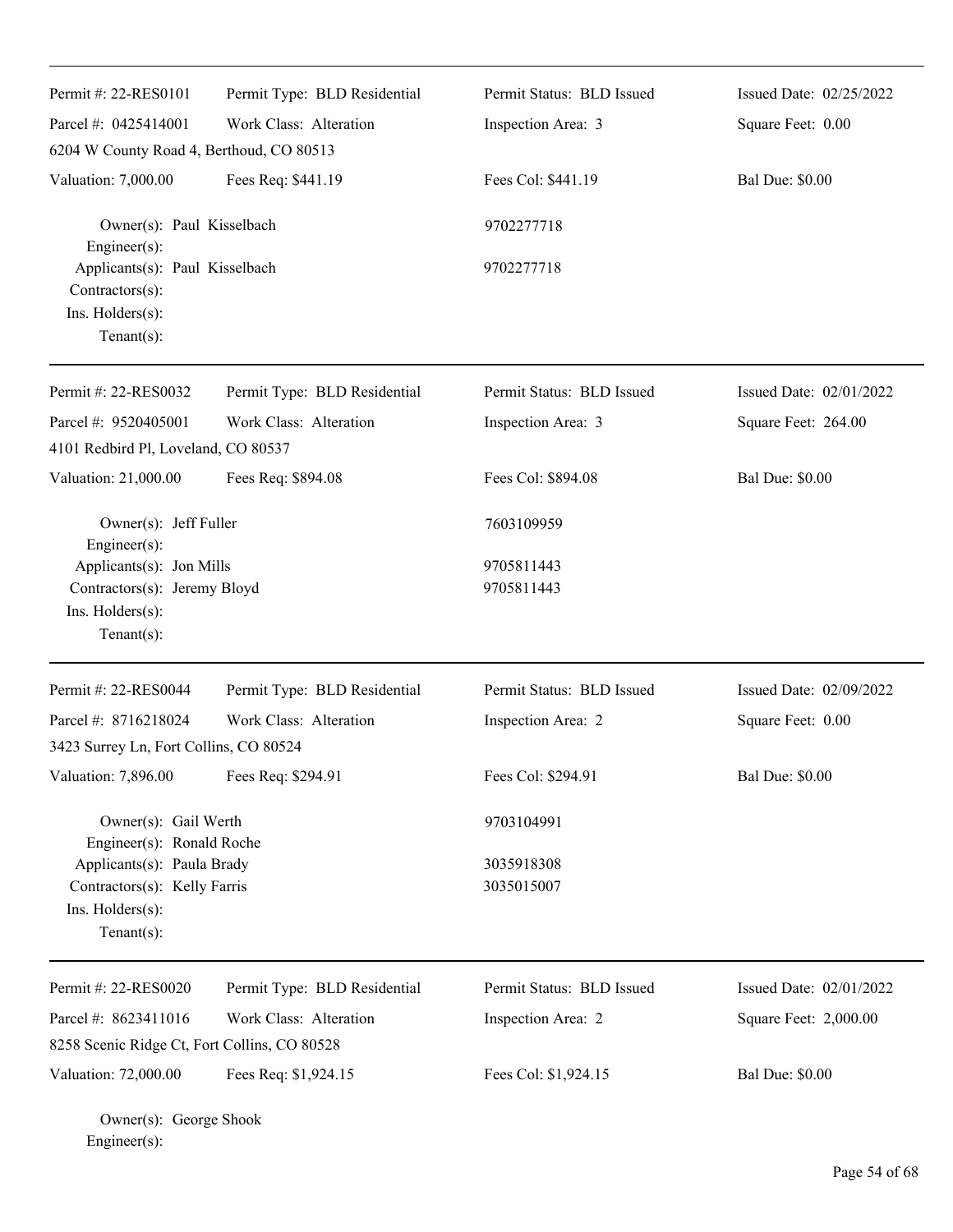Applicants(s): Steven Suchy 9705664040  $Contractors(s):$  Kim Rose 970-226-1241 Steven Suchy 9705664040 Ins. Holders(s):

Tenant(s):

| Permit #: 21-RES0846                                                                   | Permit Type: BLD Residential | Permit Status: BLD Issued  | Issued Date: 02/03/2022 |
|----------------------------------------------------------------------------------------|------------------------------|----------------------------|-------------------------|
| Parcel #: 2534208033                                                                   | Work Class: Alteration       | Inspection Area: 4         | Square Feet: 0.00       |
| 210 Pine Tree Dr, Estes Park, CO 80517                                                 |                              |                            |                         |
| Valuation: 9,000.00                                                                    | Fees Req: \$606.93           | Fees Col: \$606.93         | <b>Bal Due: \$0.00</b>  |
| Owner(s): Craig Scheffler<br>Engineer(s):                                              |                              | 7202385634                 |                         |
| Applicants(s): Craig Scheffler<br>Contractors(s):<br>Ins. Holders(s):<br>$Tenant(s)$ : |                              | 7202385634                 |                         |
| Permit #: 22-RES0035                                                                   | Permit Type: BLD Residential | Permit Status: BLD Issued  | Issued Date: 02/22/2022 |
| Parcel #: 3007406067                                                                   | Work Class: Alteration       | Inspection Area: 5         | Square Feet: 322.00     |
| 472 Ute Ct, Red Feather Lakes, CO 80545                                                |                              |                            |                         |
| Valuation: 5,796.00                                                                    | Fees Req: \$352.25           | Fees Col: \$352.25         | <b>Bal Due: \$0.00</b>  |
| Owner(s): James Goar<br>Engineer(s):                                                   | Ashley Cagle-Goar            | 3035144775<br>7202017766   |                         |
| Applicants(s): James Goar<br>Contractors(s):<br>Ins. Holders(s):<br>Tenant $(s)$ :     |                              | 3035144775                 |                         |
| Permit #: 22-RES0039                                                                   | Permit Type: BLD Residential | Permit Status: BLD LOC     | Issued Date: 02/17/2022 |
| Parcel #: 2713106010                                                                   | Work Class: Cabin            | Inspection Area: 6         | Square Feet: 768.00     |
| 139 Moose Ridge Rd, Bellvue, CO 80512                                                  |                              |                            |                         |
| Valuation: 21,885.44                                                                   | Fees Req: \$828.98           | Fees Col: \$828.98         | <b>Bal Due: \$0.00</b>  |
| Owner(s): Keven Hoover<br>Engineer(s):                                                 |                              | 8152222572                 |                         |
| Applicants(s): John Esh<br>John Esh                                                    |                              | 9702328171<br>970-232-8171 |                         |
| Contractors(s): John Esh                                                               |                              | 9702328171                 |                         |
| $Ins.$ Holders $(s)$ :                                                                 |                              |                            |                         |
| Tenant $(s)$ :                                                                         |                              |                            |                         |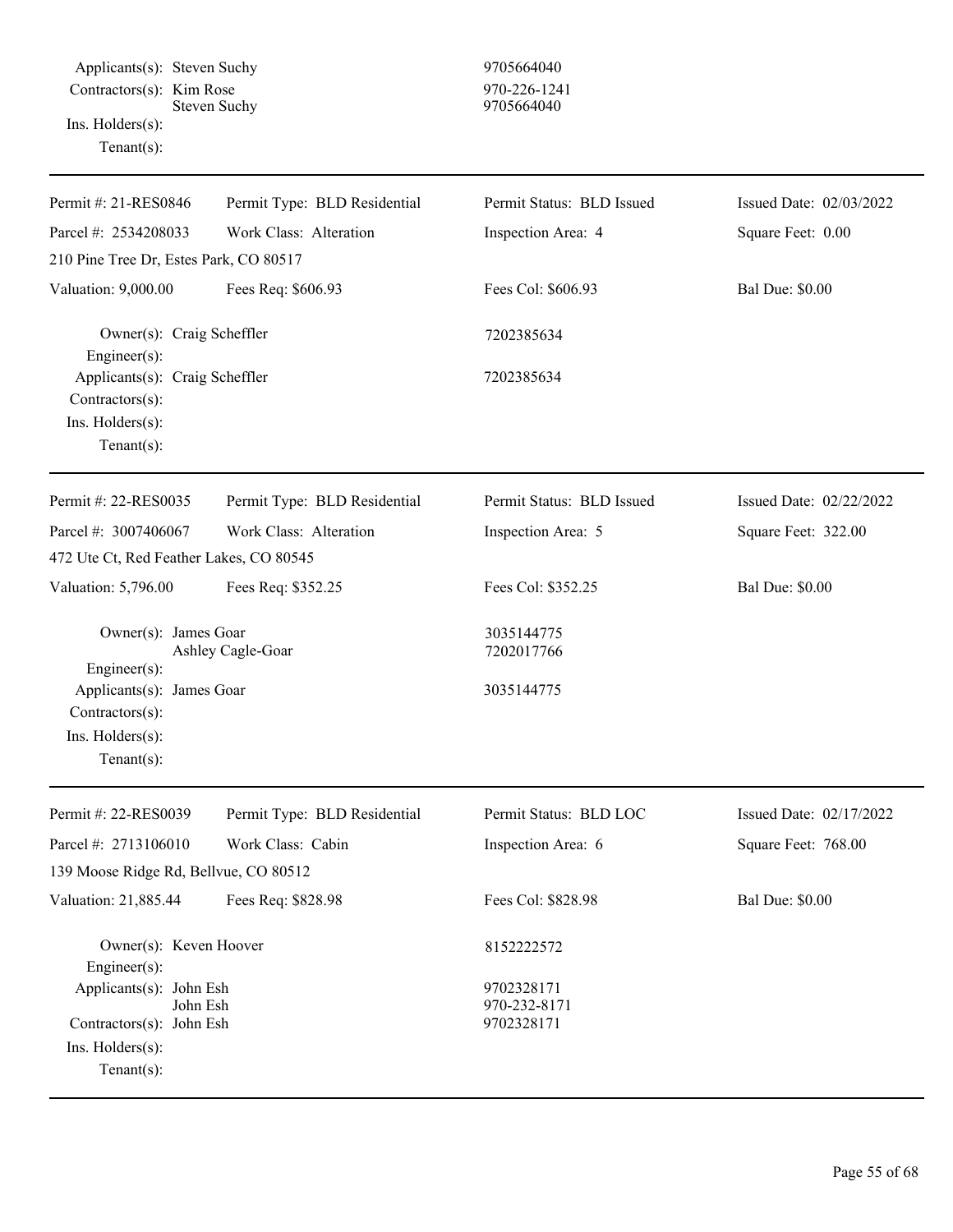| Permit #: 21-RES0832                            | Permit Type: BLD Residential                                      | Permit Status: BLD Issued | Issued Date: 02/22/2022 |
|-------------------------------------------------|-------------------------------------------------------------------|---------------------------|-------------------------|
| Parcel #: 0914000020                            | Work Class: Conversion to Dwelling<br>Unit                        | Inspection Area: 5        | Square Feet: 1,314.00   |
|                                                 | 1955 Bonner Springs Ranch Rd, Laporte, CO 80535                   |                           |                         |
| Valuation: 350,000.00                           | Fees Req: \$9,077.50                                              | Fees Col: \$9,077.50      | <b>Bal Due: \$0.00</b>  |
| Owner(s): Cynthia See                           | William See                                                       | 2624420546<br>4144294495  |                         |
| Engineer $(s)$ :<br>Applicants(s): Randy Gillen |                                                                   | 9704939900                |                         |
| Contractors(s): Randy Gillen                    |                                                                   | 9704939900                |                         |
| Ins. Holders(s):                                |                                                                   |                           |                         |
| Tenant $(s)$ :                                  |                                                                   |                           |                         |
| Permit #: 21-RES0879                            | Permit Type: BLD Residential                                      | Permit Status: BLD CO     | Issued Date: 02/03/2022 |
| Parcel #: 4936206033                            | Work Class: Conversion to Short-Term Inspection Area: 6<br>Rental |                           | Square Feet: 0.00       |
| 34606 W Highway 14, Bellvue, CO 80512           |                                                                   |                           |                         |
| Valuation: 0.00                                 | Fees Req: \$300.00                                                | Fees Col: \$300.00        | <b>Bal Due: \$0.00</b>  |
| Owner(s): Gary Emery<br>Engineer(s):            |                                                                   | 9702189485                |                         |
| Applicants(s): Gary Emery                       |                                                                   | 9702189485                |                         |
| Contractors(s):                                 |                                                                   |                           |                         |
| Ins. Holders(s):                                |                                                                   |                           |                         |
| Tenant $(s)$ :                                  |                                                                   |                           |                         |
| Permit #: 22-RES0038                            | Permit Type: BLD Residential                                      | Permit Status: BLD Issued | Issued Date: 02/15/2022 |
| Parcel #: 3401112006                            | Work Class: Conversion to Short-Term Inspection Area: 4<br>Rental |                           | Square Feet: 0.00       |
| 2311 Pine Meadow Dr, Estes Park, CO 80517       |                                                                   |                           |                         |
| Valuation: 0.00                                 | Fees Req: \$300.00                                                | Fees Col: \$300.00        | <b>Bal Due: \$0.00</b>  |
| Engineer(s):                                    | Owner(s): My Three Sons Investments, LLC                          | 3033302750                |                         |
| Applicants(s): Paul Martin                      |                                                                   | 3033302750                |                         |
| Contractors(s):                                 |                                                                   |                           |                         |
| Ins. Holders(s):                                |                                                                   |                           |                         |
| Tenant $(s)$ :                                  |                                                                   |                           |                         |
| Permit #: 21-RES0750                            | Permit Type: BLD Residential                                      | Permit Status: BLD Issued | Issued Date: 02/15/2022 |
| Parcel #: 9730407034                            | Work Class: Conversion to Short-Term Inspection Area: 2<br>Rental |                           | Square Feet: 0.00       |
| 3420 Minuteman Dr, Fort Collins, CO 80526       |                                                                   |                           |                         |
| Valuation: 0.00                                 | Fees Req: \$300.00                                                | Fees Col: \$300.00        | <b>Bal Due: \$0.00</b>  |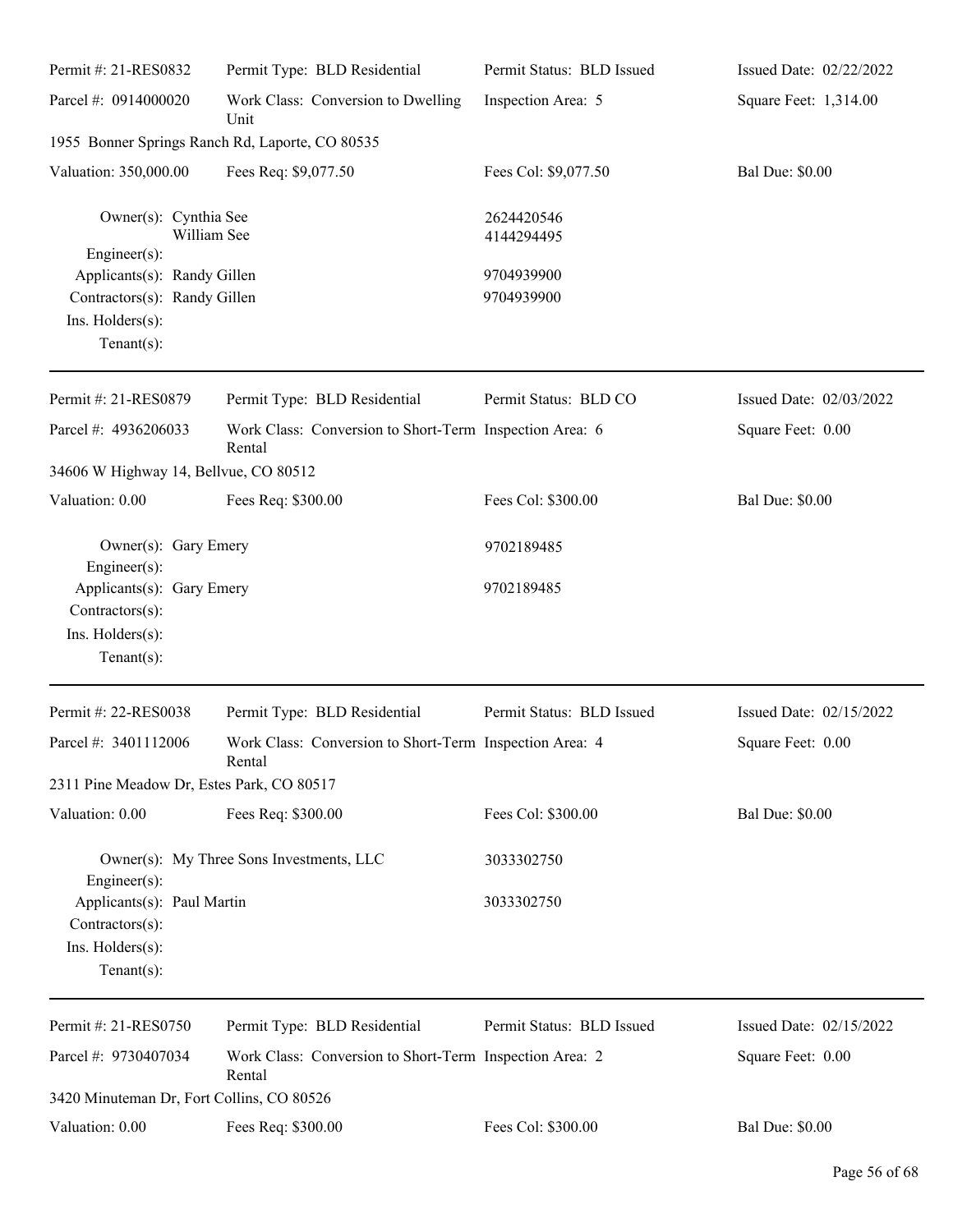|                                                                    | Owner(s): Amanda Kohout<br>William Jacobson                       | 7047714728                |                         |
|--------------------------------------------------------------------|-------------------------------------------------------------------|---------------------------|-------------------------|
| $Engineering(s)$ :<br>$Contractors(s)$ :<br>Ins. Holders(s):       | Applicants(s): William Jacobson                                   | 7047714728                |                         |
| Tenant $(s)$ :                                                     |                                                                   |                           |                         |
| Permit #: 22-RES0017                                               | Permit Type: BLD Residential                                      | Permit Status: BLD CO     | Issued Date: 02/04/2022 |
| Parcel #: 9731312002                                               | Work Class: Conversion to Short-Term Inspection Area: 2<br>Rental |                           | Square Feet: 0.00       |
|                                                                    | 4809 Brookside Dr, Fort Collins, CO 80526                         |                           |                         |
| Valuation: 0.00                                                    | Fees Req: \$300.00                                                | Fees Col: \$300.00        | <b>Bal Due: \$0.00</b>  |
| $Engineering(s)$ :                                                 | Owner(s): Cynthia Dugan                                           | 9708296404                |                         |
| Applicants(s): Cynthia Dugan<br>$Contractors(s)$ :                 |                                                                   | 9708296404                |                         |
| Ins. Holders(s):<br>Tenant $(s)$ :                                 |                                                                   |                           |                         |
| Permit #: 21-RES0793                                               | Permit Type: BLD Residential                                      | Permit Status: BLD Issued | Issued Date: 02/28/2022 |
| Parcel #: 3404111019                                               | Work Class: Conversion to Short-Term Inspection Area: 4<br>Rental |                           | Square Feet: 0.00       |
|                                                                    | 2328 Aspen Brook Dr, Estes Park, CO 80517                         |                           |                         |
| Valuation: 0.00                                                    | Fees Req: \$300.00                                                | Fees Col: \$300.00        | <b>Bal Due: \$0.00</b>  |
| $Engineering(s)$ :                                                 | Owner(s): Laura Richins                                           | 9706906576                |                         |
| Applicants(s): Laura Richins<br>$Contractors(s)$ :                 |                                                                   | 9706906576                |                         |
| Ins. Holders(s):<br>Tenant $(s)$ :                                 |                                                                   |                           |                         |
| Permit #: 21-RES0877                                               | Permit Type: BLD Residential                                      | Permit Status: BLD Issued | Issued Date: 02/03/2022 |
| Parcel #: 3401424008                                               | Work Class: Conversion to Short-Term Inspection Area: 4<br>Rental |                           | Square Feet: 0.00       |
| 700 Sanborn Dr, Estes Park, CO 80517                               |                                                                   |                           |                         |
| Valuation: 0.00                                                    | Fees Req: \$300.00                                                | Fees Col: \$300.00        | <b>Bal Due: \$0.00</b>  |
| Engineer $(s)$ :                                                   | Owner(s): Robert Akers                                            | 3035474966                |                         |
| Applicants(s): Robert Akers<br>Contractors(s):<br>Ins. Holders(s): |                                                                   | 3035474966                |                         |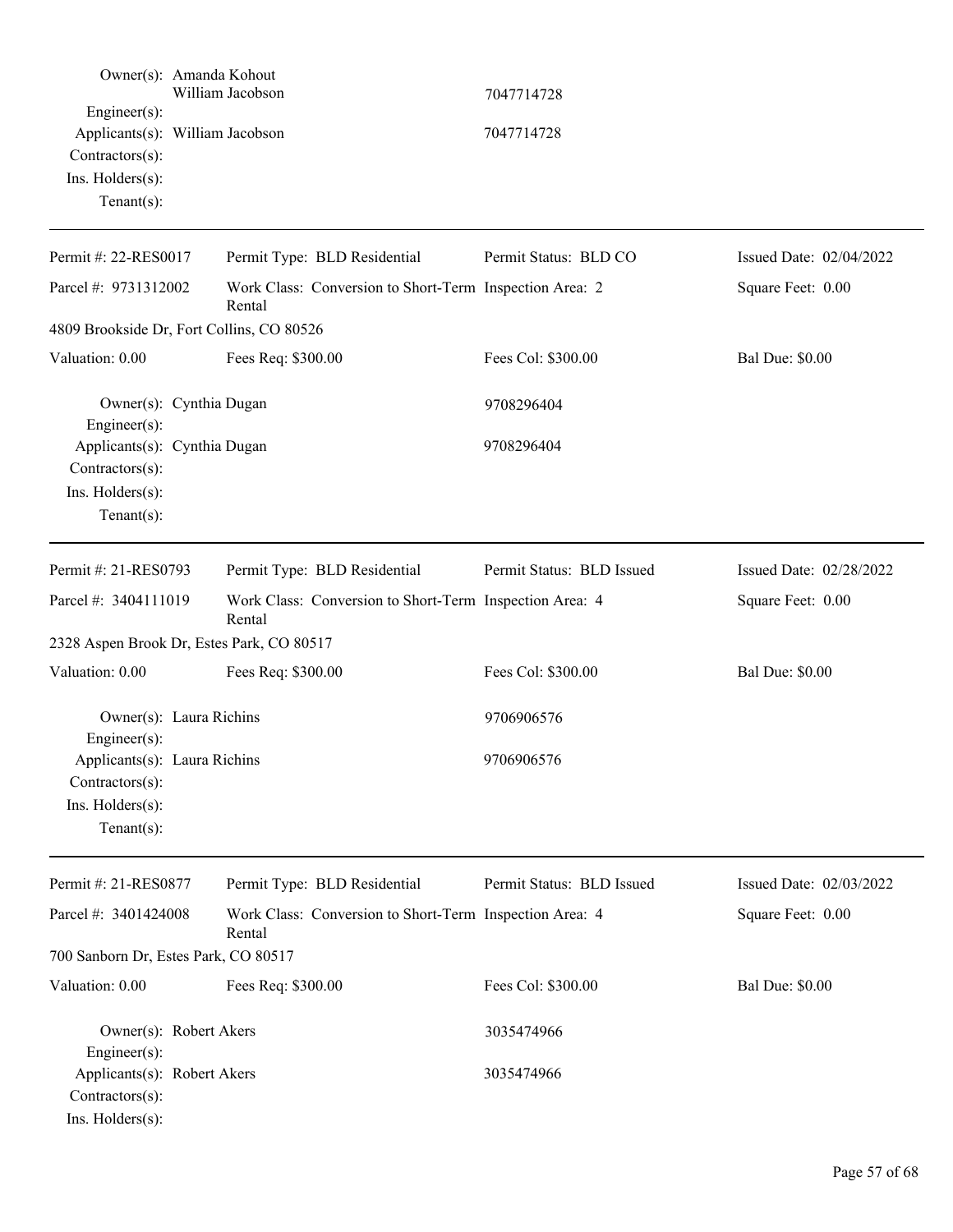| enant(s) |  |
|----------|--|
|          |  |

| Permit #: 21-RES0849                                                                                                                                | Permit Type: BLD Residential                                      | Permit Status: BLD Issued                            | Issued Date: 02/03/2022 |
|-----------------------------------------------------------------------------------------------------------------------------------------------------|-------------------------------------------------------------------|------------------------------------------------------|-------------------------|
|                                                                                                                                                     |                                                                   |                                                      |                         |
| Parcel #: 2915307030                                                                                                                                | Work Class: Conversion to Short-Term Inspection Area: 5<br>Rental |                                                      | Square Feet: 0.00       |
| 351 Iron Mountain Dr, Livermore, CO 80536                                                                                                           |                                                                   |                                                      |                         |
| Valuation: 0.00                                                                                                                                     | Fees Req: \$300.00                                                | Fees Col: \$300.00                                   | <b>Bal Due: \$0.00</b>  |
| Owner(s): James Foust<br>Engineer(s):                                                                                                               |                                                                   | 7202444268                                           |                         |
| Applicants(s): Jennifer Foust<br>Contractors(s):<br>Ins. $H$ olders $(s)$ :<br>Tenant $(s)$ :                                                       |                                                                   | 7202444268                                           |                         |
| Permit #: 21-RES0876                                                                                                                                | Permit Type: BLD Residential                                      | Permit Status: BLD Issued                            | Issued Date: 02/17/2022 |
| Parcel #: 8505106013                                                                                                                                | Work Class: Deck                                                  | Inspection Area: 2                                   | Square Feet: 930.00     |
| 3737 Valley Oak Dr, Loveland, CO 80538                                                                                                              |                                                                   |                                                      |                         |
| Valuation: 51,788.00                                                                                                                                | Fees Req: \$1,336.99                                              | Fees Col: \$1,336.99                                 | <b>Bal Due: \$0.00</b>  |
| Owner(s): Catherine Doherty<br>Engineer(s): Jason Baker<br>Applicants(s): Tad Bjorlie<br>Contractors(s):<br>Ins. Holders(s):<br>Tenant $(s)$ :      |                                                                   | 3039608140<br>9702781909<br>970-663-2868             |                         |
| Permit #: 22-RES0071                                                                                                                                | Permit Type: BLD Residential                                      | Permit Status: BLD Issued                            | Issued Date: 02/22/2022 |
| Parcel #: 3401112023                                                                                                                                | Work Class: Deck                                                  | Inspection Area: 4                                   | Square Feet: 342.00     |
| 2334 Carriage Dr, Estes Park, CO 80517                                                                                                              |                                                                   |                                                      |                         |
| Valuation: 13,200.00                                                                                                                                | Fees Req: \$460.73                                                | Fees Col: \$460.73                                   | <b>Bal Due: \$0.00</b>  |
| Owner(s): Judith Leinweber<br>Engineer(s): Michael Todd<br>Applicants(s): Leonard Leinweber<br>Contractors(s):<br>Ins. Holders(s):<br>$Tenant(s)$ : | Leonard Leinweber                                                 | 9704122906<br>9704122906<br>9702147318<br>9704122906 |                         |
| Permit #: 17-RES0515                                                                                                                                | Permit Type: BLD Residential                                      | Permit Status: BLD Issued                            | Issued Date: 02/11/2022 |
| Parcel #: 2534407080                                                                                                                                | Work Class: Modular DW/SW with<br>Add                             | Inspection Area: 4                                   | Square Feet: 3,390.00   |

689 Pine Tree Dr, Estes Park, CO 80517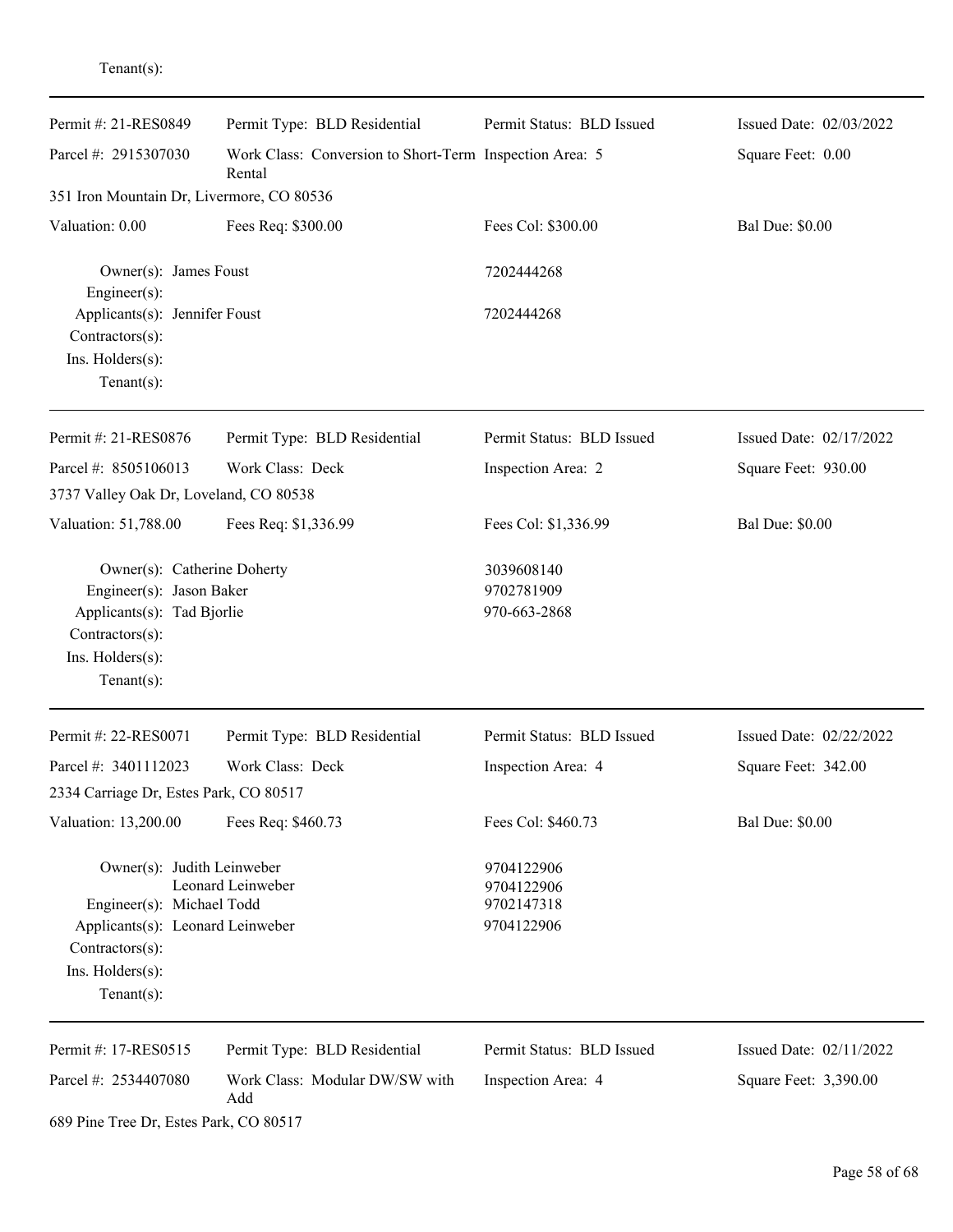| Valuation: 200,000.00                                                                                                                                                  | Fees Req: \$6,770.90               | Fees Col: \$6,770.90                                                             | <b>Bal Due: \$0.00</b>  |
|------------------------------------------------------------------------------------------------------------------------------------------------------------------------|------------------------------------|----------------------------------------------------------------------------------|-------------------------|
| Owner(s): Michael Kennedy<br>Engineer(s):                                                                                                                              |                                    | 6825570899                                                                       |                         |
| Applicants(s): Michael Kennedy<br>Contractors(s):<br>Ins. $H$ olders $(s)$ :<br>Tenant $(s)$ :                                                                         | Debbie Schilling                   | 6825570899<br>3038847509                                                         |                         |
| Permit #: 21-RES0791                                                                                                                                                   | Permit Type: BLD Residential       | Permit Status: BLD Issued                                                        | Issued Date: 02/24/2022 |
| Parcel #: 3403306004                                                                                                                                                   | Work Class: New                    | Inspection Area: 4                                                               | Square Feet: 6,868.00   |
| 1924 Windcliff Dr, Estes Park, CO 80517                                                                                                                                |                                    |                                                                                  |                         |
| Valuation: 1,500,000.00                                                                                                                                                | Fees Req: \$25,574.82              | Fees Col: \$25,574.82                                                            | <b>Bal Due: \$0.00</b>  |
| Owner(s): James Stevenson<br>Engineer(s): Christina Mertes<br>Applicants(s): Adam Darling<br>Contractors(s): Don Darling<br>Ins. Holders(s):<br>Tenant $(s)$ :         | Jamie Stevenson                    | 2143614158<br>2149609608<br>7204911611<br>7405033881<br>970-586-1047             |                         |
| Permit #: 21-RES0735                                                                                                                                                   | Permit Type: BLD Residential       | Permit Status: BLD Resubmittal                                                   | Issued Date: 02/24/2022 |
| Parcel #: 3536330030                                                                                                                                                   | Work Class: New                    | Applied<br>Inspection Area: 4                                                    | Square Feet: 4,703.00   |
| 1470 Prospect Mountain Dr, Estes Park, CO 80517                                                                                                                        |                                    |                                                                                  |                         |
| Valuation: 572,859.00                                                                                                                                                  | Fees Req: \$15,121.74              | Fees Col: \$15,070.74                                                            | <b>Bal Due: \$51.00</b> |
| Owner(s): Rebecca Robbins<br>Engineer(s): John McBride<br>Applicants(s): Daniel Wiedow<br>Contractors(s): Michael Aldrich<br>Ins. $H$ olders $(s)$ :<br>Tenant $(s)$ : | Jeffrey Robbins<br>Michael Aldrich | 3038180517<br>3038180517<br>9704205316<br>3035514514<br>9704814341<br>9704814341 |                         |
| Permit #: 22-RES0050                                                                                                                                                   | Permit Type: BLD Residential       | Permit Status: BLD COC                                                           | Issued Date: 02/28/2022 |
| Parcel #: 3401424004                                                                                                                                                   | Work Class: New                    | Inspection Area: 4                                                               | Square Feet: 2,002.00   |
| 732 Sanborn Dr, Estes Park, CO 80517                                                                                                                                   |                                    |                                                                                  |                         |
| Valuation: 15,000.00                                                                                                                                                   | Fees Req: \$420.00                 | Fees Col: \$420.00                                                               | <b>Bal Due: \$0.00</b>  |
| Owner(s): Janet Biasi<br>Engineer(s): Amy Plummer<br>Applicants(s): Janet Biasi                                                                                        |                                    | 9705860339<br>970-586-9388<br>9705860339                                         |                         |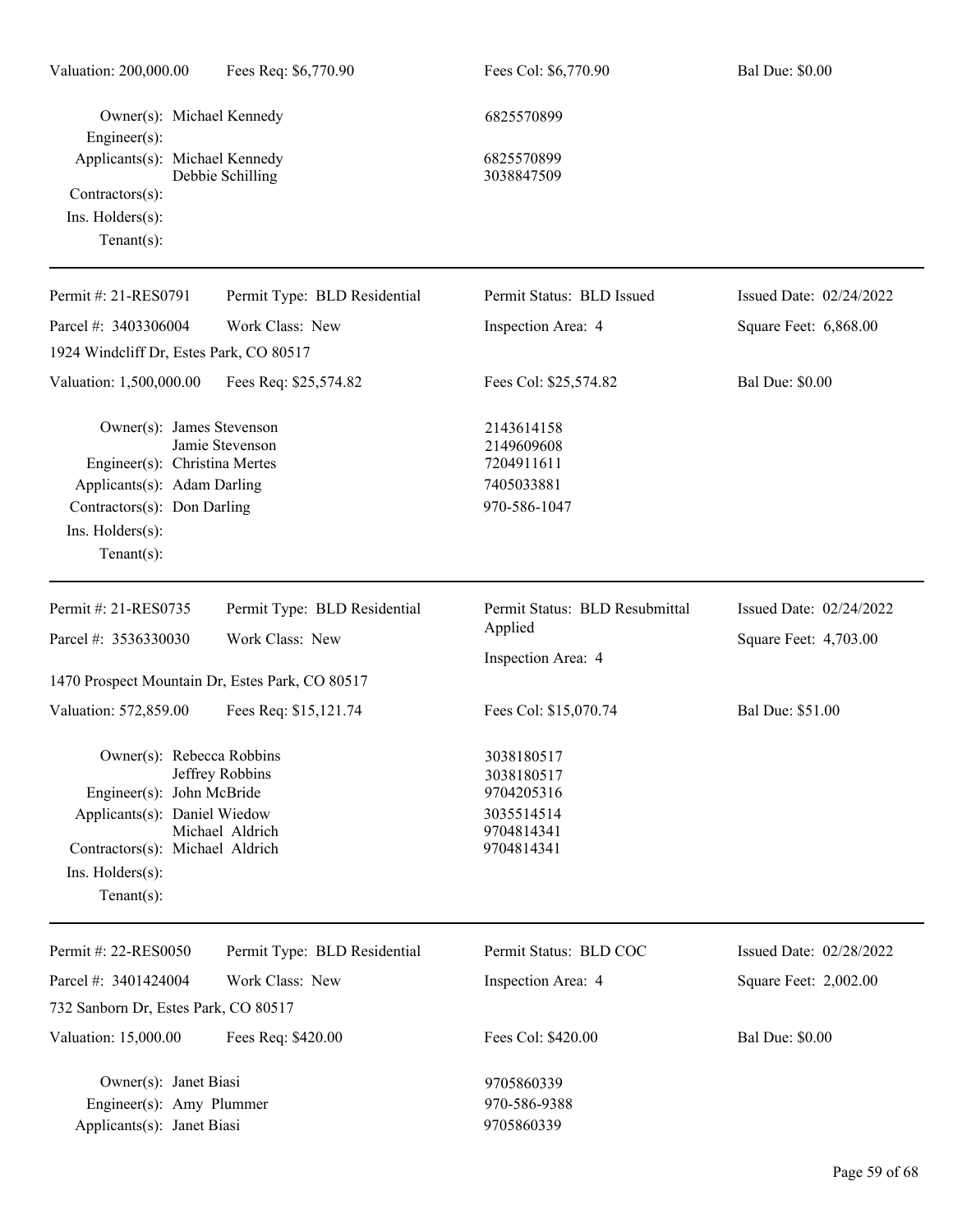Contractors(s): Ins. Holders(s): Tenant(s):

| Permit #: 21-RES0745                          | Permit Type: BLD Residential | Permit Status: BLD Issued | Issued Date: 02/04/2022 |
|-----------------------------------------------|------------------------------|---------------------------|-------------------------|
| Parcel #: 9416405010                          | Work Class: New              | Inspection Area: 3        | Square Feet: 7,196.00   |
| 535 Nesting Eagles Way, Berthoud, CO 80513    |                              |                           |                         |
| Valuation: 690,000.00                         | Fees Req: \$20,612.89        | Fees Col: \$20,612.89     | <b>Bal Due: \$0.00</b>  |
| Owner(s): Nicole Corlett                      | Nathan Corlett               | 3039490513<br>3039490513  |                         |
| $Engineering(s)$ :                            |                              |                           |                         |
| Applicants(s): Nicole Corlett                 | Nathan Corlett               | 3039490513<br>3039490513  |                         |
| $Contractors(s)$ :                            |                              |                           |                         |
| Ins. Holders(s):                              |                              |                           |                         |
| Tenant $(s)$ :                                |                              |                           |                         |
| Permit #: 21-RES0863                          | Permit Type: BLD Residential | Permit Status: BLD Issued | Issued Date: 02/23/2022 |
| Parcel #: 9427409007                          | Work Class: New              | Inspection Area: 3        | Square Feet: 7,188.00   |
| 1461 Sweetwater Ln, Berthoud, CO 80513        |                              |                           |                         |
| Valuation: 775,000.00                         | Fees Req: \$21,561.05        | Fees Col: \$21,561.05     | <b>Bal Due: \$0.00</b>  |
| Owner(s): Mike Ross<br>$Engineer(s)$ :        |                              | 7174488373                |                         |
| Applicants(s): Jason Jones                    |                              | 970-581-0481              |                         |
| Contractors(s): Jason Jones                   |                              | 970-581-0481              |                         |
| Ins. Holders(s):                              |                              |                           |                         |
| $Tenant(s)$ :                                 |                              |                           |                         |
| Permit #: 21-RES0874                          | Permit Type: BLD Residential | Permit Status: BLD Issued | Issued Date: 02/11/2022 |
| Parcel #: 1423000035                          | Work Class: New              | Inspection Area: 4        | Square Feet: 4,734.00   |
| 67 Pinwheel Ranch Rd, Lyons, CO 80540         |                              |                           |                         |
| Valuation: 800,000.00                         | Fees Req: \$17,459.64        | Fees Col: \$17,459.64     | <b>Bal Due: \$0.00</b>  |
| Owner(s): John Banker<br>Engineer(s):         |                              | 3036678516                |                         |
| Applicants(s): John Banker<br>Contractors(s): |                              | 3036678516                |                         |
| Ins. Holders(s):                              |                              |                           |                         |
| Tenant $(s)$ :                                |                              |                           |                         |
| Permit #: 21-RES0703                          | Permit Type: BLD Residential | Permit Status: BLD Issued | Issued Date: 02/11/2022 |
| Parcel #: 9729300009                          | Work Class: New              | Inspection Area: 2        | Square Feet: 7,435.00   |
|                                               |                              |                           |                         |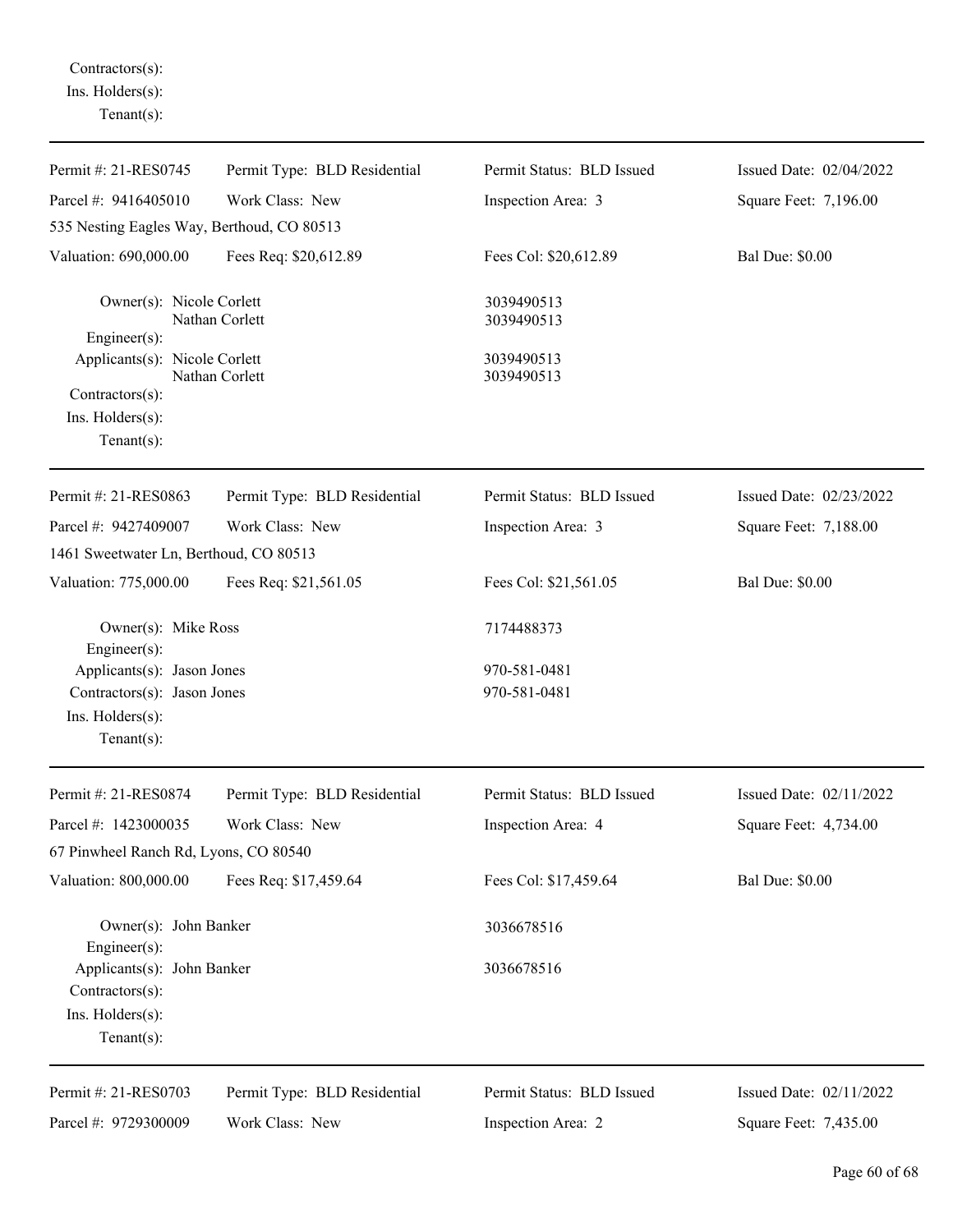| 3121 S Centennial Dr, Fort Collins, CO 80526                 |                              |                            |                         |
|--------------------------------------------------------------|------------------------------|----------------------------|-------------------------|
| Valuation: 1,500,000.00                                      | Fees Req: \$18,570.28        | Fees Col: \$18,570.28      | <b>Bal Due: \$0.00</b>  |
| Owner(s): Centennial 3121 LLC<br>Engineer(s):                |                              |                            |                         |
| Applicants(s): Forest Glaser                                 |                              | 970-493-9127               |                         |
| Contractors(s): Forest Glaser<br>Ins. Holders(s):            |                              | 970-493-9127               |                         |
| Tenant $(s)$ :                                               |                              |                            |                         |
|                                                              |                              |                            |                         |
| Permit #: 21-RES0762                                         | Permit Type: BLD Residential | Permit Status: BLD Issued  | Issued Date: 02/02/2022 |
| Parcel #: 0528205006                                         | Work Class: New              | Inspection Area: 3         | Square Feet: 6,968.00   |
| 463 Reservoir Dr, Loveland, CO 80537                         |                              |                            |                         |
| Valuation: 716,923.00                                        | Fees Req: \$21,368.88        | Fees Col: \$21,368.88      | <b>Bal Due: \$0.00</b>  |
| Owner(s): Karen Thorsett-Hill                                |                              | 9806220844                 |                         |
| Jerre Hill<br>Engineer(s): Kevin Becker                      |                              | 9806220844<br>970-667-8010 |                         |
| Applicants(s): Kurt Thornton                                 |                              | 9703012085                 |                         |
| Contractors(s): Kurt Thornton                                |                              | 9703012085                 |                         |
| Ins. Holders(s):                                             |                              |                            |                         |
| Tenant $(s)$ :                                               |                              |                            |                         |
| Permit #: 21-RES0709                                         | Permit Type: BLD Residential | Permit Status: BLD Issued  | Issued Date: 02/04/2022 |
| Parcel #: 0435400001                                         | Work Class: New              | Inspection Area: 3         | Square Feet: 4,658.00   |
| 2300 K & J Rd, Berthoud, CO 80513                            |                              |                            |                         |
| Valuation: 574,916.00                                        | Fees Req: \$18,928.73        | Fees Col: \$18,928.73      | <b>Bal Due: \$0.00</b>  |
| Owner(s): Bonnie Chase                                       |                              | 9706634145                 |                         |
| Reed Chase                                                   |                              | 9706634145                 |                         |
| Engineer(s): Michael Ikeler<br>Applicants(s): Byron Shockley |                              | 970-461-3700<br>9702188994 |                         |
| Contractors(s): Randall Lake                                 |                              | 9704201007                 |                         |
| Ins. Holders(s):                                             |                              |                            |                         |
| Tenant $(s)$ :                                               |                              |                            |                         |
| Permit #: 21-RES0816                                         | Permit Type: BLD Residential | Permit Status: BLD Issued  | Issued Date: 02/22/2022 |
| Parcel #: 2623209001                                         | Work Class: New              | Inspection Area: 4         | Square Feet: 2,470.00   |
| 1124 Copper Hill Rd, Glen Haven, CO 80532                    |                              |                            |                         |
| Valuation: 450,000.00                                        | Fees Req: \$6,351.80         | Fees Col: \$6,351.80       | <b>Bal Due: \$0.00</b>  |
| Owner(s): Charles F Revier                                   | Susan Revier                 | 970-310-5420               |                         |
| Engineer(s): David Bangs                                     | Ronald Revier                | 9703088221                 |                         |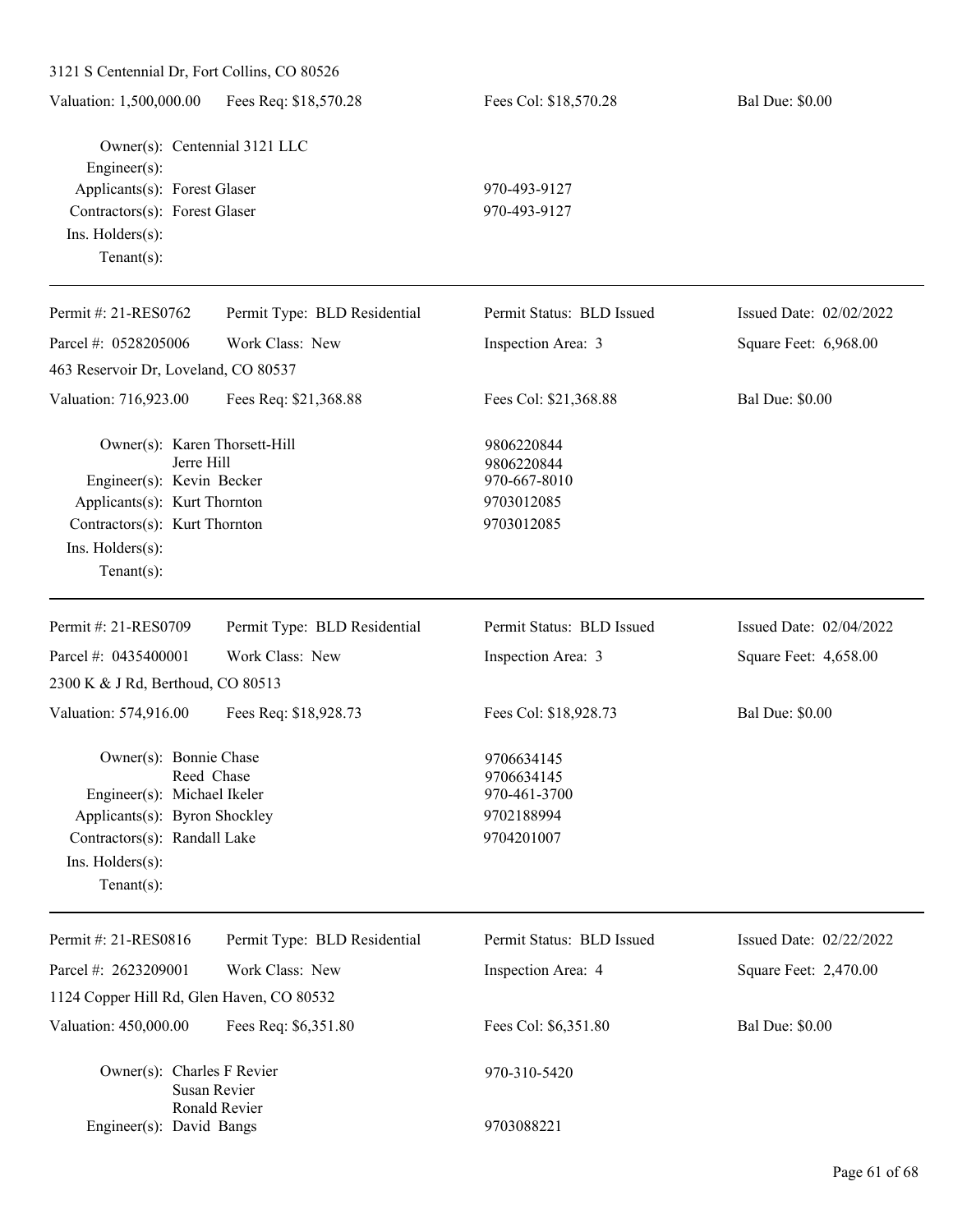Applicants(s): Jordan Nuffer 9705907739 Contractors(s): Bob Iwanicki 970-586-9342 Ins. Holders(s): Tenant(s):

| Permit #: 21-RES0820                      | Permit Type: BLD Residential | Permit Status: BLD Issued  | Issued Date: 02/11/2022 |
|-------------------------------------------|------------------------------|----------------------------|-------------------------|
| Parcel #: 9829200010                      | Work Class: New              | Inspection Area: 1         | Square Feet: 957.00     |
| 3230 Arrowhead Rd, Laporte, CO 80535      |                              |                            |                         |
| Valuation: 153,261.00                     | Fees Req: \$5,576.63         | Fees Col: \$5,576.63       | <b>Bal Due: \$0.00</b>  |
|                                           |                              |                            |                         |
| Owner(s): Jason Downing                   | Julie Downing                | 9702941754<br>970-888-1917 |                         |
| Engineer(s): Samuel Caston                |                              |                            |                         |
| Applicants(s): Jason Downing              |                              | 9702941754                 |                         |
| Contractors(s):                           |                              |                            |                         |
| Ins. $H$ olders $(s)$ :                   |                              |                            |                         |
| $Tenant(s)$ :                             |                              |                            |                         |
| Permit #: 21-RES0807                      | Permit Type: BLD Residential | Permit Status: BLD Issued  | Issued Date: 02/09/2022 |
| Parcel #: 9408308002                      | Work Class: New              | Inspection Area: 3         | Square Feet: 5,561.00   |
| 3720 W County Road 10, Berthoud, CO 80513 |                              |                            |                         |
| Valuation: 573,850.00                     | Fees Req: \$18,277.93        | Fees Col: \$18,226.93      | Bal Due: \$51.00        |
|                                           |                              |                            |                         |
| Owner(s): Christopher Scott               |                              | 9702278353                 |                         |
| Engineer(s): Robert Greenwald II          |                              | 970-667-8010               |                         |
| Applicants(s): Andrew Martin              | Martin Homes LLC             | 970-539-2808<br>9704609683 |                         |
| Contractors(s): Andrew Martin             |                              | 970-539-2808               |                         |
| Ins. Holders(s):                          |                              |                            |                         |
| Tenant $(s)$ :                            |                              |                            |                         |
| Permit #: 22-SGN0003                      |                              | Permit Status: BLD Issued  | Issued Date: 02/04/2022 |
|                                           | Permit Type: BLD Sign        |                            |                         |
| Parcel #: 8707320006                      | Work Class: Building Mounted | Inspection Area: 2         | Square Feet: 0.00       |
| 1413 Duff Dr, Fort Collins, CO 80524      |                              |                            |                         |
| Valuation: 1,874.48                       | Fees Req: \$173.97           | Fees Col: \$173.97         | <b>Bal Due: \$0.00</b>  |
| Owner(s): Duff LLC                        |                              | 7208288007                 |                         |
| Engineer(s):                              |                              |                            |                         |
| Applicants(s): Joe Landin                 |                              | 7202515601                 |                         |
| Contractors(s): Joe Landin                |                              | 7202515601                 |                         |
| Ins. Holders(s):                          |                              |                            |                         |
| Tenant $(s)$ :                            |                              |                            |                         |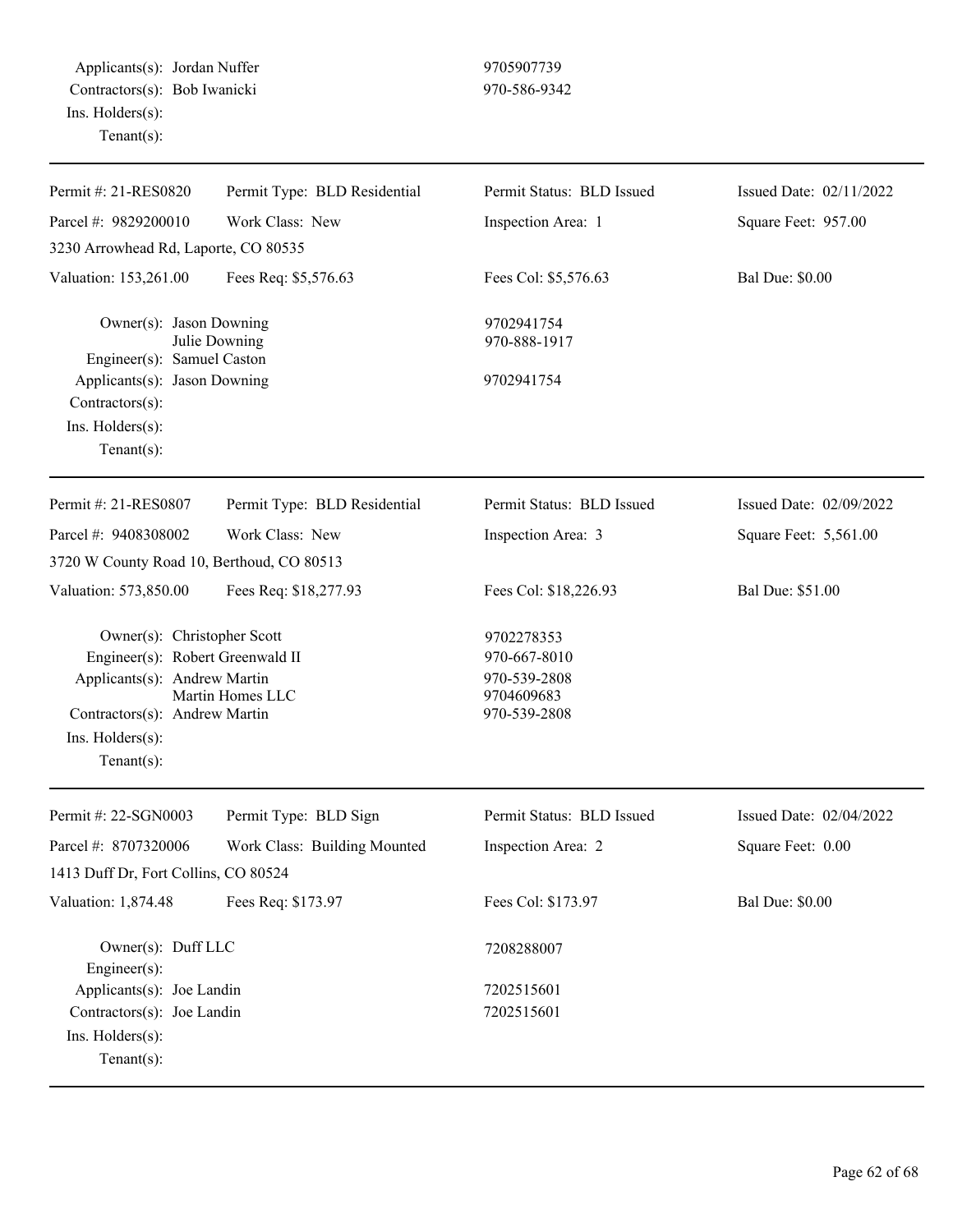| Permit #: 22-SGN0006                                                                                  | Permit Type: BLD Sign                                         | Permit Status: BLD Issued    | Issued Date: 02/14/2022 |
|-------------------------------------------------------------------------------------------------------|---------------------------------------------------------------|------------------------------|-------------------------|
| Parcel #: 8707405058                                                                                  | Work Class: Building Mounted                                  | Inspection Area: 2           | Square Feet: 0.00       |
| 208 Commerce Dr #2, Fort Collins, CO 80524                                                            |                                                               |                              |                         |
| Valuation: 0.00                                                                                       | Fees Req: \$255.84                                            | Fees Col: \$255.84           | <b>Bal Due: \$0.00</b>  |
| Engineer $(s)$ :                                                                                      | Owner(s): Millenium Acquisitions Llc                          | 9702211965                   |                         |
| Applicants(s): Randy Lerich<br>Contractors(s):<br>Ins. Holders(s):<br>Tenant $(s)$ :                  | Action Signs and Banners                                      | 970-223-2124<br>970-223-2124 |                         |
| Permit #: 22-SGN0005                                                                                  | Permit Type: BLD Sign                                         | Permit Status: BLD Issued    | Issued Date: 02/14/2022 |
| Parcel #: 8707405058                                                                                  | Work Class: Building Mounted                                  | Inspection Area: 2           | Square Feet: 0.00       |
| 208 Commerce Dr #4, Fort Collins, CO 80524                                                            |                                                               |                              |                         |
| Valuation: 5,420.69                                                                                   | Fees Req: \$255.84                                            | Fees Col: \$255.84           | <b>Bal Due: \$0.00</b>  |
| Engineer $(s)$ :                                                                                      | Owner(s): Millenium Acquisitions Llc                          | 9702211965                   |                         |
| Applicants(s): Action Signs and Banners                                                               |                                                               | 970-223-2124                 |                         |
| Contractors(s): Randy Lerich<br>Ins. Holders(s):<br>Tenant $(s)$ :                                    |                                                               | 970-223-2124                 |                         |
| Permit #: 22-SGN0004                                                                                  | Permit Type: BLD Sign                                         | Permit Status: BLD Issued    | Issued Date: 02/23/2022 |
| Parcel #: 8717200001                                                                                  | Work Class: Building Mounted                                  | Inspection Area: 2           | Square Feet: 0.00       |
| 2415 E Mulberry St #3, Fort Collins, CO 80524                                                         |                                                               |                              |                         |
| Valuation: 0.00                                                                                       | Fees Req: \$237.69                                            | Fees Col: \$237.69           | <b>Bal Due: \$0.00</b>  |
| Owner(s): MFP Fort Collins LLC<br>Engineer(s):                                                        |                                                               |                              |                         |
| Applicants(s): Nate Zimmerman<br>Contractors(s): Nate Zimmerman<br>Ins. Holders(s):<br>Tenant $(s)$ : |                                                               | 9709806106<br>9709806106     |                         |
| Permit #: 22-UTIL0035                                                                                 | Permit Type: BLD Utility-Detached                             | Permit Status: BLD Issued    | Issued Date: 02/18/2022 |
| Parcel #: 3401111011                                                                                  | Work Class: Addition - Attached to<br><b>Utility Building</b> | Inspection Area: 4           | Square Feet: 493.00     |
| 2449 Carriage Dr, Estes Park, CO 80517                                                                |                                                               |                              |                         |
| Valuation: 70,000.00                                                                                  | Fees Req: \$1,481.83                                          | Fees Col: \$1,481.83         | <b>Bal Due: \$0.00</b>  |
| Owner(s): Cindy Buck<br>John Buck                                                                     |                                                               | 7202029455<br>7202029455     |                         |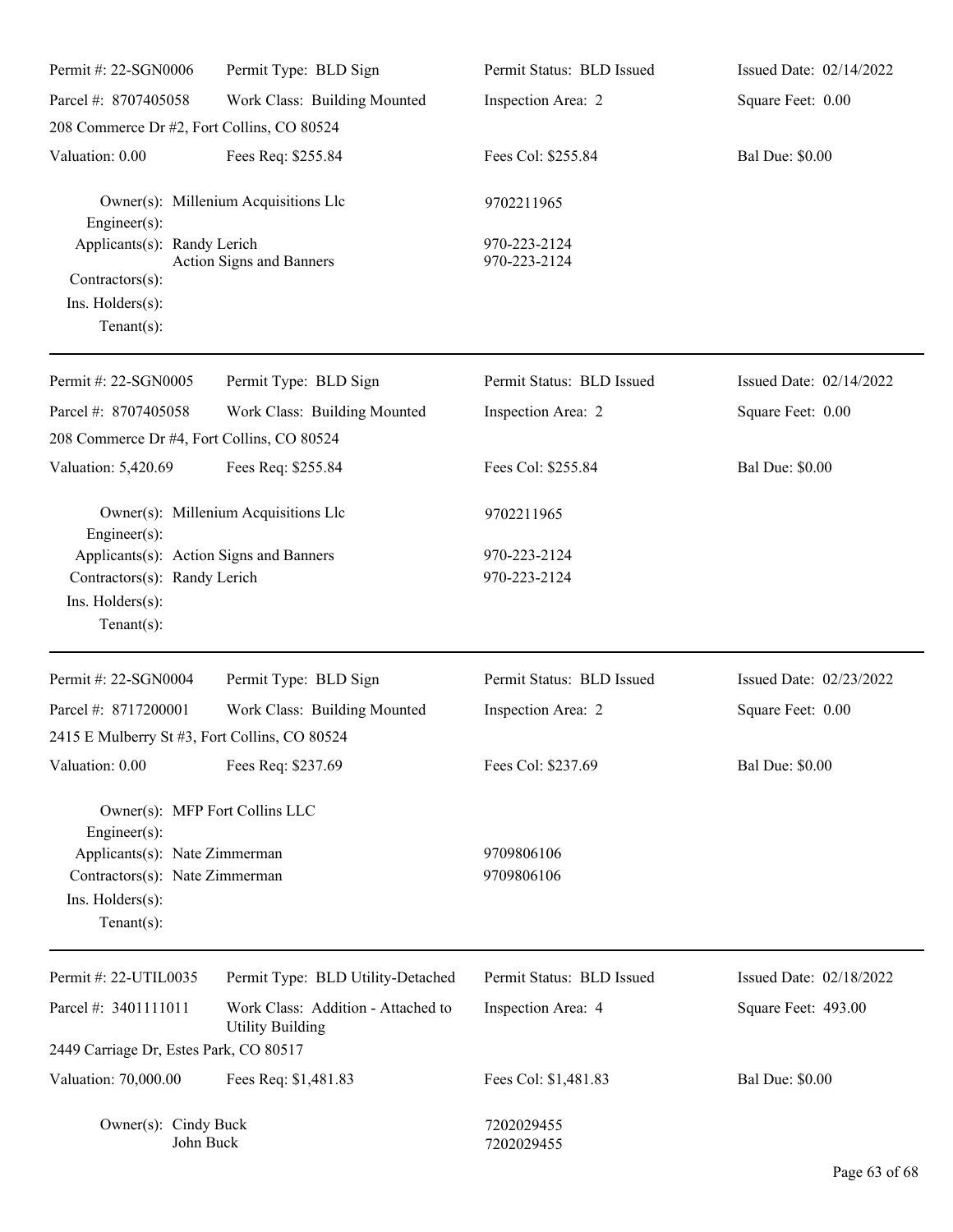Engineer(s): Michael Todd 9702147318 Applicants(s): Nathan Kinley 970-227-4865 Contractors(s): Nathan Kinley 970-227-4865 Ins. Holders(s): Tenant(s):

| Permit #: 21-UTIL0376                                                                                                                      | Permit Type: BLD Utility-Detached                             | Permit Status: BLD Finaled               | Issued Date: 02/22/2022 |
|--------------------------------------------------------------------------------------------------------------------------------------------|---------------------------------------------------------------|------------------------------------------|-------------------------|
| Parcel #: 9606200029                                                                                                                       | Work Class: Addition - Attached to<br><b>Utility Building</b> | Inspection Area: 2                       | Square Feet: 480.00     |
| 4950 W County Road 38E, Fort Collins, CO 80526                                                                                             |                                                               |                                          |                         |
| Valuation: 2,318.40                                                                                                                        | Fees Req: \$211.14                                            | Fees Col: \$211.14                       | <b>Bal Due: \$0.00</b>  |
| Engineer(s): Brian Bruckbauer<br>Applicants(s): Jorge Vivanco<br>Contractors(s):<br>Ins. Holders(s):<br>Tenant $(s)$ :                     | Owner(s): Alliance The Roots of Success LLC                   | 970-226-5334<br>9704436096               |                         |
| Permit #: 22-UTIL0038                                                                                                                      | Permit Type: BLD Utility-Detached                             | Permit Status: BLD Issued                | Issued Date: 02/24/2022 |
| Parcel #: 0501300046                                                                                                                       | Work Class: Alteration                                        | Inspection Area: 2                       | Square Feet: 0.00       |
| 3064 Wildes Rd, Loveland, CO 80538                                                                                                         |                                                               |                                          |                         |
| Valuation: 30,000.00                                                                                                                       | Fees Req: \$1,232.08                                          | Fees Col: \$1,232.08                     | <b>Bal Due: \$0.00</b>  |
| Owner(s): David Thielk<br>Engineer(s): Jason Baker<br>Applicants(s): David Thielk<br>Contractors(s):<br>Ins. Holders(s):<br>Tenant $(s)$ : |                                                               | 8155012739<br>9702781909<br>8155012739   |                         |
| Permit #: 21-UTIL0380                                                                                                                      | Permit Type: BLD Utility-Detached                             | Permit Status: BLD Issued                | Issued Date: 02/02/2022 |
| Parcel #: 8931000013                                                                                                                       | Work Class: New                                               | Inspection Area: 1                       | Square Feet: 2,828.00   |
| 1237 E County Road 64, Wellington, CO 80549                                                                                                |                                                               |                                          |                         |
| Valuation: 175,000.00                                                                                                                      | Fees Req: \$2,956.42                                          | Fees Col: \$2,956.42                     | <b>Bal Due: \$0.00</b>  |
| Owner(s): Natalie Winegar<br>Engineer(s):<br>Applicants(s): Morton Buildings Inc<br>Greg Ure                                               |                                                               | 3072149216<br>970-867-9454<br>9703708022 |                         |
| Contractors(s):<br>Ins. Holders(s):<br>Tenant $(s)$ :                                                                                      |                                                               |                                          |                         |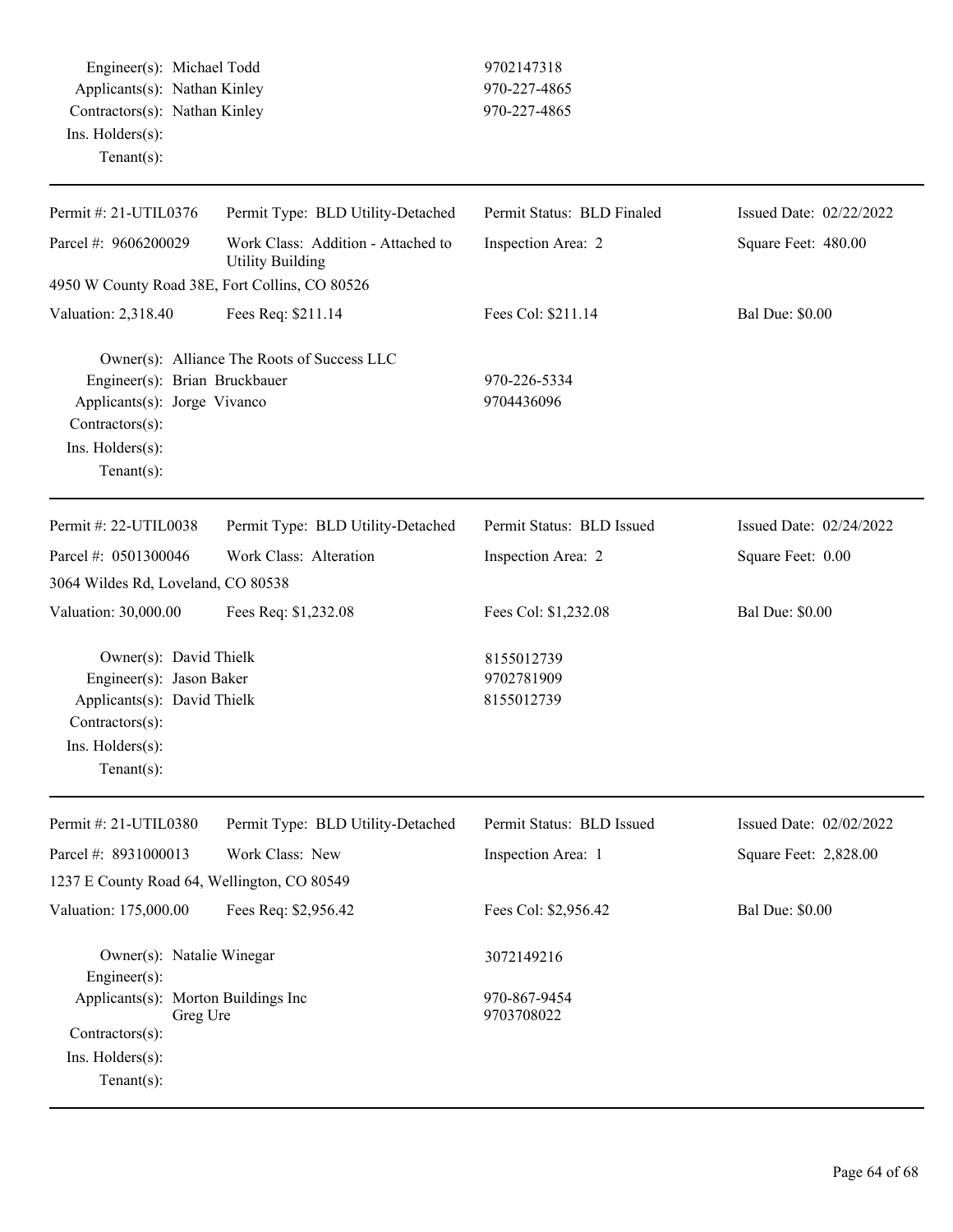| Permit #: 22-UTIL0031                                                                                                                    | Permit Type: BLD Utility-Detached | Permit Status: BLD Issued              | Issued Date: 02/10/2022 |
|------------------------------------------------------------------------------------------------------------------------------------------|-----------------------------------|----------------------------------------|-------------------------|
| Parcel #: 9923000057                                                                                                                     | Work Class: New                   | Inspection Area: 1                     | Square Feet: 1,800.00   |
| 9728 N County Road 17, Fort Collins, CO 80524                                                                                            |                                   |                                        |                         |
| Valuation: 35,000.00                                                                                                                     | Fees Req: \$875.13                | Fees Col: \$875.13                     | <b>Bal Due: \$0.00</b>  |
| Owner(s): Julia Reynolds<br>Engineer(s):                                                                                                 |                                   | 9704132189                             |                         |
| Applicants(s): Dennis Kuipers<br>Contractors(s):<br>Ins. Holders(s):<br>$Tenant(s)$ :                                                    |                                   | 970-568-9855                           |                         |
| Permit #: 21-UTIL0324                                                                                                                    | Permit Type: BLD Utility-Detached | Permit Status: BLD Issued              | Issued Date: 02/01/2022 |
| Parcel #: 2712406022                                                                                                                     | Work Class: New                   | Inspection Area: 6                     | Square Feet: 2,520.00   |
| 26701 Buckhorn Rd, Bellvue, CO 80512                                                                                                     |                                   |                                        |                         |
| Valuation: 65,035.03                                                                                                                     | Fees Req: \$1,422.52              | Fees Col: \$1,422.52                   | <b>Bal Due: \$0.00</b>  |
| Owner(s): Robert Perrich<br>Engineer(s): Gary Obudzinski                                                                                 |                                   | 9705185929                             |                         |
| Applicants(s): Robert Perrich<br>Contractors(s):<br>Ins. Holders(s):<br>$Tenant(s)$ :                                                    |                                   | 9705185929                             |                         |
| Permit #: 21-UTIL0365                                                                                                                    | Permit Type: BLD Utility-Detached | Permit Status: BLD Issued              | Issued Date: 02/17/2022 |
| Parcel #: 1626107001                                                                                                                     | Work Class: New                   | Inspection Area: 4                     | Square Feet: 400.00     |
| 96 Wren Pl, Drake, CO 80515                                                                                                              |                                   |                                        |                         |
| Valuation: 3,000.00 Fees Req:                                                                                                            |                                   | Fees Col:                              | Bal Due:                |
| Owner(s): John Wray<br>Engineer(s): Edward Elingson<br>Applicants(s): John Wray<br>Contractors(s):<br>Ins. Holders(s):<br>Tenant $(s)$ : |                                   | 9706693139<br>4145598521<br>9706693139 |                         |
| Permit #: 21-UTIL0369                                                                                                                    | Permit Type: BLD Utility-Detached | Permit Status: BLD Issued              | Issued Date: 02/10/2022 |
| Parcel #: 9734223001                                                                                                                     | Work Class: New                   | Inspection Area: 2                     | Square Feet: 2,400.00   |
| 3700 S Taft Hill Rd, Fort Collins, CO 80526                                                                                              |                                   |                                        |                         |
| Valuation: 86,000.00                                                                                                                     | Fees Req: \$1,653.63              | Fees Col: \$1,653.63                   | <b>Bal Due: \$0.00</b>  |
| Owner(s): Robert Curtis<br>Engineer(s):<br>Applicants(s): Jessica Persick                                                                |                                   | 303-880-3950                           |                         |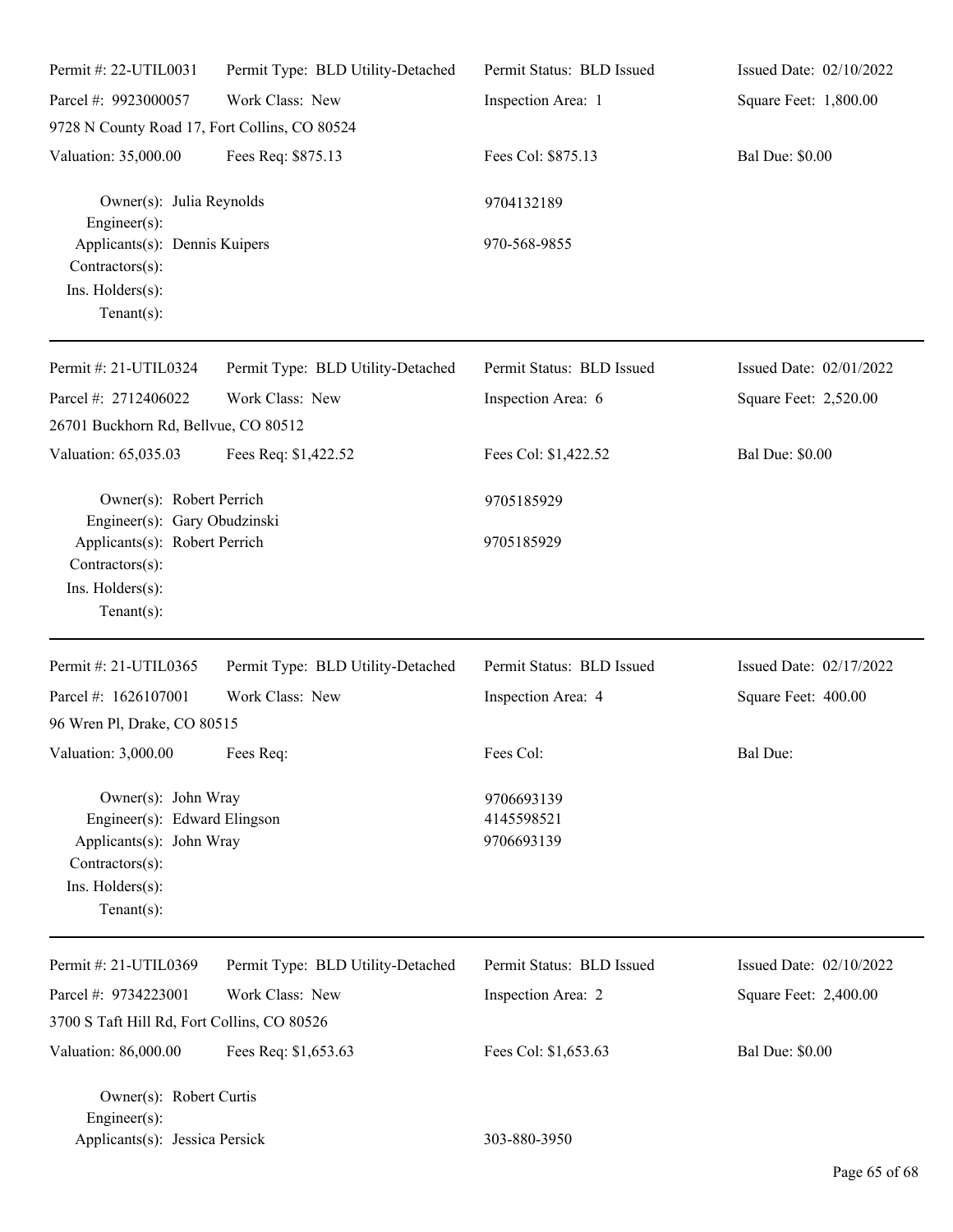| Contractors(s): Dave Harland |  |
|------------------------------|--|
| Ins. Holders(s):             |  |
| $Tenant(s)$ :                |  |

| Permit #: 21-UTIL0368                            | Permit Type: BLD Utility-Detached                        | Permit Status: BLD Issued                | Issued Date: 02/04/2022 |
|--------------------------------------------------|----------------------------------------------------------|------------------------------------------|-------------------------|
| Parcel #: 8722105028                             | Work Class: New                                          | Inspection Area: 2                       | Square Feet: 1,200.00   |
| 1700 Meadowaire Dr, Fort Collins, CO 80525       |                                                          |                                          |                         |
| Valuation: 39,000.00                             | Fees Req: \$1,164.64                                     | Fees Col: \$1,164.64                     | <b>Bal Due: \$0.00</b>  |
| Owner(s): Nicole Miller<br>$Engineering(s)$ :    |                                                          |                                          |                         |
| Applicants(s): Garrett Schantz                   |                                                          | 9703024125                               |                         |
| Contractors(s): Dick Schantz                     |                                                          | 970-330-3375                             |                         |
| Ins. Holders(s):<br>Tenant $(s)$ :               |                                                          |                                          |                         |
| Permit #: 22-UTIL0028                            | Permit Type: BLD Utility-Detached                        | Permit Status: BLD Issued                | Issued Date: 02/25/2022 |
| Parcel #: 0636400020                             | Work Class: New                                          | Inspection Area: 2                       | Square Feet: 600.00     |
| 4604 Norwood Ave, Loveland, CO 80538             |                                                          |                                          |                         |
| Valuation: 34,000.00                             | Fees Req: \$856.75                                       | Fees Col: \$856.75                       | <b>Bal Due: \$0.00</b>  |
| Owner(s): Jason Schlenker<br>Engineer(s):        | Heather Hatfield-Schlenker                               |                                          |                         |
| Applicants(s): Rite Hand Construction Inc        | Garrett Schantz                                          | 9703979058<br>9703024125<br>970-330-3375 |                         |
| Contractors(s): Dick Schantz<br>Ins. Holders(s): |                                                          |                                          |                         |
| Tenant $(s)$ :                                   |                                                          |                                          |                         |
| Permit #: 21-UTIL0328                            | Permit Type: BLD Utility-Detached                        | Permit Status: BLD Issued                | Issued Date: 02/04/2022 |
| Parcel #: 0435400001                             | Work Class: New                                          | Inspection Area: 3                       | Square Feet: 5,760.00   |
| 2300 K & J Rd, Berthoud, CO 80513                |                                                          |                                          |                         |
| Valuation: 371,994.00                            | Fees Req: \$5,509.62                                     | Fees Col: \$5,509.62                     | <b>Bal Due: \$0.00</b>  |
| Engineer(s): Byron Shockley                      | Owner(s): Reed Harold Chase Trust<br><b>Bonnie Chase</b> | 9702176416<br>9706634145<br>9702188994   |                         |
| Applicants(s): Reed Chase                        |                                                          | 9706634145                               |                         |
| Contractors(s): Randall Lake                     |                                                          | 9704201007                               |                         |
| Ins. Holders(s):                                 |                                                          |                                          |                         |
| Tenant $(s)$ :                                   |                                                          |                                          |                         |
| Permit #: 21-UTIL0370                            | Permit Type: BLD Utility-Detached                        | Permit Status: BLD Issued                | Issued Date: 02/04/2022 |
| Parcel #: 9702209701                             | Work Class: New                                          | Inspection Area: 1                       | Square Feet: 900.00     |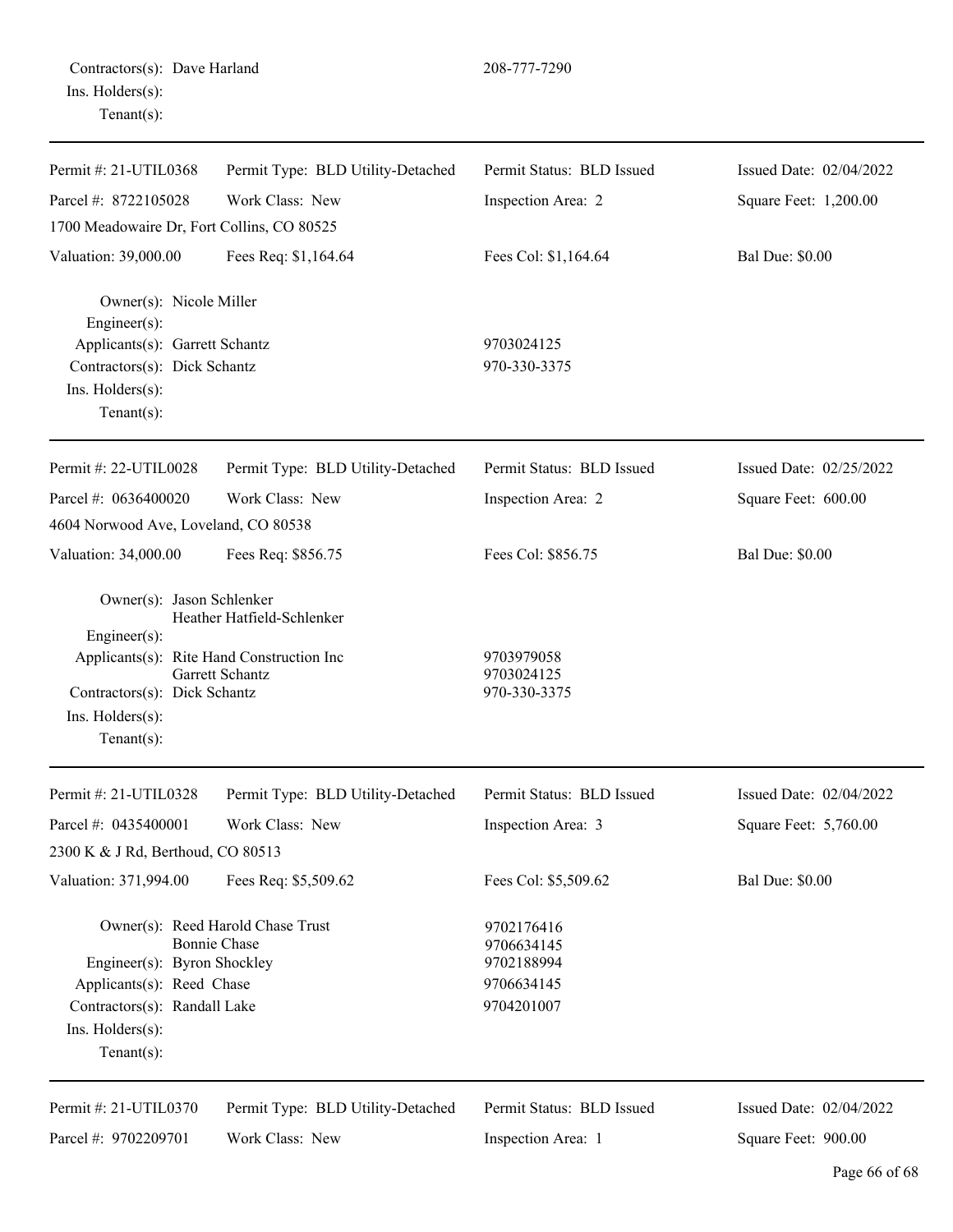1435 Wood Ln, Fort Collins, CO 80524

| Fees Req: \$1,265.47<br>Fees Col: \$1,265.47<br>Valuation: 58,000.00<br><b>Bal Due: \$0.00</b> |  |
|------------------------------------------------------------------------------------------------|--|
| Gallegos Rudolph Living Trust<br>$Owner(s)$ :<br>970-566-0697                                  |  |
| Engineer $(s)$ :                                                                               |  |
| Applicants(s): Jessica Persick<br>303-880-3950                                                 |  |
| Contractors(s): Dave Harland<br>208-777-7290                                                   |  |
| Ins. $H$ olders $(s)$ :                                                                        |  |
| Tenant $(s)$ :                                                                                 |  |

| Permit #: $21$ -UTIL0326                  | Permit Type: BLD Utility-Detached | Permit Status: BLD Issued | Issued Date: $02/08/2022$ |
|-------------------------------------------|-----------------------------------|---------------------------|---------------------------|
| Parcel #: $0824300001$                    | Work Class: New                   | Inspection Area: 1        | Square Feet: 8,429.40     |
| 5821 W County Road 54e, Bellvue, CO 80512 |                                   |                           |                           |
| Valuation: 200,000.00                     | Fees Req: \$3,231.72              | Fees Col: \$3,231.72      | <b>Bal Due: \$0.00</b>    |
| Owner(s): Rob Graves                      |                                   | 970-980-1147              |                           |
| Engineer(s): Michael Mitchell             |                                   | 209-664-1067              |                           |
| Applicants(s): Robert Graves              |                                   | 970-980-1147              |                           |
| $Contractors(s)$ :                        |                                   |                           |                           |
| $Ins.$ Holders $(s)$ :                    |                                   |                           |                           |
| Tenant $(s)$ :                            |                                   |                           |                           |
| Permit #: 21-UTIL0388                     | Permit Type: BLD Utility-Detached | Permit Status: BLD Issued | Issued Date: $02/10/2022$ |
| Parcel #: $0912000006$                    | Work Class: New                   | Inspection Area: 5        | Square Feet: 729.00       |
| 13939 N Highway 287, Laporte, CO 80535    |                                   |                           |                           |
| Valuation: 28,000.00                      | Fees Req: \$871.24                | Fees Col: \$871.24        | <b>Bal Due: \$0.00</b>    |

Owner(s): Stan Brown 9702229279 Engineer(s): Anson Meador 3203955263 Applicants(s): Dennis Kuipers 970-568-9855 Contractors(s): Ins. Holders(s): Tenant(s):

| Permit #: 21-UTIL0374                  | Permit Type: BLD Utility-Detached          | Permit Status: BLD Issued | Issued Date: $02/11/2022$ |
|----------------------------------------|--------------------------------------------|---------------------------|---------------------------|
| Parcel #: $2534407080$                 | Work Class: Stand Alone Structure -<br>New | Inspection Area: 4        | Square Feet: 0.00         |
| 689 Pine Tree Dr, Estes Park, CO 80517 |                                            |                           |                           |
| Valuation: 10,000.00                   | Fees Req: \$331.98                         | Fees Col: \$331.98        | <b>Bal Due: \$0.00</b>    |
| Owner(s): Michael Kennedy              |                                            | 6825570899                |                           |
| Engineer(s): Rodney Harr               |                                            | 970-667-6286              |                           |
| Applicants(s): Michael Kennedy         |                                            | 6825570899                |                           |
| $Contractors(s)$ :                     |                                            |                           |                           |
| $Ins.$ Holders $(s)$ :                 |                                            |                           |                           |